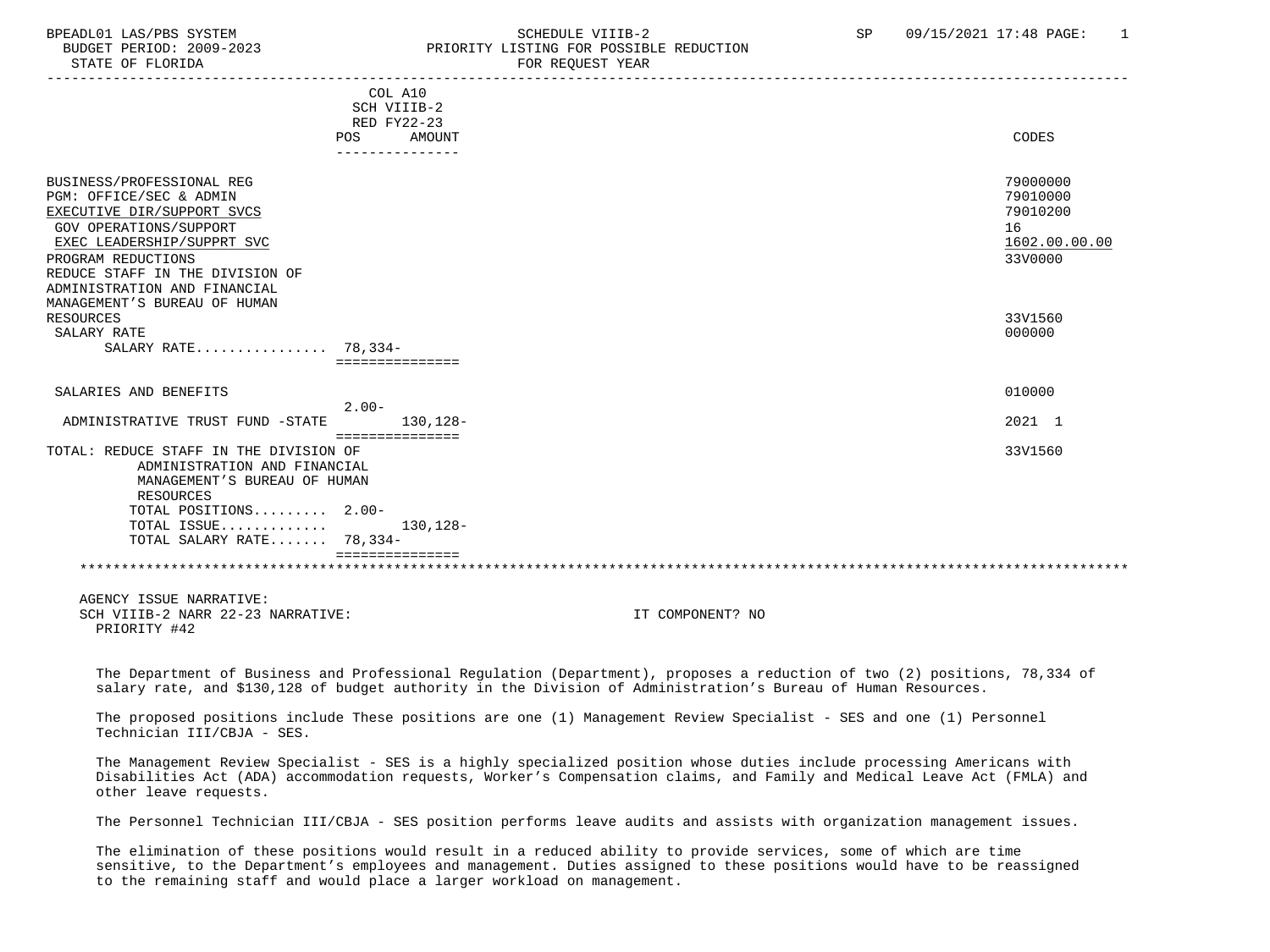#### BPEADL01 LAS/PBS SYSTEM SALL SALL SOMEDULE VIIIB-2 SP 09/15/2021 17:48 PAGE: 2 BUDGET PERIOD: 2009-2023 PRIORITY LISTING FOR POSSIBLE REDUCTION STATE OF FLORIDA FOR STATE OF  $\sim$  FOR REQUEST YEAR

|                                                                                                                                                                                                                                                                                  | COL A10<br>SCH VIIIB-2<br>RED FY22-23<br>AMOUNT<br>POS | CODES                                                                         |
|----------------------------------------------------------------------------------------------------------------------------------------------------------------------------------------------------------------------------------------------------------------------------------|--------------------------------------------------------|-------------------------------------------------------------------------------|
|                                                                                                                                                                                                                                                                                  | ---------------                                        |                                                                               |
| BUSINESS/PROFESSIONAL REG<br>PGM: OFFICE/SEC & ADMIN<br>EXECUTIVE DIR/SUPPORT SVCS<br>GOV OPERATIONS/SUPPORT<br>EXEC LEADERSHIP/SUPPRT SVC<br>PROGRAM REDUCTIONS<br>REDUCE STAFF IN THE DIVISION OF<br>ADMINISTRATION AND FINANCIAL<br>MANAGEMENT'S BUREAU OF HUMAN<br>RESOURCES |                                                        | 79000000<br>79010000<br>79010200<br>16<br>1602.00.00.00<br>33V0000<br>33V1560 |

 The budget allocated to the Bureau of Human Resources is primarily allotted into two categories: Salaries and Benefits and Expenses. The majority of the Expenses budget is used for rent and telephone expenses, with the remaining going to office supplies, copying, and small miscellaneous expense items. The only way to achieve a significant reduction is to eliminate staff. The elimination of these positions will have a significant impact on the operations of the Bureau of Human Resources and the Division of Administration. \*\*\*\*\*\*\*\*\*\*\*\*\*\*\*\*\*\*\*\*\*\*\*\*\*\*\*\*\*\*\*\*\*\*\*\*\*\*\*\*\*\*\*\*\*\*\*\*\*\*\*\*\*\*\*\*\*\*\*\*\*\*\*\*\*\*\*\*\*\*\*\*\*\*\*\*\*\*\*\*\*\*\*\*\*\*\*\*\*\*\*\*\*\*\*\*\*\*\*\*\*\*\*\*\*\*\*\*\*\*\*\*\*\*\*\*\*\*\*\*\*\*\*\*\*\*\*

 POSITION DETAIL OF SALARIES AND BENEFITS: LAPSE LAPSED SALARIES FTE BASE RATE ADDITIVES BENEFITS SUBTOTAL % AND BENEFITS ---------- -------------- -------------- -------------- -------------- ------ -------------- A10 - SCH VIIIB-2 RED FY22-23 CHANGES TO CURRENTLY AUTHORIZED POSITIONS 0169 PERSONNEL TECHNICIAN III/CBJA -SES R0634 001 1.00- 31,108- 21,396- 52,504- 0.00 52,504- 2239 MANAGEMENT REVIEW SPECIALIST - SES R0635 001 1.00- 47,226- 30,398- 77,624- 0.00 77,624- ---------- -------------- -------------- -------------- -------------- ------ -------------- TOTALS FOR ISSUE BY FUND 2021 ADMINISTRATIVE TRUST FUND 130,128- ---------- -------------- -------------- -------------- -------------- --------------  $2.00 - 78,334 - 51,794 - 130,128 -$ ========== ============== ============== ============== ============== ==============

\*\*\*\*\*\*\*\*\*\*\*\*\*\*\*\*\*\*\*\*\*\*\*\*\*\*\*\*\*\*\*\*\*\*\*\*\*\*\*\*\*\*\*\*\*\*\*\*\*\*\*\*\*\*\*\*\*\*\*\*\*\*\*\*\*\*\*\*\*\*\*\*\*\*\*\*\*\*\*\*\*\*\*\*\*\*\*\*\*\*\*\*\*\*\*\*\*\*\*\*\*\*\*\*\*\*\*\*\*\*\*\*\*\*\*\*\*\*\*\*\*\*\*\*\*\*\*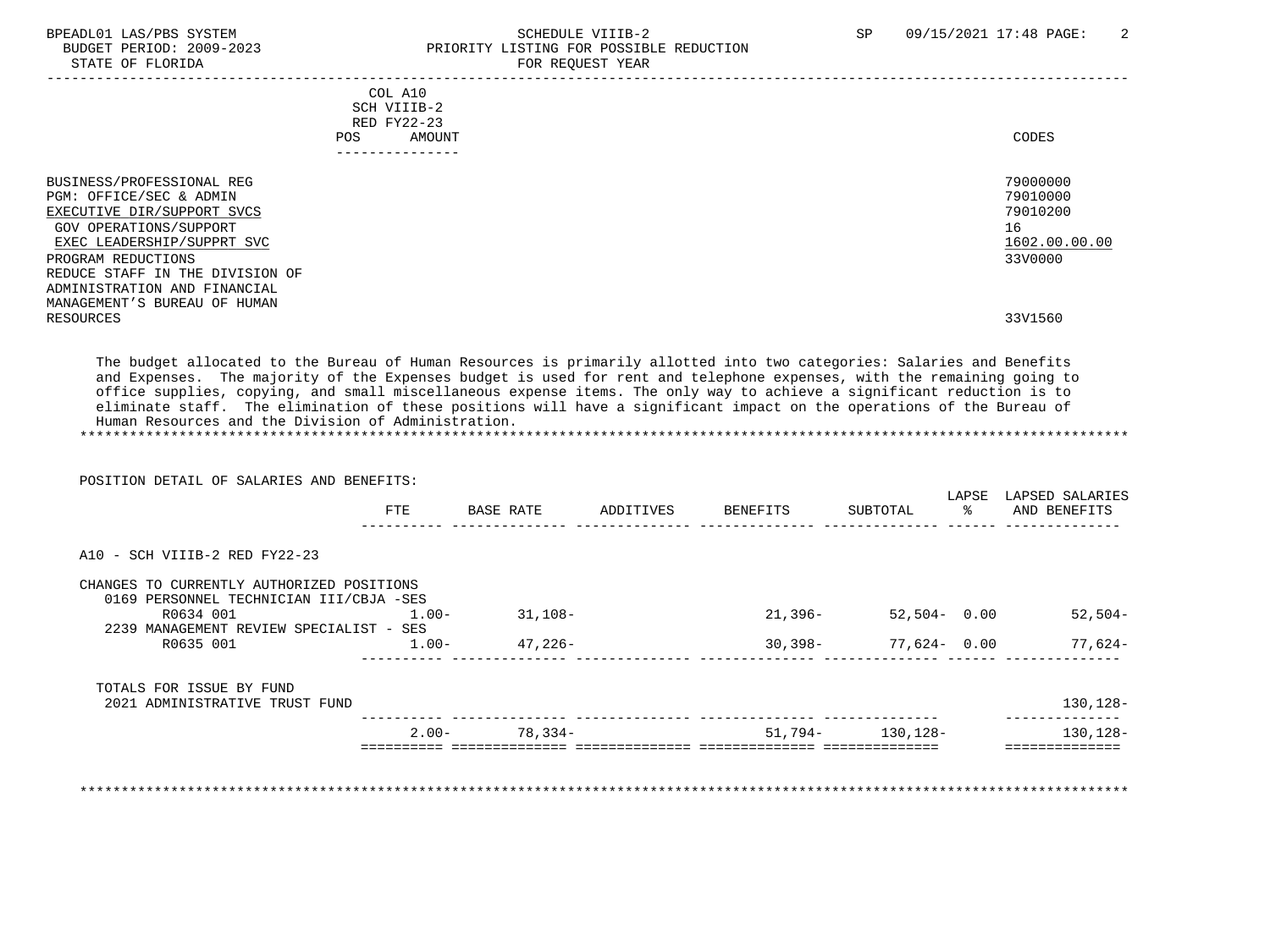### BPEADL01 LAS/PBS SYSTEM SCHEDULE VIIIB-2 SCHEDULE VIIIB-2 SP 09/15/2021 17:48 PAGE: 3<br>BUDGET PERIOD: 2009-2023 PRIORITY LISTING FOR POSSIBLE REDUCTION BUDGET PERIOD: 2009-2023<br>
STATE OF FLORIDA<br>
FOR REOUEST YEAR FOR REQUEST YEAR

|                                      | COL A10          |         |               |
|--------------------------------------|------------------|---------|---------------|
|                                      | SCH VIIIB-2      |         |               |
|                                      | RED FY22-23      |         |               |
|                                      | <b>POS</b>       | AMOUNT  | CODES         |
|                                      |                  |         |               |
| BUSINESS/PROFESSIONAL REG            |                  |         | 79000000      |
| PGM: OFFICE/SEC & ADMIN              |                  |         | 79010000      |
| EXECUTIVE DIR/SUPPORT SVCS           |                  |         | 79010200      |
| GOV OPERATIONS/SUPPORT               |                  |         | 16            |
| EXEC LEADERSHIP/SUPPRT SVC           |                  |         | 1602.00.00.00 |
|                                      |                  |         |               |
| PROGRAM REDUCTIONS                   |                  |         | 33V0000       |
| REDUCE STAFF IN THE OFFICE OF        |                  |         |               |
| LEGISLATIVE AFFAIRS                  |                  |         | 33V1700       |
| SALARY RATE                          |                  |         | 000000        |
| SALARY RATE $46,528-$                |                  |         |               |
|                                      |                  |         |               |
| SALARIES AND BENEFITS                |                  |         | 010000        |
|                                      | $1.00-$          |         |               |
| ADMINISTRATIVE TRUST FUND -STATE     |                  | 64,844- | 2021 1        |
|                                      | ================ |         |               |
| TOTAL: REDUCE STAFF IN THE OFFICE OF |                  |         | 33V1700       |
| LEGISLATIVE AFFAIRS                  |                  |         |               |
| TOTAL POSITIONS 1.00-                |                  |         |               |
| TOTAL ISSUE                          |                  | 64.844- |               |
| TOTAL SALARY RATE 46,528-            |                  |         |               |
|                                      |                  |         |               |
|                                      |                  |         |               |

 AGENCY ISSUE NARRATIVE: SCH VIIIB-2 NARR 22-23 NARRATIVE: IT COMPONENT? NO PRIORITY #40

 The Department of Business and Professional Regulation (Department), Office of Legislative Affairs proposes a reduction of one (1) position, 46,528 of Salary Rate and \$64,844 of budget authority.

 There are currently four (4) positions in the Office of Legislative Affairs The Director, and three (3) Legislative Coordinators. Legislative Coordinators are responsible for the following:

- \* Working with legislators and staff to resolve constituent issues;
- \* Working with house and senate committee staff as well as legislators to prepare agency bill analyses, amendments, summaries, talk-sheets, reports and informational papers;
- \* Reviewing all legislation that impacts the department and determine the impact of all amendments to bills being tracked, in order to provide input to the legislature regarding the proposed legislation;

\* Coordinating the completion of all requested bill analyses during the legislative session;

 \* Coordinating implementation of legislation that has passed during the legislative session that impacts the department; and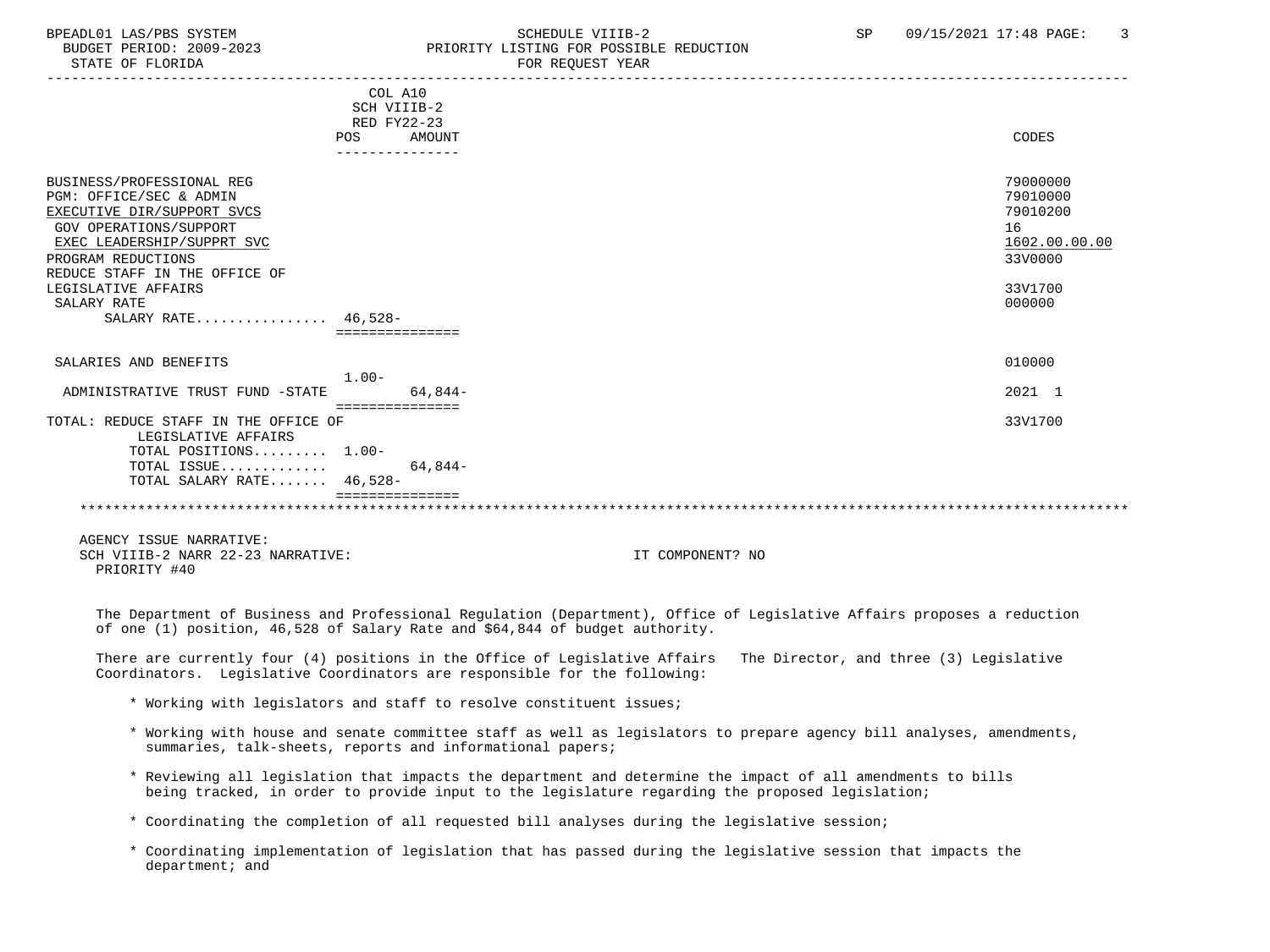STATE OF FLORIDA

# BPEADL01 LAS/PBS SYSTEM SOHEDULE VIIIB-2 SCHEDULE VIIIB-2 SP 09/15/2021 17:48 PAGE: 4<br>BUDGET PERIOD: 2009-2023 PRIORITY LISTING FOR POSSIBLE REDUCTION PRIORITY LISTING FOR POSSIBLE REDUCTION<br>FOR REOUEST YEAR

| CODES         |
|---------------|
| 79000000      |
| 79010000      |
| 79010200      |
| 16            |
| 1602.00.00.00 |
| 33V0000       |
|               |
| 33V1700       |
|               |

 \* Attend legislative briefings with the governor's office, house and senate staff, as well as other interested stakeholders as requested.

 This reduction will eliminate one Legislative Coordinator position and will have a significant impact on operations in that the duties and responsibilities of the eliminated position will have to be distributed to remaining staff. \*\*\*\*\*\*\*\*\*\*\*\*\*\*\*\*\*\*\*\*\*\*\*\*\*\*\*\*\*\*\*\*\*\*\*\*\*\*\*\*\*\*\*\*\*\*\*\*\*\*\*\*\*\*\*\*\*\*\*\*\*\*\*\*\*\*\*\*\*\*\*\*\*\*\*\*\*\*\*\*\*\*\*\*\*\*\*\*\*\*\*\*\*\*\*\*\*\*\*\*\*\*\*\*\*\*\*\*\*\*\*\*\*\*\*\*\*\*\*\*\*\*\*\*\*\*\*

| POSITION DETAIL OF SALARIES AND BENEFITS:                                             |     |                   |                                 |  |                                                              |
|---------------------------------------------------------------------------------------|-----|-------------------|---------------------------------|--|--------------------------------------------------------------|
|                                                                                       | FTE |                   | BASE RATE ADDITIVES BENEFITS    |  | LAPSE LAPSED SALARIES<br>SUBTOTAL $\frac{1}{6}$ AND BENEFITS |
| A10 - SCH VIIIB-2 RED FY22-23                                                         |     |                   |                                 |  |                                                              |
| CHANGES TO CURRENTLY AUTHORIZED POSITIONS<br>7885 LEGISLATIVE COORDINATOR-DBPR        |     |                   |                                 |  |                                                              |
| R0632 001                                                                             |     | $1.00 - 46,528 -$ | $18,316-$ 64,844- 0.00 64,844-  |  |                                                              |
| TOTALS FOR ISSUE BY FUND<br>2021 ADMINISTRATIVE TRUST FUND                            |     |                   |                                 |  | $64,844-$                                                    |
|                                                                                       |     |                   | $1.00-$ 46,528- 18,316- 64,844- |  | $64,844-$                                                    |
|                                                                                       |     |                   |                                 |  |                                                              |
| REDUCE STAFF IN THE OFFICE OF<br>COMMUNICATIONS<br>SALARY RATE<br>SALARY RATE 39,291- |     |                   |                                 |  | 33V1710<br>000000                                            |

===============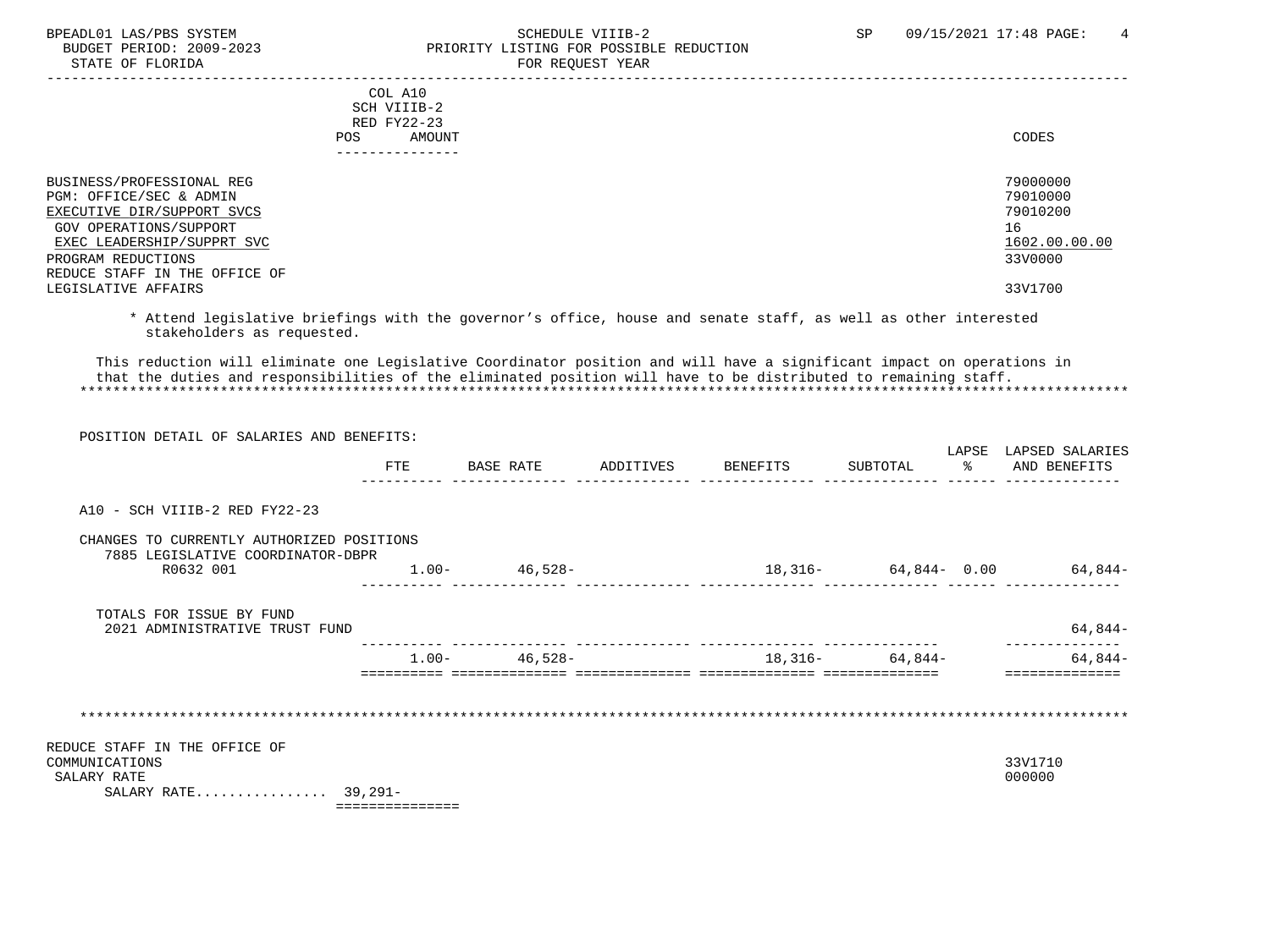#### BPEADL01 LAS/PBS SYSTEM SALLE STRID SCHEDULE VIIIB-2 SP 09/15/2021 17:48 PAGE: 5<br>BUDGET PERIOD: 2009-2023 SP PRIORITY LISTING FOR POSSIBLE REDUCTION BUDGET PERIOD: 2009-2023 PRIORITY LISTING FOR POSSIBLE REDUCTION FOR REOUEST YEAR

|                                                                                                                                                                                        | COL A10<br>SCH VIIIB-2 |                   |           |                  |          |   |                                |
|----------------------------------------------------------------------------------------------------------------------------------------------------------------------------------------|------------------------|-------------------|-----------|------------------|----------|---|--------------------------------|
|                                                                                                                                                                                        | RED FY22-23            |                   |           |                  |          |   |                                |
|                                                                                                                                                                                        | <b>POS</b><br>AMOUNT   |                   |           |                  |          |   | CODES                          |
|                                                                                                                                                                                        | ---------------        |                   |           |                  |          |   |                                |
|                                                                                                                                                                                        |                        |                   |           |                  |          |   |                                |
| BUSINESS/PROFESSIONAL REG                                                                                                                                                              |                        |                   |           |                  |          |   | 79000000                       |
| PGM: OFFICE/SEC & ADMIN                                                                                                                                                                |                        |                   |           |                  |          |   | 79010000                       |
| EXECUTIVE DIR/SUPPORT SVCS                                                                                                                                                             |                        |                   |           |                  |          |   | 79010200                       |
| GOV OPERATIONS/SUPPORT                                                                                                                                                                 |                        |                   |           |                  |          |   | 16                             |
| EXEC LEADERSHIP/SUPPRT SVC                                                                                                                                                             |                        |                   |           |                  |          |   | 1602.00.00.00                  |
| PROGRAM REDUCTIONS                                                                                                                                                                     |                        |                   |           |                  |          |   | 33V0000                        |
| REDUCE STAFF IN THE OFFICE OF                                                                                                                                                          |                        |                   |           |                  |          |   |                                |
| COMMUNICATIONS                                                                                                                                                                         |                        |                   |           |                  |          |   | 33V1710                        |
| SALARIES AND BENEFITS                                                                                                                                                                  |                        |                   |           |                  |          |   | 010000                         |
|                                                                                                                                                                                        | $1.00-$                |                   |           |                  |          |   |                                |
| ADMINISTRATIVE TRUST FUND -STATE                                                                                                                                                       | $66,404-$              |                   |           |                  |          |   | 2021 1                         |
|                                                                                                                                                                                        | ===============        |                   |           |                  |          |   |                                |
| TOTAL: REDUCE STAFF IN THE OFFICE OF                                                                                                                                                   |                        |                   |           |                  |          |   | 33V1710                        |
| COMMUNICATIONS                                                                                                                                                                         |                        |                   |           |                  |          |   |                                |
| TOTAL POSITIONS 1.00-                                                                                                                                                                  |                        |                   |           |                  |          |   |                                |
| TOTAL ISSUE                                                                                                                                                                            | 66,404-                |                   |           |                  |          |   |                                |
| TOTAL SALARY RATE $39.291 -$                                                                                                                                                           |                        |                   |           |                  |          |   |                                |
|                                                                                                                                                                                        | ===============        |                   |           |                  |          |   |                                |
| AGENCY ISSUE NARRATIVE:<br>SCH VIIIB-2 NARR 22-23 NARRATIVE:<br>PRIORITY #41                                                                                                           |                        |                   |           | IT COMPONENT? NO |          |   |                                |
| The Department of Business and Professional Regulation, Office of Communications proposes a reduction of one (1)<br>position, 39,291 of salary rate, and \$66,404 of budget authority. |                        |                   |           |                  |          |   |                                |
|                                                                                                                                                                                        |                        |                   |           |                  |          |   |                                |
| Currently there are four (4) positions in the Communications Office - the Director, and three (3) Information Specialist                                                               |                        |                   |           |                  |          |   |                                |
| IIIs. This reduction will eliminate one Information Specialist III position who handles the bulk of public-records                                                                     |                        |                   |           |                  |          |   |                                |
| requests coming in from the media and the Unlicensed Activities program communications. This will have a significant                                                                   |                        |                   |           |                  |          |   |                                |
| impact on operations in that the duties and responsibilities of the eliminated position will have to be distributed to                                                                 |                        |                   |           |                  |          |   |                                |
| remaining staff.                                                                                                                                                                       |                        |                   |           |                  |          |   |                                |
|                                                                                                                                                                                        |                        |                   |           |                  |          |   |                                |
|                                                                                                                                                                                        |                        |                   |           |                  |          |   |                                |
| POSITION DETAIL OF SALARIES AND BENEFITS:                                                                                                                                              |                        |                   |           |                  |          |   |                                |
|                                                                                                                                                                                        |                        |                   |           |                  |          |   | LAPSE LAPSED SALARIES          |
|                                                                                                                                                                                        | FTE                    | BASE RATE         | ADDITIVES | <b>BENEFITS</b>  | SUBTOTAL | ႜ | AND BENEFITS                   |
|                                                                                                                                                                                        |                        |                   |           |                  |          |   |                                |
|                                                                                                                                                                                        |                        |                   |           |                  |          |   |                                |
| A10 - SCH VIIIB-2 RED FY22-23                                                                                                                                                          |                        |                   |           |                  |          |   |                                |
| CHANGES TO CURRENTLY AUTHORIZED POSITIONS                                                                                                                                              |                        |                   |           |                  |          |   |                                |
| 3736 INFORMATION SPECIALIST III                                                                                                                                                        |                        |                   |           |                  |          |   |                                |
| R0633 001                                                                                                                                                                              |                        | $1.00 - 39,291 -$ |           |                  |          |   | $27,113-$ 66,404- 0.00 66,404- |
|                                                                                                                                                                                        |                        |                   |           |                  |          |   |                                |
|                                                                                                                                                                                        |                        |                   |           |                  |          |   |                                |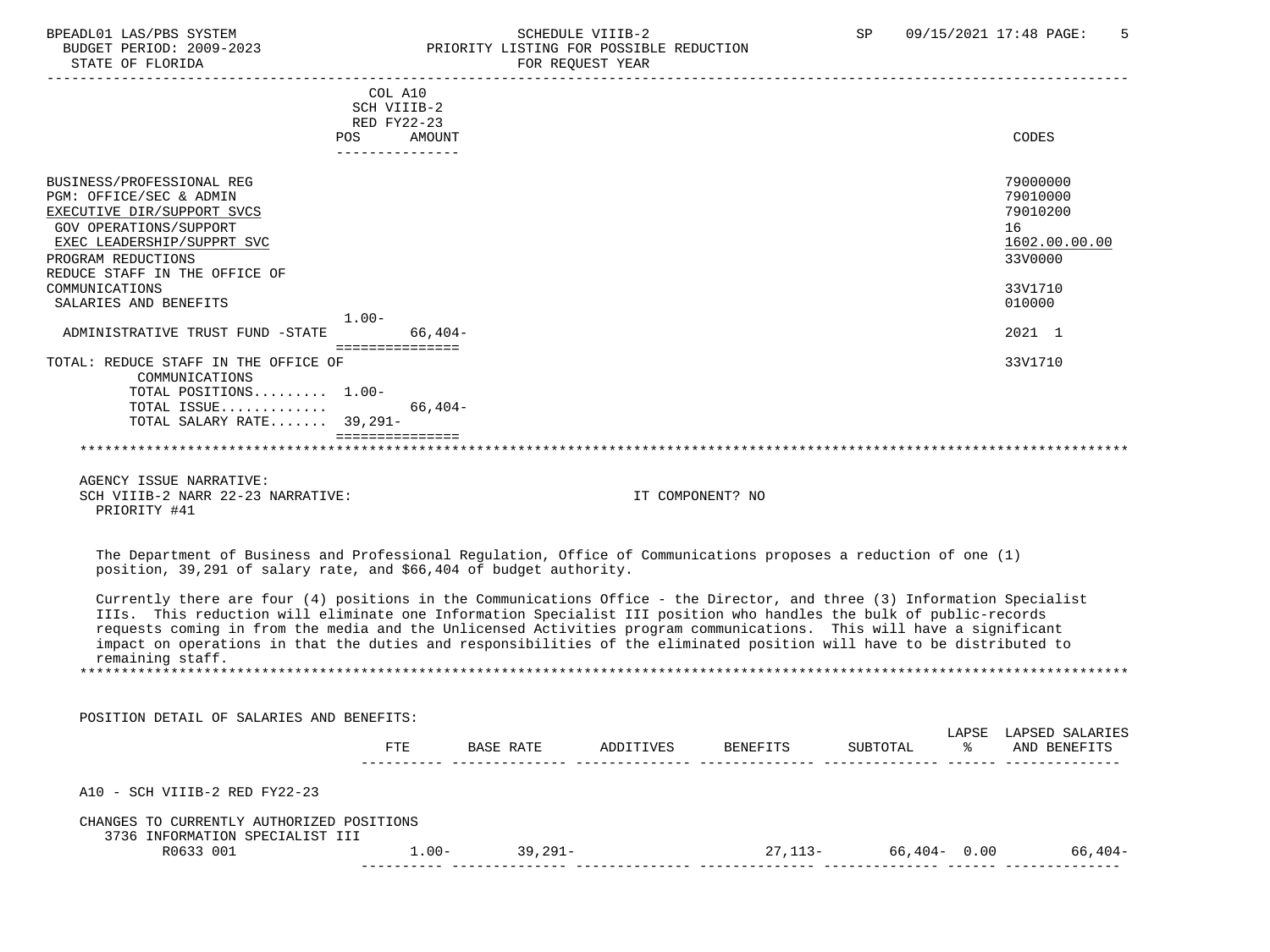### BPEADL01 LAS/PBS SYSTEM SALLE STREDULE VIIIB-2 SCHEDULE VIIIB-2 SP 09/15/2021 17:48 PAGE: 6<br>BUDGET PERIOD: 2009-2023 PRIORITY LISTING FOR POSSIBLE REDUCTION BUDGET PERIOD: 2009-2023 PRIORITY LISTING FOR POSSIBLE REDUCTION<br>FOR REQUEST YEAR FOR REQUEST YEAR

|                                                               | COL A10<br>SCH VIIIB-2 |                   |           |                  |                                |   |                                       |
|---------------------------------------------------------------|------------------------|-------------------|-----------|------------------|--------------------------------|---|---------------------------------------|
|                                                               | RED FY22-23            |                   |           |                  |                                |   |                                       |
|                                                               | POS AMOUNT             |                   |           |                  |                                |   | CODES                                 |
|                                                               | _______________        |                   |           |                  |                                |   |                                       |
| BUSINESS/PROFESSIONAL REG                                     |                        |                   |           |                  |                                |   | 79000000                              |
| PGM: OFFICE/SEC & ADMIN                                       |                        |                   |           |                  |                                |   | 79010000                              |
| EXECUTIVE DIR/SUPPORT SVCS                                    |                        |                   |           |                  |                                |   | 79010200                              |
| GOV OPERATIONS/SUPPORT                                        |                        |                   |           |                  |                                |   | 16                                    |
| EXEC LEADERSHIP/SUPPRT SVC                                    |                        |                   |           |                  |                                |   | 1602.00.00.00                         |
| PROGRAM REDUCTIONS<br>REDUCE STAFF IN THE OFFICE OF           |                        |                   |           |                  |                                |   | 33V0000                               |
| COMMUNICATIONS                                                |                        |                   |           |                  |                                |   | 33V1710                               |
|                                                               |                        |                   |           |                  |                                |   |                                       |
| POSITION DETAIL OF SALARIES AND BENEFITS:                     |                        |                   |           |                  |                                |   |                                       |
|                                                               | FTE                    | BASE RATE         | ADDITIVES | BENEFITS         | SUBTOTAL                       | ႜ | LAPSE LAPSED SALARIES<br>AND BENEFITS |
|                                                               |                        |                   |           |                  |                                |   |                                       |
|                                                               |                        |                   |           |                  |                                |   |                                       |
| A10 - SCH VIIIB-2 RED FY22-23                                 |                        |                   |           |                  |                                |   |                                       |
| CHANGES TO CURRENTLY AUTHORIZED POSITIONS                     |                        |                   |           |                  |                                |   |                                       |
| TOTALS FOR ISSUE BY FUND                                      |                        |                   |           |                  |                                |   |                                       |
| 2021 ADMINISTRATIVE TRUST FUND                                |                        |                   |           |                  |                                |   | $66,404-$                             |
|                                                               |                        |                   |           |                  | ______________________________ |   | ______________                        |
|                                                               |                        | $1.00 - 39,291 -$ |           |                  | $27,113-$ 66,404-              |   | 66,404-                               |
|                                                               |                        |                   |           |                  |                                |   | ==============                        |
|                                                               |                        |                   |           |                  |                                |   |                                       |
|                                                               |                        |                   |           |                  |                                |   |                                       |
| REDUCE STAFF IN THE OFFICE OF THE                             |                        |                   |           |                  |                                |   |                                       |
| INSPECTOR GENERAL                                             |                        |                   |           |                  |                                |   | 33V1720                               |
| SALARY RATE                                                   |                        |                   |           |                  |                                |   | 000000                                |
| SALARY RATE 90,153-                                           |                        |                   |           |                  |                                |   |                                       |
|                                                               | ===============        |                   |           |                  |                                |   |                                       |
| SALARIES AND BENEFITS                                         |                        |                   |           |                  |                                |   | 010000                                |
|                                                               | $2.00-$                |                   |           |                  |                                |   |                                       |
| ADMINISTRATIVE TRUST FUND -STATE                              | 149,738-               |                   |           |                  |                                |   | 2021 1                                |
|                                                               | ===============        |                   |           |                  |                                |   |                                       |
| TOTAL: REDUCE STAFF IN THE OFFICE OF THE<br>INSPECTOR GENERAL |                        |                   |           |                  |                                |   | 33V1720                               |
| TOTAL POSITIONS 2.00-                                         |                        |                   |           |                  |                                |   |                                       |
| TOTAL ISSUE                                                   | 149,738-               |                   |           |                  |                                |   |                                       |
| TOTAL SALARY RATE 90,153-                                     |                        |                   |           |                  |                                |   |                                       |
|                                                               | ===============        |                   |           |                  |                                |   |                                       |
| AGENCY ISSUE NARRATIVE:                                       |                        |                   |           |                  |                                |   |                                       |
| SCH VIIIB-2 NARR 22-23 NARRATIVE:                             |                        |                   |           | IT COMPONENT? NO |                                |   |                                       |
| PRIORITY #39                                                  |                        |                   |           |                  |                                |   |                                       |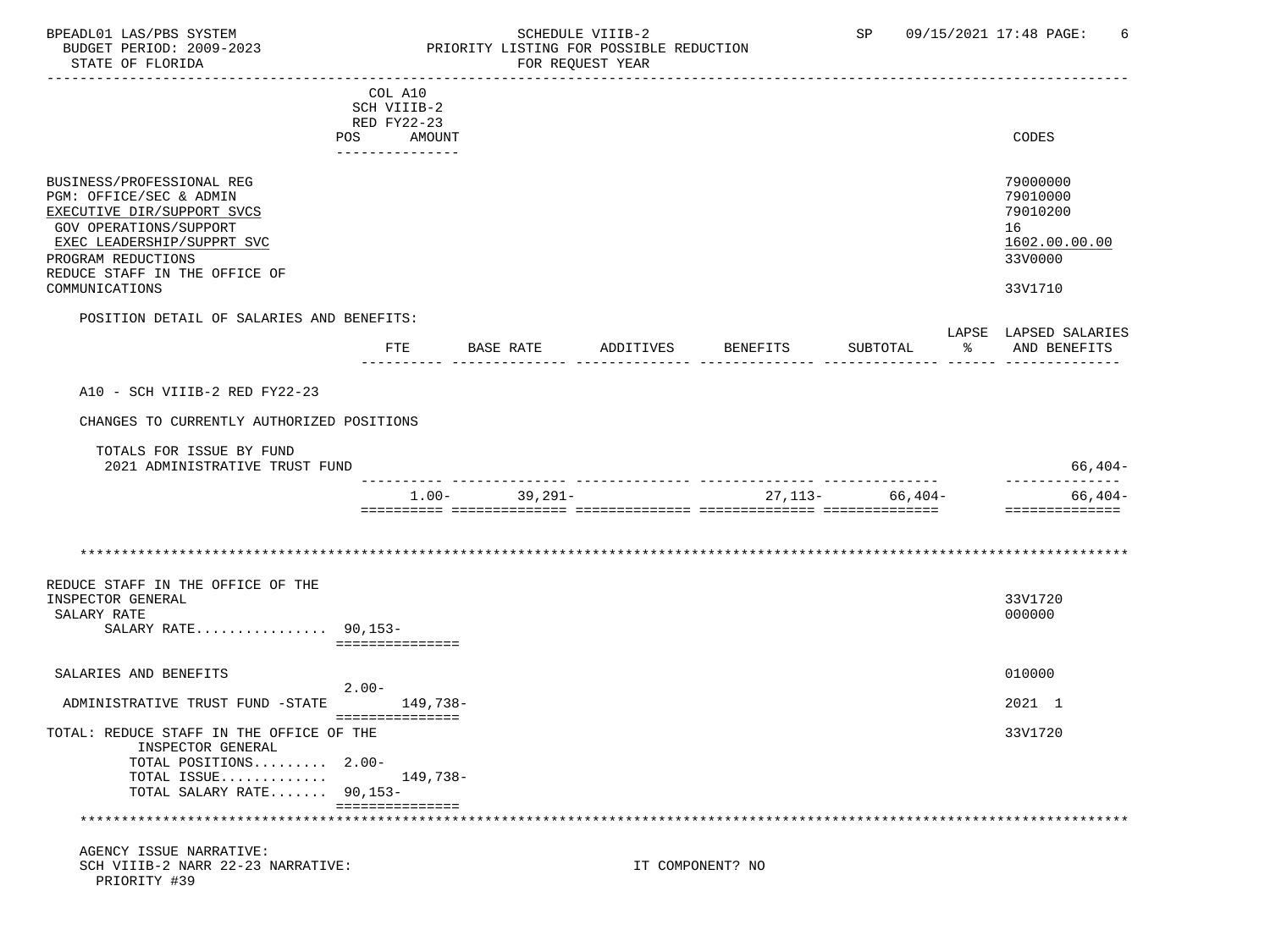#### BPEADL01 LAS/PBS SYSTEM SALL SALL SOMEDULE VIIIB-2 SP 09/15/2021 17:48 PAGE: 7 BUDGET PERIOD: 2009-2023 PRIORITY LISTING FOR POSSIBLE REDUCTION STATE OF FLORIDA **FOR REQUEST YEAR**

 ----------------------------------------------------------------------------------------------------------------------------------- COL A10 SCH VIIIB-2 RED FY22-23 POS AMOUNT NOTES AND AND A RESERVE AND A RESERVE AND LODGED AND LODGED AND LODGED AND LODGED AND LODGED AND LODGED AT A LODGED AND LODGED AT A LODGED AND LODGED AT A LODGED AND LODGED AT A LODGED AND LODGED AT A LODGED AND --------------- BUSINESS/PROFESSIONAL REG 79000000 PGM: OFFICE/SEC & ADMIN 79010000<br>EXECUTIVE DIR/SUPPORT SVCS 79010200 EXECUTIVE DIR/SUPPORT SVCS GOV OPERATIONS/SUPPORT 16 EXEC LEADERSHIP/SUPPRT SVC 1602.00.00.00 \_\_\_\_\_\_\_\_\_\_\_\_\_\_\_\_\_\_\_\_\_\_\_\_\_\_ \_\_\_\_\_\_\_\_\_\_\_\_\_ PROGRAM REDUCTIONS REDUCE STAFF IN THE OFFICE OF THE INSPECTOR GENERAL 33V1720

 The Department of Business and Professional Regulation (Department), Office of the Inspector General (OIG) proposes a reduction of two (2) positions, 90,153 of salary rate, and \$149,738 of budget authority.

 This reduction would eliminate one (1) Management Review Specialist - SES (Auditor) position that is assigned full-time to perform the audit duties and responsibilities of the OIG in accordance to Section 20.055, Florida Statutes and one (1) Law Enforcement Lieutenant (Inspector) that is responsible for carrying out internal investigations.

 Pursuant to Section 20.055, Florida Statutes, it is the duty and responsibility of each Inspector General to provide direction for, supervise, and coordinate audits, investigations, and management reviews relating to the programs and operations of the state agency; conduct, supervise, or coordinate other activities carried out or financed by the agency for the purpose of promoting economy and efficiency in the administration of, or preventing and detecting fraud and abuse in, agency programs and operations; recommend corrective action concerning fraud, abuses, and deficiencies; and report on the progress made in implementing corrective action.

 The Auditor/Management Review Specialist position is responsible for assisting the OIG in carrying out the statutory duties and responsibilities mentioned above. Specifically, the incumbent is responsible for conducting internal audits in accordance with Section 20.055, Florida Statutes, the International Standards for the Professional Practice of Internal Auditing, and the OIG policies and procedures.

 This position is assigned full-time to carrying out the audit duties and responsibilities of the OIG. The workload assigned to this position cannot be absorbed by remaining audit staff. Reduction of one audit position would significantly constrain the Inspector General's capability to provide sufficient coverage of agency operations in accordance with statutory requirements.

Description of Duties:

 Responsible for conducting audits, consulting engagements, management reviews, and special assignments for the Office of Inspector General in accordance with Section 20.055, Florida Statutes;

 Plans and conducts audits of department programs, activities and functions in accordance with the International Standards for the Professional Practice of Internal Auditing and office procedures;

Analyzes and examines operating methods and procedures to evaluate effectiveness, efficiency, and/or cost benefit;

Makes oral presentations and provides written reports to management that document audit findings and include: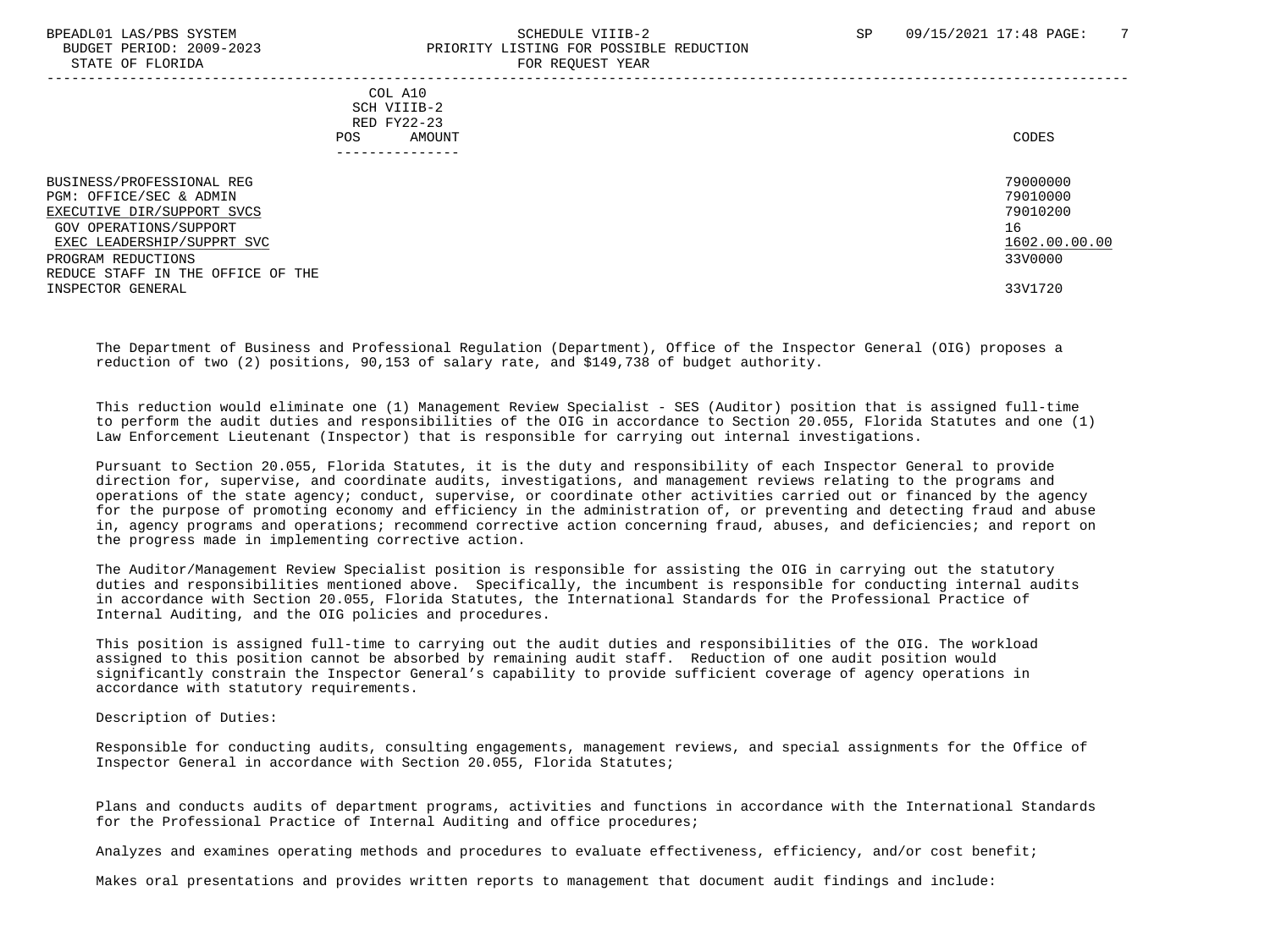#### BPEADL01 LAS/PBS SYSTEM SALL SALL SOMEDULE VIIIB-2 SP 09/15/2021 17:48 PAGE: 8 BUDGET PERIOD: 2009-2023 PRIORITY LISTING FOR POSSIBLE REDUCTION STATE OF FLORIDA **FOR REQUEST YEAR** -----------------------------------------------------------------------------------------------------------------------------------

 COL A10 SCH VIIIB-2 RED FY22-23 POS AMOUNT NOTES AND AND A RESERVE AND A RESERVE AND LODGED AND LODGED AND LODGED AND LODGED AND LODGED AND LODGED AT A LODGED AND LODGED AT A LODGED AND LODGED AT A LODGED AND LODGED AT A LODGED AND LODGED AT A LODGED AND ---------------

| BUSINESS/PROFESSIONAL REG         | 79000000      |
|-----------------------------------|---------------|
| PGM: OFFICE/SEC & ADMIN           | 79010000      |
| EXECUTIVE DIR/SUPPORT SVCS        | 79010200      |
| GOV OPERATIONS/SUPPORT            | 16            |
| EXEC LEADERSHIP/SUPPRT SVC        | 1602.00.00.00 |
| PROGRAM REDUCTIONS                | 33V0000       |
| REDUCE STAFF IN THE OFFICE OF THE |               |
| INSPECTOR GENERAL                 | 33V1720       |

Recommendations for corrective actions, modifications, or improvements to the audited activity;

Reviews and evaluates the adequacy and effectiveness of internal controls;

Evaluates the effectiveness and efficiency of the use of department resources;

 Assesses the reliability and validity of the department's performance measures and standards and makes recommendations for improvement, as necessary;

 Conducts follow-up reviews of the status of action taken by management to implement findings and recommendations made in internal audits and audits conducted by external audit or other oversight entities;

Prepares thorough, complete, and accurate documentation of work performed;

 Maintains all training requirements and certifications as established by the state, the department, and the Office of Inspector General;

Conducts and/or provides other assistance for the following course of training: new employee orientation; and

Performs other duties as required by the Inspector General or the Director of Auditing.

 The Inspector/Law Enforcement Lieutenant position is responsible for assisting the OIG in carrying out these statutory duties and responsibilities. Specifically, the incumbent is responsible for conducting internal investigations based on allegations or evidence of gross mismanagement or employee misconduct in accordance with Section 20.055, Florida Statutes, the Principles and Standards for Offices of Inspector General, and OIG policies and procedures.

 This position is assigned full-time to carrying out the internal investigation duties and responsibilities of the OIG. The workload assigned to this position cannot be absorbed by remaining investigation staff. Reduction of one inspector position would significantly constrain the Inspector General's capability to provide sufficient coverage of agency operations in accordance with statutory requirements.

Description of Duties:

Responsible for conducting internal investigations for the OIG in accordance with Section 20.055, Florida Statutes;

Reviews complaints and develops investigative action plans;

Conducts administrative investigations, inquiries, administrative reviews, and background investigations; interprets and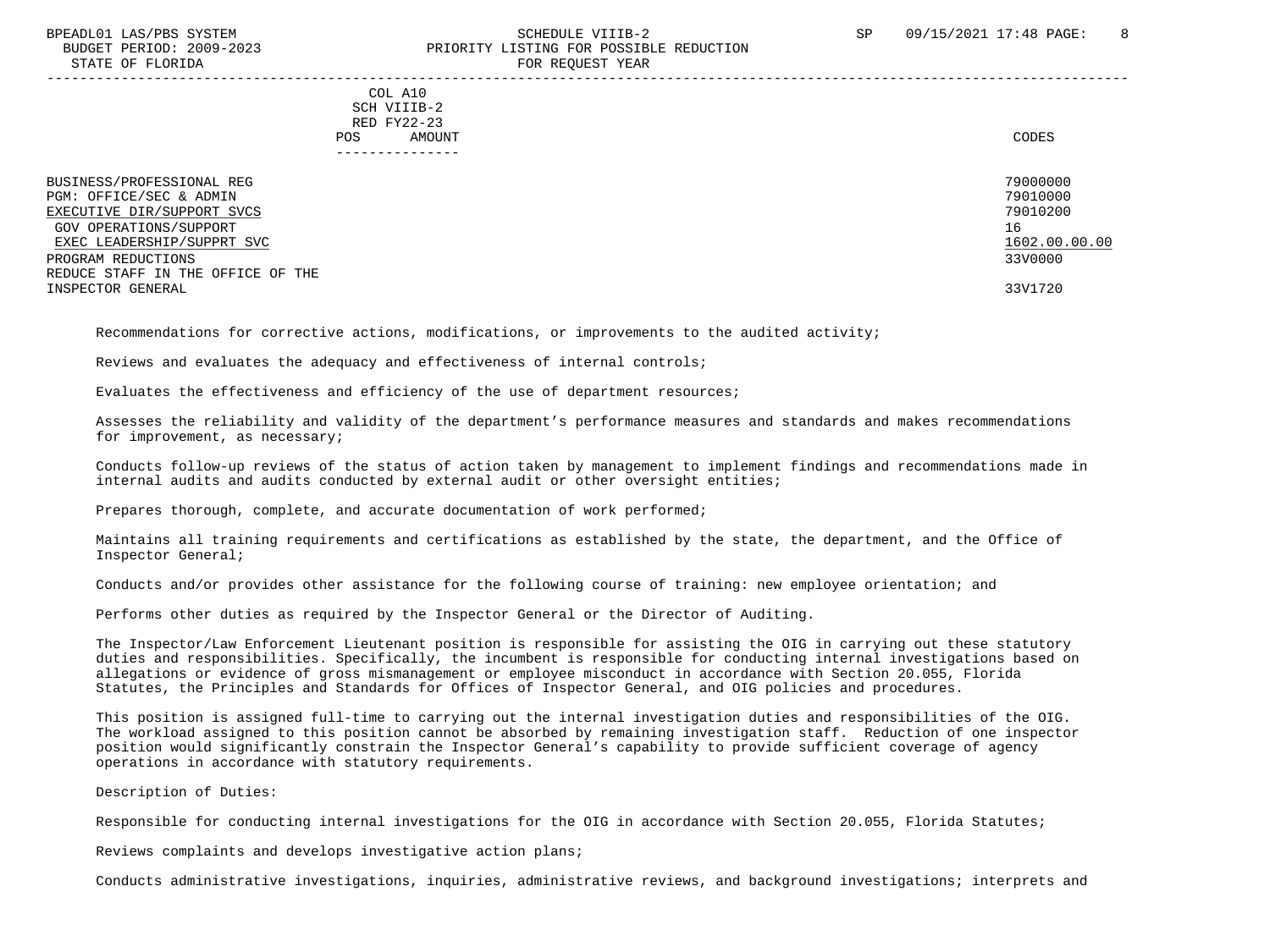### BPEADL01 LAS/PBS SYSTEM SALL SALL SCHEDULE VIIIB-2 SP 09/15/2021 17:48 PAGE: 9 BUDGET PERIOD: 2009-2023 PRIORITY LISTING FOR POSSIBLE REDUCTION STATE OF FLORIDA FOR STATE OF STATE OF STATE OF STATE OF STATE OF STATE OF STATE OF STATE OF STATE OF STATE OF STATE OF STATE OF STATE OF STATE OF STATE OF STATE OF STATE OF STATE OF STATE OF STATE OF STATE OF STATE OF STA

-----------------------------------------------------------------------------------------------------------------------------------

 COL A10 SCH VIIIB-2 RED FY22-23 POS AMOUNT NOTES AND AND A RESERVE AND A RESERVE AND LODGED AND LODGED AND LODGED AND LODGED AND LODGED AND LODGED AT A LODGED AND LODGED AT A LODGED AND LODGED AT A LODGED AND LODGED AT A LODGED AND LODGED AT A LODGED AND ---------------

| BUSINESS/PROFESSIONAL REG         | 79000000      |
|-----------------------------------|---------------|
| PGM: OFFICE/SEC & ADMIN           | 79010000      |
| EXECUTIVE DIR/SUPPORT SVCS        | 79010200      |
| GOV OPERATIONS/SUPPORT            | 16            |
| EXEC LEADERSHIP/SUPPRT SVC        | 1602.00.00.00 |
| PROGRAM REDUCTIONS                | 33V0000       |
| REDUCE STAFF IN THE OFFICE OF THE |               |
| INSPECTOR GENERAL                 | 33V1720       |

 applies department rules, policies, procedures, and state statutes as they relate to allegations of mismanagement or misconduct;

 Conducts interviews of witnesses and subjects, obtains sworn statements, when appropriate; ensures that documents and other evidence associated with investigations are collected and handled in an appropriate manner;

Collects, analyzes, documents, and disseminates data;

Conducts reviews and analysis of matters which are frequently complex in nature;

Prepares complete and comprehensive reports consistent with the established standards of the office;

 Provides investigative assistance to the Office of the Chief Inspector General, other agency inspectors general, and local, state, and federal law enforcement agencies;

Maintains all training requirements and certifications as established by the state, the department, and the OIG;

 Conducts and/or provides other assistance for the following courses of training: new employee orientation and basic supervisory training; and

Performs other duties as required by the Inspector General or the Director of Investigations.

 The budget allocated to the Office of the Inspector General is primarily allotted into two categories: Salaries and Benefits and Expenses. The majority of the Expenses budget is used for rent and telephone expenses, with the remaining going to office supplies, copying, and small miscellaneous expense items. Some expense items could be reduced; however, the only way to make a significant reduction is to eliminate staff. \*\*\*\*\*\*\*\*\*\*\*\*\*\*\*\*\*\*\*\*\*\*\*\*\*\*\*\*\*\*\*\*\*\*\*\*\*\*\*\*\*\*\*\*\*\*\*\*\*\*\*\*\*\*\*\*\*\*\*\*\*\*\*\*\*\*\*\*\*\*\*\*\*\*\*\*\*\*\*\*\*\*\*\*\*\*\*\*\*\*\*\*\*\*\*\*\*\*\*\*\*\*\*\*\*\*\*\*\*\*\*\*\*\*\*\*\*\*\*\*\*\*\*\*\*\*\*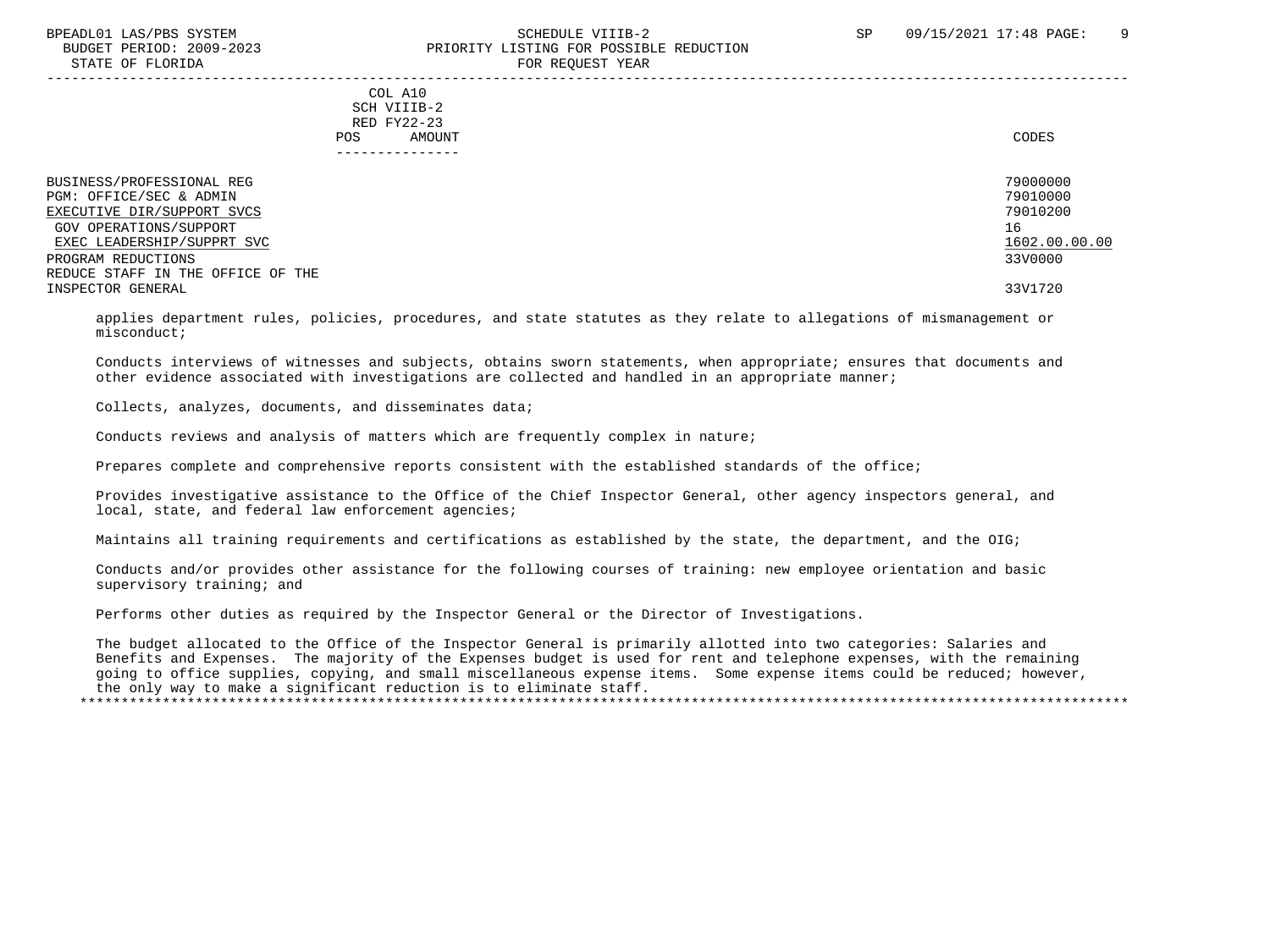### BPEADL01 LAS/PBS SYSTEM STRING THE SCHEDULE VIIIB-2 SP 09/15/2021 17:48 PAGE: 10<br>BUDGET PERIOD: 2009-2023 PRIORITY LISTING FOR POSSIBLE REDUCTION BUDGET PERIOD: 2009-2023 PRIORITY LISTING FOR POSSIBLE REDUCTION<br>STATE OF FLORIDA POR REQUEST YEAR FOR REQUEST YEAR

| COL A10<br>SCH VIIIB-2<br>RED FY22-23<br>CODES<br>POS AMOUNT<br>---------------<br>79000000<br>BUSINESS/PROFESSIONAL REG<br>PGM: OFFICE/SEC & ADMIN<br>79010000<br>79010200<br>EXECUTIVE DIR/SUPPORT SVCS<br><b>GOV OPERATIONS/SUPPORT</b><br>16<br>1602.00.00.00<br>EXEC LEADERSHIP/SUPPRT SVC<br>33V0000<br>PROGRAM REDUCTIONS<br>REDUCE STAFF IN THE OFFICE OF THE<br>33V1720<br>INSPECTOR GENERAL<br>POSITION DETAIL OF SALARIES AND BENEFITS:<br>LAPSE LAPSED SALARIES<br>ETE<br>BASE RATE ADDITIVES BENEFITS<br>SUBTOTAL<br>% AND BENEFITS<br>A10 - SCH VIIIB-2 RED FY22-23<br>CHANGES TO CURRENTLY AUTHORIZED POSITIONS<br>8522 LAW ENFORCEMENT LIEUTENANT<br>$44,659-$<br>$1.00 -$<br>$29,508 - 74,167 - 0.00$ 74,167-<br>R0630 001<br>2239 MANAGEMENT REVIEW SPECIALIST - SES<br>$45,494-$<br>$30,077 - 75,571 - 0.00$ 75,571-<br>R0631 001<br>$1.00-$<br>TOTALS FOR ISSUE BY FUND<br>149,738-<br>2021 ADMINISTRATIVE TRUST FUND<br>______________<br>$2.00 - 90,153 -$<br>59,585 - 149,738 -<br>149,738-<br>==============<br>REDUCE STAFF IN THE DIVISION OF<br>33V1750<br>ADMINISTRATION - DIRECTOR'S OFFICE<br>SALARY RATE<br>000000<br>SALARY RATE $54,211-$<br>===============<br>010000<br>SALARIES AND BENEFITS<br>$1.00-$<br>ADMINISTRATIVE TRUST FUND -STATE 73,950-<br>2021 1<br>===============<br>33V1750<br>TOTAL: REDUCE STAFF IN THE DIVISION OF<br>ADMINISTRATION - DIRECTOR'S OFFICE<br>TOTAL POSITIONS 1.00-<br>$73,950-$<br>TOTAL ISSUE<br>TOTAL SALARY RATE $54,211-$ |  |  |  |  |
|-----------------------------------------------------------------------------------------------------------------------------------------------------------------------------------------------------------------------------------------------------------------------------------------------------------------------------------------------------------------------------------------------------------------------------------------------------------------------------------------------------------------------------------------------------------------------------------------------------------------------------------------------------------------------------------------------------------------------------------------------------------------------------------------------------------------------------------------------------------------------------------------------------------------------------------------------------------------------------------------------------------------------------------------------------------------------------------------------------------------------------------------------------------------------------------------------------------------------------------------------------------------------------------------------------------------------------------------------------------------------------------------------------------------------------------------------------------------------------------------------------|--|--|--|--|
|                                                                                                                                                                                                                                                                                                                                                                                                                                                                                                                                                                                                                                                                                                                                                                                                                                                                                                                                                                                                                                                                                                                                                                                                                                                                                                                                                                                                                                                                                                     |  |  |  |  |
|                                                                                                                                                                                                                                                                                                                                                                                                                                                                                                                                                                                                                                                                                                                                                                                                                                                                                                                                                                                                                                                                                                                                                                                                                                                                                                                                                                                                                                                                                                     |  |  |  |  |
|                                                                                                                                                                                                                                                                                                                                                                                                                                                                                                                                                                                                                                                                                                                                                                                                                                                                                                                                                                                                                                                                                                                                                                                                                                                                                                                                                                                                                                                                                                     |  |  |  |  |
|                                                                                                                                                                                                                                                                                                                                                                                                                                                                                                                                                                                                                                                                                                                                                                                                                                                                                                                                                                                                                                                                                                                                                                                                                                                                                                                                                                                                                                                                                                     |  |  |  |  |
|                                                                                                                                                                                                                                                                                                                                                                                                                                                                                                                                                                                                                                                                                                                                                                                                                                                                                                                                                                                                                                                                                                                                                                                                                                                                                                                                                                                                                                                                                                     |  |  |  |  |
|                                                                                                                                                                                                                                                                                                                                                                                                                                                                                                                                                                                                                                                                                                                                                                                                                                                                                                                                                                                                                                                                                                                                                                                                                                                                                                                                                                                                                                                                                                     |  |  |  |  |
|                                                                                                                                                                                                                                                                                                                                                                                                                                                                                                                                                                                                                                                                                                                                                                                                                                                                                                                                                                                                                                                                                                                                                                                                                                                                                                                                                                                                                                                                                                     |  |  |  |  |
|                                                                                                                                                                                                                                                                                                                                                                                                                                                                                                                                                                                                                                                                                                                                                                                                                                                                                                                                                                                                                                                                                                                                                                                                                                                                                                                                                                                                                                                                                                     |  |  |  |  |
|                                                                                                                                                                                                                                                                                                                                                                                                                                                                                                                                                                                                                                                                                                                                                                                                                                                                                                                                                                                                                                                                                                                                                                                                                                                                                                                                                                                                                                                                                                     |  |  |  |  |
|                                                                                                                                                                                                                                                                                                                                                                                                                                                                                                                                                                                                                                                                                                                                                                                                                                                                                                                                                                                                                                                                                                                                                                                                                                                                                                                                                                                                                                                                                                     |  |  |  |  |
|                                                                                                                                                                                                                                                                                                                                                                                                                                                                                                                                                                                                                                                                                                                                                                                                                                                                                                                                                                                                                                                                                                                                                                                                                                                                                                                                                                                                                                                                                                     |  |  |  |  |
|                                                                                                                                                                                                                                                                                                                                                                                                                                                                                                                                                                                                                                                                                                                                                                                                                                                                                                                                                                                                                                                                                                                                                                                                                                                                                                                                                                                                                                                                                                     |  |  |  |  |
|                                                                                                                                                                                                                                                                                                                                                                                                                                                                                                                                                                                                                                                                                                                                                                                                                                                                                                                                                                                                                                                                                                                                                                                                                                                                                                                                                                                                                                                                                                     |  |  |  |  |
|                                                                                                                                                                                                                                                                                                                                                                                                                                                                                                                                                                                                                                                                                                                                                                                                                                                                                                                                                                                                                                                                                                                                                                                                                                                                                                                                                                                                                                                                                                     |  |  |  |  |
|                                                                                                                                                                                                                                                                                                                                                                                                                                                                                                                                                                                                                                                                                                                                                                                                                                                                                                                                                                                                                                                                                                                                                                                                                                                                                                                                                                                                                                                                                                     |  |  |  |  |
|                                                                                                                                                                                                                                                                                                                                                                                                                                                                                                                                                                                                                                                                                                                                                                                                                                                                                                                                                                                                                                                                                                                                                                                                                                                                                                                                                                                                                                                                                                     |  |  |  |  |
|                                                                                                                                                                                                                                                                                                                                                                                                                                                                                                                                                                                                                                                                                                                                                                                                                                                                                                                                                                                                                                                                                                                                                                                                                                                                                                                                                                                                                                                                                                     |  |  |  |  |
|                                                                                                                                                                                                                                                                                                                                                                                                                                                                                                                                                                                                                                                                                                                                                                                                                                                                                                                                                                                                                                                                                                                                                                                                                                                                                                                                                                                                                                                                                                     |  |  |  |  |
|                                                                                                                                                                                                                                                                                                                                                                                                                                                                                                                                                                                                                                                                                                                                                                                                                                                                                                                                                                                                                                                                                                                                                                                                                                                                                                                                                                                                                                                                                                     |  |  |  |  |
|                                                                                                                                                                                                                                                                                                                                                                                                                                                                                                                                                                                                                                                                                                                                                                                                                                                                                                                                                                                                                                                                                                                                                                                                                                                                                                                                                                                                                                                                                                     |  |  |  |  |
|                                                                                                                                                                                                                                                                                                                                                                                                                                                                                                                                                                                                                                                                                                                                                                                                                                                                                                                                                                                                                                                                                                                                                                                                                                                                                                                                                                                                                                                                                                     |  |  |  |  |
|                                                                                                                                                                                                                                                                                                                                                                                                                                                                                                                                                                                                                                                                                                                                                                                                                                                                                                                                                                                                                                                                                                                                                                                                                                                                                                                                                                                                                                                                                                     |  |  |  |  |
|                                                                                                                                                                                                                                                                                                                                                                                                                                                                                                                                                                                                                                                                                                                                                                                                                                                                                                                                                                                                                                                                                                                                                                                                                                                                                                                                                                                                                                                                                                     |  |  |  |  |
|                                                                                                                                                                                                                                                                                                                                                                                                                                                                                                                                                                                                                                                                                                                                                                                                                                                                                                                                                                                                                                                                                                                                                                                                                                                                                                                                                                                                                                                                                                     |  |  |  |  |
|                                                                                                                                                                                                                                                                                                                                                                                                                                                                                                                                                                                                                                                                                                                                                                                                                                                                                                                                                                                                                                                                                                                                                                                                                                                                                                                                                                                                                                                                                                     |  |  |  |  |
|                                                                                                                                                                                                                                                                                                                                                                                                                                                                                                                                                                                                                                                                                                                                                                                                                                                                                                                                                                                                                                                                                                                                                                                                                                                                                                                                                                                                                                                                                                     |  |  |  |  |
|                                                                                                                                                                                                                                                                                                                                                                                                                                                                                                                                                                                                                                                                                                                                                                                                                                                                                                                                                                                                                                                                                                                                                                                                                                                                                                                                                                                                                                                                                                     |  |  |  |  |
|                                                                                                                                                                                                                                                                                                                                                                                                                                                                                                                                                                                                                                                                                                                                                                                                                                                                                                                                                                                                                                                                                                                                                                                                                                                                                                                                                                                                                                                                                                     |  |  |  |  |
|                                                                                                                                                                                                                                                                                                                                                                                                                                                                                                                                                                                                                                                                                                                                                                                                                                                                                                                                                                                                                                                                                                                                                                                                                                                                                                                                                                                                                                                                                                     |  |  |  |  |
|                                                                                                                                                                                                                                                                                                                                                                                                                                                                                                                                                                                                                                                                                                                                                                                                                                                                                                                                                                                                                                                                                                                                                                                                                                                                                                                                                                                                                                                                                                     |  |  |  |  |
|                                                                                                                                                                                                                                                                                                                                                                                                                                                                                                                                                                                                                                                                                                                                                                                                                                                                                                                                                                                                                                                                                                                                                                                                                                                                                                                                                                                                                                                                                                     |  |  |  |  |
|                                                                                                                                                                                                                                                                                                                                                                                                                                                                                                                                                                                                                                                                                                                                                                                                                                                                                                                                                                                                                                                                                                                                                                                                                                                                                                                                                                                                                                                                                                     |  |  |  |  |
|                                                                                                                                                                                                                                                                                                                                                                                                                                                                                                                                                                                                                                                                                                                                                                                                                                                                                                                                                                                                                                                                                                                                                                                                                                                                                                                                                                                                                                                                                                     |  |  |  |  |
|                                                                                                                                                                                                                                                                                                                                                                                                                                                                                                                                                                                                                                                                                                                                                                                                                                                                                                                                                                                                                                                                                                                                                                                                                                                                                                                                                                                                                                                                                                     |  |  |  |  |
|                                                                                                                                                                                                                                                                                                                                                                                                                                                                                                                                                                                                                                                                                                                                                                                                                                                                                                                                                                                                                                                                                                                                                                                                                                                                                                                                                                                                                                                                                                     |  |  |  |  |
|                                                                                                                                                                                                                                                                                                                                                                                                                                                                                                                                                                                                                                                                                                                                                                                                                                                                                                                                                                                                                                                                                                                                                                                                                                                                                                                                                                                                                                                                                                     |  |  |  |  |
|                                                                                                                                                                                                                                                                                                                                                                                                                                                                                                                                                                                                                                                                                                                                                                                                                                                                                                                                                                                                                                                                                                                                                                                                                                                                                                                                                                                                                                                                                                     |  |  |  |  |
|                                                                                                                                                                                                                                                                                                                                                                                                                                                                                                                                                                                                                                                                                                                                                                                                                                                                                                                                                                                                                                                                                                                                                                                                                                                                                                                                                                                                                                                                                                     |  |  |  |  |
|                                                                                                                                                                                                                                                                                                                                                                                                                                                                                                                                                                                                                                                                                                                                                                                                                                                                                                                                                                                                                                                                                                                                                                                                                                                                                                                                                                                                                                                                                                     |  |  |  |  |
|                                                                                                                                                                                                                                                                                                                                                                                                                                                                                                                                                                                                                                                                                                                                                                                                                                                                                                                                                                                                                                                                                                                                                                                                                                                                                                                                                                                                                                                                                                     |  |  |  |  |
|                                                                                                                                                                                                                                                                                                                                                                                                                                                                                                                                                                                                                                                                                                                                                                                                                                                                                                                                                                                                                                                                                                                                                                                                                                                                                                                                                                                                                                                                                                     |  |  |  |  |
|                                                                                                                                                                                                                                                                                                                                                                                                                                                                                                                                                                                                                                                                                                                                                                                                                                                                                                                                                                                                                                                                                                                                                                                                                                                                                                                                                                                                                                                                                                     |  |  |  |  |
|                                                                                                                                                                                                                                                                                                                                                                                                                                                                                                                                                                                                                                                                                                                                                                                                                                                                                                                                                                                                                                                                                                                                                                                                                                                                                                                                                                                                                                                                                                     |  |  |  |  |
|                                                                                                                                                                                                                                                                                                                                                                                                                                                                                                                                                                                                                                                                                                                                                                                                                                                                                                                                                                                                                                                                                                                                                                                                                                                                                                                                                                                                                                                                                                     |  |  |  |  |
|                                                                                                                                                                                                                                                                                                                                                                                                                                                                                                                                                                                                                                                                                                                                                                                                                                                                                                                                                                                                                                                                                                                                                                                                                                                                                                                                                                                                                                                                                                     |  |  |  |  |
|                                                                                                                                                                                                                                                                                                                                                                                                                                                                                                                                                                                                                                                                                                                                                                                                                                                                                                                                                                                                                                                                                                                                                                                                                                                                                                                                                                                                                                                                                                     |  |  |  |  |
|                                                                                                                                                                                                                                                                                                                                                                                                                                                                                                                                                                                                                                                                                                                                                                                                                                                                                                                                                                                                                                                                                                                                                                                                                                                                                                                                                                                                                                                                                                     |  |  |  |  |
|                                                                                                                                                                                                                                                                                                                                                                                                                                                                                                                                                                                                                                                                                                                                                                                                                                                                                                                                                                                                                                                                                                                                                                                                                                                                                                                                                                                                                                                                                                     |  |  |  |  |
|                                                                                                                                                                                                                                                                                                                                                                                                                                                                                                                                                                                                                                                                                                                                                                                                                                                                                                                                                                                                                                                                                                                                                                                                                                                                                                                                                                                                                                                                                                     |  |  |  |  |
|                                                                                                                                                                                                                                                                                                                                                                                                                                                                                                                                                                                                                                                                                                                                                                                                                                                                                                                                                                                                                                                                                                                                                                                                                                                                                                                                                                                                                                                                                                     |  |  |  |  |
|                                                                                                                                                                                                                                                                                                                                                                                                                                                                                                                                                                                                                                                                                                                                                                                                                                                                                                                                                                                                                                                                                                                                                                                                                                                                                                                                                                                                                                                                                                     |  |  |  |  |
|                                                                                                                                                                                                                                                                                                                                                                                                                                                                                                                                                                                                                                                                                                                                                                                                                                                                                                                                                                                                                                                                                                                                                                                                                                                                                                                                                                                                                                                                                                     |  |  |  |  |
|                                                                                                                                                                                                                                                                                                                                                                                                                                                                                                                                                                                                                                                                                                                                                                                                                                                                                                                                                                                                                                                                                                                                                                                                                                                                                                                                                                                                                                                                                                     |  |  |  |  |

===============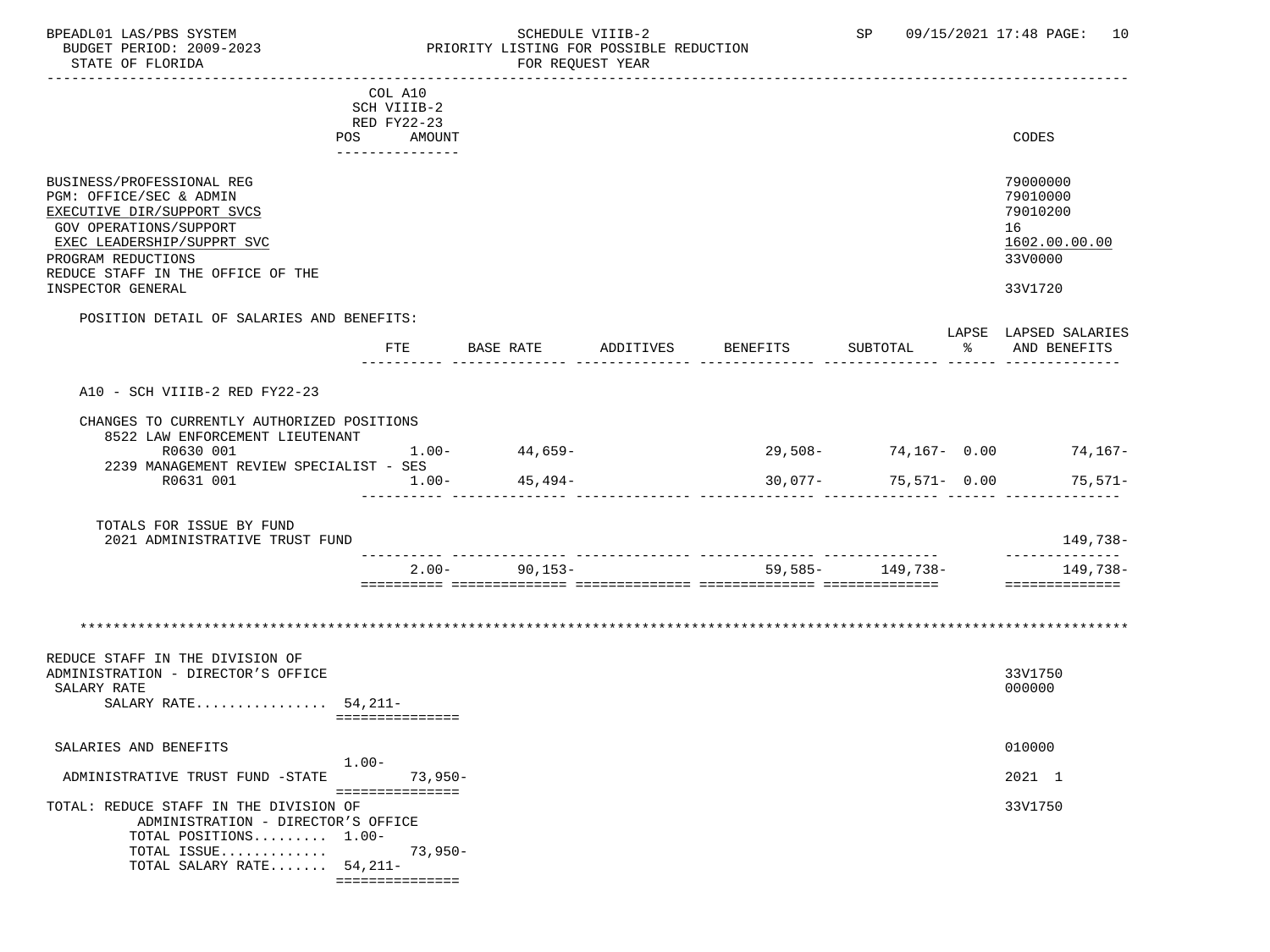STATE OF FLORIDA FOR STATE OF STATE OF STATE OF STATE OF STATE OF STATE OF STATE OF STATE OF STATE OF STATE OF STATE OF STATE OF STATE OF STATE OF STATE OF STATE OF STATE OF STATE OF STATE OF STATE OF STATE OF STATE OF STA

# BPEADL01 LAS/PBS SYSTEM SALL SALL SOMEDULE VIIIB-2 SP 09/15/2021 17:48 PAGE: 11 BUDGET PERIOD: 2009-2023 PRIORITY LISTING FOR POSSIBLE REDUCTION

 ----------------------------------------------------------------------------------------------------------------------------------- COL A10 SCH VIIIB-2 RED FY22-23 POS AMOUNT NOTES AND AND A RESERVE AND A RESERVE AND LODGED AND LODGED AND LODGED AND LODGED AND LODGED AND LODGED AT A LODGED AND LODGED AT A LODGED AND LODGED AT A LODGED AND LODGED AT A LODGED AND LODGED AT A LODGED AND --------------- BUSINESS/PROFESSIONAL REG 79000000 PGM (199000000 PGM) and the control of the control of the control of the control of the control of the control of the control of the control of the control of the control of the control o PGM: OFFICE/SEC & ADMIN 79010000<br>EXECUTIVE DIR/SUPPORT SVCS 79010200 EXECUTIVE DIR/SUPPORT SVCS GOV OPERATIONS/SUPPORT 16  $\frac{\texttt{EXEC} \texttt{LEADERSHIP/SUPPRT} \texttt{SVC}}{3300000}$ PROGRAM REDUCTIONS REDUCE STAFF IN THE DIVISION OF ADMINISTRATION - DIRECTOR'S OFFICE 33V1750 \*\*\*\*\*\*\*\*\*\*\*\*\*\*\*\*\*\*\*\*\*\*\*\*\*\*\*\*\*\*\*\*\*\*\*\*\*\*\*\*\*\*\*\*\*\*\*\*\*\*\*\*\*\*\*\*\*\*\*\*\*\*\*\*\*\*\*\*\*\*\*\*\*\*\*\*\*\*\*\*\*\*\*\*\*\*\*\*\*\*\*\*\*\*\*\*\*\*\*\*\*\*\*\*\*\*\*\*\*\*\*\*\*\*\*\*\*\*\*\*\*\*\*\*\*\*\*

 AGENCY ISSUE NARRATIVE: SCH VIIIB-2 NARR 22-23 NARRATIVE: IT COMPONENT? NO PRIORITY #43

POSITION DETAIL OF SALARIES AND BENEFITS:

 The Department of Business and Professional Regulation (Department), Division of Administration (Division), Director's Office proposes a reduction of one (1) Senior Management Analyst II - SES position, 54,211 of salary rate, and \$73,950 of budget authority.

 The Senior Management Analyst II - SES position is responsible for serving as the Agency's Policy Coordinator and as the Division's Public Records Liaison. Duties assigned to this position would have to be reassigned and would place a significant impact on the Division, including longer response times to public records requests.

 The budget allocated to the Division of Administration is primarily allotted into two categories: Salaries and Benefits and Expenses. The majority of the Expenses budget is used for rent and telephone expenses, with the remaining going to office supplies, copying, and small miscellaneous expense items. The only way to achieve a significant reduction is to eliminate staff. The elimination of this position will have a significant impact on the operations of the Division of Administration' Director's Office.

\*\*\*\*\*\*\*\*\*\*\*\*\*\*\*\*\*\*\*\*\*\*\*\*\*\*\*\*\*\*\*\*\*\*\*\*\*\*\*\*\*\*\*\*\*\*\*\*\*\*\*\*\*\*\*\*\*\*\*\*\*\*\*\*\*\*\*\*\*\*\*\*\*\*\*\*\*\*\*\*\*\*\*\*\*\*\*\*\*\*\*\*\*\*\*\*\*\*\*\*\*\*\*\*\*\*\*\*\*\*\*\*\*\*\*\*\*\*\*\*\*\*\*\*\*\*\*

| RUSIIIUN DEIAIL UP SALARIES AND DENEPIIS.                                            |         |           |           |           |                 | LAPSE | LAPSED SALARIES |
|--------------------------------------------------------------------------------------|---------|-----------|-----------|-----------|-----------------|-------|-----------------|
|                                                                                      | FTE     | BASE RATE | ADDITIVES | BENEFITS  | SUBTOTAL        | °≈    | AND BENEFITS    |
| $A10 - SCH VIIIB-2 RED FY22-23$                                                      |         |           |           |           |                 |       |                 |
| CHANGES TO CURRENTLY AUTHORIZED POSITIONS<br>2225 SENIOR MANAGEMENT ANALYST II - SES |         |           |           |           |                 |       |                 |
| R0636 001                                                                            | $1.00-$ | $54.211-$ |           | $19.739-$ | $73,950 - 0.00$ |       | $73,950-$       |
|                                                                                      |         |           |           |           |                 |       |                 |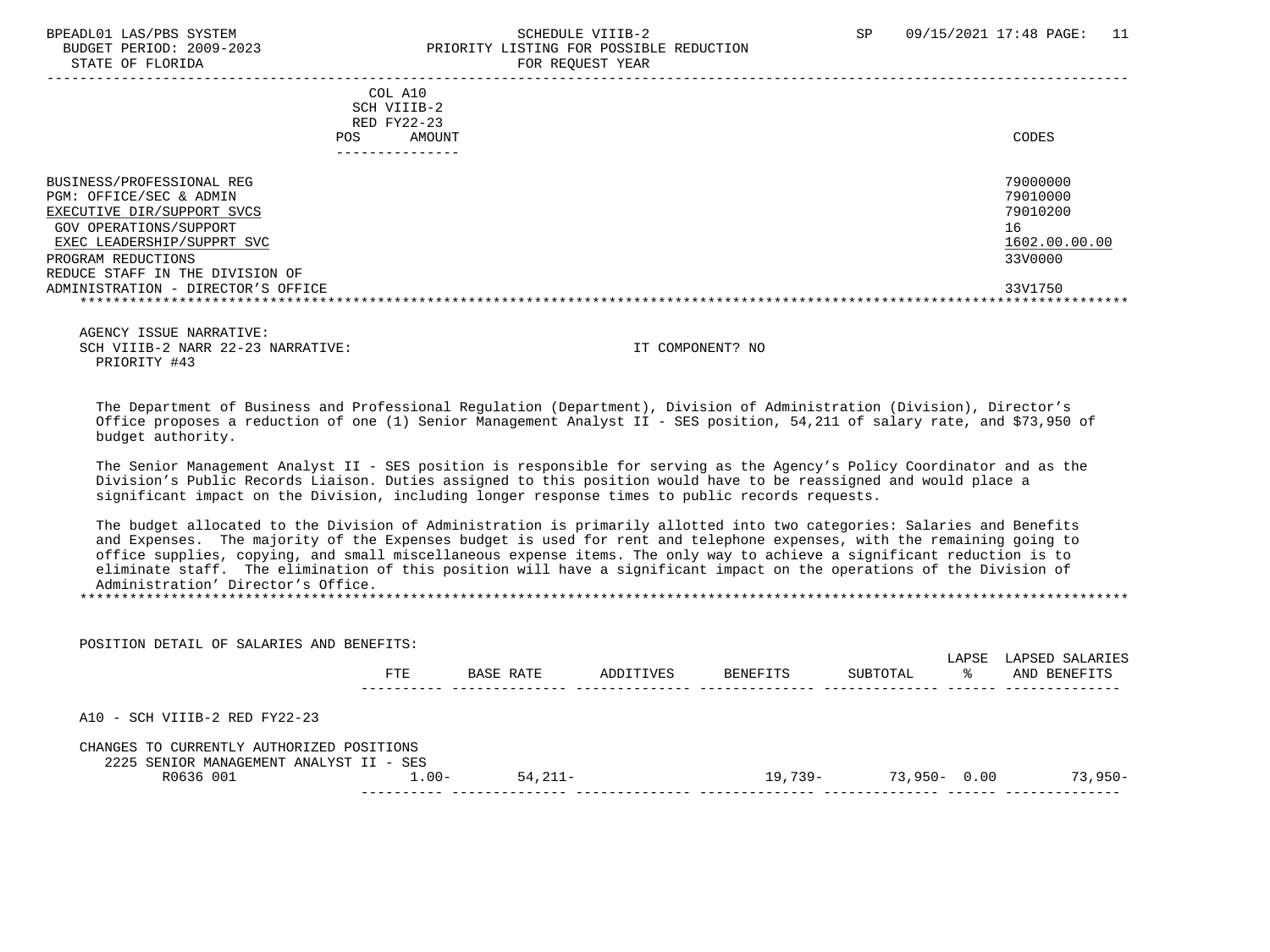## BPEADL01 LAS/PBS SYSTEM SALL SOME SCHEDULE VIIIB-2 SCHEDULE SP 09/15/2021 17:48 PAGE: 12 BUDGET PERIOD: 2009-2023 PRIORITY LISTING FOR POSSIBLE REDUCTION

| -------------------------                                                                                                                                                                           |                                   |             |           |                  |                     |                                                                    |
|-----------------------------------------------------------------------------------------------------------------------------------------------------------------------------------------------------|-----------------------------------|-------------|-----------|------------------|---------------------|--------------------------------------------------------------------|
|                                                                                                                                                                                                     | COL A10                           |             |           |                  |                     |                                                                    |
|                                                                                                                                                                                                     | SCH VIIIB-2                       |             |           |                  |                     |                                                                    |
|                                                                                                                                                                                                     | RED FY22-23                       |             |           |                  |                     |                                                                    |
|                                                                                                                                                                                                     | POS<br>AMOUNT<br>________________ |             |           |                  |                     | CODES                                                              |
|                                                                                                                                                                                                     |                                   |             |           |                  |                     |                                                                    |
| BUSINESS/PROFESSIONAL REG<br>PGM: OFFICE/SEC & ADMIN<br>EXECUTIVE DIR/SUPPORT SVCS<br>GOV OPERATIONS/SUPPORT<br>EXEC LEADERSHIP/SUPPRT SVC<br>PROGRAM REDUCTIONS<br>REDUCE STAFF IN THE DIVISION OF |                                   |             |           |                  |                     | 79000000<br>79010000<br>79010200<br>16<br>1602.00.00.00<br>33V0000 |
| ADMINISTRATION - DIRECTOR'S OFFICE                                                                                                                                                                  |                                   |             |           |                  |                     | 33V1750                                                            |
| POSITION DETAIL OF SALARIES AND BENEFITS:                                                                                                                                                           |                                   |             |           |                  |                     |                                                                    |
|                                                                                                                                                                                                     |                                   |             |           |                  |                     | LAPSE LAPSED SALARIES                                              |
|                                                                                                                                                                                                     | FTE                               | BASE RATE   | ADDITIVES | BENEFITS         | SUBTOTAL            | % AND BENEFITS                                                     |
|                                                                                                                                                                                                     |                                   |             |           |                  |                     |                                                                    |
| A10 - SCH VIIIB-2 RED FY22-23                                                                                                                                                                       |                                   |             |           |                  |                     |                                                                    |
| CHANGES TO CURRENTLY AUTHORIZED POSITIONS                                                                                                                                                           |                                   |             |           |                  |                     |                                                                    |
| TOTALS FOR ISSUE BY FUND<br>2021 ADMINISTRATIVE TRUST FUND                                                                                                                                          |                                   |             |           |                  |                     | $73,950-$                                                          |
|                                                                                                                                                                                                     |                                   |             |           |                  | --- --------------- | --------------                                                     |
|                                                                                                                                                                                                     | $1.00-$                           | $54, 211 -$ |           | 19,739-          | 73,950-             | $73,950-$                                                          |
|                                                                                                                                                                                                     |                                   |             |           |                  |                     | ==============                                                     |
|                                                                                                                                                                                                     |                                   |             |           |                  |                     |                                                                    |
|                                                                                                                                                                                                     |                                   |             |           |                  |                     |                                                                    |
|                                                                                                                                                                                                     |                                   |             |           |                  |                     |                                                                    |
| REDUCE STAFF IN FINANCE AND                                                                                                                                                                         |                                   |             |           |                  |                     |                                                                    |
| ACCOUNTING                                                                                                                                                                                          |                                   |             |           |                  |                     | 33V1760                                                            |
| SALARY RATE                                                                                                                                                                                         |                                   |             |           |                  |                     | 000000                                                             |
| SALARY RATE 58,339-                                                                                                                                                                                 |                                   |             |           |                  |                     |                                                                    |
|                                                                                                                                                                                                     | ===============                   |             |           |                  |                     |                                                                    |
|                                                                                                                                                                                                     |                                   |             |           |                  |                     |                                                                    |
| SALARIES AND BENEFITS                                                                                                                                                                               |                                   |             |           |                  |                     | 010000                                                             |
|                                                                                                                                                                                                     | $2.00 -$                          |             |           |                  |                     |                                                                    |
| ADMINISTRATIVE TRUST FUND -STATE                                                                                                                                                                    | $103,501-$<br>===============     |             |           |                  |                     | 2021 1                                                             |
| TOTAL: REDUCE STAFF IN FINANCE AND<br>ACCOUNTING                                                                                                                                                    |                                   |             |           |                  |                     | 33V1760                                                            |
| TOTAL POSITIONS 2.00-                                                                                                                                                                               |                                   |             |           |                  |                     |                                                                    |
| TOTAL ISSUE                                                                                                                                                                                         | $103,501-$                        |             |           |                  |                     |                                                                    |
| TOTAL SALARY RATE 58,339-                                                                                                                                                                           |                                   |             |           |                  |                     |                                                                    |
|                                                                                                                                                                                                     | ===============                   |             |           |                  |                     |                                                                    |
| ******************************                                                                                                                                                                      |                                   |             |           |                  |                     |                                                                    |
|                                                                                                                                                                                                     |                                   |             |           |                  |                     |                                                                    |
| AGENCY ISSUE NARRATIVE:                                                                                                                                                                             |                                   |             |           |                  |                     |                                                                    |
| SCH VIIIB-2 NARR 22-23 NARRATIVE:                                                                                                                                                                   |                                   |             |           | IT COMPONENT? NO |                     |                                                                    |

PRIORITY #44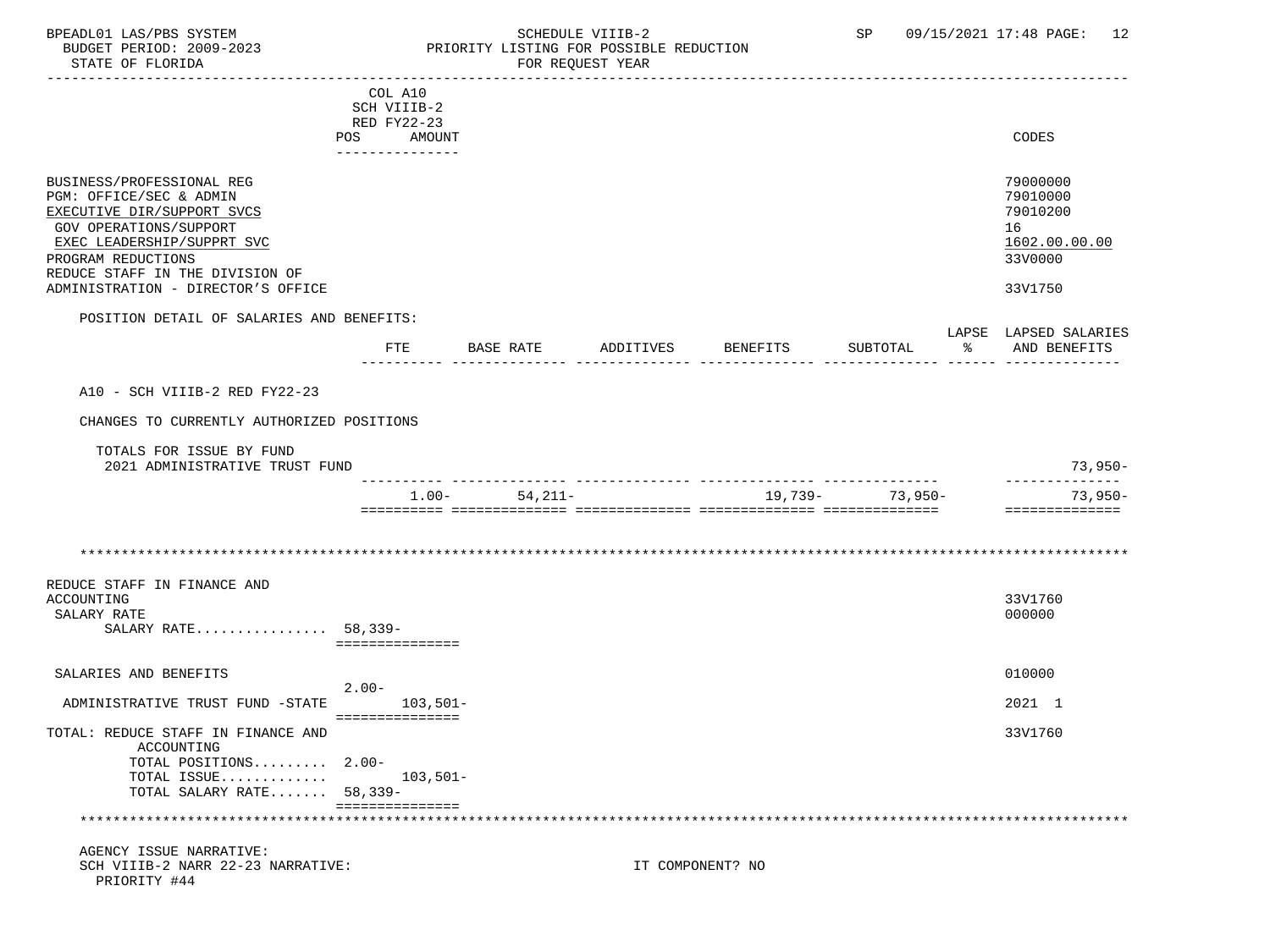STATE OF FLORIDA

POSITION DETAIL OF SALARIES AND BENEFITS:

# BPEADL01 LAS/PBS SYSTEM SALL SALL SOMEDULE VIIIB-2 SP 09/15/2021 17:48 PAGE: 13 BUDGET PERIOD: 2009-2023<br>
STATE OF FLORIDA

| $0.11111$ $0.1$ $1.01111$                                                                                                                                                                                     | $1011$ $1000001$ $1011$                                              |                                                                               |
|---------------------------------------------------------------------------------------------------------------------------------------------------------------------------------------------------------------|----------------------------------------------------------------------|-------------------------------------------------------------------------------|
|                                                                                                                                                                                                               | COL A10<br>SCH VIIIB-2<br>RED FY22-23<br>AMOUNT<br>POS<br>__________ | CODES                                                                         |
| BUSINESS/PROFESSIONAL REG<br>PGM: OFFICE/SEC & ADMIN<br>EXECUTIVE DIR/SUPPORT SVCS<br>GOV OPERATIONS/SUPPORT<br>EXEC LEADERSHIP/SUPPRT SVC<br>PROGRAM REDUCTIONS<br>REDUCE STAFF IN FINANCE AND<br>ACCOUNTING |                                                                      | 79000000<br>79010000<br>79010200<br>16<br>1602.00.00.00<br>33V0000<br>33V1760 |

 The Department of Business and Professional Regulation (Department), Division of Administration (Division), Bureau of Finance and Accounting proposes a reduction of two (2) Accountant II positions, 58,339 of salary rate, and \$103,501 of budget authority.

 The Accountant II positions are responsible for processing travel and commodity related disbursements for the Department. The elimination of these positions will affect the Department's ability to comply with Section 215.422, Florida Statutes which is the prompt payment law. Outside vendors will experience delays in their payments and the department will be required to pay late payment interest to the vendors.

 The duties of these employees will have to be reassigned and will place a larger workload on remaining staff. Staff will have to work additional hours in order to process payment requests resulting in increased overtime costs. Payment processing timeframes will be increased resulting in prompt payment deadlines being missed.

 The budget allocated to the Bureau of Finance and Accounting is primarily allotted into two (2) categories Salaries and Benefits and Expenses. The majority of the expenses budget is used for rent and telephone expenses with the remaining going to office supplies, copying and small miscellaneous expense items. Some expense items could be reduced by cutting back on office supplies and color copies; however, the only way to make a significant reduction is to eliminate staff. Elimination of these positions would have a significant impact on the operations of the Bureau of Finance and Accounting. \*\*\*\*\*\*\*\*\*\*\*\*\*\*\*\*\*\*\*\*\*\*\*\*\*\*\*\*\*\*\*\*\*\*\*\*\*\*\*\*\*\*\*\*\*\*\*\*\*\*\*\*\*\*\*\*\*\*\*\*\*\*\*\*\*\*\*\*\*\*\*\*\*\*\*\*\*\*\*\*\*\*\*\*\*\*\*\*\*\*\*\*\*\*\*\*\*\*\*\*\*\*\*\*\*\*\*\*\*\*\*\*\*\*\*\*\*\*\*\*\*\*\*\*\*\*\*

|                                                                 | <b>FTE</b> | BASE RATE | ADDITIVES | BENEFITS | SUBTOTAL        | LAPSE<br>°≈ | LAPSED SALARIES<br>AND BENEFITS |
|-----------------------------------------------------------------|------------|-----------|-----------|----------|-----------------|-------------|---------------------------------|
| A10 - SCH VIIIB-2 RED FY22-23                                   |            |           |           |          |                 |             |                                 |
|                                                                 |            |           |           |          |                 |             |                                 |
| CHANGES TO CURRENTLY AUTHORIZED POSITIONS<br>1430 ACCOUNTANT II |            |           |           |          |                 |             |                                 |
| R0637 001                                                       | $1.00 -$   | 31,299-   |           | 25,637-  | $56,936 - 0.00$ |             | $56,936-$                       |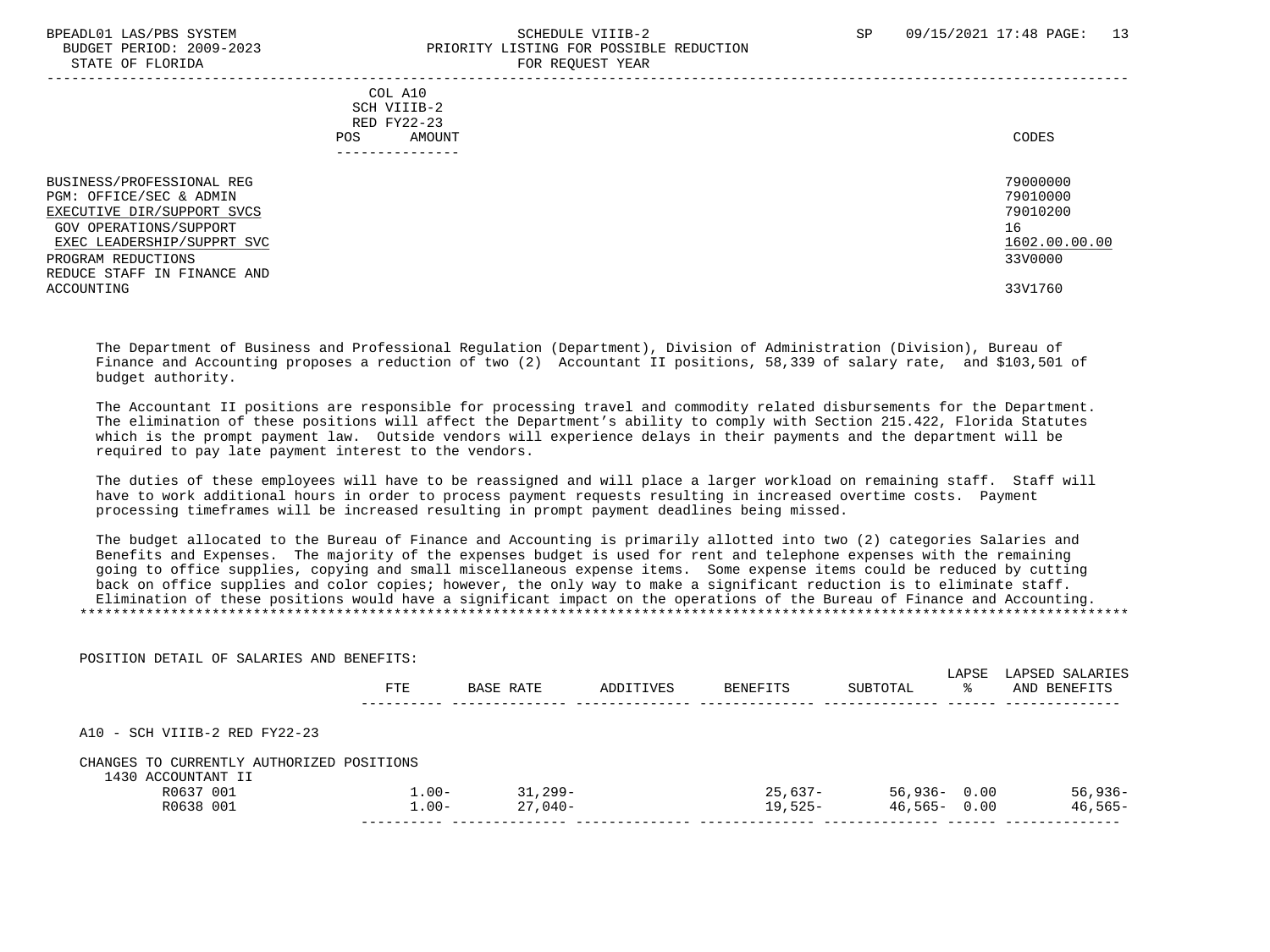## BPEADL01 LAS/PBS SYSTEM SALL SOME SCHEDULE VIIIB-2 SCHEDULE SP 09/15/2021 17:48 PAGE: 14 BUDGET PERIOD: 2009-2023 PRIORITY LISTING FOR POSSIBLE REDUCTION

|                                           | COL A10         |                   |           |                  |                                   |    |                       |
|-------------------------------------------|-----------------|-------------------|-----------|------------------|-----------------------------------|----|-----------------------|
|                                           | SCH VIIIB-2     |                   |           |                  |                                   |    |                       |
|                                           | RED FY22-23     |                   |           |                  |                                   |    |                       |
|                                           | POS AMOUNT      |                   |           |                  |                                   |    | CODES                 |
|                                           | _______________ |                   |           |                  |                                   |    |                       |
|                                           |                 |                   |           |                  |                                   |    |                       |
| BUSINESS/PROFESSIONAL REG                 |                 |                   |           |                  |                                   |    | 79000000              |
| PGM: OFFICE/SEC & ADMIN                   |                 |                   |           |                  |                                   |    | 79010000              |
| EXECUTIVE DIR/SUPPORT SVCS                |                 |                   |           |                  |                                   |    | 79010200              |
| <b>GOV OPERATIONS/SUPPORT</b>             |                 |                   |           |                  |                                   |    | 16                    |
| EXEC LEADERSHIP/SUPPRT SVC                |                 |                   |           |                  |                                   |    | 1602.00.00.00         |
| PROGRAM REDUCTIONS                        |                 |                   |           |                  |                                   |    | 33V0000               |
| REDUCE STAFF IN FINANCE AND               |                 |                   |           |                  |                                   |    |                       |
| ACCOUNTING                                |                 |                   |           |                  |                                   |    | 33V1760               |
|                                           |                 |                   |           |                  |                                   |    |                       |
| POSITION DETAIL OF SALARIES AND BENEFITS: |                 |                   |           |                  |                                   |    |                       |
|                                           |                 |                   |           |                  |                                   |    | LAPSE LAPSED SALARIES |
|                                           | FTE             | BASE RATE         | ADDITIVES | <b>BENEFITS</b>  | SUBTOTAL                          | ွေ | AND BENEFITS          |
|                                           |                 |                   |           |                  |                                   |    |                       |
|                                           |                 |                   |           |                  |                                   |    |                       |
| A10 - SCH VIIIB-2 RED FY22-23             |                 |                   |           |                  |                                   |    |                       |
| CHANGES TO CURRENTLY AUTHORIZED POSITIONS |                 |                   |           |                  |                                   |    |                       |
|                                           |                 |                   |           |                  |                                   |    |                       |
| TOTALS FOR ISSUE BY FUND                  |                 |                   |           |                  |                                   |    |                       |
| 2021 ADMINISTRATIVE TRUST FUND            |                 |                   |           |                  |                                   |    | $103,501-$            |
|                                           |                 |                   |           |                  | _________________________________ |    | --------------        |
|                                           |                 | $2.00 - 58.339 -$ |           |                  | $45,162-103,501-$                 |    | 103,501-              |
|                                           |                 |                   |           |                  |                                   |    | ==============        |
|                                           |                 |                   |           |                  |                                   |    |                       |
|                                           |                 |                   |           |                  |                                   |    |                       |
|                                           |                 |                   |           |                  |                                   |    |                       |
| REDUCE STAFF IN THE OFFICE OF             |                 |                   |           |                  |                                   |    |                       |
| PLANNING AND BUDGET                       |                 |                   |           |                  |                                   |    | 33V1770               |
|                                           |                 |                   |           |                  |                                   |    |                       |
| SALARY RATE<br>SALARY RATE $77,444-$      |                 |                   |           |                  |                                   |    | 000000                |
|                                           | =============== |                   |           |                  |                                   |    |                       |
|                                           |                 |                   |           |                  |                                   |    |                       |
| SALARIES AND BENEFITS                     |                 |                   |           |                  |                                   |    | 010000                |
|                                           | $1.00-$         |                   |           |                  |                                   |    |                       |
| ADMINISTRATIVE TRUST FUND -STATE          |                 | 119,258-          |           |                  |                                   |    | 2021 1                |
|                                           | =============== |                   |           |                  |                                   |    |                       |
| TOTAL: REDUCE STAFF IN THE OFFICE OF      |                 |                   |           |                  |                                   |    | 33V1770               |
| PLANNING AND BUDGET                       |                 |                   |           |                  |                                   |    |                       |
| TOTAL POSITIONS 1.00-                     |                 |                   |           |                  |                                   |    |                       |
| TOTAL ISSUE                               |                 | 119,258-          |           |                  |                                   |    |                       |
| TOTAL SALARY RATE 77,444-                 |                 |                   |           |                  |                                   |    |                       |
|                                           | =============== |                   |           |                  |                                   |    |                       |
|                                           |                 |                   |           |                  |                                   |    |                       |
|                                           |                 |                   |           |                  |                                   |    |                       |
| AGENCY ISSUE NARRATIVE:                   |                 |                   |           |                  |                                   |    |                       |
| SCH VIIIB-2 NARR 22-23 NARRATIVE:         |                 |                   |           | IT COMPONENT? NO |                                   |    |                       |
| PRIOIRITY #45                             |                 |                   |           |                  |                                   |    |                       |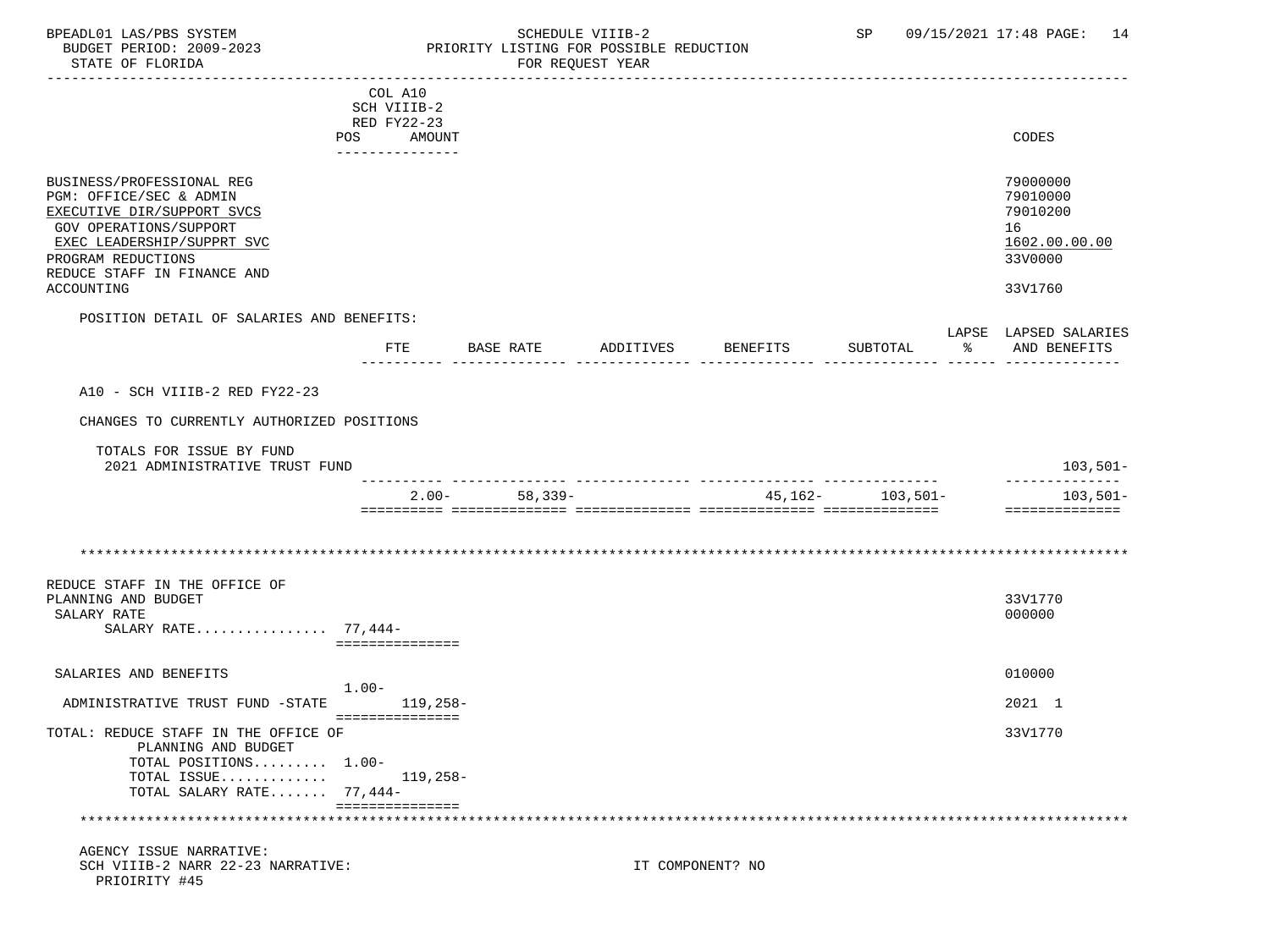STATE OF FLORIDA

POSITION DETAIL OF SALARIES AND BENEFITS:

# BPEADL01 LAS/PBS SYSTEM SALL SALL SOMEDULE VIIIB-2 SP 09/15/2021 17:48 PAGE: 15 BUDGET PERIOD: 2009-2023<br>
STATE OF FLORIDA

| $0.11111$ $0.1$ $1.10111$                                                                                                                                                                                                       | ron nogobor rom                                                               |
|---------------------------------------------------------------------------------------------------------------------------------------------------------------------------------------------------------------------------------|-------------------------------------------------------------------------------|
| COL A10<br>SCH VIIIB-2<br>RED FY22-23<br><b>POS</b><br>AMOUNT<br>------------                                                                                                                                                   | CODES                                                                         |
| BUSINESS/PROFESSIONAL REG<br>PGM: OFFICE/SEC & ADMIN<br>EXECUTIVE DIR/SUPPORT SVCS<br><b>GOV OPERATIONS/SUPPORT</b><br>EXEC LEADERSHIP/SUPPRT SVC<br>PROGRAM REDUCTIONS<br>REDUCE STAFF IN THE OFFICE OF<br>PLANNING AND BUDGET | 79000000<br>79010000<br>79010200<br>16<br>1602.00.00.00<br>33V0000<br>33V1770 |

 The Department of Business and Professional Regulation (Department), Division of Administration, Office of Planning and Budget proposes a reduction of one (1) Senior Management Analyst II - SES position, 77,444 of salary rate, and \$119,258 of budget authority.

 The duties and responsibilities of this position include coordinating the Department's Long Range Program Plan submission, being the point of contact and coordinator for Legislative Bill Analysis, and being the budget liaison for the Division of Administration.

 The elimination of this position would have a significant workload impact and affect the overall efficiency of the office. The duties and responsibilities would be reassigned and would place a larger burden on the remaining budget staff. Staff would be required to work a greater number of additional hours in order to meet assigned deadlines and during peak periods such as the Legislative Session and the submission of the Department's Legislative Budget Request.

 The budget allocated to the Office of Planning and Budget is primarily allotted into two categories: Salaries and Benefits and Expenses. The majority of the Expenses budget is used for rent and telephone expenses, with the remaining going to office supplies, copying, and small miscellaneous expense items. Some expense items could be reduced by cutting back on office supplies and color copies; however, the only way to make a significant reduction is to eliminate staff. Elimination of this position would create a significant, possibly unmanageable workload on remaining staff. \*\*\*\*\*\*\*\*\*\*\*\*\*\*\*\*\*\*\*\*\*\*\*\*\*\*\*\*\*\*\*\*\*\*\*\*\*\*\*\*\*\*\*\*\*\*\*\*\*\*\*\*\*\*\*\*\*\*\*\*\*\*\*\*\*\*\*\*\*\*\*\*\*\*\*\*\*\*\*\*\*\*\*\*\*\*\*\*\*\*\*\*\*\*\*\*\*\*\*\*\*\*\*\*\*\*\*\*\*\*\*\*\*\*\*\*\*\*\*\*\*\*\*\*\*\*\*

| PUSIIIUN DEIAIL UP SALAKIES AND BENEFIIS.                                            |            |           |           |                 |                  | LAPSE | LAPSED SALARIES |
|--------------------------------------------------------------------------------------|------------|-----------|-----------|-----------------|------------------|-------|-----------------|
|                                                                                      | <b>FTE</b> | BASE RATE | ADDITIVES | <b>BENEFITS</b> | SUBTOTAL         | ୁ ⊱   | AND BENEFITS    |
| $A10 - SCH VIIIB-2 RED FY22-23$                                                      |            |           |           |                 |                  |       |                 |
| CHANGES TO CURRENTLY AUTHORIZED POSITIONS<br>2225 SENIOR MANAGEMENT ANALYST II - SES |            |           |           |                 |                  |       |                 |
| R0639 001                                                                            | $1.00 -$   | 77.444-   |           | $41.814-$       | $119,258 - 0.00$ |       | $119.258 -$     |
|                                                                                      |            |           |           |                 |                  |       |                 |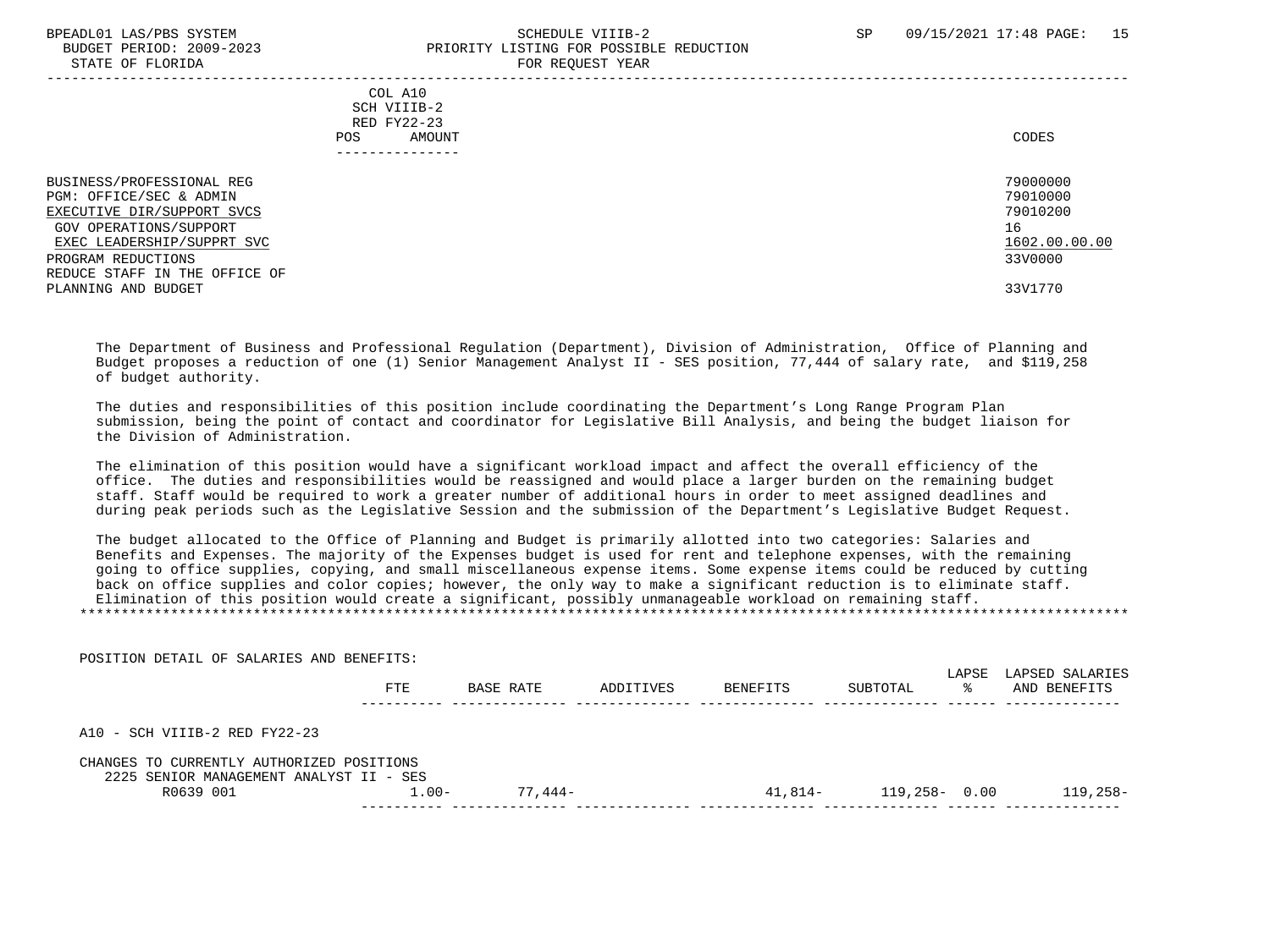## BPEADL01 LAS/PBS SYSTEM SALL SOME SCHEDULE VIIIB-2 SCHEDULE SP 09/15/2021 17:48 PAGE: 16 BUDGET PERIOD: 2009-2023 PRIORITY LISTING FOR POSSIBLE REDUCTION

|                                                                                                                                                                                                                          | COL A10<br>SCH VIIIB-2<br>RED FY22-23 |          |               |           |          |                     |   |                                                                               |
|--------------------------------------------------------------------------------------------------------------------------------------------------------------------------------------------------------------------------|---------------------------------------|----------|---------------|-----------|----------|---------------------|---|-------------------------------------------------------------------------------|
|                                                                                                                                                                                                                          | POS<br>---------------                | AMOUNT   |               |           |          |                     |   | CODES                                                                         |
| BUSINESS/PROFESSIONAL REG<br>PGM: OFFICE/SEC & ADMIN<br>EXECUTIVE DIR/SUPPORT SVCS<br>GOV OPERATIONS/SUPPORT<br>EXEC LEADERSHIP/SUPPRT SVC<br>PROGRAM REDUCTIONS<br>REDUCE STAFF IN THE OFFICE OF<br>PLANNING AND BUDGET |                                       |          |               |           |          |                     |   | 79000000<br>79010000<br>79010200<br>16<br>1602.00.00.00<br>33V0000<br>33V1770 |
| POSITION DETAIL OF SALARIES AND BENEFITS:                                                                                                                                                                                |                                       |          |               |           |          |                     |   | LAPSE LAPSED SALARIES                                                         |
|                                                                                                                                                                                                                          |                                       |          | FTE BASE RATE | ADDITIVES | BENEFITS | SUBTOTAL            | ႜ | AND BENEFITS                                                                  |
| A10 - SCH VIIIB-2 RED FY22-23                                                                                                                                                                                            |                                       |          |               |           |          |                     |   |                                                                               |
| CHANGES TO CURRENTLY AUTHORIZED POSITIONS                                                                                                                                                                                |                                       |          |               |           |          |                     |   |                                                                               |
| TOTALS FOR ISSUE BY FUND<br>2021 ADMINISTRATIVE TRUST FUND                                                                                                                                                               |                                       |          |               |           |          | -- ---------------- |   | 119,258-<br>______________                                                    |
|                                                                                                                                                                                                                          |                                       | $1.00 -$ | $77,444-$     |           |          | $41,814-119,258-$   |   | 119,258-<br>==============                                                    |
|                                                                                                                                                                                                                          |                                       |          |               |           |          |                     |   |                                                                               |
| REDUCE STAFF IN THE DIVISION OF<br>ADMINISTRATION'S BUREAU OF AGENCY<br>SERVICES<br>SALARY RATE<br>SALARY RATE 109,523-                                                                                                  | ===============                       |          |               |           |          |                     |   | 33V1790<br>000000                                                             |
| SALARIES AND BENEFITS                                                                                                                                                                                                    | $3.00 -$                              |          |               |           |          |                     |   | 010000                                                                        |
| ADMINISTRATIVE TRUST FUND -STATE                                                                                                                                                                                         | ===============                       | 171,922- |               |           |          |                     |   | 2021 1                                                                        |
| TOTAL: REDUCE STAFF IN THE DIVISION OF<br>ADMINISTRATION'S BUREAU OF AGENCY<br>SERVICES<br>TOTAL POSITIONS 3.00-<br>TOTAL ISSUE $171,922-$<br>TOTAL SALARY RATE $109,523-$                                               | ===============                       |          |               |           |          |                     |   | 33V1790                                                                       |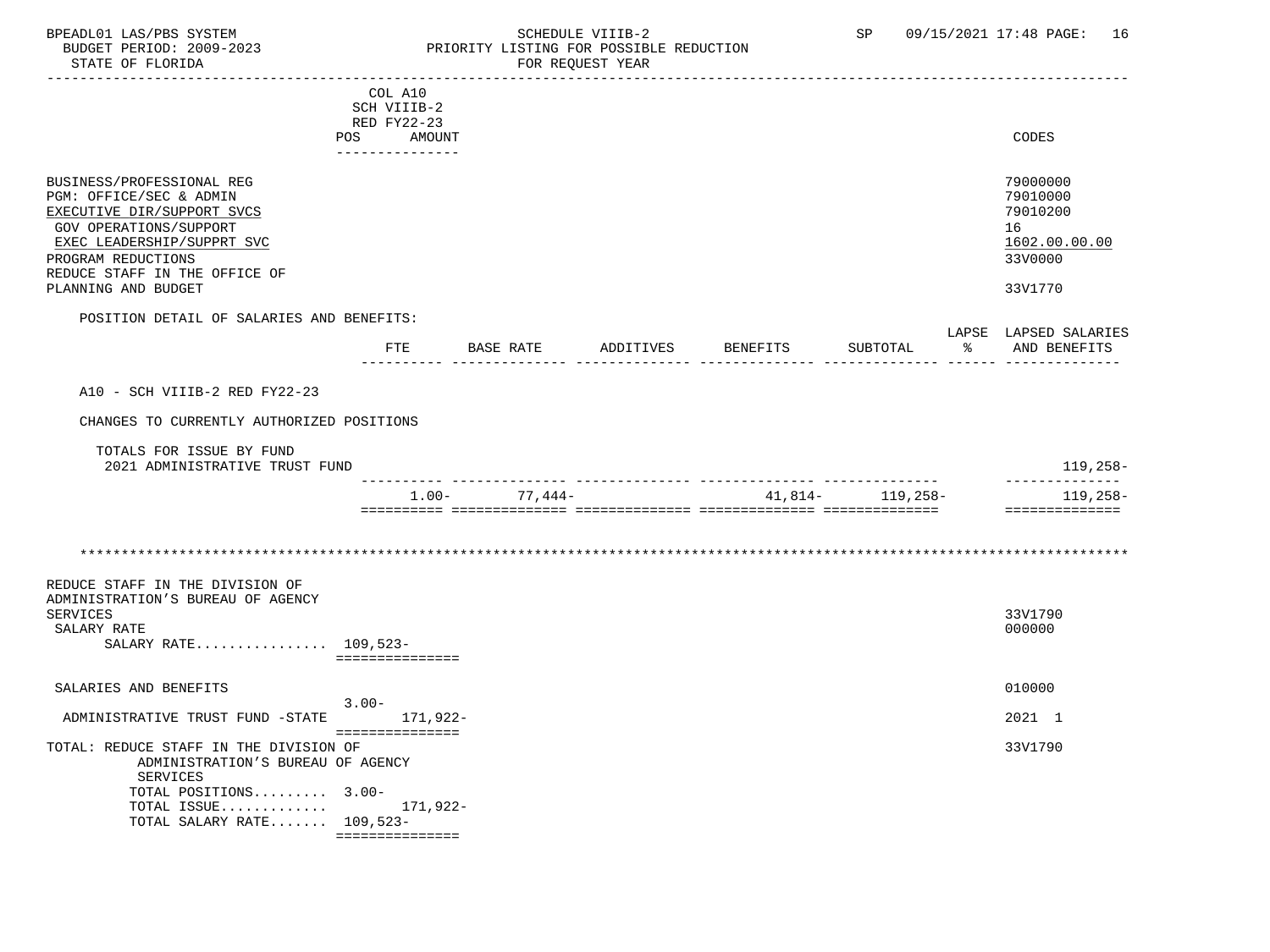#### BPEADL01 LAS/PBS SYSTEM SALL STRINGER STRINGER STRINGER SCHEDULE VIIIB-2 SP 09/15/2021 17:48 PAGE: 17 BUDGET PERIOD: 2009-2023 PRIORITY LISTING FOR POSSIBLE REDUCTION STATE OF FLORIDA **FOR REQUEST YEAR**

|                                                                                                                                                                                                                                          | COL A10<br>SCH VIIIB-2<br>RED FY22-23<br>AMOUNT<br>POS. | CODES                                                              |
|------------------------------------------------------------------------------------------------------------------------------------------------------------------------------------------------------------------------------------------|---------------------------------------------------------|--------------------------------------------------------------------|
| BUSINESS/PROFESSIONAL REG<br>PGM: OFFICE/SEC & ADMIN<br>EXECUTIVE DIR/SUPPORT SVCS<br>GOV OPERATIONS/SUPPORT<br>EXEC LEADERSHIP/SUPPRT SVC<br>PROGRAM REDUCTIONS<br>REDUCE STAFF IN THE DIVISION OF<br>ADMINISTRATION'S BUREAU OF AGENCY |                                                         | 79000000<br>79010000<br>79010200<br>16<br>1602.00.00.00<br>33V0000 |
| SERVICES                                                                                                                                                                                                                                 |                                                         | 33V1790                                                            |
|                                                                                                                                                                                                                                          |                                                         |                                                                    |

 AGENCY ISSUE NARRATIVE: SCH VIIIB-2 NARR 22-23 NARRATIVE: IT COMPONENT? NO PRIORITY #38

 The Department of Business and Professional Regulation (Department), Division of Administration, Bureau of Agency Services proposes the reduction of three (3) positions, 109,523 of salary rate, and \$171,992 of budget authority.

 This reduction will eliminate one (1) Records Technician, one (1) General Services Specialist, and one (1) Office Operations Manager I - SES.

The Records Technician position duties include:

 Preparing and organizing documents and files for scanning in accordance with current processes, policies and procedures;

 Assisting with and maintaining an inventory system in the transfer of agency records to the State Records Storage Facility in accordance with established policies and procedures;

 Reviewing retention schedules, Notices of intent to Destroy Scheduled Records (Form DS RM 107) to determine eligibility for destruction of stored records and destroying eligible records in accordance with current processes, policies and procedures; and

 Maintaining and performing preventive maintenance inspections on all scanning units, duplicating equipment, and microfilm readers; and Input of Legal cases and documentation into an OnBase system for the Office of the General Counsel.

 If this position is eliminated, this would cause delay in scanning of documents, leading to a delay of availability to view in the database. It would additionally require the Office of General Counsel to return to inputting their documents into the database.

 The General Services Specialist position is responsible for facilitation and management of all state-owned and private facility leases for the Department. Duties include:

Analyze and prepare budget reports for the Office of Planning and Budgeting for allocation of rent;

Ensure all guidelines are met and statutorily required reports are submitted to DMS in accordance with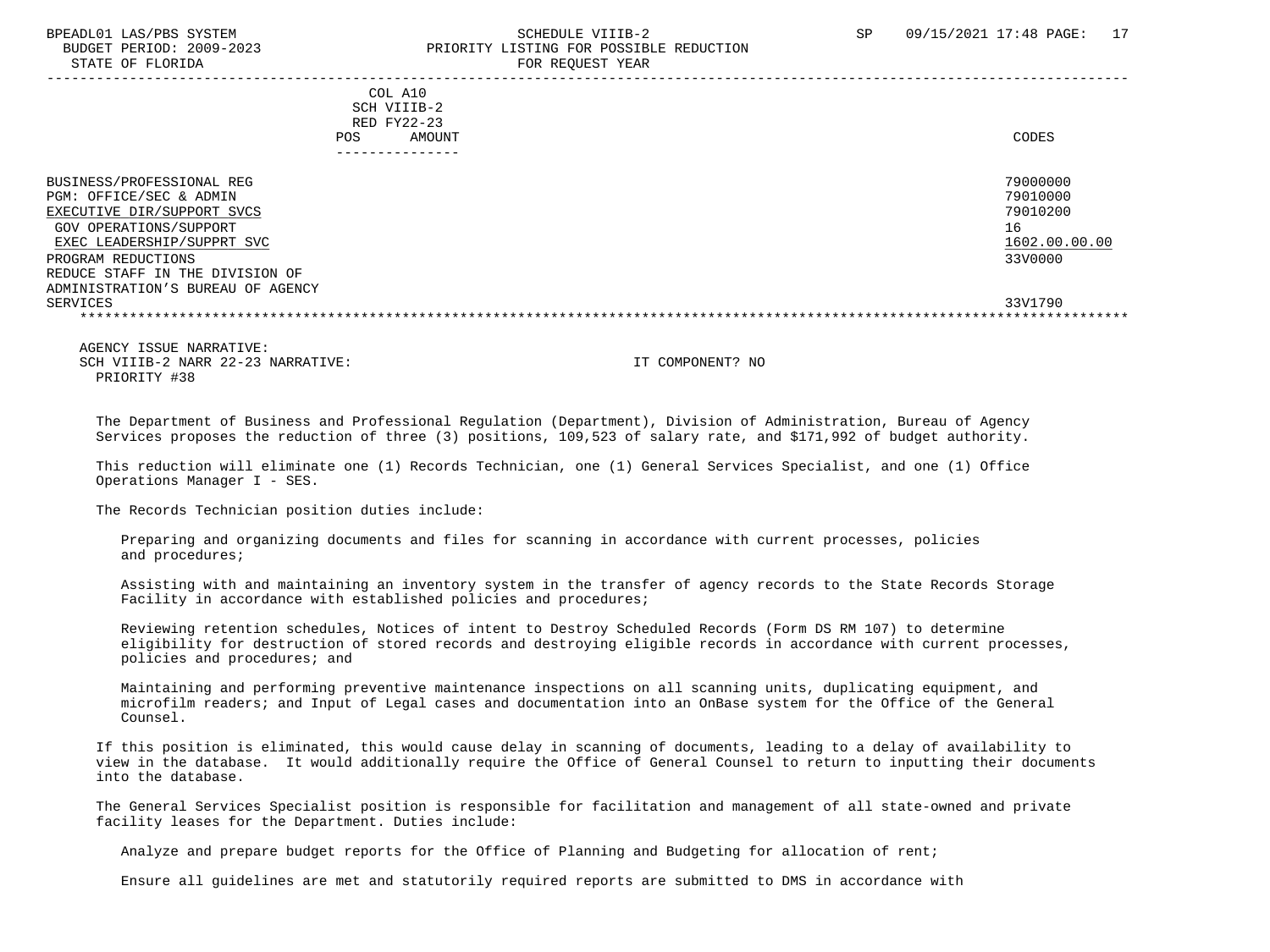#### BPEADL01 LAS/PBS SYSTEM SALL SALL SOMEDULE VIIIB-2 SP 09/15/2021 17:48 PAGE: 18 BUDGET PERIOD: 2009-2023 PRIORITY LISTING FOR POSSIBLE REDUCTION STATE OF FLORIDA FOR STATE OF  $\sim$  FOR REQUEST YEAR -----------------------------------------------------------------------------------------------------------------------------------

 COL A10 SCH VIIIB-2 RED FY22-23 POS AMOUNT NOTES AND AND A RESERVE AND A RESERVE AND LODGED AND LODGED AND LODGED AND LODGED AND LODGED AND LODGED AT A LODGED AND LODGED AT A LODGED AND LODGED AT A LODGED AND LODGED AT A LODGED AND LODGED AT A LODGED AND ---------------

| BUSINESS/PROFESSIONAL REG<br>PGM: OFFICE/SEC & ADMIN<br>EXECUTIVE DIR/SUPPORT SVCS<br>GOV OPERATIONS/SUPPORT<br>EXEC LEADERSHIP/SUPPRT SVC | 79000000<br>79010000<br>79010200<br>16<br>1602.00.00.00 |
|--------------------------------------------------------------------------------------------------------------------------------------------|---------------------------------------------------------|
| PROGRAM REDUCTIONS                                                                                                                         | 33V0000                                                 |
| REDUCE STAFF IN THE DIVISION OF                                                                                                            |                                                         |
| ADMINISTRATION'S BUREAU OF AGENCY                                                                                                          |                                                         |
| SERVICES                                                                                                                                   | 33V1790                                                 |
|                                                                                                                                            |                                                         |

established policies and procedures;

Prepare all leasing documentation and maintains accurate and comprehensive lease files; and

Maintains contact with DMS and private lease facility managers.

If this position is eliminated, the work will have to be distributed between other employees within Agency Services.

 The Office Operations Manager I - SES serves as the supervisor of the Records Unit and provides documents for public records requests and ensures all documents are maintained in accordance with retention schedules. The elimination of this position would significantly impact the delivery and quality of services to employees and managers and would require that another manager take on a significant number of additional employees as well as another specialized functional unit.

 The Bureau provides administrative support to all of the Divisions in the Department. The budget allocated to the bureau is primarily allotted into three categories - Salaries and Benefits, Expenses and Contracted Services. The majority of the Expenses budget is used for rent and telephone expenses with the remaining going to office supplies, copying and small miscellaneous expense items. Some expense items could be reduced by cutting back on office supplies and copies however, the only way to make significant reductions through the elimination of three (3) positions. The elimination of these positions will have a significant impact on the operations of the Bureau of Agency Services and the Division of Administration. \*\*\*\*\*\*\*\*\*\*\*\*\*\*\*\*\*\*\*\*\*\*\*\*\*\*\*\*\*\*\*\*\*\*\*\*\*\*\*\*\*\*\*\*\*\*\*\*\*\*\*\*\*\*\*\*\*\*\*\*\*\*\*\*\*\*\*\*\*\*\*\*\*\*\*\*\*\*\*\*\*\*\*\*\*\*\*\*\*\*\*\*\*\*\*\*\*\*\*\*\*\*\*\*\*\*\*\*\*\*\*\*\*\*\*\*\*\*\*\*\*\*\*\*\*\*\*

| POSITION DETAIL OF SALARIES AND BENEFITS:                            |          |            |           |            |                 | LAPSE | LAPSED SALARIES |
|----------------------------------------------------------------------|----------|------------|-----------|------------|-----------------|-------|-----------------|
|                                                                      | FTE      | BASE RATE  | ADDITIVES | BENEFITS   | SUBTOTAL        | ႜႜ    | AND BENEFITS    |
| $A10 - SCH VIIIB-2 RED FY22-23$                                      |          |            |           |            |                 |       |                 |
| CHANGES TO CURRENTLY AUTHORIZED POSITIONS<br>0045 RECORDS TECHNICIAN |          |            |           |            |                 |       |                 |
| R0620 001                                                            | $1.00 -$ | $27.040 -$ |           | $14.200 -$ | $41.240 - 0.00$ |       | 41,240-         |
| 0839 GENERAL SERVICES SPECIALIST                                     |          |            |           |            |                 |       |                 |
| R0600 001                                                            | $1.00 -$ | $37.457-$  |           | $26.774-$  | $64.231 - 0.00$ |       | 64,231-         |
| 0162 OFFICE OPERATIONS MANAGER I - SES                               |          |            |           |            |                 |       |                 |
| R0610 001                                                            | $1.00 -$ | $45.026 -$ |           | $21.425-$  | $66,451 - 0.00$ |       | 66,451-         |
|                                                                      |          |            |           |            |                 |       |                 |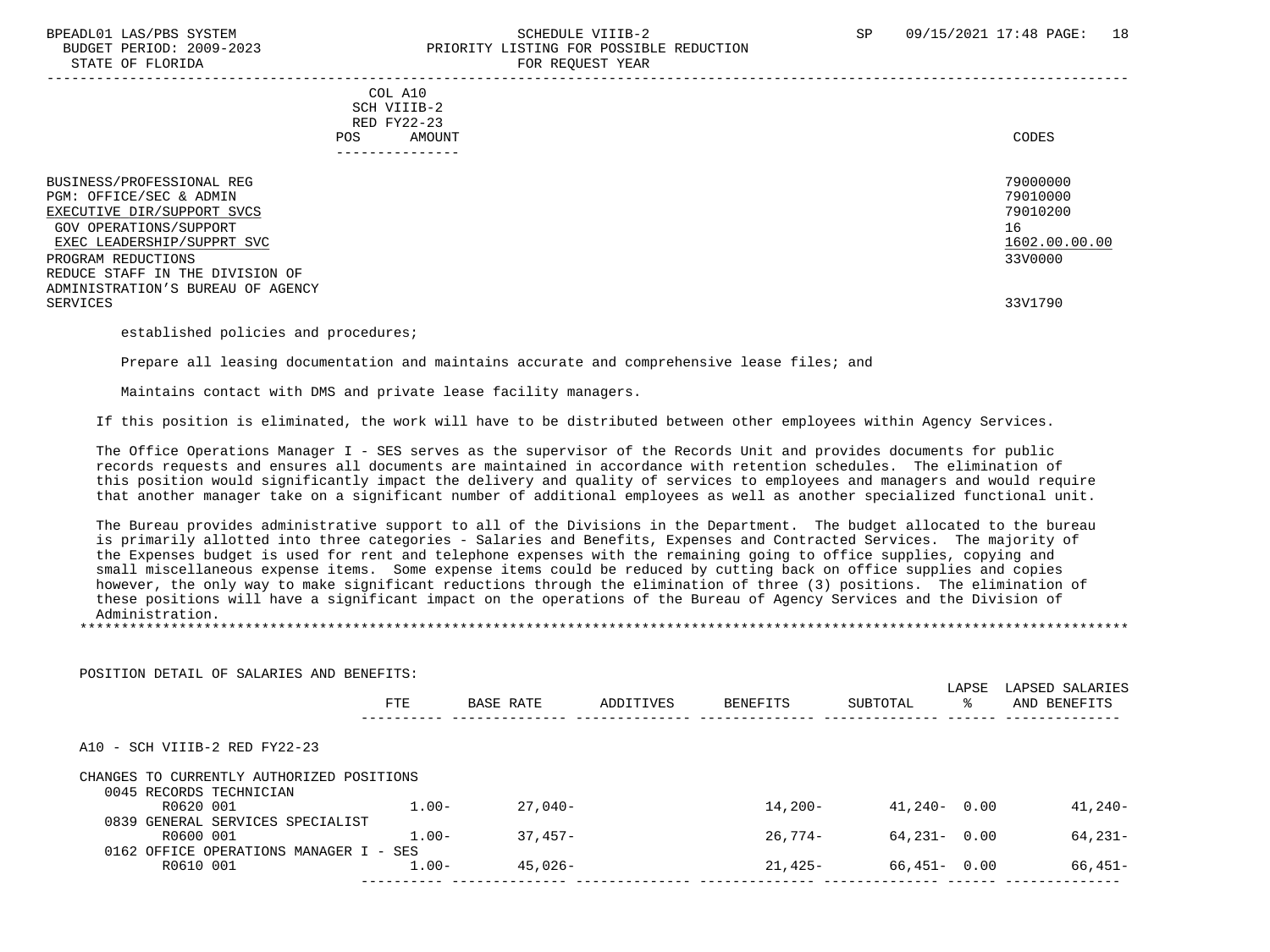## BPEADL01 LAS/PBS SYSTEM SALL SOME SCHEDULE VIIIB-2 SCHEDULE SP 09/15/2021 17:48 PAGE: 19 BUDGET PERIOD: 2009-2023 PRIORITY LISTING FOR POSSIBLE REDUCTION

| ---------------------------------                          |           |                       |           |           |          |                      |    |                           |
|------------------------------------------------------------|-----------|-----------------------|-----------|-----------|----------|----------------------|----|---------------------------|
|                                                            |           | COL A10               |           |           |          |                      |    |                           |
|                                                            |           | SCH VIIIB-2           |           |           |          |                      |    |                           |
|                                                            | POS       | RED FY22-23<br>AMOUNT |           |           |          |                      |    | CODES                     |
|                                                            |           | ---------------       |           |           |          |                      |    |                           |
| BUSINESS/PROFESSIONAL REG                                  |           |                       |           |           |          |                      |    | 79000000                  |
| PGM: OFFICE/SEC & ADMIN<br>EXECUTIVE DIR/SUPPORT SVCS      |           |                       |           |           |          |                      |    | 79010000<br>79010200      |
| GOV OPERATIONS/SUPPORT                                     |           |                       |           |           |          |                      |    | 16                        |
| EXEC LEADERSHIP/SUPPRT SVC                                 |           |                       |           |           |          |                      |    | 1602.00.00.00             |
| PROGRAM REDUCTIONS                                         |           |                       |           |           |          |                      |    | 33V0000                   |
| REDUCE STAFF IN THE DIVISION OF                            |           |                       |           |           |          |                      |    |                           |
| ADMINISTRATION'S BUREAU OF AGENCY                          |           |                       |           |           |          |                      |    |                           |
| <b>SERVICES</b>                                            |           |                       |           |           |          |                      |    | 33V1790                   |
| POSITION DETAIL OF SALARIES AND BENEFITS:                  |           |                       |           |           |          |                      |    |                           |
|                                                            |           |                       |           |           |          |                      |    | LAPSE LAPSED SALARIES     |
|                                                            |           | FTE                   | BASE RATE | ADDITIVES | BENEFITS | SUBTOTAL             | ႜႂ | AND BENEFITS              |
|                                                            |           |                       |           |           |          |                      |    |                           |
| A10 - SCH VIIIB-2 RED FY22-23                              |           |                       |           |           |          |                      |    |                           |
| CHANGES TO CURRENTLY AUTHORIZED POSITIONS                  |           |                       |           |           |          |                      |    |                           |
|                                                            |           |                       |           |           |          |                      |    |                           |
| TOTALS FOR ISSUE BY FUND<br>2021 ADMINISTRATIVE TRUST FUND |           |                       |           |           |          | -- ---------------   |    | 171,922-<br>------------- |
|                                                            |           | $3.00-$               | 109,523-  |           |          | $62,399 - 171,922 -$ |    | 171,922-                  |
|                                                            |           |                       |           |           |          |                      |    | ==============            |
|                                                            |           |                       |           |           |          |                      |    |                           |
|                                                            |           |                       |           |           |          |                      |    |                           |
|                                                            |           |                       |           |           |          |                      |    |                           |
| REDUCE STAFF IN THE OFFICE OF THE                          |           |                       |           |           |          |                      |    |                           |
| GENERAL COUNSEL<br>SALARY RATE                             |           |                       |           |           |          |                      |    | 33V1800<br>000000         |
| SALARY RATE 404,369-                                       |           |                       |           |           |          |                      |    |                           |
|                                                            |           | ===============       |           |           |          |                      |    |                           |
|                                                            |           |                       |           |           |          |                      |    |                           |
| SALARIES AND BENEFITS                                      |           |                       |           |           |          |                      |    | 010000                    |
|                                                            | $11.00 -$ |                       |           |           |          |                      |    |                           |
| ADMINISTRATIVE TRUST FUND -STATE 633,476-                  |           | ===============       |           |           |          |                      |    | 2021 1                    |
| TOTAL: REDUCE STAFF IN THE OFFICE OF THE                   |           |                       |           |           |          |                      |    | 33V1800                   |
| GENERAL COUNSEL<br>TOTAL POSITIONS 11.00-                  |           |                       |           |           |          |                      |    |                           |
| TOTAL ISSUE                                                |           | 633,476-              |           |           |          |                      |    |                           |
| TOTAL SALARY RATE 404,369-                                 |           |                       |           |           |          |                      |    |                           |
|                                                            |           |                       |           |           |          |                      |    |                           |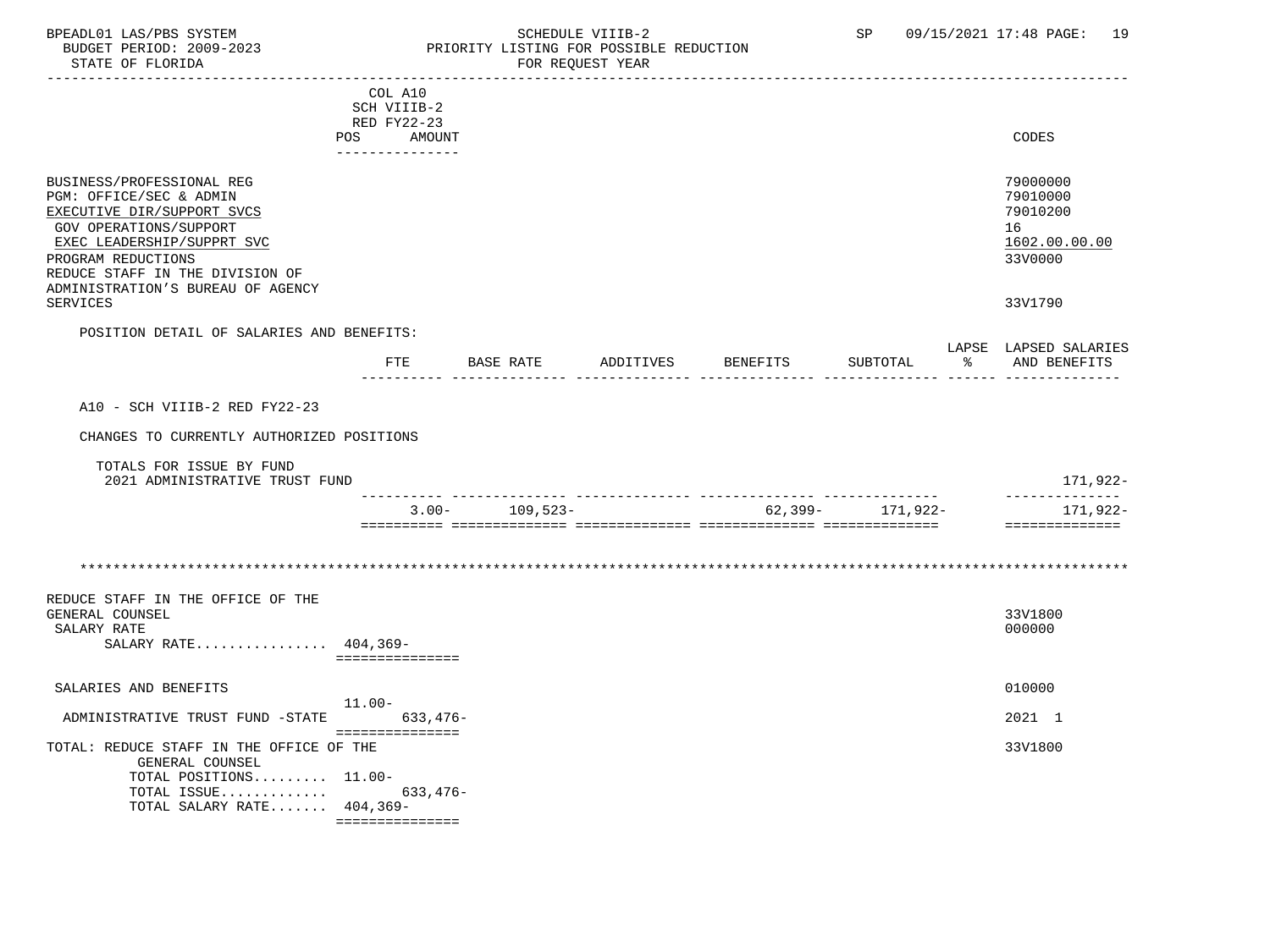STATE OF FLORIDA FOR REQUEST YEAR

# BPEADL01 LAS/PBS SYSTEM SALL SALL SOMEDULE VIIIB-2 SP 09/15/2021 17:48 PAGE: 20 BUDGET PERIOD: 2009-2023 PRIORITY LISTING FOR POSSIBLE REDUCTION

 ----------------------------------------------------------------------------------------------------------------------------------- COL A10 SCH VIIIB-2 RED FY22-23 POS AMOUNT NOTES AND AND A RESERVE AND A RESERVE AND LODGED AND LODGED AND LODGED AND LODGED AND LODGED AND LODGED AT A LODGED AND LODGED AT A LODGED AND LODGED AT A LODGED AND LODGED AT A LODGED AND LODGED AT A LODGED AND --------------- BUSINESS/PROFESSIONAL REG 20000000 PROFESSIONAL REG PGM: OFFICE/SEC & ADMIN 79010000<br>EXECUTIVE DIR/SUPPORT SVCS 79010200 EXECUTIVE DIR/SUPPORT SVCS GOV OPERATIONS/SUPPORT 16 EXEC LEADERSHIP/SUPPRT SVC 1602.00.00.00 \_\_\_\_\_\_\_\_\_\_\_\_\_\_\_\_\_\_\_\_\_\_\_\_\_\_ \_\_\_\_\_\_\_\_\_\_\_\_\_ PROGRAM REDUCTIONS

 REDUCE STAFF IN THE OFFICE OF THE GENERAL COUNSEL 33V1800 \*\*\*\*\*\*\*\*\*\*\*\*\*\*\*\*\*\*\*\*\*\*\*\*\*\*\*\*\*\*\*\*\*\*\*\*\*\*\*\*\*\*\*\*\*\*\*\*\*\*\*\*\*\*\*\*\*\*\*\*\*\*\*\*\*\*\*\*\*\*\*\*\*\*\*\*\*\*\*\*\*\*\*\*\*\*\*\*\*\*\*\*\*\*\*\*\*\*\*\*\*\*\*\*\*\*\*\*\*\*\*\*\*\*\*\*\*\*\*\*\*\*\*\*\*\*\*

 AGENCY ISSUE NARRATIVE: SCH VIIIB-2 NARR 22-23 NARRATIVE: IT COMPONENT? NO PRIORITY #62

 The Department of Business and Professional Regulation (Department), Office of the General Counsel (OGC) proposes the reduction of ten (11) positions, 404,369 of salary rate, and \$633,476 of budget authority.

 The proposed reduction will eliminate one (1) Staff Assistant, four (4) Administrative Assistant I positions, three (4) Attorney positions, and two (2) Senior Attorney positions.

The proposed elimination of positions would impact the following areas:

Construction Industry Licensing Board (CILB) Legal Unit - 5 FTE

 1 Staff Assistant FTE 2 Administrative Assistant I FTE 3 Attorney FTE

 The CILB unit's workload is subject to increase exponentially in the event Florida sustains another major hurricane or other natural disaster or event. This reduction would cause increased caseloads and additional responsibilities on the remaining attorneys and support staff.

Professions Legal Unit - 1 FTE

1 Attorney FTE

 The Professions Legal Unit represents all board offices in the Division of Professions. This reduction would cause increased caseloads and additional responsibilities on the remaining attorneys and support staff.

Alcoholic Beverages and Tobacco Legal Unit - 2 FTE

1 Administrative Assistant FTE

1 Senior Attorney FTE

 The Division Alcoholic Beverages and Tobacco are frequently subject to extensive litigation and legislative analysis on high profile and time-sensitive issues. For these reasons, any position cuts within this work unit would prove to be to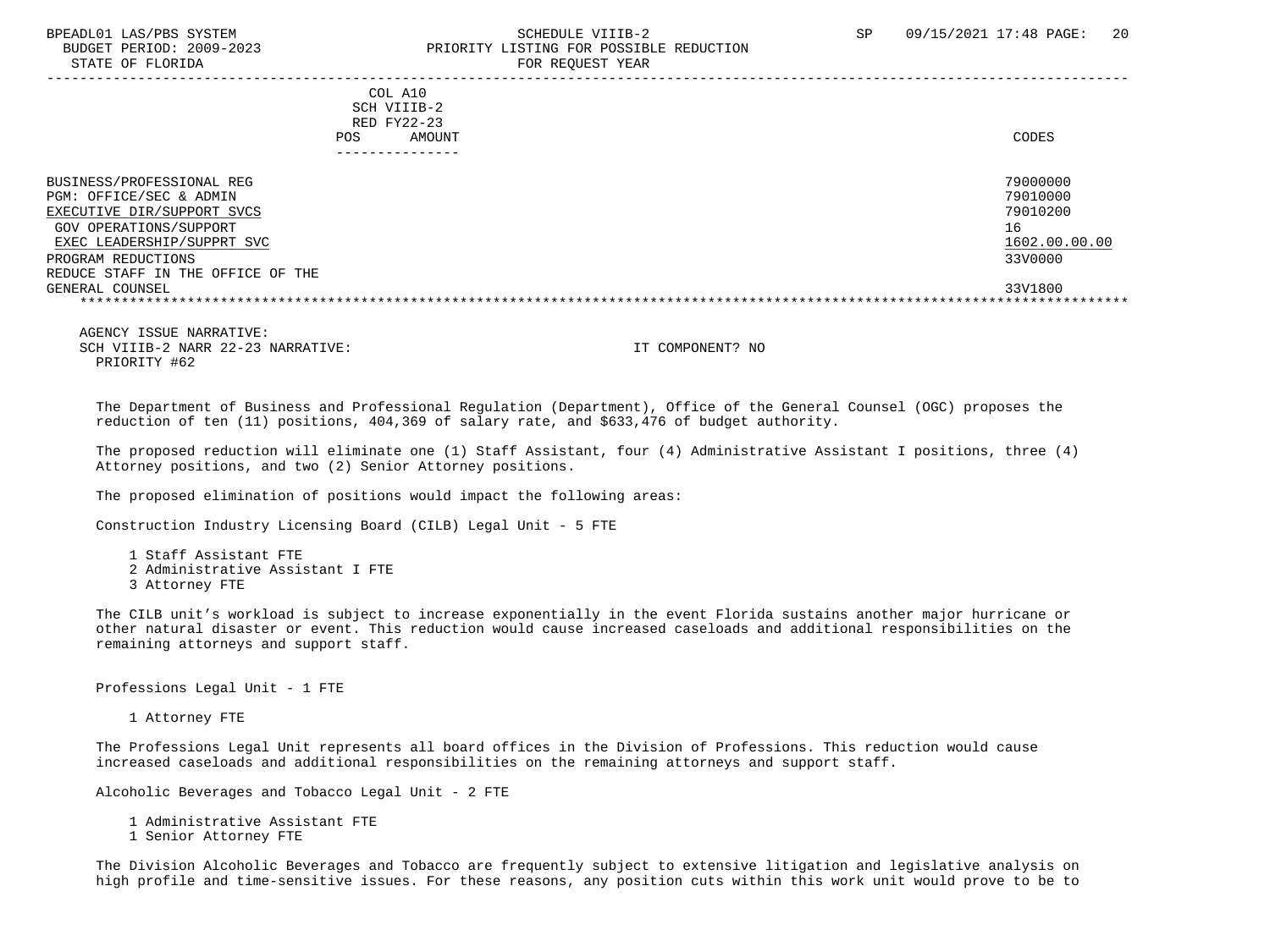#### BPEADL01 LAS/PBS SYSTEM SALL SALL SOMEDULE VIIIB-2 SP 09/15/2021 17:48 PAGE: 21 BUDGET PERIOD: 2009-2023 PRIORITY LISTING FOR POSSIBLE REDUCTION STATE OF FLORIDA FOR STATE OF STATE OF STATE OF STATE OF STATE OF STATE OF STATE OF STATE OF STATE OF STATE OF STATE OF STATE OF STATE OF STATE OF STATE OF STATE OF STATE OF STATE OF STATE OF STATE OF STATE OF STATE OF STA

-----------------------------------------------------------------------------------------------------------------------------------

 COL A10 SCH VIIIB-2 RED FY22-23 POS AMOUNT NOTES AND AND A RESERVE AND A RESERVE AND LODGED AND LODGED AND LODGED AND LODGED AND LODGED AND LODGED AT A LODGED AND LODGED AT A LODGED AND LODGED AT A LODGED AND LODGED AT A LODGED AND LODGED AT A LODGED AND

| BUSINESS/PROFESSIONAL REG         | 79000000      |
|-----------------------------------|---------------|
| PGM: OFFICE/SEC & ADMIN           | 79010000      |
| EXECUTIVE DIR/SUPPORT SVCS        | 79010200      |
| GOV OPERATIONS/SUPPORT            | 16            |
| EXEC LEADERSHIP/SUPPRT SVC        | 1602.00.00.00 |
| PROGRAM REDUCTIONS                | 33V0000       |
| REDUCE STAFF IN THE OFFICE OF THE |               |
| GENERAL COUNSEL                   | 33V1800       |

the detriment of the work unit and the Division of Alcoholic Beverages and Tobacco.

Open Government - 1 FTE

1 Administrative Assistant FTE

 The Office of Open Government responds to public records requests from both internal and external customers. There are only two positions in this work unit. With the elimination of one position, it would cause an adverse impact on the remaining position in this unit.

Rules - 1 FTE

1 Senior Attorney FTE

 This position in the Rules unit and is primarily responsible for directing rulemaking services within the Department. Should this position be eliminated it would cause the remaining positions to have an increased workload as this position is highly depended upon by each Division and the Office of Legislative Affairs. Elimination of this position would hamper the Office of the General Counsel's to timely review and analyze rule proposals.

 Staff Assistants and Administrative Assistants provide support in many different areas within Office of the General Counsel. Often times, these positions are called upon to assist in other work units when vacancies are created by attorneys and support staff leaving the agency or moving to another position within the agency.

 A reduction in staff within the Office of the General Counsel will significantly affect the efficient and effective prosecution of the Office's caseload. \*\*\*\*\*\*\*\*\*\*\*\*\*\*\*\*\*\*\*\*\*\*\*\*\*\*\*\*\*\*\*\*\*\*\*\*\*\*\*\*\*\*\*\*\*\*\*\*\*\*\*\*\*\*\*\*\*\*\*\*\*\*\*\*\*\*\*\*\*\*\*\*\*\*\*\*\*\*\*\*\*\*\*\*\*\*\*\*\*\*\*\*\*\*\*\*\*\*\*\*\*\*\*\*\*\*\*\*\*\*\*\*\*\*\*\*\*\*\*\*\*\*\*\*\*\*\*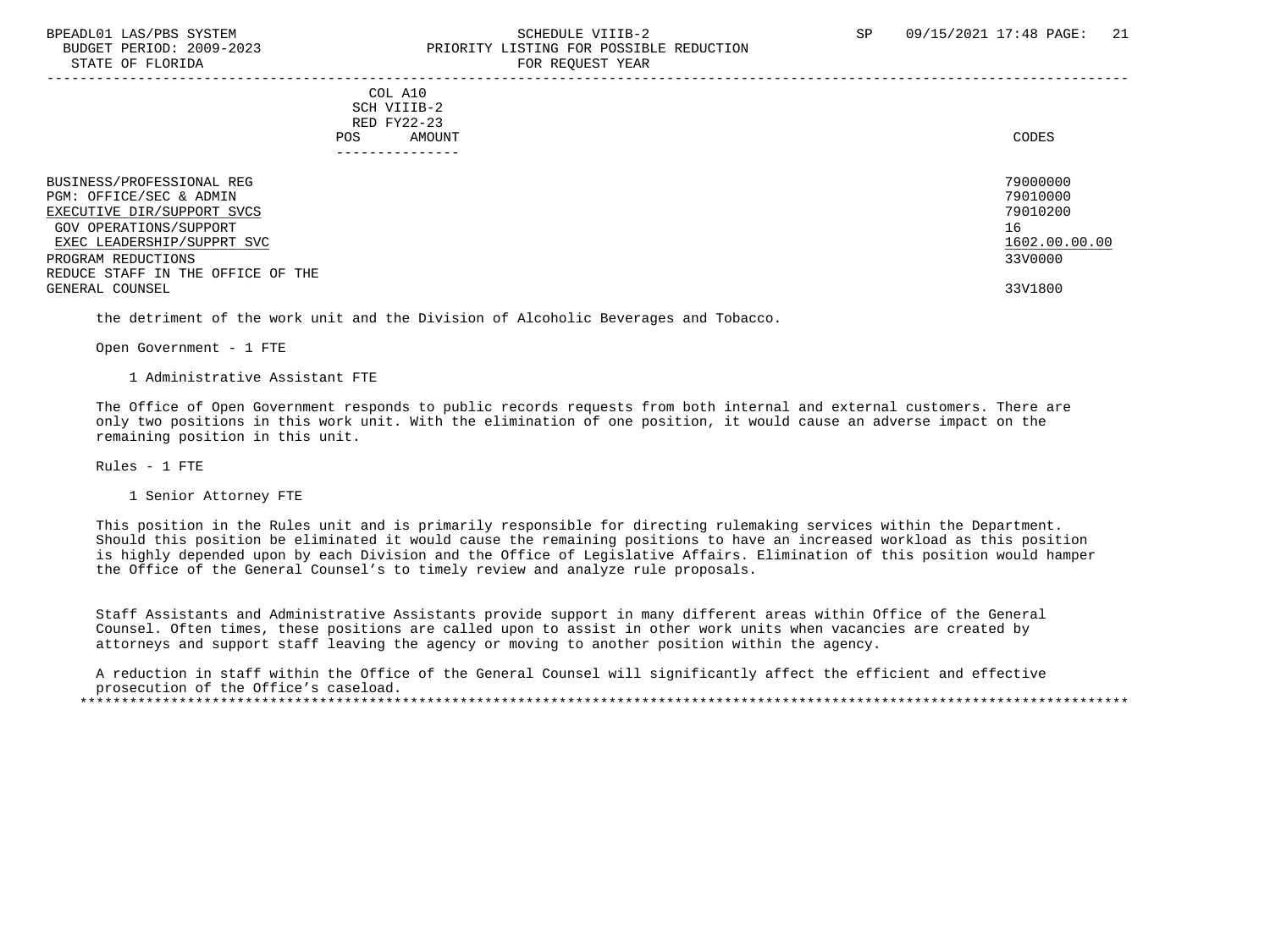### BPEADL01 LAS/PBS SYSTEM SALL SOME SCHEDULE VIIIB-2 SCHEDULE SP 09/15/2021 17:48 PAGE: 22 BUDGET PERIOD: 2009-2023 PRIORITY LISTING FOR POSSIBLE REDUCTION

|                                                                                                                                               | COL A10<br>SCH VIIIB-2        |                                   |           |          |                       |                                                                       |
|-----------------------------------------------------------------------------------------------------------------------------------------------|-------------------------------|-----------------------------------|-----------|----------|-----------------------|-----------------------------------------------------------------------|
|                                                                                                                                               | RED FY22-23                   |                                   |           |          |                       |                                                                       |
|                                                                                                                                               | POS AMOUNT<br>--------------- |                                   |           |          |                       | CODES                                                                 |
| BUSINESS/PROFESSIONAL REG<br>PGM: OFFICE/SEC & ADMIN                                                                                          |                               |                                   |           |          |                       | 79000000<br>79010000                                                  |
| EXECUTIVE DIR/SUPPORT SVCS<br>GOV OPERATIONS/SUPPORT<br>EXEC LEADERSHIP/SUPPRT SVC<br>PROGRAM REDUCTIONS<br>REDUCE STAFF IN THE OFFICE OF THE |                               |                                   |           |          |                       | 79010200<br>16<br>1602.00.00.00<br>33V0000                            |
| GENERAL COUNSEL                                                                                                                               |                               |                                   |           |          |                       | 33V1800                                                               |
| POSITION DETAIL OF SALARIES AND BENEFITS:                                                                                                     |                               |                                   |           |          |                       |                                                                       |
|                                                                                                                                               | FTE                           | BASE RATE                         | ADDITIVES | BENEFITS | SUBTOTAL              | LAPSE LAPSED SALARIES<br>% AND BENEFITS                               |
| A10 - SCH VIIIB-2 RED FY22-23                                                                                                                 |                               |                                   |           |          |                       |                                                                       |
|                                                                                                                                               |                               |                                   |           |          |                       |                                                                       |
| CHANGES TO CURRENTLY AUTHORIZED POSITIONS                                                                                                     |                               |                                   |           |          |                       |                                                                       |
| 0120 STAFF ASSISTANT<br>R0645 001                                                                                                             |                               | $1.00 - 23.573 -$                 |           |          | 18,841- 42,414- 0.00  | $42,414-$                                                             |
| 0709 ADMINISTRATIVE ASSISTANT I                                                                                                               |                               |                                   |           |          |                       |                                                                       |
| R0646 001                                                                                                                                     |                               | $4.00 - 102,308 -$                |           |          | 76,845- 179,153- 0.00 | 179,153-                                                              |
| 7736 ATTORNEY                                                                                                                                 |                               |                                   |           |          |                       |                                                                       |
| R0647 001                                                                                                                                     |                               | $1.00 - 48,185 - 2.00 - 78,468 -$ |           |          |                       | $18,581 66,766-$ 0.00 $66,766-$<br>45,799- $124,267-$ 0.00 $124,267-$ |
| R0648 001                                                                                                                                     |                               |                                   |           |          |                       |                                                                       |
| R0650 001                                                                                                                                     |                               | $1.00 - 48,185 -$                 |           |          | 18,581- 66,766- 0.00  | 66,766-                                                               |
| 7738 SENIOR ATTORNEY                                                                                                                          |                               |                                   |           |          |                       |                                                                       |
| R0649 001                                                                                                                                     |                               | $2.00 - 103,650 -$                |           |          | 50,460- 154,110- 0.00 | 154,110-                                                              |
| TOTALS FOR ISSUE BY FUND                                                                                                                      |                               |                                   |           |          |                       | $633, 476 -$                                                          |
| 2021 ADMINISTRATIVE TRUST FUND                                                                                                                |                               |                                   |           |          |                       | ______________                                                        |
|                                                                                                                                               |                               | $11.00 - 404.369 -$               |           |          | 229,107- 633,476-     | $633, 476 -$<br>==============                                        |
|                                                                                                                                               |                               |                                   |           |          |                       |                                                                       |
| ****************************<br>TOTAL: EXEC LEADERSHIP/SUPPRT SVC                                                                             |                               |                                   |           |          |                       | 1602.00.00.00                                                         |
| BY FUND TYPE                                                                                                                                  |                               |                                   |           |          |                       |                                                                       |
|                                                                                                                                               | $24.00 -$                     |                                   |           |          |                       | 2000                                                                  |
| SALARY RATE 958,192-                                                                                                                          | ===============               |                                   |           |          |                       |                                                                       |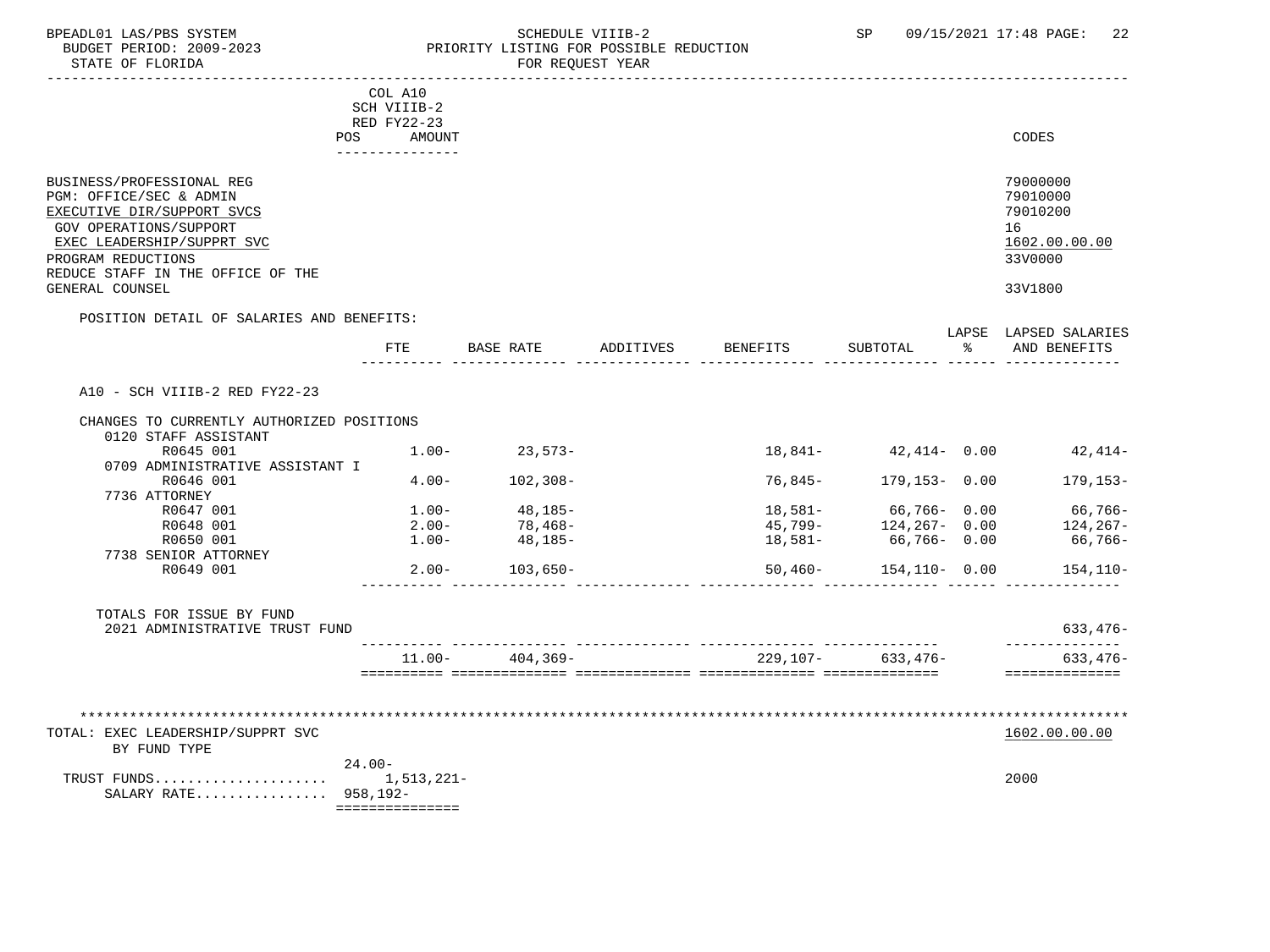STATE OF FLORIDA FOR STATE OF STATE OF STATE OF STATE OF STATE ASSESSMENT OF STATE OF STATE OF STATE OF STATE O

# BPEADL01 LAS/PBS SYSTEM SALL SALL SCHEDULE VIIIB-2 SP 09/15/2021 17:48 PAGE: 23 BUDGET PERIOD: 2009-2023 PRIORITY LISTING FOR POSSIBLE REDUCTION

|                                  | COL A10                   |               |
|----------------------------------|---------------------------|---------------|
|                                  | SCH VIIIB-2               |               |
|                                  | RED FY22-23               |               |
| <b>POS</b>                       | AMOUNT                    | CODES         |
|                                  | _ _ _ _ _ _ _ _ _ _ _ _ _ |               |
| BUSINESS/PROFESSIONAL REG        |                           | 79000000      |
| PGM: OFFICE/SEC & ADMIN          |                           | 79010000      |
| INFORMATION TECHNOLOGY           |                           | 79010300      |
| GOV OPERATIONS/SUPPORT           |                           | 16            |
|                                  |                           |               |
| INFORMATION TECHNOLOGY           |                           | 1603.00.00.00 |
| PROGRAM REDUCTIONS               |                           | 33V0000       |
| REDUCE CONTRACTED SERVICES       |                           |               |
| APPROPRIATION                    |                           | 33V0110       |
| SPECIAL CATEGORIES               |                           | 100000        |
| CONTRACTED SERVICES              |                           | 100777        |
| ADMINISTRATIVE TRUST FUND -STATE | 663,885-                  | 2021 1        |
|                                  |                           |               |
|                                  |                           |               |

 AGENCY ISSUE NARRATIVE: SCH VIIIB-2 NARR 22-23 NARRATIVE: IT COMPONENT? YES PRIORITY #57

 The Department of Business and Professional Regulation (Department), Division of Technology (Division) proposes a reduction of \$663,885 in the Contracted Services appropriation category. Funding is used for the maintenance of the department's technology hardware, infrastructure, software, and consulting services. It is anticipated that in Fiscal Year 2021-22, \$2,443,390 of the division's \$2,510,911 Contracted Services appropriation category will be expended for the above-mentioned core technology systems and services including continuous improvements necessary to meet the business needs of the Department and be successful in its mission to license efficiently and regulate fairly.

 Historically the funds in this category have been critical in the ability to support required upgrades and enhancements to the Department's Call Center Services, Document Management Services, Online Services and numerous custom solutions. If this reduction is realized in Fiscal Year 2022-23, and there is a need for additional technology projects or substantial changes to existing services within the Department, this funding reduction would dramatically decrease the Division's ability to provide service to its customers, both internal and external (licensees and the public). \*\*\*\*\*\*\*\*\*\*\*\*\*\*\*\*\*\*\*\*\*\*\*\*\*\*\*\*\*\*\*\*\*\*\*\*\*\*\*\*\*\*\*\*\*\*\*\*\*\*\*\*\*\*\*\*\*\*\*\*\*\*\*\*\*\*\*\*\*\*\*\*\*\*\*\*\*\*\*\*\*\*\*\*\*\*\*\*\*\*\*\*\*\*\*\*\*\*\*\*\*\*\*\*\*\*\*\*\*\*\*\*\*\*\*\*\*\*\*\*\*\*\*\*\*\*\*

| REDUCE GENERAL REVENUE FUNDING -    |           |            |         |
|-------------------------------------|-----------|------------|---------|
| FLORIDA BUSINESS INFORMATION PORTAL |           |            | 33V0300 |
| SPECIAL CATEGORIES                  |           |            | 100000  |
| FLA BUSINESS INFO PORTAL            |           |            | 100790  |
| GENERAL REVENUE FUND                | $-$ STATE | $37.066 -$ | 1000 1  |
|                                     |           |            |         |
|                                     |           |            |         |
|                                     |           |            |         |

 AGENCY ISSUE NARRATIVE: SCH VIIIB-2 NARR 22-23 NARRATIVE: IT COMPONENT? YES PRIORITY #17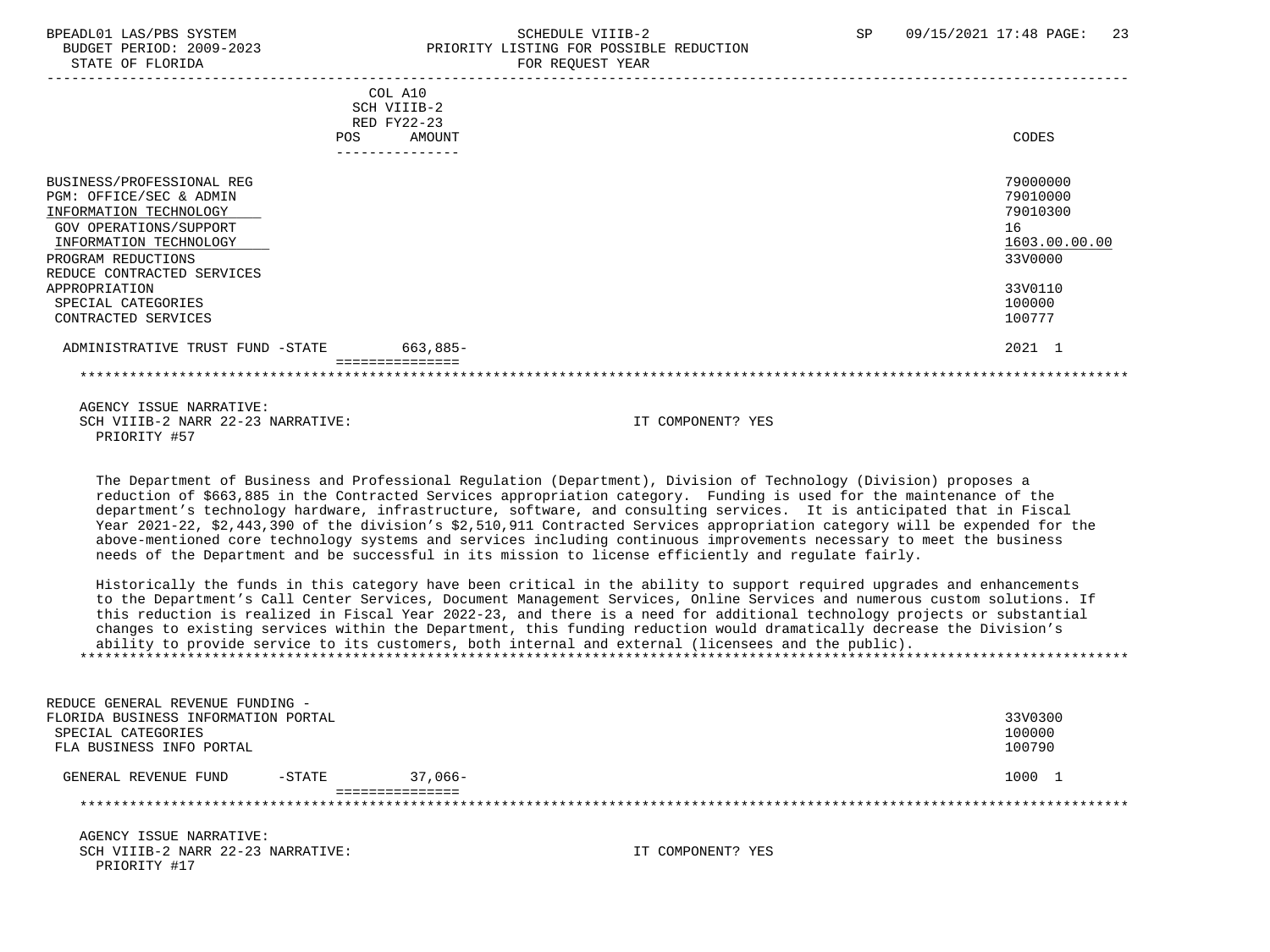#### BPEADL01 LAS/PBS SYSTEM SALL SALL SOMEDULE VIIIB-2 SP 09/15/2021 17:48 PAGE: 24 BUDGET PERIOD: 2009-2023<br>
STATE OF FLORIDA STATE OF FLORIDA FOR REQUEST YEAR

| COL A10<br>SCH VIIIB-2<br>RED FY22-23<br>AMOUNT<br>POS.<br>-------------- | CODES               |
|---------------------------------------------------------------------------|---------------------|
|                                                                           | 79000000            |
|                                                                           | 79010000            |
|                                                                           | 79010300            |
|                                                                           | 16                  |
|                                                                           | 1603.00.00.00       |
|                                                                           | 33V0000             |
|                                                                           |                     |
|                                                                           | 33V0300             |
|                                                                           | L'OIL TUDQUEDI TEUT |

 The Department of Business and Professional Regulation (Department), Division of Technology (Division) proposes to reduce \$37,066 of the appropriated budget in the Florida Business Information Portal special category.

 Line item 1993, of the Fiscal Year 2021-22 General Appropriations Act, provides the department \$150,000 in the Florida Business Information Portal (portal) appropriations category. In accordance with section 20.166, Florida Statutes, this funding is appropriated for the on-going operations, maintenance and expansion of the Florida Business Information Portal.

 The Department is currently expending approximately \$19,500 annually to host and maintain the portal. In the current year, the Division is also using funds to market the portal via the internet. If the proposed reduction of \$36,942 is realized in Fiscal Year 2022-23, the Department's ability to expand or make substantial changes to the portal would be impeded by the decrease in funding. \*\*\*\*\*\*\*\*\*\*\*\*\*\*\*\*\*\*\*\*\*\*\*\*\*\*\*\*\*\*\*\*\*\*\*\*\*\*\*\*\*\*\*\*\*\*\*\*\*\*\*\*\*\*\*\*\*\*\*\*\*\*\*\*\*\*\*\*\*\*\*\*\*\*\*\*\*\*\*\*\*\*\*\*\*\*\*\*\*\*\*\*\*\*\*\*\*\*\*\*\*\*\*\*\*\*\*\*\*\*\*\*\*\*\*\*\*\*\*\*\*\*\*\*\*\*\*

| REDUCE STAFF IN THE DIVISION OF<br>INFORMATION TECHNOLOGY<br>SALARY RATE<br>SALARY RATE 236,459- |                   | 33V1830<br>000000 |
|--------------------------------------------------------------------------------------------------|-------------------|-------------------|
| SALARIES AND BENEFITS                                                                            |                   | 010000            |
|                                                                                                  | $5.00 -$          |                   |
| ADMINISTRATIVE TRUST FUND -STATE                                                                 | $362, 327 -$      | 2021 1            |
|                                                                                                  | ===============   |                   |
| TOTAL: REDUCE STAFF IN THE DIVISION OF                                                           |                   | 33V1830           |
| INFORMATION TECHNOLOGY                                                                           |                   |                   |
| TOTAL POSITIONS 5.00-                                                                            |                   |                   |
| TOTAL ISSUE                                                                                      | 362,327-          |                   |
| TOTAL SALARY RATE 236,459-                                                                       |                   |                   |
| AGENCY ISSUE NARRATIVE:<br>SCH VIIIB-2 NARR 22-23 NARRATIVE:                                     | IT COMPONENT? YES |                   |
| PRIORITY #58                                                                                     |                   |                   |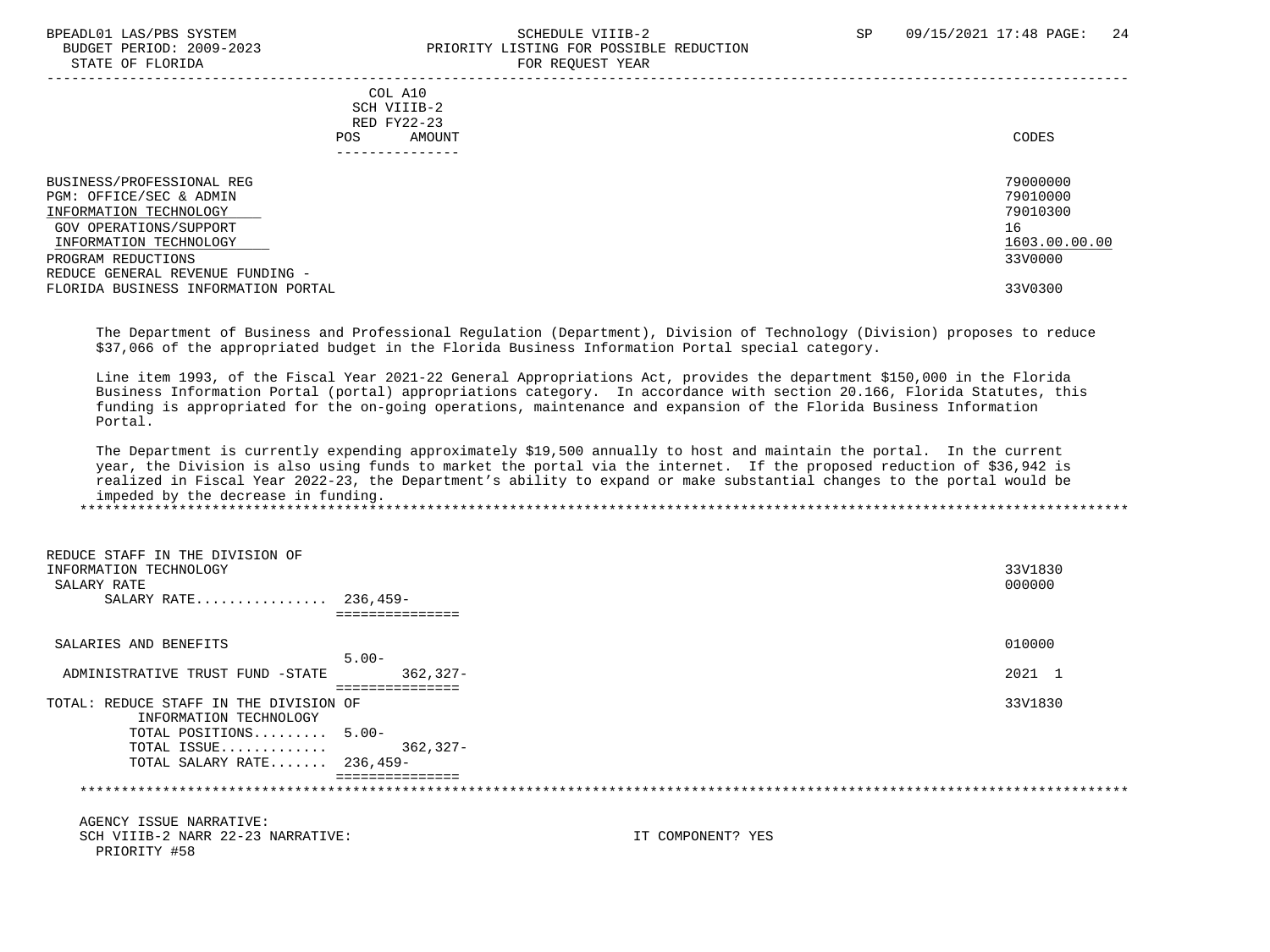#### BPEADL01 LAS/PBS SYSTEM SALL SALL SOMEDULE VIIIB-2 SP 09/15/2021 17:48 PAGE: 25 BUDGET PERIOD: 2009-2023 PRIORITY LISTING FOR POSSIBLE REDUCTION STATE OF FLORIDA FOR REQUEST YEAR -----------------------------------------------------------------------------------------------------------------------------------

 COL A10 SCH VIIIB-2 RED FY22-23 POS AMOUNT NOTES AND AND A RESERVE AND A RESERVE AND LODGED AND LODGED AND LODGED AND LODGED AND LODGED AND LODGED AT A LODGED AND LODGED AT A LODGED AND LODGED AT A LODGED AND LODGED AT A LODGED AND LODGED AT A LODGED AND ---------------

 BUSINESS/PROFESSIONAL REG 79000000 PGM: OFFICE/SEC & ADMIN 79010000<br>TNFORMATION TECHNOLOGY 79010300 INFORMATION TECHNOLOGY GOV OPERATIONS/SUPPORT 16<br>
INFORMATION TECHNOLOGY 1603.00.00 POLOGY 1603.00.00 POLOGY 1603.00.00 POLOGY 1603.00.00 INFORMATION TECHNOLOGY 1603.00.00.00 \_\_\_\_\_\_\_\_\_\_\_\_\_\_\_\_\_\_\_\_\_\_\_\_\_\_ \_\_\_\_\_\_\_\_\_\_\_\_\_ PROGRAM REDUCTIONS REDUCE STAFF IN THE DIVISION OF INFORMATION TECHNOLOGY 33V1830

 The Department of Business and Professional Regulation (Department), Division of Information Technology (Division) proposes a reduction of five (5) positions and \$362,327 in budget authority. This reduction would eliminate four (4) Systems Project Consultants and one (1) Systems Programming Administrator -SES.

 The first Systems Project Consultant position is responsible for performing configuration changes to, and maintaining, the agency's online application system, Versa: Online (VO), providing technology support including analysis, troubleshooting, and resolution of document management system issues, researching system issues and determining if configuration changes will resolve issues, including impact analysis of upgrades and customization, and managing help ticket assignments.

 The other three (3) Systems Project Consultant positions' duties include performing configuration changes to, and maintaining, the agency's document management system, OnBase, providing technology support including analysis, troubleshooting, and resolution of document management system issues, researching system issues and determining if configuration changes will resolve issues, including impact analysis of upgrades and customization, and managing help ticket assignments.

 The Systems Programming Administrator SES position is responsible for managing the document management system, OnBase and the three team members. This position provides training and mentoring to OnBase staff, identifies staffing needs, manages requests and conducts status meetings with stakeholders, acts as departmental liaison with other divisions, provides status reports to managers and business units ensures tickets are assigned and being completed in a timely fashion, prioritizes and assigns tickets to appropriate resources within DBPR and external vendors, evaluates change requests including obtaining work estimates and service pack scheduling recommendations, researches and troubleshoots complex system issues and determines if a configuration change will resolve the issue, provides notification to agency users concerning system changes and notification of any planned maintenance, manages contracts and vendor relationships.

 The Division has thoroughly reviewed all other categories to identify areas that cuts could be made; however, the only way to make a significant reduction is to eliminate staff. Elimination of these positions would create a significant, possibly unmanageable workload on remaining staff. \*\*\*\*\*\*\*\*\*\*\*\*\*\*\*\*\*\*\*\*\*\*\*\*\*\*\*\*\*\*\*\*\*\*\*\*\*\*\*\*\*\*\*\*\*\*\*\*\*\*\*\*\*\*\*\*\*\*\*\*\*\*\*\*\*\*\*\*\*\*\*\*\*\*\*\*\*\*\*\*\*\*\*\*\*\*\*\*\*\*\*\*\*\*\*\*\*\*\*\*\*\*\*\*\*\*\*\*\*\*\*\*\*\*\*\*\*\*\*\*\*\*\*\*\*\*\*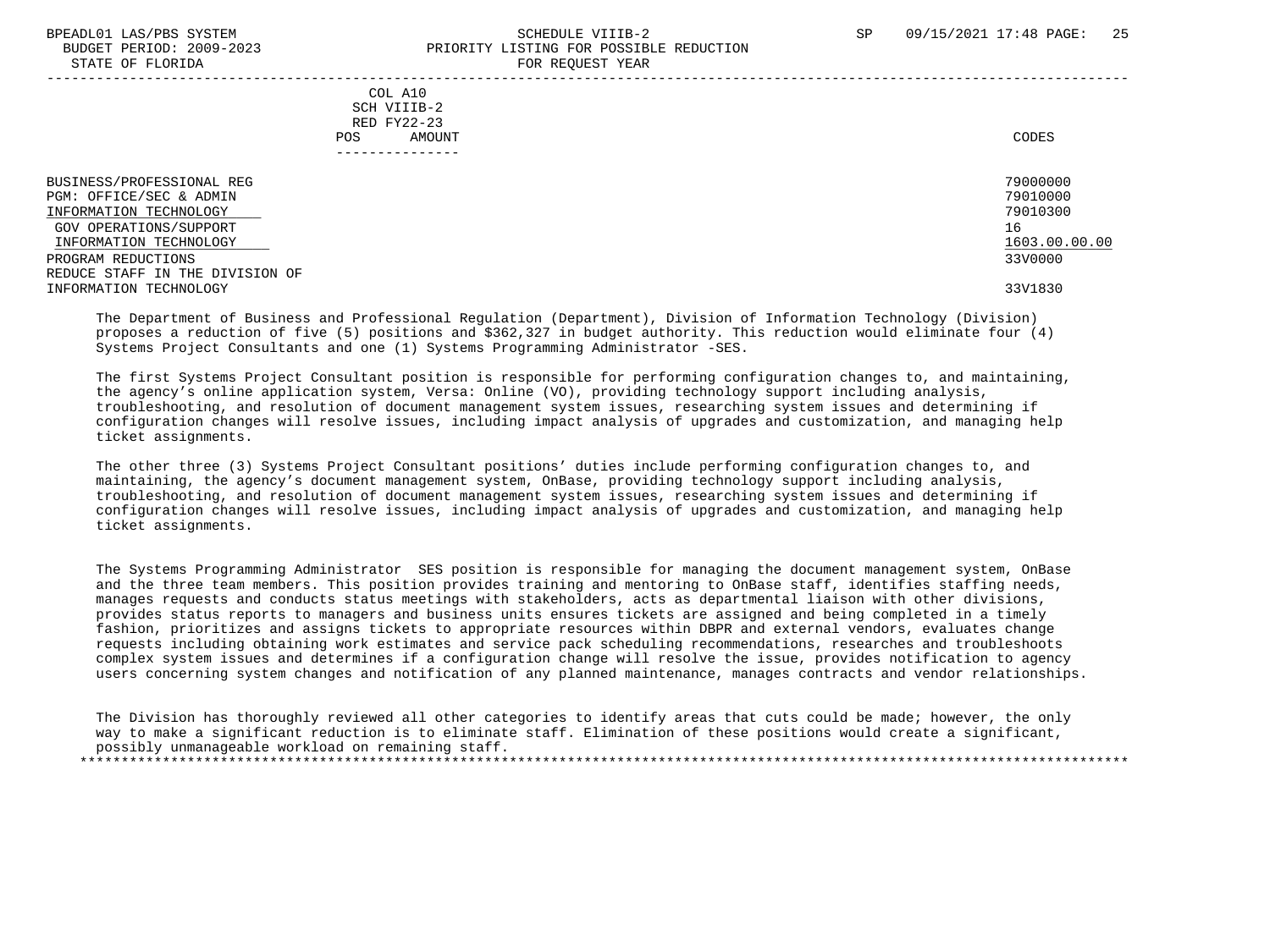STATE OF FLORIDA **FOR STATE OF STATE OF STATE OF STATE** 

### BPEADL01 LAS/PBS SYSTEM SALL SOME SCHEDULE VIIIB-2 SCHEDULE SP 09/15/2021 17:48 PAGE: 26 BUDGET PERIOD: 2009-2023 PRIORITY LISTING FOR POSSIBLE REDUCTION

|                                                                                                                                                                                                                       | COL A10<br>SCH VIIIB-2                                 |                    |           |                    |                      |    |                                                                               |
|-----------------------------------------------------------------------------------------------------------------------------------------------------------------------------------------------------------------------|--------------------------------------------------------|--------------------|-----------|--------------------|----------------------|----|-------------------------------------------------------------------------------|
|                                                                                                                                                                                                                       | RED FY22-23<br>AMOUNT<br><b>POS</b><br>--------------- |                    |           |                    |                      |    | CODES                                                                         |
| BUSINESS/PROFESSIONAL REG<br>PGM: OFFICE/SEC & ADMIN<br>INFORMATION TECHNOLOGY<br>GOV OPERATIONS/SUPPORT<br>INFORMATION TECHNOLOGY<br>PROGRAM REDUCTIONS<br>REDUCE STAFF IN THE DIVISION OF<br>INFORMATION TECHNOLOGY |                                                        |                    |           |                    |                      |    | 79000000<br>79010000<br>79010300<br>16<br>1603.00.00.00<br>33V0000<br>33V1830 |
| POSITION DETAIL OF SALARIES AND BENEFITS:                                                                                                                                                                             |                                                        |                    |           |                    |                      |    |                                                                               |
|                                                                                                                                                                                                                       | <b>FTE</b>                                             | BASE RATE          | ADDITIVES | <b>BENEFITS</b>    | SUBTOTAL             | ႜႂ | LAPSE LAPSED SALARIES<br>AND BENEFITS                                         |
| A10 - SCH VIIIB-2 RED FY22-23                                                                                                                                                                                         |                                                        |                    |           |                    |                      |    |                                                                               |
| CHANGES TO CURRENTLY AUTHORIZED POSITIONS                                                                                                                                                                             |                                                        |                    |           |                    |                      |    |                                                                               |
| 2109 SYSTEM PROJECT CONSULTANT<br>R0640 001                                                                                                                                                                           | $1.00-$                                                | 44,985-            |           |                    | 25,929- 70,914- 0.00 |    | $70, 914 -$                                                                   |
| R0641 001                                                                                                                                                                                                             | $1.00-$                                                | $47,570-$          |           | $28,642-$          | $76,212 - 0.00$      |    | $76, 212 -$                                                                   |
| R0642 001                                                                                                                                                                                                             | $1.00-$                                                | 44,985-            |           | 17,513-<br>28.962- | $62,498 - 0.00$      |    | 62,498-                                                                       |
| R0643 001                                                                                                                                                                                                             | $1.00-$                                                | 49,302-            |           | 28,962-            | 78,264-0.00          |    | 78,264-                                                                       |
| 2117 SYSTEMS PROGRAMMING ADMINISTRATOR - SES<br>R0644 001                                                                                                                                                             | $1.00 -$                                               |                    |           |                    |                      |    |                                                                               |
|                                                                                                                                                                                                                       |                                                        | 49,617-            |           | 24,822-            | $74,439 - 0.00$      |    | 74,439-                                                                       |
| TOTALS FOR ISSUE BY FUND<br>2021 ADMINISTRATIVE TRUST FUND                                                                                                                                                            |                                                        |                    |           |                    |                      |    | $362, 327 -$                                                                  |
|                                                                                                                                                                                                                       |                                                        | $5.00 - 236,459 -$ |           | 125,868-           | 362,327-             |    | --------------<br>$362, 327 -$                                                |
| TOTAL: INFORMATION TECHNOLOGY<br>BY FUND TYPE<br>GENERAL REVENUE FUND<br>TRUST FUNDS<br>TOTAL POSITIONS 5.00-<br>TOTAL PROG COMP $1,063,278-$<br>TOTAL SALARY RATE 236,459-                                           | 37,066-<br>1,026,212-<br>. _ _ _ _ _ _ _ _ _           |                    |           |                    |                      |    | ==============<br>1603.00.00.00<br>1000<br>2000                               |

===============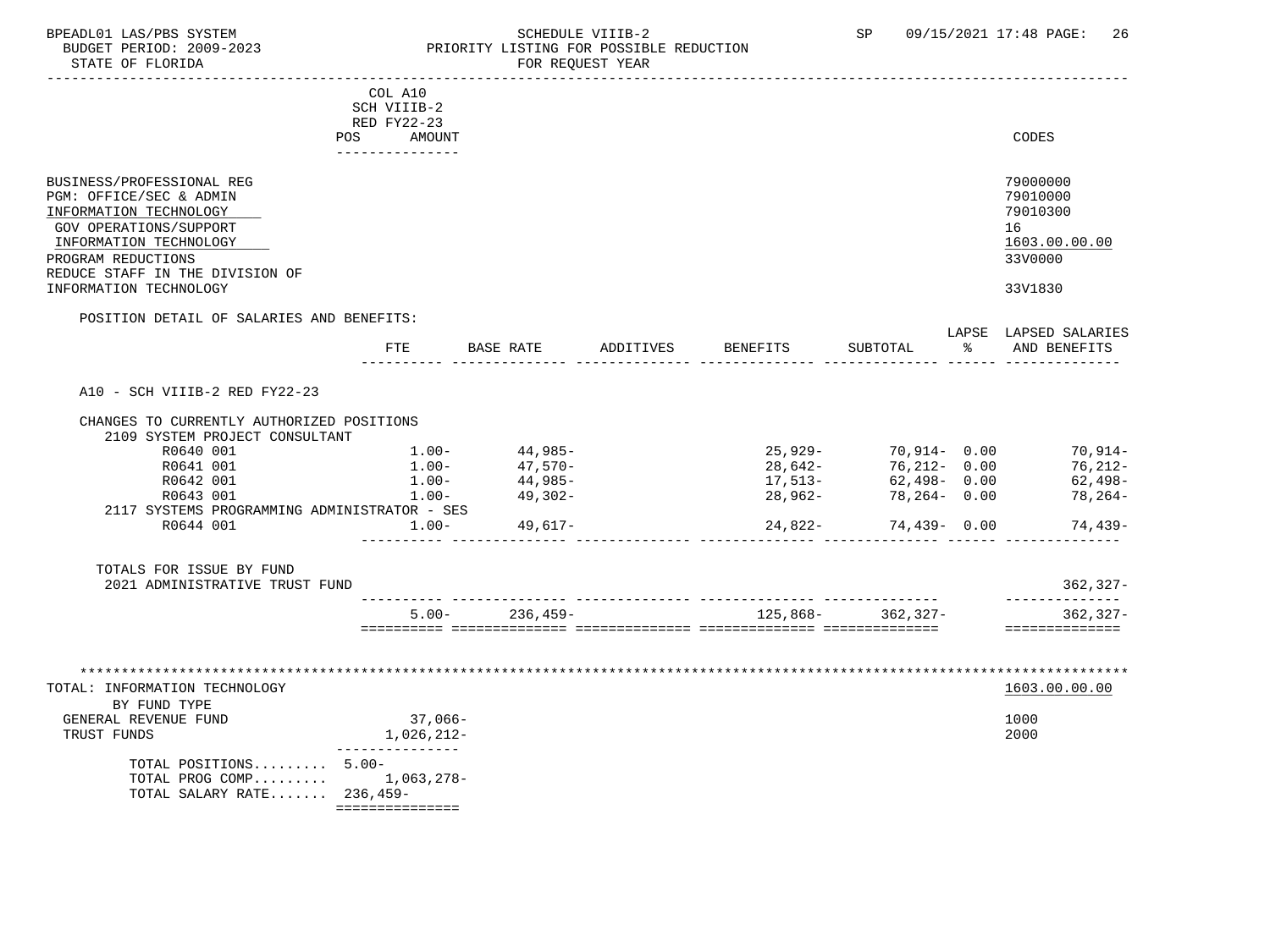## BPEADL01 LAS/PBS SYSTEM SALL SALL SOMEDULE VIIIB-2 SP 09/15/2021 17:48 PAGE: 27 BUDGET PERIOD: 2009-2023 PRIORITY LISTING FOR POSSIBLE REDUCTION

-----------------------------------------------------------------------------------------------------------------------------------

|                                                                                                                                                                                       | COL A10<br>SCH VIIIB-2<br>RED FY22-23<br>POS<br><b>AMOUNT</b> | CODES                                                              |
|---------------------------------------------------------------------------------------------------------------------------------------------------------------------------------------|---------------------------------------------------------------|--------------------------------------------------------------------|
| BUSINESS/PROFESSIONAL REG<br>PRG: SERVICE OPERATION<br>CUSTOMER CONTACT CENTER<br>PUBLIC PROTECTION<br>REGULATION AND LICENSING<br>PROGRAM REDUCTIONS<br>REDUCE STAFF IN THE CUSTOMER |                                                               | 79000000<br>79040000<br>79040100<br>12<br>1204.00.00.00<br>33V0000 |
| CONTACT CENTER<br>SALARY RATE<br>SALARY RATE 405.719-                                                                                                                                 |                                                               | 33V1810<br>000000                                                  |
|                                                                                                                                                                                       |                                                               |                                                                    |
| SALARIES AND BENEFITS                                                                                                                                                                 | $15.00 -$                                                     | 010000                                                             |
| ADMINISTRATIVE TRUST FUND -STATE                                                                                                                                                      | $700, 935 -$                                                  | 2021 1                                                             |
| TOTAL: REDUCE STAFF IN THE CUSTOMER<br>CONTACT CENTER                                                                                                                                 | ----------------                                              | 33V1810                                                            |
| TOTAL POSITIONS 15.00-<br>TOTAL ISSUE<br>TOTAL SALARY RATE 405,719-                                                                                                                   | $700.935 -$                                                   |                                                                    |
|                                                                                                                                                                                       |                                                               |                                                                    |

 AGENCY ISSUE NARRATIVE: SCH VIIIB-2 NARR 22-23 NARRATIVE: IT COMPONENT? NO PRIORITY #64

 The Department of Business and Professional Regulation (Department) Division of Service Operations (Division), Customer Contact Center (CCC) proposes a reduction of fifteen (15) positions and \$700,935 in budget authority.

The proposed reduction includes the following:

 13.00 FTE Regulatory Specialists I (Call Agents) 2.00 FTE Regulatory Program Administrator (Supervisors)

 The CCC serves as the primary and centralized source of interaction with the Department's core constituents: licensees, applicants and the general public. The CCC currently serves 32 boards and commissions. It provides the public and licensees with information on license requirements, application fees, renewal fees, continuing education, exam dates, and exam fees, receives consumer complaints and assists with on-line services. The CCC plays a vital role in assisting existing businesses and professionals with the ability to maintain their licenses as well as providing new entities the necessary information to establish business in Florida. In Fiscal Year 2020-21, the CCC received over 1.4 million telephone calls and 152,456 emails.

 Of the over 1.4 million telephone calls received, more than half of those callers sought the help of call agents for assistance with questions and/or payments. The current requirement is for all call agents to answer 9 calls per hour. Eliminating a total of 13 Call Agent positions will result in an increased abandoned call rate as the remaining Call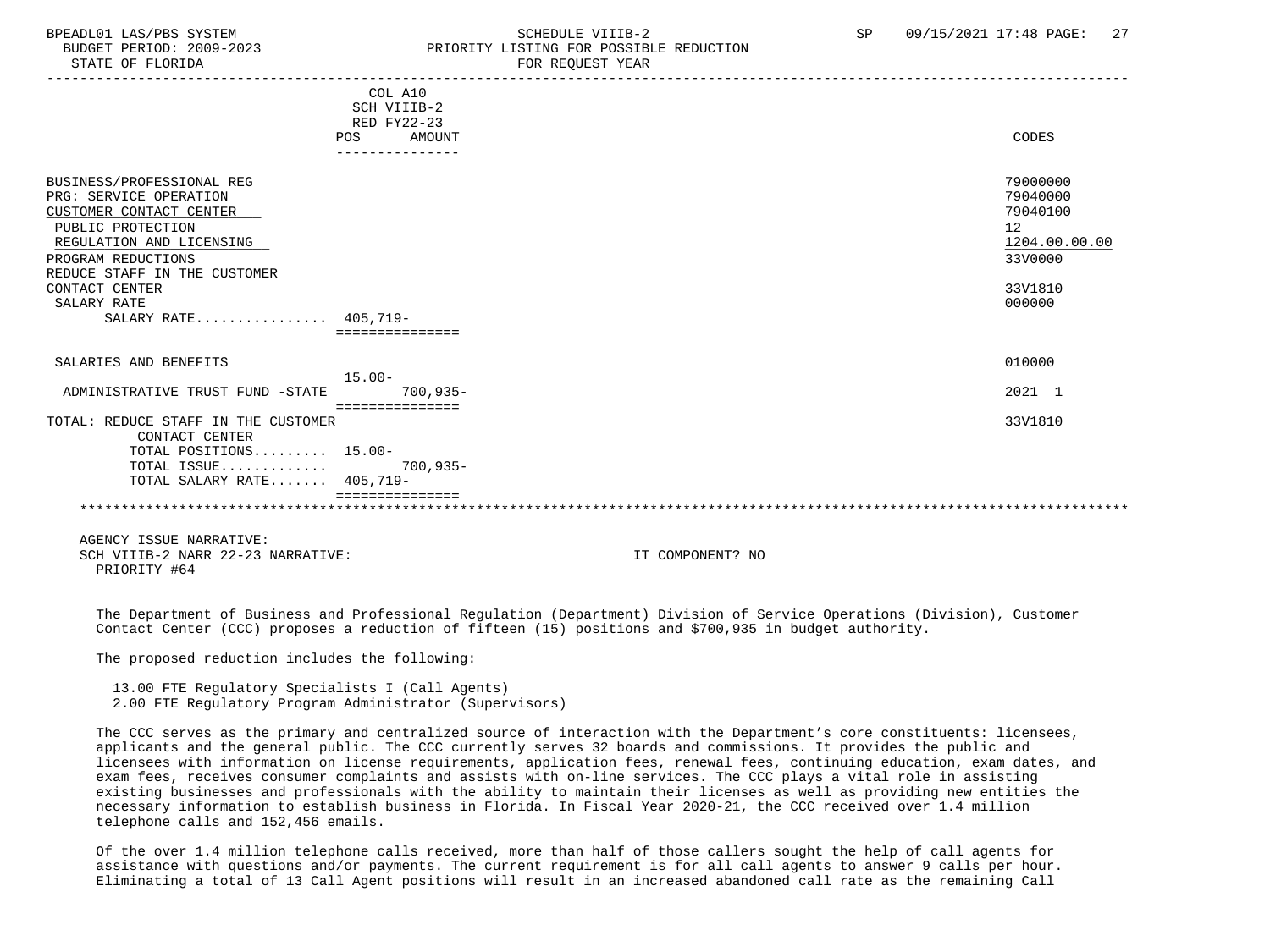STATE OF FLORIDA

# BPEADL01 LAS/PBS SYSTEM SALL SALL SOMEDULE VIIIB-2 SP 09/15/2021 17:48 PAGE: 28 BUDGET PERIOD: 2009-2023<br>
STATE OF FLORIDA

| COL A10<br>SCH VIIIB-2<br>RED FY22-23<br>AMOUNT<br>POS.                                                                                                                               | CODES                                                              |
|---------------------------------------------------------------------------------------------------------------------------------------------------------------------------------------|--------------------------------------------------------------------|
| BUSINESS/PROFESSIONAL REG<br>PRG: SERVICE OPERATION<br>CUSTOMER CONTACT CENTER<br>PUBLIC PROTECTION<br>REGULATION AND LICENSING<br>PROGRAM REDUCTIONS<br>REDUCE STAFF IN THE CUSTOMER | 79000000<br>79040000<br>79040100<br>12<br>1204.00.00.00<br>33V0000 |
| CONTACT CENTER                                                                                                                                                                        | 33V1810                                                            |

Center agents will have to absorb the 193,050 calls received from customers.

 During FY 2020-21 the CCC's answer was 72.83% and the average wait time was 16 minutes and 42 seconds. Reducing the number of agents will decrease the call answer rate to 45% and significantly increase the average call wait time. The projected increase in call wait time will considerably diminish the level of service we provide to our customers.

 The impact of the elimination of the Regulatory Program Administrator positions will result in two less subject matter experts being available to assist and guide agents when responding to complex calls. The Regulatory Program Administrators also assist with answering calls from then public during peak times and respond to emails.

 This reduction will significantly impact the services the Division provides to the Department's core constituents and business units. The CCC currently provides services to the following divisions, boards and business units: Architecture and Interior Design; Auctioneers; Barbers; Building Code Administrators and Inspectors; Regulatory Council of Community Association Managers; Construction Industry Licensing; Cosmetology; Electrical Contractors' Licensing; Employee Leasing Companies; Geologists; Landscape Architects; Pilot Commissioner; Veterinary Medicine; Certified Public Accounting; Real Estate Commission and Florida Real Estate Appraisal Board; Alcoholic Beverages and Tobacco, Condominiums, Timeshares and Mobile Homes; Hotels and Restaurants; Pari-Mutuel Wagering; and Regulation.

 Additionally, it will impact the workload of other divisions and business units within the Department. When customers are not able to contact the CCC to get their questions answered or issues resolved, they will reach out to the individual boards and business units. This increased workload will impact the resources currently employed in those units.

 If this budget reduction is implemented there will be a significant impact on the Division's ability to provide the same high level of customer service to the Department's core constituents and business units. \*\*\*\*\*\*\*\*\*\*\*\*\*\*\*\*\*\*\*\*\*\*\*\*\*\*\*\*\*\*\*\*\*\*\*\*\*\*\*\*\*\*\*\*\*\*\*\*\*\*\*\*\*\*\*\*\*\*\*\*\*\*\*\*\*\*\*\*\*\*\*\*\*\*\*\*\*\*\*\*\*\*\*\*\*\*\*\*\*\*\*\*\*\*\*\*\*\*\*\*\*\*\*\*\*\*\*\*\*\*\*\*\*\*\*\*\*\*\*\*\*\*\*\*\*\*\*

| POSITION DETAIL OF SALARIES AND BENEFITS:   |           |             |           |              |                   | LAPSE | LAPSED SALARIES |
|---------------------------------------------|-----------|-------------|-----------|--------------|-------------------|-------|-----------------|
|                                             | FTE       | BASE RATE   | ADDITIVES | BENEFITS     | SUBTOTAL          | ႜႜ    | AND BENEFITS    |
| $A10 - SCH VIIIB-2 RED FY22-23$             |           |             |           |              |                   |       |                 |
| CHANGES TO CURRENTLY AUTHORIZED POSITIONS   |           |             |           |              |                   |       |                 |
| 0440 REGULATORY SPECIALIST I                |           |             |           |              |                   |       |                 |
| R0651 001                                   | $13.00 -$ | $332.501 -$ |           | $250, 303 -$ | $582,804 - 0.00$  |       | $582,804-$      |
| 0443 REGULATORY PROGRAM ADMINISTRATOR - SES |           |             |           |              |                   |       |                 |
| R0652 001                                   | $2.00 -$  | $73.218-$   |           | 44,913-      | $118, 131 - 0.00$ |       | $118, 131 -$    |
|                                             |           |             |           |              |                   |       |                 |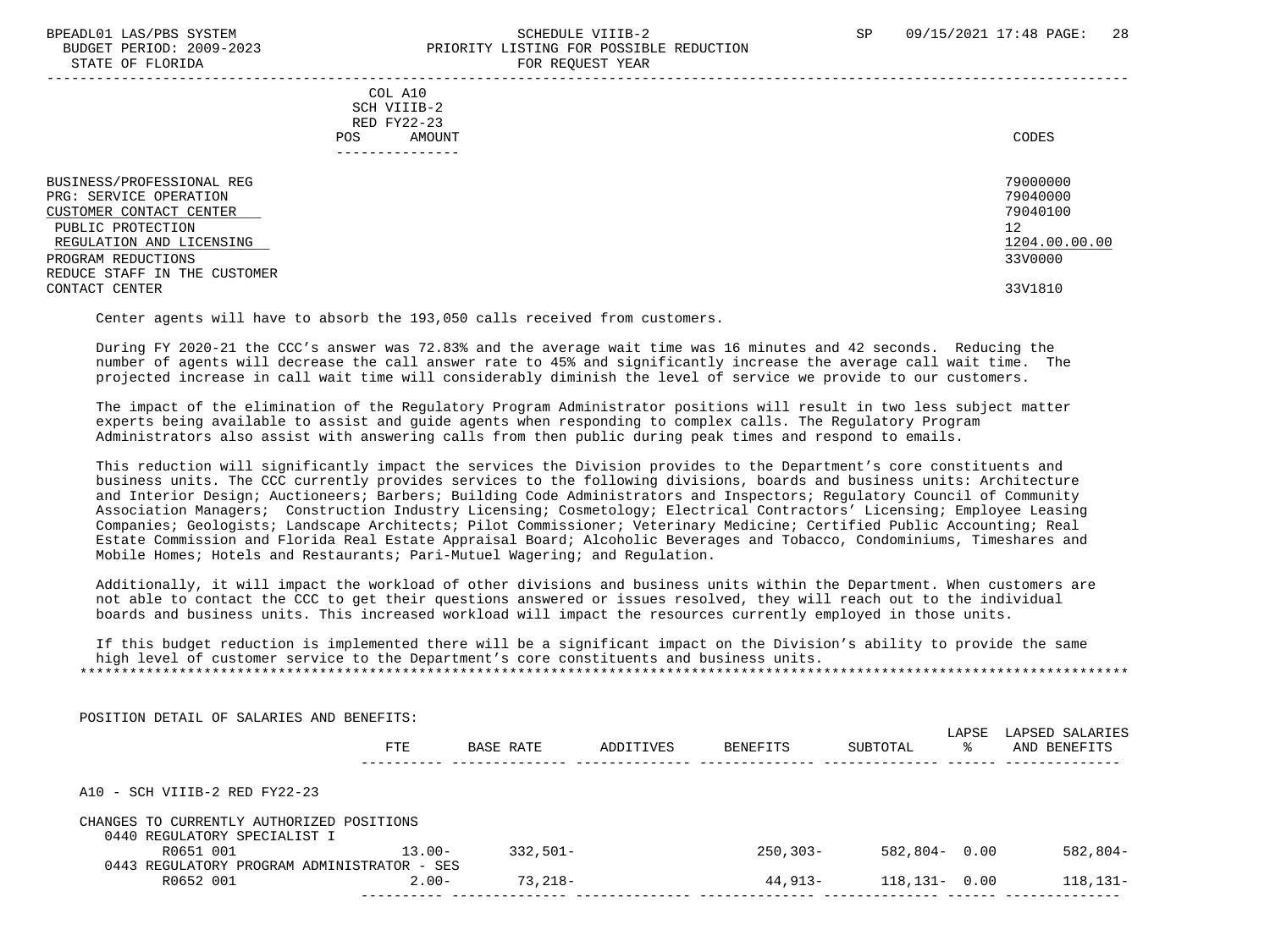## BPEADL01 LAS/PBS SYSTEM SALL SOME SCHEDULE VIIIB-2 SCHEDULE SP 09/15/2021 17:48 PAGE: 29 BUDGET PERIOD: 2009-2023 PRIORITY LISTING FOR POSSIBLE REDUCTION

|                                                                                                                                                                                                         | COL A10<br>SCH VIIIB-2<br>RED FY22-23<br><b>POS</b><br>AMOUNT |                     |           |          |                   |      | CODES                                                                         |
|---------------------------------------------------------------------------------------------------------------------------------------------------------------------------------------------------------|---------------------------------------------------------------|---------------------|-----------|----------|-------------------|------|-------------------------------------------------------------------------------|
| BUSINESS/PROFESSIONAL REG<br>PRG: SERVICE OPERATION<br>CUSTOMER CONTACT CENTER<br>PUBLIC PROTECTION<br>REGULATION AND LICENSING<br>PROGRAM REDUCTIONS<br>REDUCE STAFF IN THE CUSTOMER<br>CONTACT CENTER |                                                               |                     |           |          |                   |      | 79000000<br>79040000<br>79040100<br>12<br>1204.00.00.00<br>33V0000<br>33V1810 |
| POSITION DETAIL OF SALARIES AND BENEFITS:                                                                                                                                                               | FTE                                                           | <b>BASE RATE</b>    | ADDITIVES | BENEFITS | SUBTOTAL          | ာ အေ | LAPSE LAPSED SALARIES<br>AND BENEFITS                                         |
| A10 - SCH VIIIB-2 RED FY22-23                                                                                                                                                                           |                                                               |                     |           |          |                   |      |                                                                               |
| CHANGES TO CURRENTLY AUTHORIZED POSITIONS                                                                                                                                                               |                                                               |                     |           |          |                   |      |                                                                               |
| TOTALS FOR ISSUE BY FUND<br>2021 ADMINISTRATIVE TRUST FUND                                                                                                                                              |                                                               |                     |           |          |                   |      | $700, 935 -$                                                                  |
|                                                                                                                                                                                                         |                                                               | $15.00 - 405,719 -$ |           |          | 295,216- 700,935- |      | $700, 935 -$<br>==============                                                |
|                                                                                                                                                                                                         |                                                               |                     |           |          |                   |      |                                                                               |
| TOTAL: REGULATION AND LICENSING<br>BY FUND TYPE                                                                                                                                                         |                                                               |                     |           |          |                   |      | 1204.00.00.00                                                                 |
| TRUST FUNDS<br>SALARY RATE 405,719-                                                                                                                                                                     | $15.00 -$<br>$700,935-$<br>===============                    |                     |           |          |                   |      | 2000                                                                          |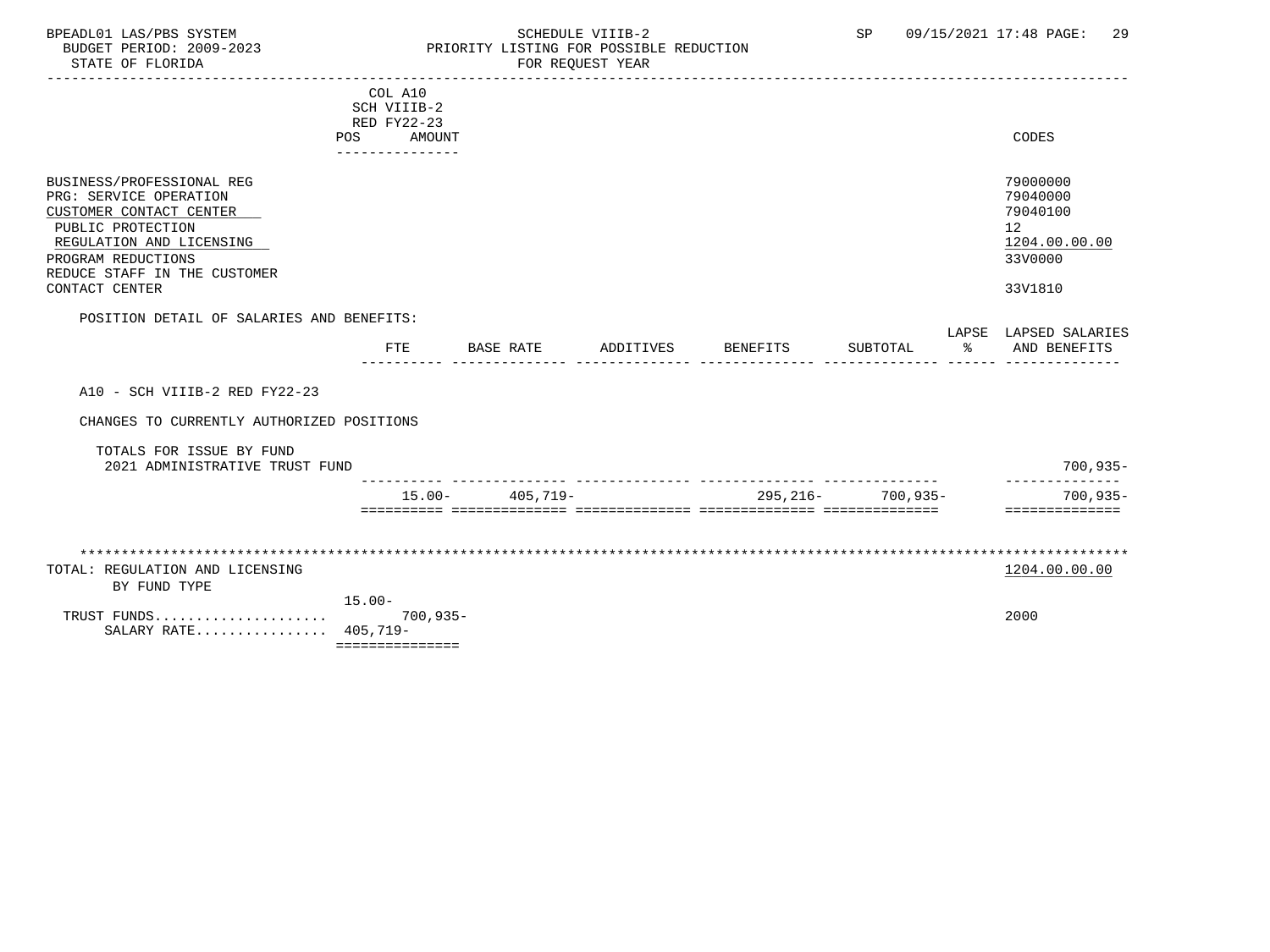### BPEADL01 LAS/PBS SYSTEM SOHEDULE VIIIB-2 SCHEDULE VIIIB-2 SP 09/15/2021 17:48 PAGE: 30<br>BUDGET PERIOD: 2009-2023 PRIORITY LISTING FOR POSSIBLE REDUCTION BUDGET PERIOD: 2009-2023 PRIORITY LISTING FOR POSSIBLE REDUCTION<br>FOR REQUEST YEAR FOR REQUEST YEAR

|                                            | COL A10<br>SCH VIIIB-2<br>RED FY22-23<br>AMOUNT<br>POS | CODES           |
|--------------------------------------------|--------------------------------------------------------|-----------------|
|                                            |                                                        |                 |
|                                            |                                                        |                 |
| BUSINESS/PROFESSIONAL REG                  |                                                        | 79000000        |
| PRG: SERVICE OPERATION                     |                                                        | 79040000        |
|                                            |                                                        | 79040200        |
| CENTRAL INTAKE                             |                                                        |                 |
| PUBLIC PROTECTION                          |                                                        | 12 <sup>°</sup> |
| REGULATION AND LICENSING                   |                                                        | 1204.00.00.00   |
| PROGRAM REDUCTIONS                         |                                                        | 33V0000         |
| REDUCE APPLICATION PROCESSING STAFF        |                                                        |                 |
| IN THE CENTRAL INTAKE UNIT                 |                                                        | 33V1820         |
| SALARY RATE                                |                                                        | 000000          |
| SALARY RATE 506,022-                       |                                                        |                 |
|                                            |                                                        |                 |
|                                            |                                                        |                 |
| SALARIES AND BENEFITS                      |                                                        | 010000          |
|                                            | $16.00 -$                                              |                 |
| ADMINISTRATIVE TRUST FUND -STATE           | $834.294-$                                             | 2021 1          |
|                                            | ===============                                        |                 |
|                                            |                                                        |                 |
| OTHER PERSONAL SERVICES                    |                                                        | 030000          |
|                                            |                                                        |                 |
| ADMINISTRATIVE TRUST FUND -STATE           | $95.106 -$                                             | 2021 1          |
|                                            | ===============                                        |                 |
| TOTAL: REDUCE APPLICATION PROCESSING STAFF |                                                        | 33V1820         |
| IN THE CENTRAL INTAKE UNIT                 |                                                        |                 |
|                                            |                                                        |                 |
| TOTAL POSITIONS 16.00-                     |                                                        |                 |
| TOTAL ISSUE                                | 929,400-                                               |                 |
| TOTAL SALARY RATE 506,022-                 |                                                        |                 |
|                                            |                                                        |                 |
|                                            |                                                        |                 |
|                                            |                                                        |                 |

 AGENCY ISSUE NARRATIVE: SCH VIIIB-2 NARR 22-23 NARRATIVE: IT COMPONENT? NO PRIORITY #65

 The Department of Business and Professional Regulation (Department) Division of Service Operations, Bureau of Central Intake and Licensure (BCIL) proposes a reduction of sixteen (16) positions, three (3) Other Personal Services (OPS) positions, and \$929,400 in budget authority.

The proposed reduction includes the following:

2.00 FTE Regulatory Specialists II

10.00 FTE Regulatory Specialists III

2.00 Regulatory Consultants

2.00 Regulatory Program Administrator - SES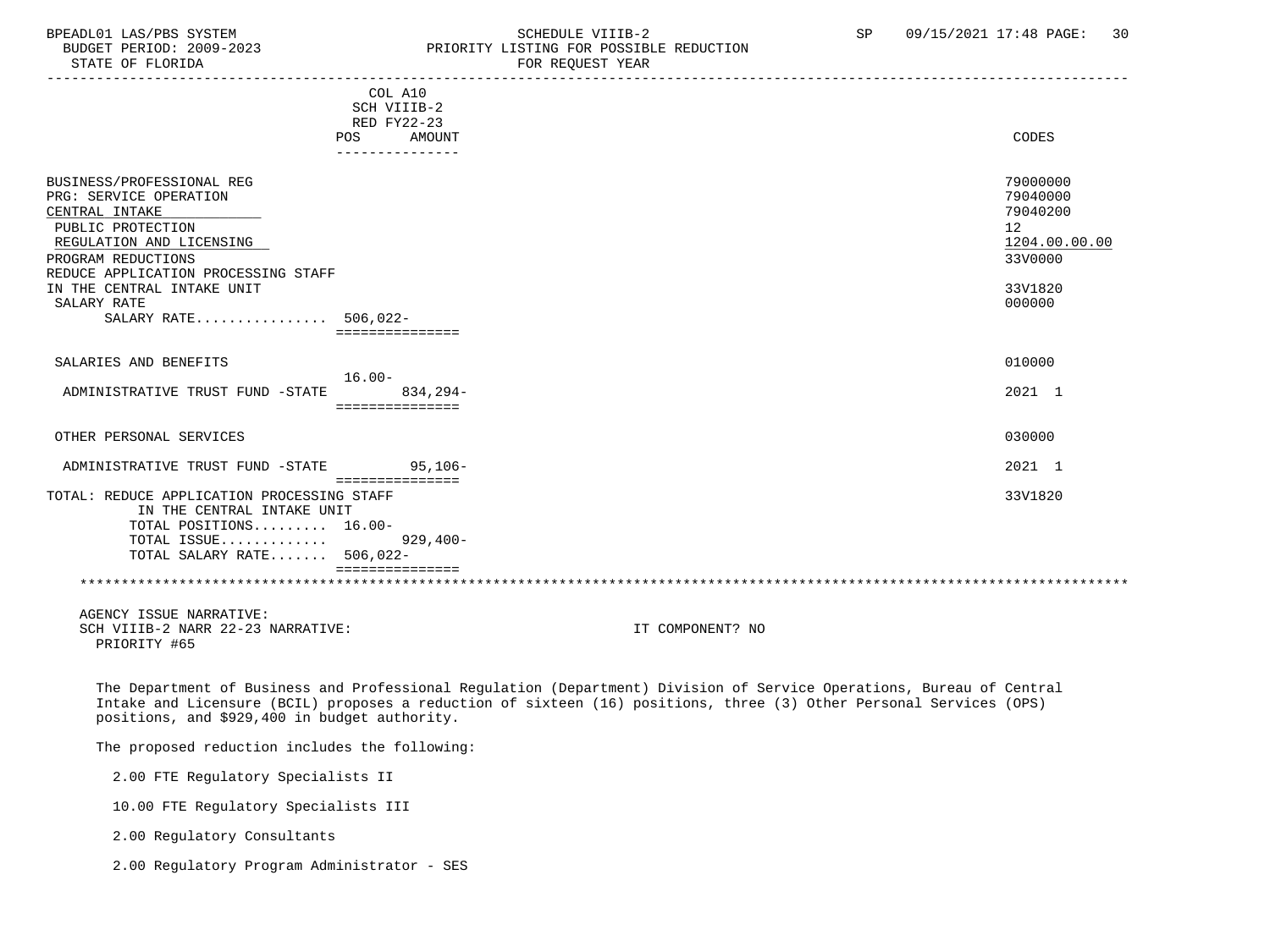STATE OF FLORIDA

# BPEADL01 LAS/PBS SYSTEM SALL SALL SOMEDULE VIIIB-2 SP 09/15/2021 17:48 PAGE: 31 BUDGET PERIOD: 2009-2023<br>
PRIORITY LISTING FOR POSSIBLE REDUCTION

| DIAIL OF FLORIDA                                                                                                                                                                                                  | LOV VPÄNDI IPHV                                         |                                                                               |
|-------------------------------------------------------------------------------------------------------------------------------------------------------------------------------------------------------------------|---------------------------------------------------------|-------------------------------------------------------------------------------|
|                                                                                                                                                                                                                   | COL A10<br>SCH VIIIB-2<br>RED FY22-23<br>AMOUNT<br>POS. | CODES                                                                         |
| BUSINESS/PROFESSIONAL REG<br>PRG: SERVICE OPERATION<br>CENTRAL INTAKE<br>PUBLIC PROTECTION<br>REGULATION AND LICENSING<br>PROGRAM REDUCTIONS<br>REDUCE APPLICATION PROCESSING STAFF<br>IN THE CENTRAL INTAKE UNIT |                                                         | 79000000<br>79040000<br>79040200<br>12<br>1204.00.00.00<br>33V0000<br>33V1820 |

 \$834,294 in Salaries and Benefits budget authority \$95,106 in OPS budget authority (3 OPS positions)

 The BCIL is the one-stop shop solution for the intake of licensure applications and payment into the Department. The BCIL provides operational support to the Department's professional boards and business units through the intake of mail and, revenue processing and application processing. These entities include: Alcoholic Beverages and Tobacco; Certified Public Accounting; Condominiums, Timeshares and Mobile Homes; Drugs, Devices, and Cosmetics; Hotels and Restaurants; Regulation; Pari-Mutuel Wagering; Professional Boards: Architecture and Interior Design; Auctioneers; Barbers; Building Code Administrators and Inspectors; Regulatory Council of Community Association Managers; Construction Industry Licensing; Cosmetology; Electrical Contractors' Licensing; Employee Leasing Companies; Geologists; Landscape Architects; Pilot Commissioner; Veterinary Medicine; Certified Public Accounting; Real Estate Commission and Florida Real Estate Appraisal; and the Florida State Boxing Commission.

 The BCIL is a high volume business unit that is responsible for several mission critical functions of the department. The functions of the areas affected by the proposed budget reduction are described below:

 The Intake Services Section consisting of the Revenue Unit and the Mail Intake Unit is a centralized unit charged with receiving the department's daily mail, scanning, profiling, and revenue processing for 30 different professional boards, commissions and business units. In Fiscal Year 2019-20, the Mail Intake Unit received and scanned 205,682 documents and the Revenue Unit profiled 261,010 documents, and processed 157,415 payments totaling \$47,433,731.64. The proposed reductions will eliminate four (4) OPS positions, one (1) Regulatory Specialist I position and two (2) Regulatory Specialist II positions. From the Intake Services Section. This represents a 38% reduction in total staff hours. This reduction will significantly reduce the effectiveness of the Intake Services Section resulting gin delays in opening and distributing mail, delays in depositing payments, and delays in distributing work to other areas of the Bureau resulting in increased application processing times. The Revenue Unit is the work unit that is solely responsible for processing applications and licensure payments on a daily basis. Any delay in payment processing will have a significant impact on all divisions within the Department.

 This significant reduction of available staff hours will have a negative impact on the Bureau's ability to comply with the revenue deposit requirements of Chapter 116.01 Florida Statutes as well as the licensure requirements of Chapter 120.60 Florida Statutes.

 The Licensure Operations Unit is charged with processing licensure applications received by the Bureau for 21 professions regulated by the Department. In Fiscal Year 2019-20, the Licensure Operations Unit processed 339,148 paper and online applications. The average time to process an application received in the Intake Services Section and routed to the Licensure Operations Unit was 5.17 days in Fiscal Year 2019-20. There are sixty-three(63) staff members and seven (7) supervisors assigned to the Licensure Operations Unit. The proposed reductions will eliminate 8 OPS and 5 FTE Regulatory Specialist II positions from this unit. This represents a 21% reduction in total staff hours. This reduction will have a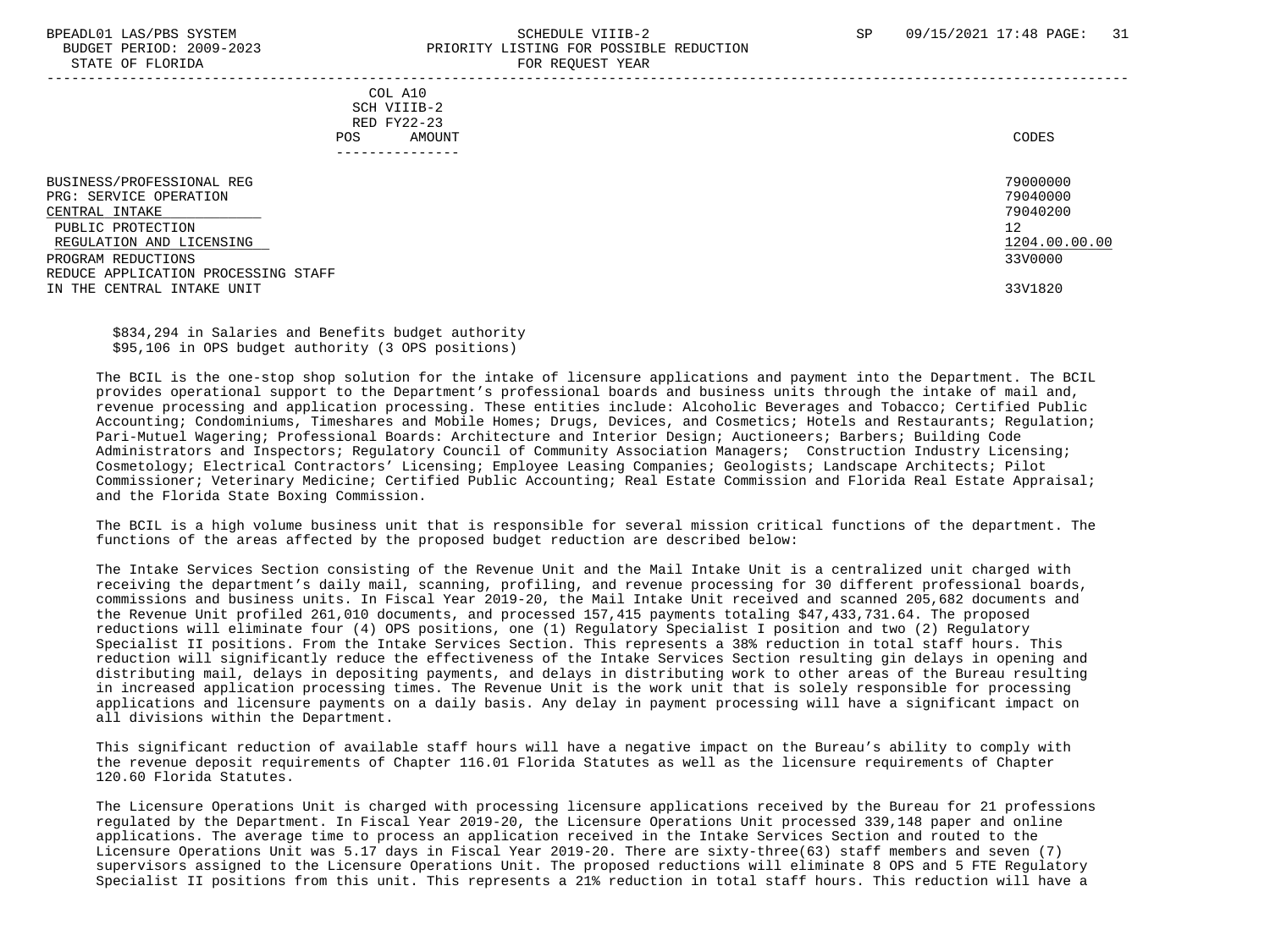STATE OF FLORIDA

POSITION DETAIL OF SALARIES AND BENEFITS:

# BPEADL01 LAS/PBS SYSTEM SALL SALL SOMEDULE VIIIB-2 SP 09/15/2021 17:48 PAGE: 32 BUDGET PERIOD: 2009-2023<br>
STATE OF FLORIDA

| $0.1111$ $0.1$ $1.101111$                                                                                                                                                                                         | ron nogonor rom                                         |                                                                               |
|-------------------------------------------------------------------------------------------------------------------------------------------------------------------------------------------------------------------|---------------------------------------------------------|-------------------------------------------------------------------------------|
|                                                                                                                                                                                                                   | COL A10<br>SCH VIIIB-2<br>RED FY22-23<br>AMOUNT<br>POS. | CODES                                                                         |
| BUSINESS/PROFESSIONAL REG<br>PRG: SERVICE OPERATION<br>CENTRAL INTAKE<br>PUBLIC PROTECTION<br>REGULATION AND LICENSING<br>PROGRAM REDUCTIONS<br>REDUCE APPLICATION PROCESSING STAFF<br>IN THE CENTRAL INTAKE UNIT |                                                         | 79000000<br>79040000<br>79040200<br>12<br>1204.00.00.00<br>33V0000<br>33V1820 |

 direct impact on application processing times and the resulting delays will have a significant impact on the time it takes for professionals to become licensed and open business in Florida.

 In addition to the services provided by the Licensure Operations Unit and Intake Services Section, the BCIL provides other services to the Department. The License and Renewal Notices Unit is responsible for the mailing of all professional licenses issued by the department. The License and Renewal Notices Unit manages the renewals for 1,024,883 licenses. The Escalation Research and records Unit is responsible for resolving complex consumer inquiries that are escalated from the Customer Contact Center and translations for documents submitted in Spanish. In Fiscal Year 2019-20 the unit resolved 7,554 escalated cases. All of these different functions of the BCIL will be impacted by staff reduction.

 With the rebound of the Florida Economy, the Department will continue to receive an increasing number of applications for licensure as new businesses and professionals move to Florida. Since 2012, there has been a consistent increase in the number of applications processed by the BCIL. The volume of initial applications has increased 53.82% from an average of 7,122 per month in Fiscal Year 2011-2012 to an average of 10,995 per month in Fiscal Year 2019-20. This trend is anticipated to continue. The continued increase in workload coupled with the elimination of the positions will significantly impact processing times across all core functions of the BCIL. In addition, there will be a direct impact on the calls received in the Customer Contact Center due to the increased processing times in the BCIL. \*\*\*\*\*\*\*\*\*\*\*\*\*\*\*\*\*\*\*\*\*\*\*\*\*\*\*\*\*\*\*\*\*\*\*\*\*\*\*\*\*\*\*\*\*\*\*\*\*\*\*\*\*\*\*\*\*\*\*\*\*\*\*\*\*\*\*\*\*\*\*\*\*\*\*\*\*\*\*\*\*\*\*\*\*\*\*\*\*\*\*\*\*\*\*\*\*\*\*\*\*\*\*\*\*\*\*\*\*\*\*\*\*\*\*\*\*\*\*\*\*\*\*\*\*\*\*

|                                             | <b>FTE</b> | BASE RATE  | ADDITIVES | BENEFITS   | SUBTOTAL          | LAPSE<br>°≈ | LAPSED SALARIES<br>AND BENEFITS |
|---------------------------------------------|------------|------------|-----------|------------|-------------------|-------------|---------------------------------|
|                                             |            |            |           |            |                   |             |                                 |
| A10 - SCH VIIIB-2 RED FY22-23               |            |            |           |            |                   |             |                                 |
| CHANGES TO CURRENTLY AUTHORIZED POSITIONS   |            |            |           |            |                   |             |                                 |
| 0441 REGULATORY SPECIALIST II               |            |            |           |            |                   |             |                                 |
| R0653 001                                   | $2.00 -$   | $56.068 -$ |           | $39.416 -$ | $95.484 - 0.00$   |             | $95,484-$                       |
| 0442 REGULATORY CONSULTANT                  |            |            |           |            |                   |             |                                 |
| R0655 001                                   | $2.00 -$   | 65,646-    |           | $41.185-$  | $106.831 - 0.00$  |             | $106.831-$                      |
| 0444 REGULATORY SPECIALIST III              |            |            |           |            |                   |             |                                 |
| R0654 001                                   | $10.00 -$  | $311,090-$ |           | $202.758-$ | $513,848 - 0.00$  |             | $513,848-$                      |
| 0443 REGULATORY PROGRAM ADMINISTRATOR - SES |            |            |           |            |                   |             |                                 |
| R0656 001                                   | $2.00-$    | $73.218-$  |           | 44,913-    | $118, 131 - 0.00$ |             | $118, 131 -$                    |
|                                             |            |            |           |            |                   |             |                                 |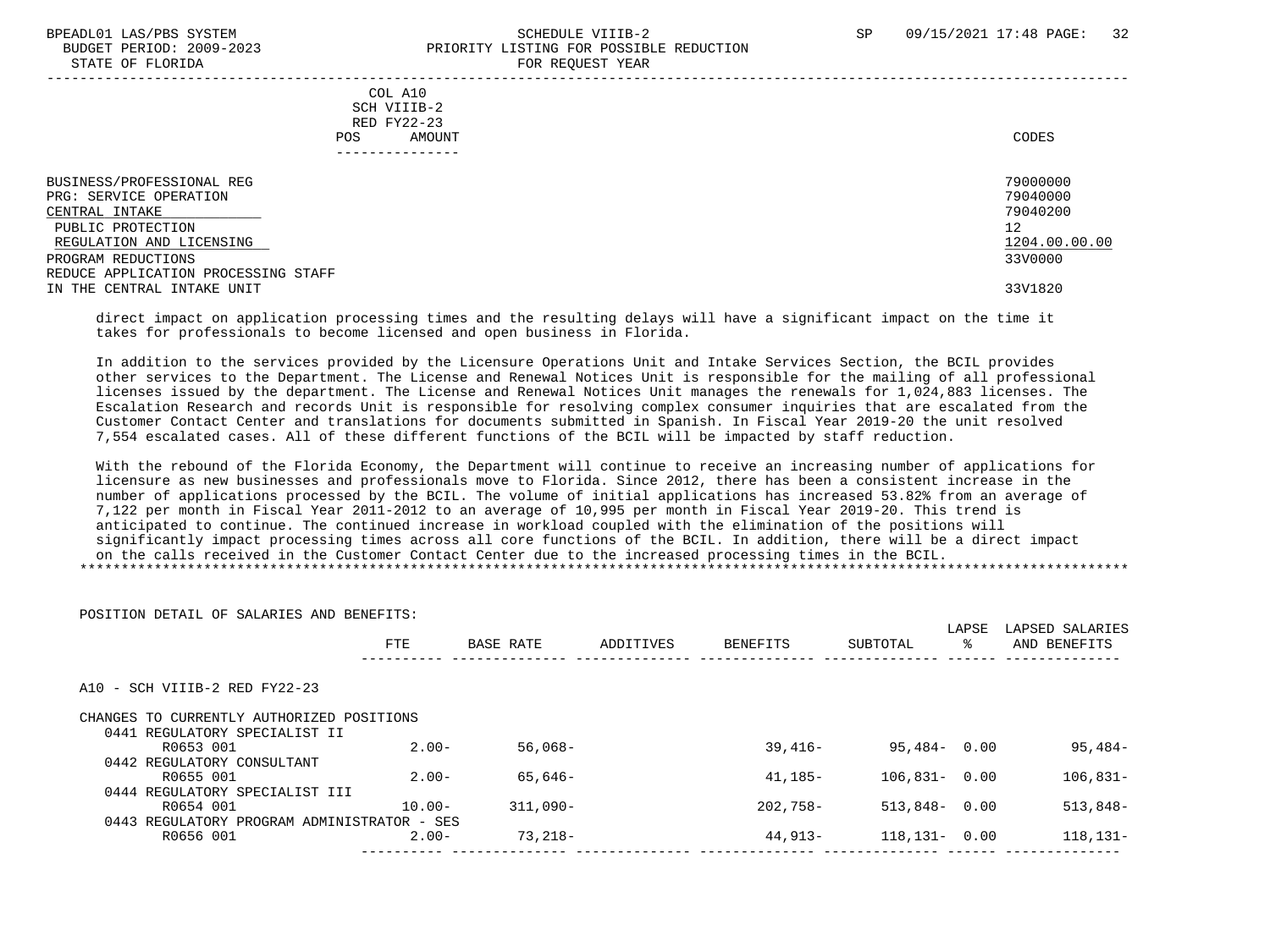### BPEADL01 LAS/PBS SYSTEM SALL SOME SCHEDULE VIIIB-2 SCHEDULE SP 09/15/2021 17:48 PAGE: 33 BUDGET PERIOD: 2009-2023 PRIORITY LISTING FOR POSSIBLE REDUCTION

|                                           | COL A10              |            |           |          |                         |    |                       |
|-------------------------------------------|----------------------|------------|-----------|----------|-------------------------|----|-----------------------|
|                                           | SCH VIIIB-2          |            |           |          |                         |    |                       |
|                                           | RED FY22-23          |            |           |          |                         |    |                       |
|                                           | <b>POS</b><br>AMOUNT |            |           |          |                         |    | CODES                 |
|                                           | ---------------      |            |           |          |                         |    |                       |
|                                           |                      |            |           |          |                         |    |                       |
| BUSINESS/PROFESSIONAL REG                 |                      |            |           |          |                         |    | 79000000              |
| PRG: SERVICE OPERATION                    |                      |            |           |          |                         |    | 79040000              |
| CENTRAL INTAKE                            |                      |            |           |          |                         |    | 79040200              |
| PUBLIC PROTECTION                         |                      |            |           |          |                         |    | 12                    |
| REGULATION AND LICENSING                  |                      |            |           |          |                         |    | 1204.00.00.00         |
| PROGRAM REDUCTIONS                        |                      |            |           |          |                         |    | 33V0000               |
| REDUCE APPLICATION PROCESSING STAFF       |                      |            |           |          |                         |    |                       |
| IN THE CENTRAL INTAKE UNIT                |                      |            |           |          |                         |    | 33V1820               |
|                                           |                      |            |           |          |                         |    |                       |
| POSITION DETAIL OF SALARIES AND BENEFITS: |                      |            |           |          |                         |    |                       |
|                                           |                      |            |           |          |                         |    | LAPSE LAPSED SALARIES |
|                                           | FTE                  | BASE RATE  | ADDITIVES | BENEFITS | SUBTOTAL                | ႜၟ | AND BENEFITS          |
|                                           |                      |            |           |          |                         |    |                       |
|                                           |                      |            |           |          |                         |    |                       |
| A10 - SCH VIIIB-2 RED FY22-23             |                      |            |           |          |                         |    |                       |
|                                           |                      |            |           |          |                         |    |                       |
| CHANGES TO CURRENTLY AUTHORIZED POSITIONS |                      |            |           |          |                         |    |                       |
|                                           |                      |            |           |          |                         |    |                       |
| TOTALS FOR ISSUE BY FUND                  |                      |            |           |          |                         |    |                       |
| 2021 ADMINISTRATIVE TRUST FUND            |                      |            |           |          |                         |    | $834, 294 -$          |
|                                           |                      |            |           |          |                         |    |                       |
|                                           | $16.00 -$            | $506,022-$ |           |          | $328, 272 - 834, 294 -$ |    | 834,294-              |
|                                           |                      |            |           |          |                         |    | ==============        |
|                                           |                      |            |           |          |                         |    |                       |
|                                           |                      |            |           |          |                         |    |                       |
|                                           |                      |            |           |          |                         |    |                       |
| TOTAL: REGULATION AND LICENSING           |                      |            |           |          |                         |    | 1204.00.00.00         |
| BY FUND TYPE                              |                      |            |           |          |                         |    |                       |
|                                           | $16.00 -$            |            |           |          |                         |    |                       |
| TRUST FUNDS                               | $929,400-$           |            |           |          |                         |    | 2000                  |
| SALARY RATE 506,022-                      |                      |            |           |          |                         |    |                       |
|                                           | ===============      |            |           |          |                         |    |                       |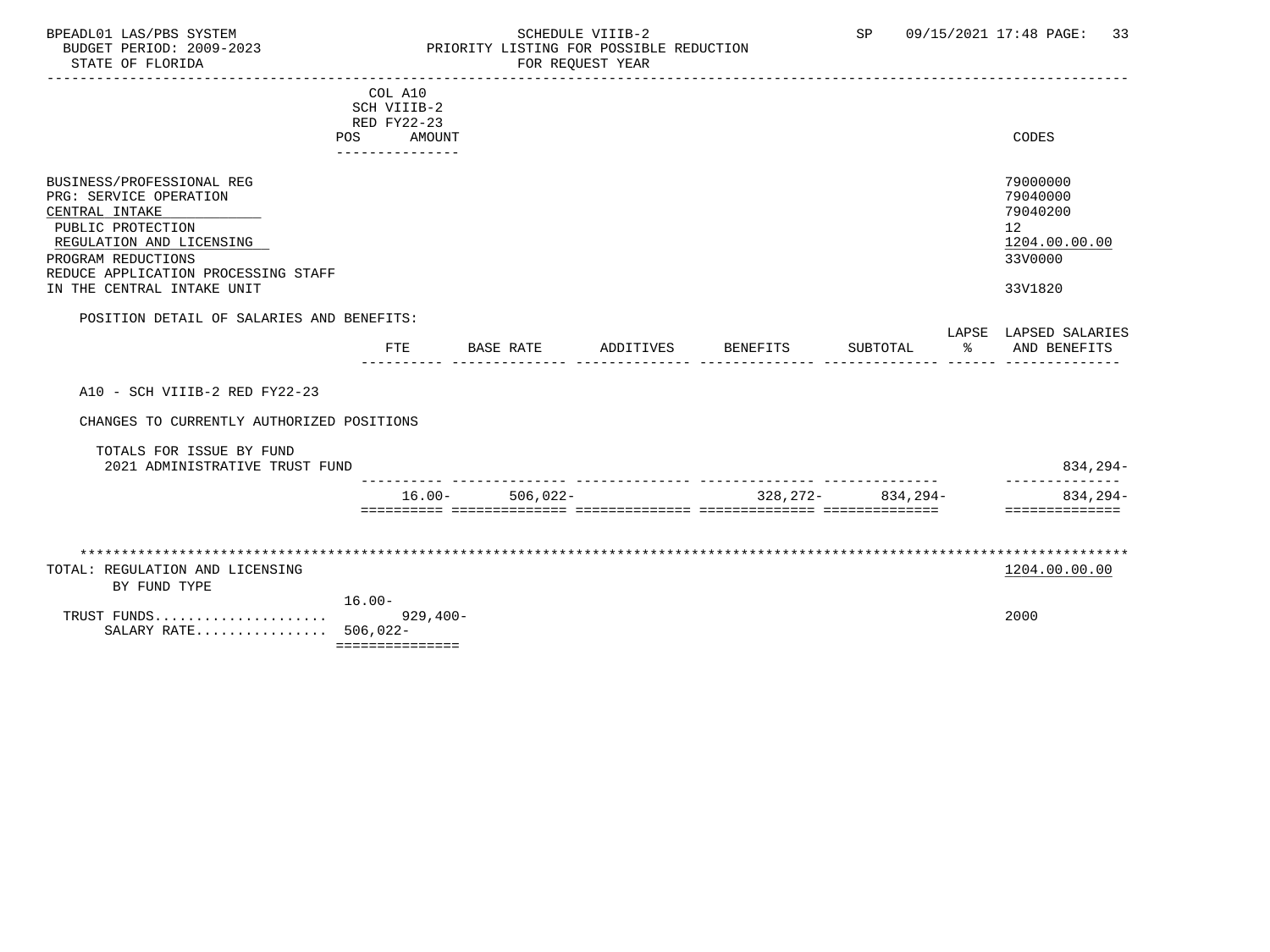# BPEADL01 LAS/PBS SYSTEM SALL SALL SOMEDULE VIIIB-2 SP 09/15/2021 17:48 PAGE: 34 BUDGET PERIOD: 2009-2023 PRIORITY LISTING FOR POSSIBLE REDUCTION

| <b>POS</b>                                                                                                                                                                                | COL A10<br>SCH VIIIB-2<br>RED FY22-23<br>AMOUNT | CODES                                                              |
|-------------------------------------------------------------------------------------------------------------------------------------------------------------------------------------------|-------------------------------------------------|--------------------------------------------------------------------|
|                                                                                                                                                                                           |                                                 |                                                                    |
| BUSINESS/PROFESSIONAL REG<br>PGM: PROFESSIONAL REG<br>COMPLIANCE AND ENFORCEMENT<br>PUBLIC PROTECTION<br>REGULATION AND LICENSING<br>PROGRAM REDUCTIONS<br>REDUCE UNLICENSED ACTIVITIES - |                                                 | 79000000<br>79050000<br>79050100<br>12<br>1204.00.00.00<br>33V0000 |
| DIVISION OF REGULATION<br>SPECIAL CATEGORIES<br>UNLICENSED ACTIVITIES                                                                                                                     |                                                 | 33V0010<br>100000<br>100399                                        |
| PROFESSIONAL REGULATION TF-STATE                                                                                                                                                          | $700,000 -$                                     | 2547 1                                                             |
|                                                                                                                                                                                           |                                                 |                                                                    |

 AGENCY ISSUE NARRATIVE: SCH VIIIB-2 NARR 22-23 NARRATIVE: IT COMPONENT? NO PRIORITY #31

 The Department of Business and Professional Regulation, Division of Regulation (Division) proposes a reduction of \$700,000 in the Unlicensed Activities (ULA) appropriation category. ULA is appropriated as a special category in the Professional Regulation Program and is currently allocated to the Divisions of Professions/Florida Engineering Management Corporation, Regulation, Real Estate, and Certified Public Accounting. Funding for the appropriation is from a \$5 unlicensed activity fee that is paid by licensees upon licensure and renewal.

 The ULA Program was appropriated \$2,272,442 in Fiscal Year 2021-22. The Division's share of the appropriation is \$1,576,379. Funds are used to hire Other Personal Services (OPS) employees for investigating complaints and seeking out unlicensed activity through sweeps and stings operations, prosecuting, maintaining a toll-free hot line for consumers to report suspected unlicensed activities, and funding travel for investigators and for Division staff to appear at trade shows and conferences to educate the public of the danger in hiring unlicensed people.

 This reduction in ULA funds will reduce the number of OPS investigators, who are essential in conducting enforcement activities and outreach. Any reduction in enforcement efforts will have a negative impact on the effectiveness of the program. \*\*\*\*\*\*\*\*\*\*\*\*\*\*\*\*\*\*\*\*\*\*\*\*\*\*\*\*\*\*\*\*\*\*\*\*\*\*\*\*\*\*\*\*\*\*\*\*\*\*\*\*\*\*\*\*\*\*\*\*\*\*\*\*\*\*\*\*\*\*\*\*\*\*\*\*\*\*\*\*\*\*\*\*\*\*\*\*\*\*\*\*\*\*\*\*\*\*\*\*\*\*\*\*\*\*\*\*\*\*\*\*\*\*\*\*\*\*\*\*\*\*\*\*\*\*\*

 REDUCE UNLICENSED ACTIVITIES - DIVISION OF CERTIFIED PUBLIC ACCOUNTING 33V0020 SPECIAL CATEGORIES 100000 POSTAGORIES 100000 POSTAGORIES 100000 POSTAGORIES 100000 POSTAGORIES 100000 POSTAGORIES INLICENSED ACTIVITIES PROFESSIONAL REGULATION TF-STATE 25,000- 2547 1

===============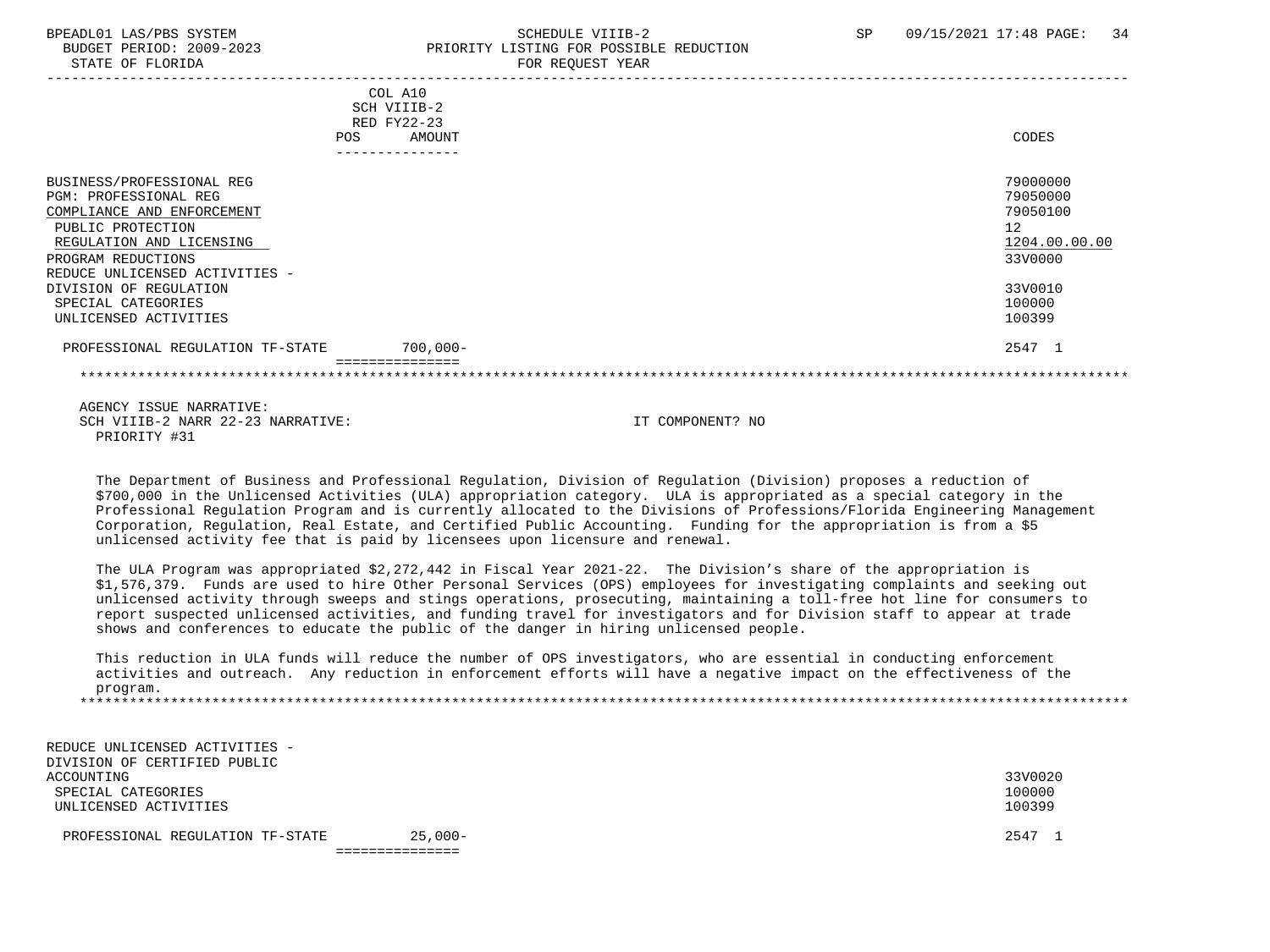# BPEADL01 LAS/PBS SYSTEM SCHEDULE VIIIB-2 SCHEDULE VIIIB-2 SP 09/15/2021 17:48 PAGE: 35 PRIORITY LISTING FOR POSSIBLE REDUCTION

|                                                                                                                                                                                                                                                | COL A10<br>SCH VIIIB-2<br>RED FY22-23<br><b>POS</b> | AMOUNT |  | CODES                                                                         |
|------------------------------------------------------------------------------------------------------------------------------------------------------------------------------------------------------------------------------------------------|-----------------------------------------------------|--------|--|-------------------------------------------------------------------------------|
|                                                                                                                                                                                                                                                | ---------------                                     |        |  |                                                                               |
| BUSINESS/PROFESSIONAL REG<br><b>PGM: PROFESSIONAL REG</b><br>COMPLIANCE AND ENFORCEMENT<br>PUBLIC PROTECTION<br>REGULATION AND LICENSING<br>PROGRAM REDUCTIONS<br>REDUCE UNLICENSED ACTIVITIES -<br>DIVISION OF CERTIFIED PUBLIC<br>ACCOUNTING |                                                     |        |  | 79000000<br>79050000<br>79050100<br>12<br>1204.00.00.00<br>33V0000<br>33V0020 |
|                                                                                                                                                                                                                                                |                                                     |        |  |                                                                               |
|                                                                                                                                                                                                                                                |                                                     |        |  |                                                                               |

 AGENCY ISSUE NARRATIVE: SCH VIIIB-2 NARR 22-23 NARRATIVE: IT COMPONENT? NO PRIORITY #6

 The Department of Business and Professional Regulation, Division of Certified Public Accounting (Division) proposes a reduction of \$25,000 in the Unlicensed Activity (ULA) appropriation category.

 ULA is appropriated as a special category in the Professional Regulation Program and is currently allocated to the Divisions of Professions/Florida Engineering Management Corporation, Regulation, Certified Public Accountants, and Real Estate. Funding for the appropriation is from a \$5 unlicensed activity fee that is paid by licensees upon licensure and renewal.

 The Division is allotted \$100,000 in the ULA category for Fiscal Year 2021-22 . Funds are typically used for public service announcements and advertising campaigns to generate public awareness of unlicensed activity and for the hiring of OPS investigators to respond to ULA complaints.

| A reduction to the Division's Unlicensed Activities appropriation will have a significant negative impact on the |
|------------------------------------------------------------------------------------------------------------------|
| effectiveness of the program.                                                                                    |
|                                                                                                                  |

| REDUCE UNLICENSED ACTIVITIES -<br>DIVISION OF REAL ESTATE<br>SPECIAL CATEGORIES<br>UNLICENSED ACTIVITIES |                 | 33V0030<br>100000<br>100399 |
|----------------------------------------------------------------------------------------------------------|-----------------|-----------------------------|
| PROFESSIONAL REGULATION TF-STATE                                                                         | $200.000 -$     | 2547 1                      |
|                                                                                                          | =============== |                             |
| AGENCY ISSUE NARRATIVE:                                                                                  |                 |                             |

SCH VIIIB-2 NARR 22-23 NARRATIVE: IT COMPONENT? NO PRIORITY #30

The Department of Business and Professional Regulation, Division of Real Estate (division) proposes a reduction of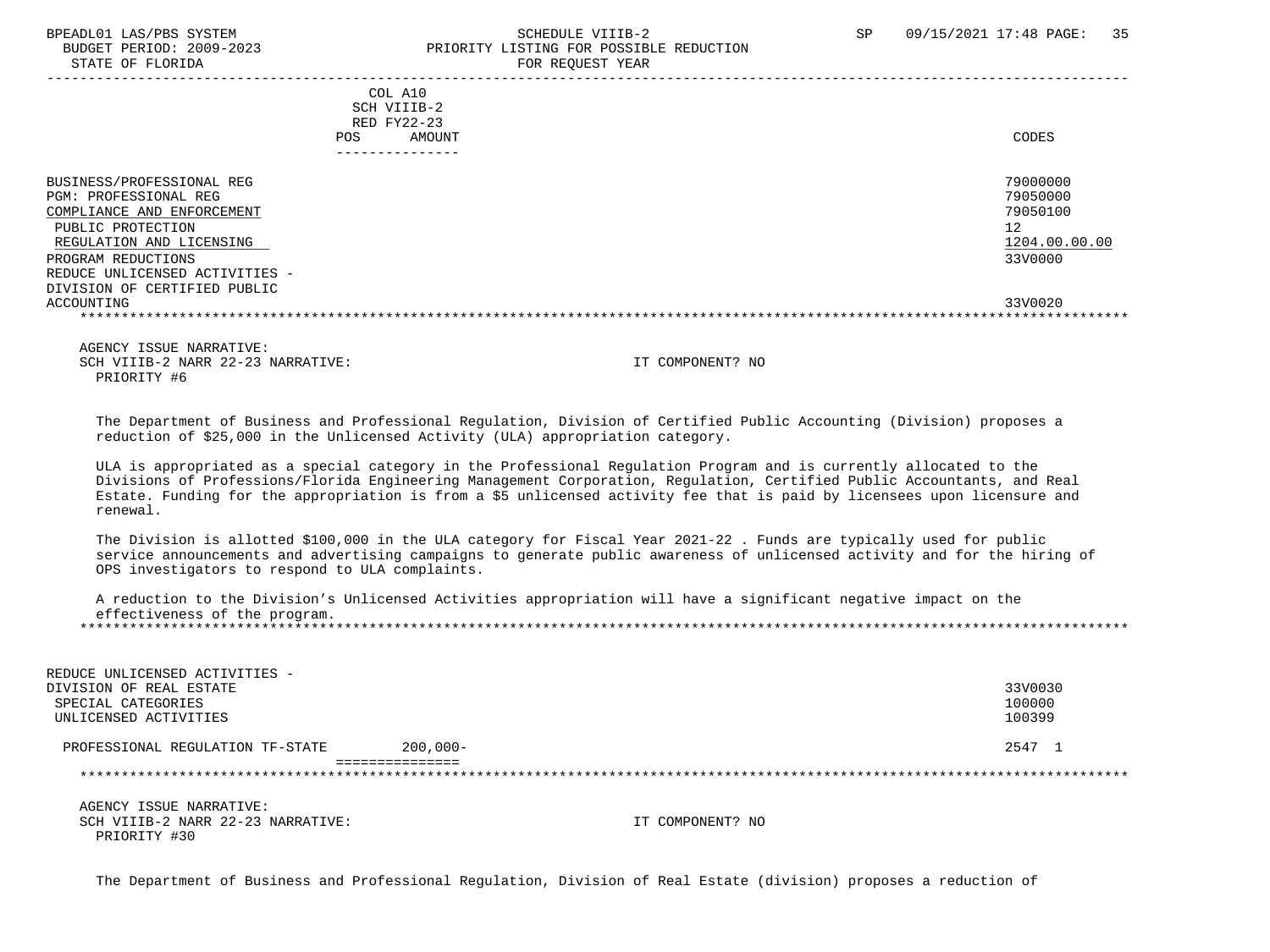#### BPEADL01 LAS/PBS SYSTEM SALL SALL SOMEDULE VIIIB-2 SP 09/15/2021 17:48 PAGE: 36 BUDGET PERIOD: 2009-2023 PRIORITY LISTING FOR POSSIBLE REDUCTION STATE OF FLORIDA **FOR REQUEST YEAR**

 ----------------------------------------------------------------------------------------------------------------------------------- COL A10 SCH VIIIB-2 RED FY22-23 POS AMOUNT NOTES AND RESERVE AND RESERVE AND RESERVE AND RESERVE AND RESERVE AND RESERVE AND RESERVE AND RESERVE AND RESERVE AND RESERVE A LODGE STATES OF A LODGE STATES OF A LODGE STATES OF A LODGE STATES OF A LODGE STATE --------------- BUSINESS/PROFESSIONAL REG 20000000 PGM: PROFESSIONAL REG 79050000<br>COMPLIANCE AND ENFORCEMENT 79050100 COMPLIANCE AND ENFORCEMENT PUBLIC PROTECTION 12<br>REGULATION AND LICENSING NEWSLAUDS AND REGULATION AND LICENSING 1204.00.00.00 REGULATION AND LICENSING  $\frac{1204.00}{3300000}$ PROGRAM REDUCTIONS REDUCE UNLICENSED ACTIVITIES - DIVISION OF REAL ESTATE 33V0030

\$200,000 in the Unlicensed Activities (ULA) appropriation category.

 ULA is appropriated as a special category in the Professional Regulation Program and is currently allocated to the Divisions of Professions/Florida Engineering Management Corporation, Regulation, and Real Estate. Funding for the appropriation is from a \$5 unlicensed activity fee that is paid by licensees upon licensure and renewal.

 The division's Fiscal Year 2020-21 share of the appropriation is \$500,000. Funds are used to hire Other Personal Services (OPS) employees for investigating complaints and seeking out unlicensed activity through sweeps and sting operations, prosecuting, maintaining a toll-free hot line for consumers to report suspected ULA, and for outreach to educate the public on the dangers of hiring unlicensed people in real estate activities. This reduction will include the elimination of two (2) OPS ULA Investigators, one (1) OPS ULA Administrative Assistant, and other miscellaneous expenditures (travel, printing, mail) in the ULA category.

 Any reduction to the Division's Unlicensed Activities appropriation will have a significant negative impact on the effectiveness of the program and division. \*\*\*\*\*\*\*\*\*\*\*\*\*\*\*\*\*\*\*\*\*\*\*\*\*\*\*\*\*\*\*\*\*\*\*\*\*\*\*\*\*\*\*\*\*\*\*\*\*\*\*\*\*\*\*\*\*\*\*\*\*\*\*\*\*\*\*\*\*\*\*\*\*\*\*\*\*\*\*\*\*\*\*\*\*\*\*\*\*\*\*\*\*\*\*\*\*\*\*\*\*\*\*\*\*\*\*\*\*\*\*\*\*\*\*\*\*\*\*\*\*\*\*\*\*\*\*

| REDUCE LEASE OR LEASE-PURCHASE   |           |         |
|----------------------------------|-----------|---------|
| EOUIPMENT APPROPRIATION IN THE   |           |         |
| DIVISION OF CERTIFIED PUBLIC     |           |         |
| ACCOUNTING                       |           | 33V0200 |
| SPECIAL CATEGORIES               |           | 100000  |
| LEASE/PURCHASE/EOUIPMENT         |           | 105281  |
|                                  |           |         |
| PROFESSIONAL REGULATION TF-STATE | $6.270 -$ | 2547 1  |
|                                  |           |         |
|                                  |           |         |

 AGENCY ISSUE NARRATIVE: SCH VIIIB-2 NARR 22-23 NARRATIVE: IT COMPONENT? NO PRIORITY #4

 The Department of Business and Professional Regulation, Division of Certified Public Accounting (Division) proposes a reduction of \$6,270 in the Lease or Lease Purchase of Equipment appropriation category.

 In the current 2021-22 Fiscal Year the division's allotment of the Lease or Lease Purchase of Equipment category is \$15,270. The proposed reduction is \$6,270 which will leave an appropriation in the amount of \$9,000. The Division commits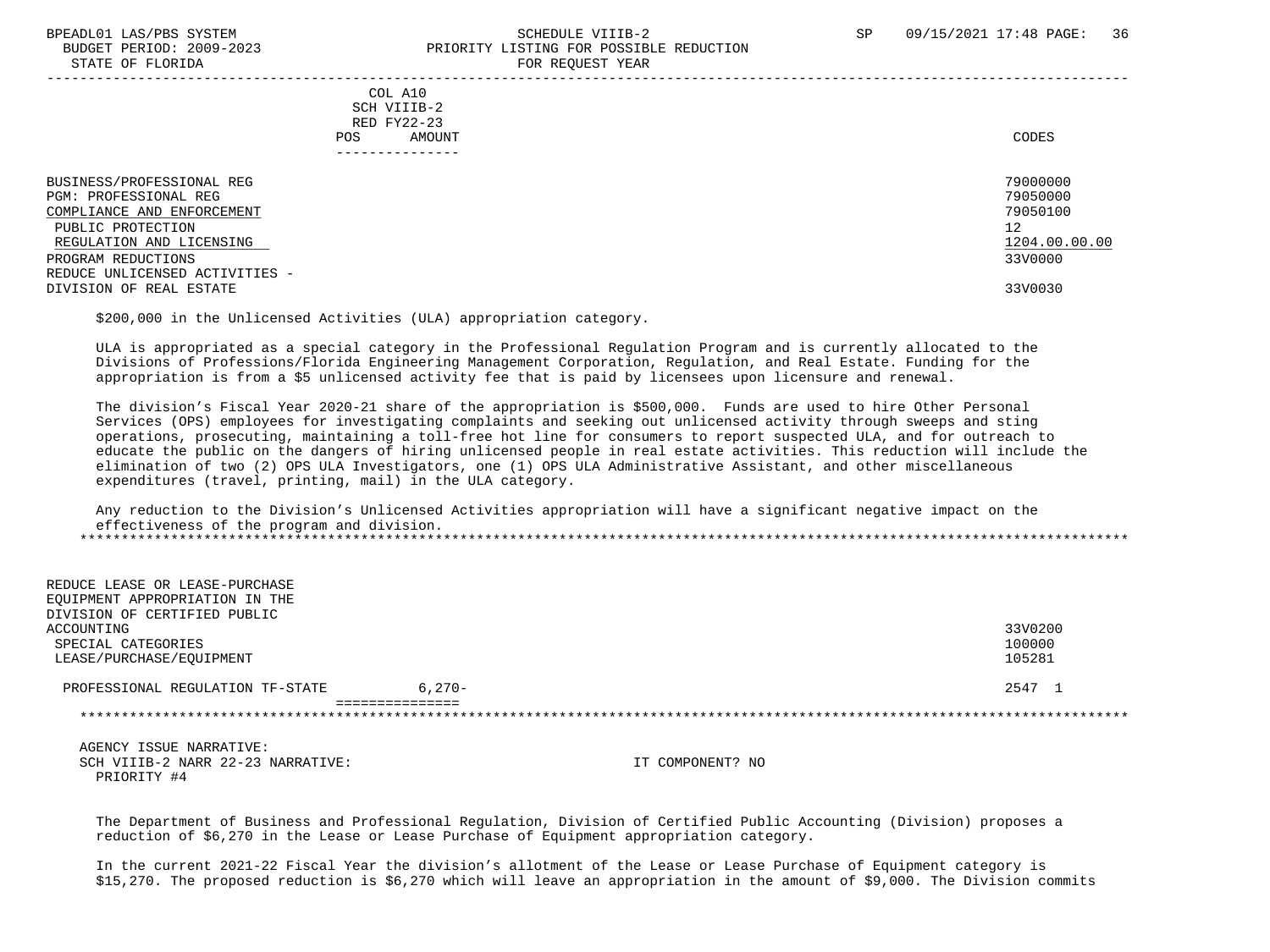BPEADL01 LAS/PBS SYSTEM STREADULE SCHEDULE VIIIB-2 SCHEDULE VIIIB-2 SP 09/15/2021 17:48 PAGE: 37 BUDGET PERIOD: 2009-2023 PRIORITY LISTING FOR POSSIBLE REDUCTION<br>STATE OF FLORIDA

# FOR REQUEST YEAR

|                                                                  | COL A10                                                                                                                                                                                                                                                                                                                     |               |
|------------------------------------------------------------------|-----------------------------------------------------------------------------------------------------------------------------------------------------------------------------------------------------------------------------------------------------------------------------------------------------------------------------|---------------|
|                                                                  | SCH VIIIB-2                                                                                                                                                                                                                                                                                                                 |               |
|                                                                  | RED FY22-23                                                                                                                                                                                                                                                                                                                 |               |
|                                                                  | POS AMOUNT                                                                                                                                                                                                                                                                                                                  | <b>CODES</b>  |
|                                                                  | ---------------                                                                                                                                                                                                                                                                                                             |               |
|                                                                  |                                                                                                                                                                                                                                                                                                                             |               |
| BUSINESS/PROFESSIONAL REG                                        |                                                                                                                                                                                                                                                                                                                             | 79000000      |
| <b>PGM: PROFESSIONAL REG</b>                                     |                                                                                                                                                                                                                                                                                                                             | 79050000      |
| COMPLIANCE AND ENFORCEMENT                                       |                                                                                                                                                                                                                                                                                                                             | 79050100      |
| PUBLIC PROTECTION                                                |                                                                                                                                                                                                                                                                                                                             | 12            |
| REGULATION AND LICENSING                                         |                                                                                                                                                                                                                                                                                                                             | 1204.00.00.00 |
|                                                                  |                                                                                                                                                                                                                                                                                                                             |               |
| PROGRAM REDUCTIONS                                               |                                                                                                                                                                                                                                                                                                                             | 33V0000       |
| REDUCE LEASE OR LEASE-PURCHASE                                   |                                                                                                                                                                                                                                                                                                                             |               |
| EQUIPMENT APPROPRIATION IN THE                                   |                                                                                                                                                                                                                                                                                                                             |               |
| DIVISION OF CERTIFIED PUBLIC                                     |                                                                                                                                                                                                                                                                                                                             |               |
| ACCOUNTING                                                       |                                                                                                                                                                                                                                                                                                                             | 33V0200       |
|                                                                  | to a 48 month contract with Konica Minolta along with a maintenance agreement with this appropriation. This appropriation<br>also provides service for the division's postage machine which is vital to the daily operations of the office.<br>This reduction will have a minimal impact on the operations of the Division. |               |
|                                                                  |                                                                                                                                                                                                                                                                                                                             |               |
| REDUCE LEASE OR LEASE-PURCHASE<br>EQUIPMENT APPROPRIATION IN THE |                                                                                                                                                                                                                                                                                                                             |               |
| DIVISION OF REAL ESTATE                                          |                                                                                                                                                                                                                                                                                                                             | 33V0210       |
| SPECIAL CATEGORIES                                               |                                                                                                                                                                                                                                                                                                                             | 100000        |
| LEASE/PURCHASE/EQUIPMENT                                         |                                                                                                                                                                                                                                                                                                                             | 105281        |
|                                                                  |                                                                                                                                                                                                                                                                                                                             |               |
| PROFESSIONAL REGULATION TF-STATE                                 | $5.000 -$                                                                                                                                                                                                                                                                                                                   | 2547 1        |
|                                                                  |                                                                                                                                                                                                                                                                                                                             |               |

 AGENCY ISSUE NARRATIVE: SCH VIIIB-2 NARR 22-23 NARRATIVE: IT COMPONENT? NO PRIORITY #5

 The Department of Business and Professional Regulation, Division of Real Estate (division) proposes a reduction of \$5,000 in the Lease or Lease Purchase of Equipment category.

 The Lease or Lease Purchase of Equipment appropriation category is used to pay for the leasing of copiers. The current allocation is \$18,055. The division continues to review copier leases and has identified savings of \$5,000.

 This reduction would have a minimal impact on the operations of the division. \*\*\*\*\*\*\*\*\*\*\*\*\*\*\*\*\*\*\*\*\*\*\*\*\*\*\*\*\*\*\*\*\*\*\*\*\*\*\*\*\*\*\*\*\*\*\*\*\*\*\*\*\*\*\*\*\*\*\*\*\*\*\*\*\*\*\*\*\*\*\*\*\*\*\*\*\*\*\*\*\*\*\*\*\*\*\*\*\*\*\*\*\*\*\*\*\*\*\*\*\*\*\*\*\*\*\*\*\*\*\*\*\*\*\*\*\*\*\*\*\*\*\*\*\*\*\*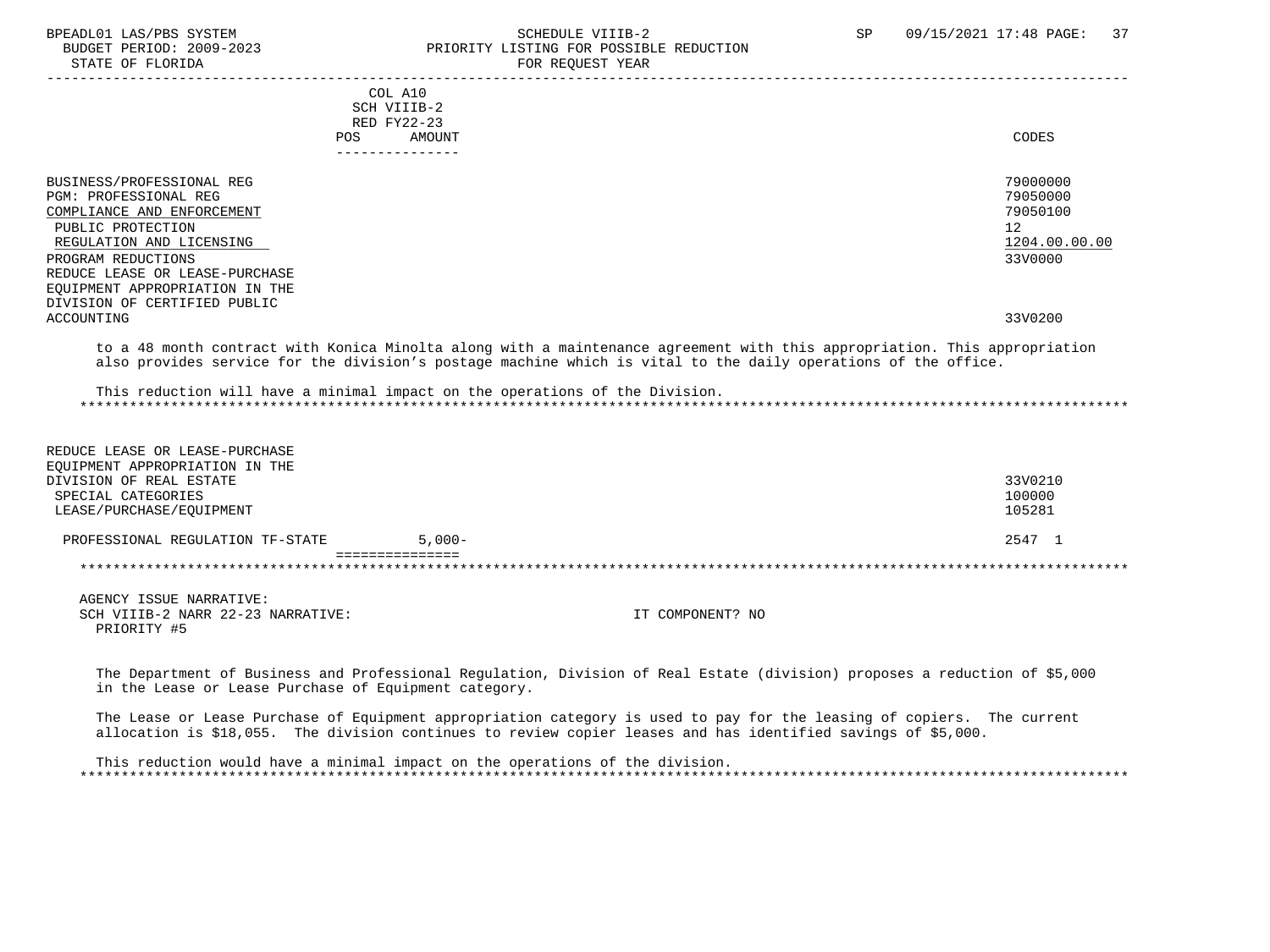#### BPEADL01 LAS/PBS SYSTEM SOHEDULE VIIIB-2 SCHEDULE VIIIB-2 SP 09/15/2021 17:48 PAGE: 38 BUDGET PERIOD: 2009-2023 PRIORITY LISTING FOR POSSIBLE REDUCTION<br>STATE OF FLORIDA FOR REQUEST YEAR

|                                        | COL A10<br>SCH VIIIB-2 |               |
|----------------------------------------|------------------------|---------------|
|                                        | RED FY22-23            |               |
| <b>POS</b>                             | AMOUNT                 | CODES         |
|                                        |                        |               |
|                                        |                        |               |
| BUSINESS/PROFESSIONAL REG              |                        | 79000000      |
| <b>PGM: PROFESSIONAL REG</b>           |                        | 79050000      |
| COMPLIANCE AND ENFORCEMENT             |                        | 79050100      |
| PUBLIC PROTECTION                      |                        | 12            |
| REGULATION AND LICENSING               |                        | 1204.00.00.00 |
| PROGRAM REDUCTIONS                     |                        | 33V0000       |
| REDUCE OTHER PERSONAL SERVICES         |                        |               |
| APPROPRIATION IN THE DIVISION<br>(OPS) |                        |               |
| OF CERTIFIED PUBLIC ACCOUNTING         |                        | 33V0220       |
| OTHER PERSONAL SERVICES                |                        | 030000        |
| PROFESSIONAL REGULATION TF-STATE       | $96,000-$              | 2547 1        |
|                                        |                        |               |

 AGENCY ISSUE NARRATIVE: SCH VIIIB-2 NARR 22-23 NARRATIVE: IT COMPONENT? NO PRIORITY #10

 The Department of Business and Professional Regulation, Division of Certified Public Accounting (Division) proposes a reduction of \$96,000 in the Other Personal Services (OPS) appropriation category.

 In the current 2021-22 Fiscal Year, the Division's share of OPS category is \$182,416. The Division's OPS allotment is used for temporary employment, contracted services for court reporting, and expert witnesses. The proposed reduction of \$96,000 would leave an appropriation in the amount of \$86,416.

 This reduction would include funds primarily reserved for expert witnesses investigating complaints against Certified Public Accountants. Board Rule 61H1-19.010 F.A.C. requires technical matters such as allegations for violations of accounting and auditing standards be investigated by an expert witness with a minimum of 5 years of experience.

 The proposed OPS reduction will have a significant negative impact on the operations of the Division. \*\*\*\*\*\*\*\*\*\*\*\*\*\*\*\*\*\*\*\*\*\*\*\*\*\*\*\*\*\*\*\*\*\*\*\*\*\*\*\*\*\*\*\*\*\*\*\*\*\*\*\*\*\*\*\*\*\*\*\*\*\*\*\*\*\*\*\*\*\*\*\*\*\*\*\*\*\*\*\*\*\*\*\*\*\*\*\*\*\*\*\*\*\*\*\*\*\*\*\*\*\*\*\*\*\*\*\*\*\*\*\*\*\*\*\*\*\*\*\*\*\*\*\*\*\*\*

| REDUCE EXPENSES IN THE DIVISION OF<br>REAL ESTATE<br>EXPENSES |           |                  | 33V0230<br>040000 |
|---------------------------------------------------------------|-----------|------------------|-------------------|
| PROFESSIONAL REGULATION TF-STATE                              | $60,000-$ |                  | 2547 1            |
|                                                               |           |                  |                   |
|                                                               |           |                  |                   |
| AGENCY ISSUE NARRATIVE:                                       |           |                  |                   |
| SCH VIIIB-2 NARR 22-23 NARRATIVE:                             |           | IT COMPONENT? NO |                   |
| PRIORITY #12                                                  |           |                  |                   |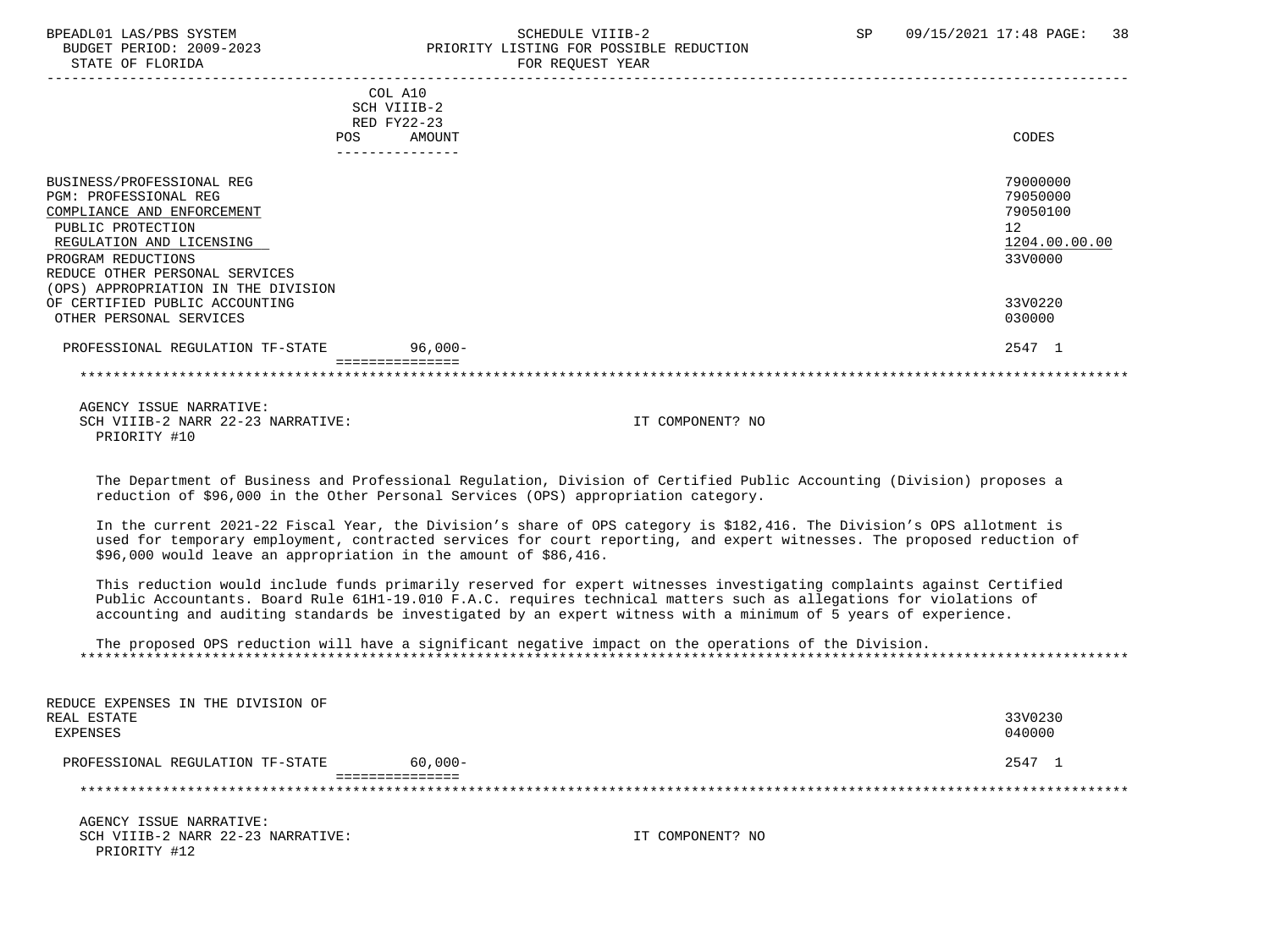#### BPEADL01 LAS/PBS SYSTEM SALL SALL SOMEDULE VIIIB-2 SP 09/15/2021 17:48 PAGE: 39 BUDGET PERIOD: 2009-2023 PRIORITY LISTING FOR POSSIBLE REDUCTION STATE OF FLORIDA **FOR REQUEST YEAR**

| POS.                                                                                                                                                                                          | COL A10<br>SCH VIIIB-2<br>RED FY22-23<br>AMOUNT<br>------------ | CODES                                                              |
|-----------------------------------------------------------------------------------------------------------------------------------------------------------------------------------------------|-----------------------------------------------------------------|--------------------------------------------------------------------|
| BUSINESS/PROFESSIONAL REG<br>PGM: PROFESSIONAL REG<br>COMPLIANCE AND ENFORCEMENT<br>PUBLIC PROTECTION<br>REGULATION AND LICENSING<br>PROGRAM REDUCTIONS<br>REDUCE EXPENSES IN THE DIVISION OF |                                                                 | 79000000<br>79050000<br>79050100<br>12<br>1204.00.00.00<br>33V0000 |
| REAL ESTATE                                                                                                                                                                                   |                                                                 | 33V0230                                                            |

 The Department of Business and Professional Regulation, Division of Real Estate (division) proposes a reduction of \$60,000 in the Expenses appropriation category.

 The division investigates Real Estate complaints through four offices located in Tallahassee, Tampa, Orlando, and Ft. Lauderdale. This reduction would impact the division's ability to travel and hold meetings outside of the Orlando central office.

 This reduction would also impact the division's ability to pay for any anticipated and/or unanticipated increases in telephone, rent, travel, supplies, and furniture replacement costs.

 This reduction will have a moderate impact on operations in the Division of Real Estate. \*\*\*\*\*\*\*\*\*\*\*\*\*\*\*\*\*\*\*\*\*\*\*\*\*\*\*\*\*\*\*\*\*\*\*\*\*\*\*\*\*\*\*\*\*\*\*\*\*\*\*\*\*\*\*\*\*\*\*\*\*\*\*\*\*\*\*\*\*\*\*\*\*\*\*\*\*\*\*\*\*\*\*\*\*\*\*\*\*\*\*\*\*\*\*\*\*\*\*\*\*\*\*\*\*\*\*\*\*\*\*\*\*\*\*\*\*\*\*\*\*\*\*\*\*\*\*

| REDUCE ACOUISITION OF MOTOR      |            |         |
|----------------------------------|------------|---------|
| VEHICLES IN THE DIVISION OF      |            |         |
| REAL ESTATE                      |            | 33V0250 |
| SPECIAL CATEGORIES               |            | 100000  |
| ACOUISITION/MOTOR VEHICLES       |            | 100021  |
| PROFESSIONAL REGULATION TF-STATE | $24.000 -$ | 2547 1  |
|                                  |            |         |
|                                  |            |         |

 AGENCY ISSUE NARRATIVE: SCH VIIIB-2 NARR 22-23 NARRATIVE: IT COMPONENT? NO PRIORITY #13

 The Department of Business and Professional Regulation, Division of Real Estate (division) proposes a reduction of \$24,000 in the Acquisition of Motor Vehicle appropriation category.

 In Fiscal Year 2020-21 the Professional Regulation Program's Compliance and Enforcement budget entity was appropriated \$156,900 of recurring budget authority in the Acquisition of Motor Vehicles appropriation category. The appropriation is shared with \$108,900 going to the Division of Regulation and \$48,000 to the Division of Real Estate.

 A reduction of \$24,000 will reduce the division's allotment to \$24,000 which will only allow for the replacement of one (1) vehicle a year. The division currently has a fleet of seventeen (17) vehicles of which five (5) are ten (10) years or older.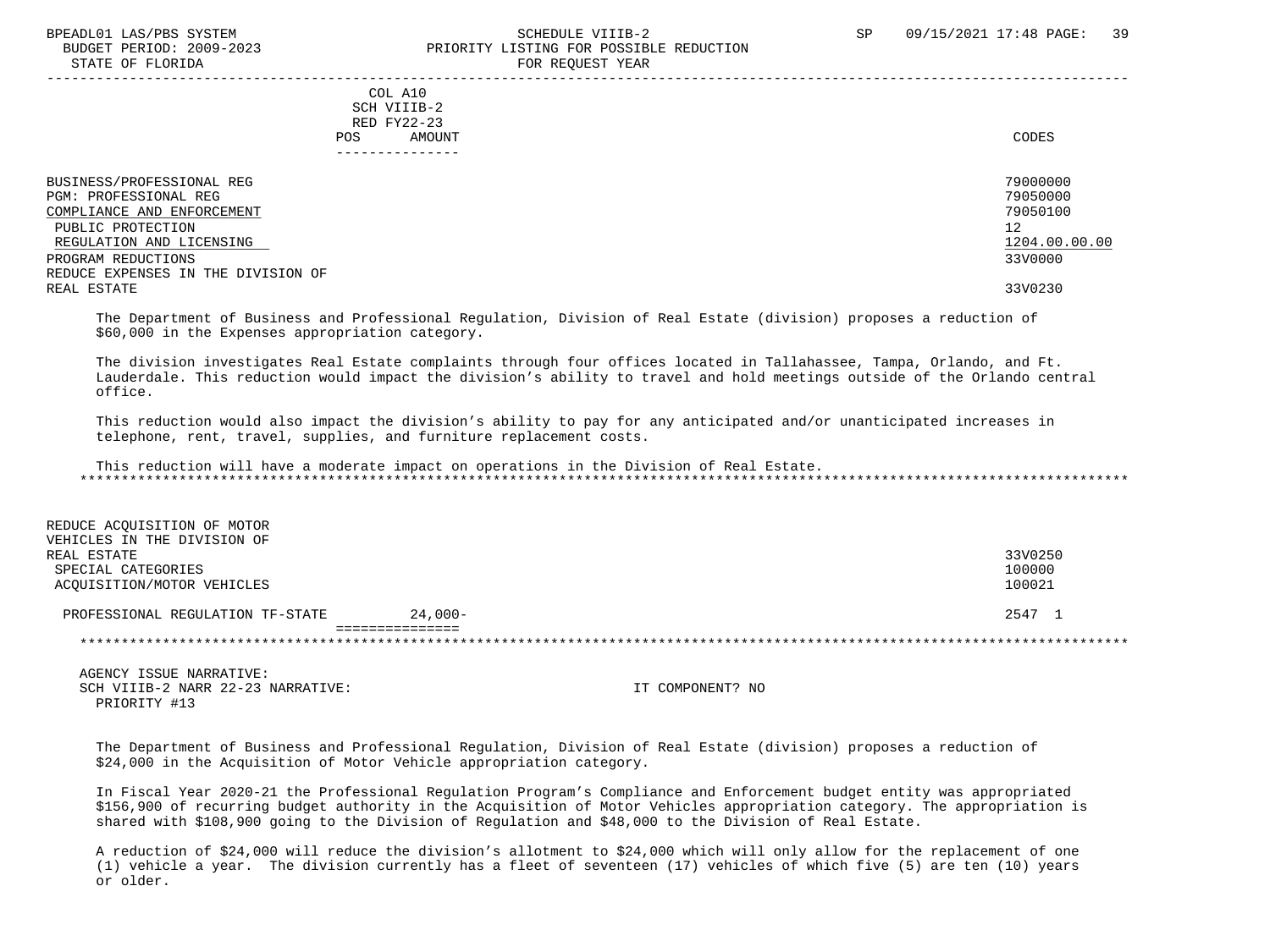#### BPEADL01 LAS/PBS SYSTEM SALL AS A STREADLE SCHEDULE VIIIB-2 SP 09/15/2021 17:48 PAGE: 40 BUDGET PERIOD: 2009-2023<br>
STATE OF FLORIDA<br>
PRIORITY LISTING FOR POSSIBLE REDUCTION FOR REQUEST YEAR

| POS.                                                                                                                                                                                                                                 | COL A10<br>SCH VIIIB-2<br>RED FY22-23<br>AMOUNT<br>------------- | CODES                                                                         |
|--------------------------------------------------------------------------------------------------------------------------------------------------------------------------------------------------------------------------------------|------------------------------------------------------------------|-------------------------------------------------------------------------------|
| BUSINESS/PROFESSIONAL REG<br>PGM: PROFESSIONAL REG<br>COMPLIANCE AND ENFORCEMENT<br>PUBLIC PROTECTION<br>REGULATION AND LICENSING<br>PROGRAM REDUCTIONS<br>REDUCE ACQUISITION OF MOTOR<br>VEHICLES IN THE DIVISION OF<br>REAL ESTATE |                                                                  | 79000000<br>79050000<br>79050100<br>12<br>1204.00.00.00<br>33V0000<br>33V0250 |

 This reduction will have a moderate impact on the division's operations however; the impact to the fleet replacement schedule will result in the division having to bear the increased costs of repairing and maintaining older vehicles. \*\*\*\*\*\*\*\*\*\*\*\*\*\*\*\*\*\*\*\*\*\*\*\*\*\*\*\*\*\*\*\*\*\*\*\*\*\*\*\*\*\*\*\*\*\*\*\*\*\*\*\*\*\*\*\*\*\*\*\*\*\*\*\*\*\*\*\*\*\*\*\*\*\*\*\*\*\*\*\*\*\*\*\*\*\*\*\*\*\*\*\*\*\*\*\*\*\*\*\*\*\*\*\*\*\*\*\*\*\*\*\*\*\*\*\*\*\*\*\*\*\*\*\*\*\*\*

| REDUCE CONTRACTED SERVICES IN THE |            |         |
|-----------------------------------|------------|---------|
| DIVISION OF REGULATION            |            | 33V0270 |
| SPECIAL CATEGORIES                |            | 100000  |
| CONTRACTED SERVICES               |            | 100777  |
| PROFESSIONAL REGULATION TF-STATE  | $10.000 -$ | 2547 1  |
|                                   |            |         |
|                                   |            |         |
|                                   |            |         |

 AGENCY ISSUE NARRATIVE: SCH VIIIB-2 NARR 22-23 NARRATIVE: IT COMPONENT? NO PRIORITY #14

 The Department of Business and Professional Regulation, Division of Regulation (Division) proposes a reduction of \$10,000 in the Contracted Services appropriation category.

 This reduction will reduce funding available for methyl methacrylate (MMA) testing. Pursuant to Chapter 477.0265, Florida Statutes, it is unlawful for any person in the practice of cosmetology to use or possess a cosmetic product containing a liquid nail monomer containing any trace MMA. The Division is tasked with conducting inspections of all cosmetology establishments and MMA testing is an integral part of ensuring the safety of the customers of these establishments. The Division contracts with a lab to conduct testing for MMA in samples submitted after an investigation of a salon. This reduction will reduce the number of MMA tests the Division can perform.

 Reducing the MMA testing contract will have a moderate impact on the Division's ability to test cosmetology salons for the banned substance should there be an increase in suspected MMA findings during inspections, thus impacting the safety of Florida citizens. \*\*\*\*\*\*\*\*\*\*\*\*\*\*\*\*\*\*\*\*\*\*\*\*\*\*\*\*\*\*\*\*\*\*\*\*\*\*\*\*\*\*\*\*\*\*\*\*\*\*\*\*\*\*\*\*\*\*\*\*\*\*\*\*\*\*\*\*\*\*\*\*\*\*\*\*\*\*\*\*\*\*\*\*\*\*\*\*\*\*\*\*\*\*\*\*\*\*\*\*\*\*\*\*\*\*\*\*\*\*\*\*\*\*\*\*\*\*\*\*\*\*\*\*\*\*\*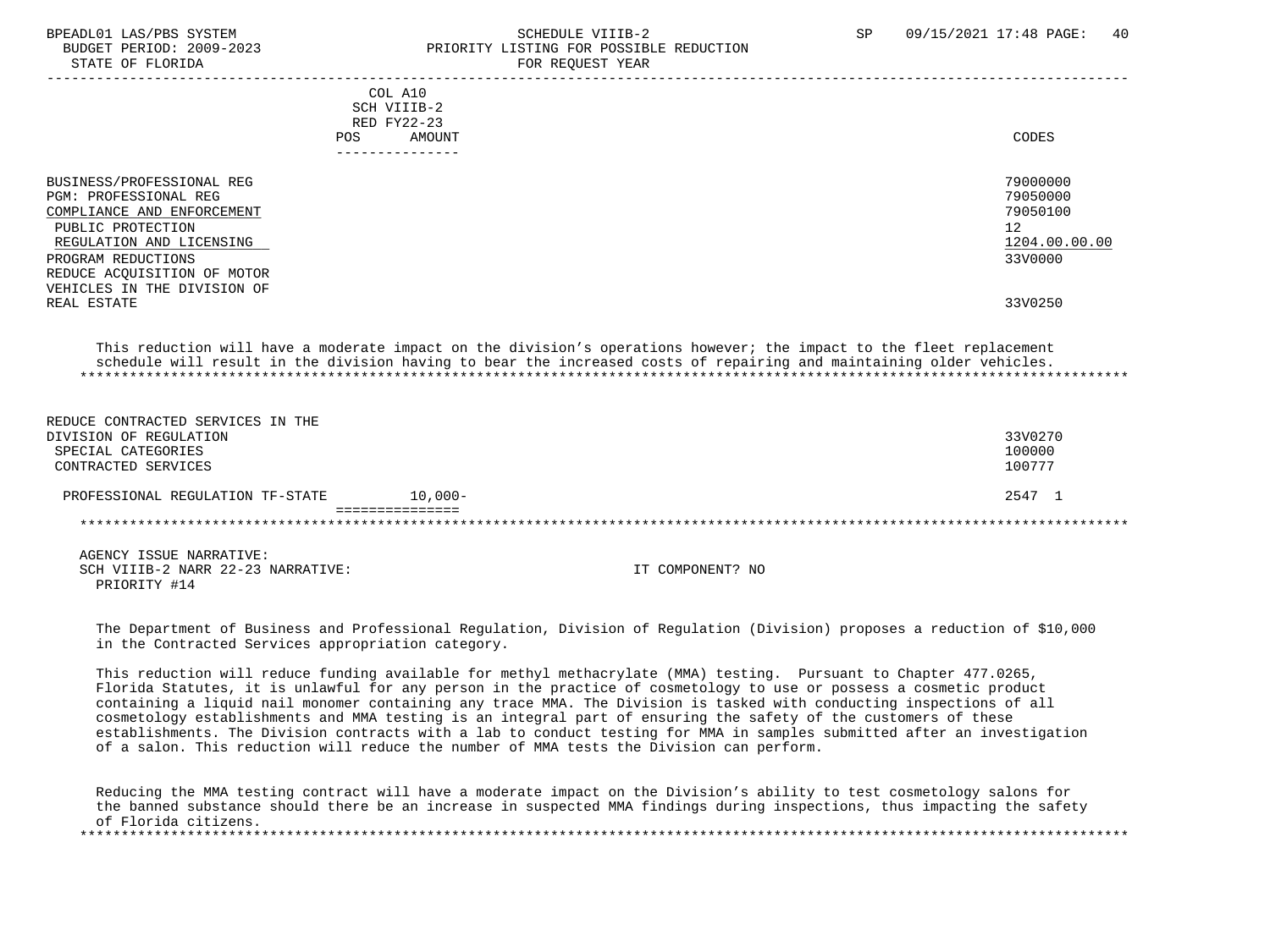## BPEADL01 LAS/PBS SYSTEM SALL SALL SOMEDULE VIIIB-2 SP 09/15/2021 17:48 PAGE: 41 BUDGET PERIOD: 2009-2023 PRIORITY LISTING FOR POSSIBLE REDUCTION

|                                                                                                                                                                                                                                                                     |     | COL A10<br>SCH VIIIB-2<br>RED FY22-23 |                                                                    |
|---------------------------------------------------------------------------------------------------------------------------------------------------------------------------------------------------------------------------------------------------------------------|-----|---------------------------------------|--------------------------------------------------------------------|
|                                                                                                                                                                                                                                                                     | POS | AMOUNT<br>---------------             | CODES                                                              |
| BUSINESS/PROFESSIONAL REG<br><b>PGM: PROFESSIONAL REG</b><br>COMPLIANCE AND ENFORCEMENT<br>PUBLIC PROTECTION<br>REGULATION AND LICENSING<br>PROGRAM REDUCTIONS<br>REDUCE BUDGET AUTHORITY IN THE<br>FLORIDA HOMEOWNERS' CONSTRUCTION<br>RECOVERY FUND - DIVISION OF |     |                                       | 79000000<br>79050000<br>79050100<br>12<br>1204.00.00.00<br>33V0000 |
| PROFESSIONS<br>SPECIAL CATEGORIES<br>CL PAY/CONST RECOVERY FUND                                                                                                                                                                                                     |     |                                       | 33V0280<br>100000<br>100455                                        |
| PROFESSIONAL REGULATION TF-STATE                                                                                                                                                                                                                                    |     | $1,800,000 -$                         | 2547 1                                                             |
|                                                                                                                                                                                                                                                                     |     |                                       |                                                                    |
| AGENCY ISSUE NARRATIVE:                                                                                                                                                                                                                                             |     |                                       |                                                                    |

 AGENCY ISSUE NARRATIVE: SCH VIIIB-2 NARR 22-23 NARRATIVE: IT COMPONENT? NO PRIORITY #15

 The Department of Business and Professional Regulation, Division of Professions (division) proposes a reduction of \$1,800,000 in the Claims Payments from Construction Recovery Fund appropriation category. Following Hurricane Andrew in 1992, the Florida Legislature created the Florida Homeowners' Construction Recovery Fund (FHCRF) in 1993 as a fund of last resort. It is available to compensate an aggrieved homeowner who contracted for the construction or improvement of a residence located within the state and has suffered monetary damages by the financial or other misconduct of a Contractor and who has exhausted all other resources for payment.

 The Claims Payments from Construction Recovery Fund appropriation category is currently appropriated \$4,500,000 and is funded through a 1.5 percent surcharge on all permitting fees associated with enforcement of the Florida Building Code which was enacted in 2010 through House Bill 663. Additionally, House Bill 57 was passed during the 2013 Legislative Session permitting the FHCRF to be further funded through the transfer of excess funds from the Florida Building Code Administrators and Inspectors Board (BCAIB) when those funds are not necessary for the operations of the BCAIB.

 In Fiscal Year 2020-21, expenditures, representing paid claims, totaled \$1,557,249. A partial reduction in the Claims Payments from Construction Recovery Fund appropriation category will result in 40% less funding available for payment of restitution to citizens of Florida in Fiscal Year 2022-23 and could delay payments of restitution until the following fiscal year. \*\*\*\*\*\*\*\*\*\*\*\*\*\*\*\*\*\*\*\*\*\*\*\*\*\*\*\*\*\*\*\*\*\*\*\*\*\*\*\*\*\*\*\*\*\*\*\*\*\*\*\*\*\*\*\*\*\*\*\*\*\*\*\*\*\*\*\*\*\*\*\*\*\*\*\*\*\*\*\*\*\*\*\*\*\*\*\*\*\*\*\*\*\*\*\*\*\*\*\*\*\*\*\*\*\*\*\*\*\*\*\*\*\*\*\*\*\*\*\*\*\*\*\*\*\*\*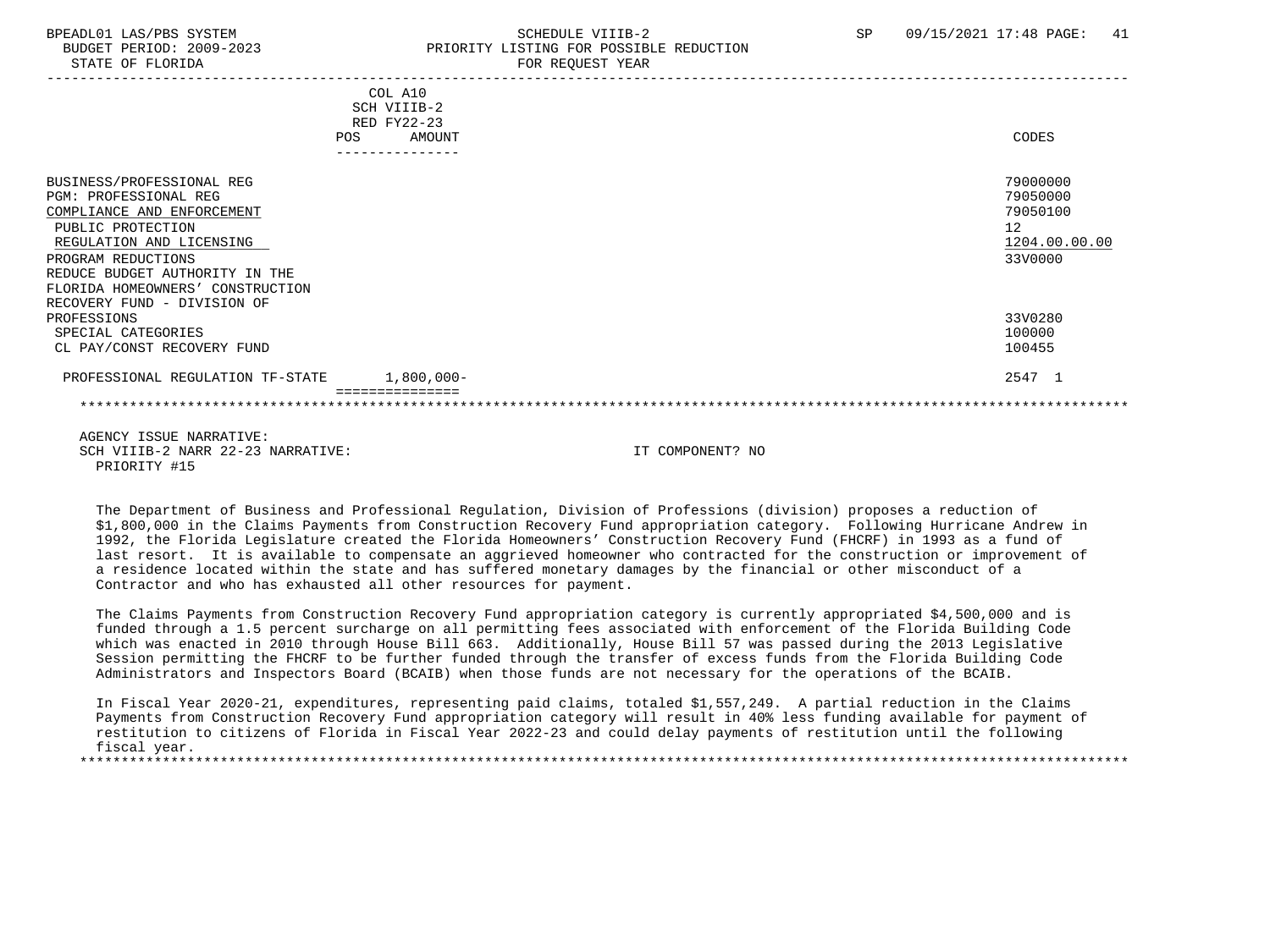# BPEADL01 LAS/PBS SYSTEM SALL SALL SCHEDULE VIIIB-2 SP 09/15/2021 17:48 PAGE: 42 BUDGET PERIOD: 2009-2023 PRIORITY LISTING FOR POSSIBLE REDUCTION

| POS.                                                                                                                                                                                                                                     | COL A10<br>SCH VIIIB-2<br>RED FY22-23<br>AMOUNT | CODES                                                                         |
|------------------------------------------------------------------------------------------------------------------------------------------------------------------------------------------------------------------------------------------|-------------------------------------------------|-------------------------------------------------------------------------------|
|                                                                                                                                                                                                                                          |                                                 |                                                                               |
| BUSINESS/PROFESSIONAL REG<br>PGM: PROFESSIONAL REG<br>COMPLIANCE AND ENFORCEMENT<br>PUBLIC PROTECTION<br>REGULATION AND LICENSING<br>PROGRAM REDUCTIONS<br>REDUCE EXPENSES APPROPRIATION -<br>DIVISION OF CERTIFIED PUBLIC<br>ACCOUNTING |                                                 | 79000000<br>79050000<br>79050100<br>12<br>1204.00.00.00<br>33V0000<br>33V0340 |
| EXPENSES                                                                                                                                                                                                                                 |                                                 | 040000                                                                        |
| PROFESSIONAL REGULATION TF-STATE                                                                                                                                                                                                         | $22.000 -$                                      | 2547 1                                                                        |
|                                                                                                                                                                                                                                          |                                                 |                                                                               |

 AGENCY ISSUE NARRATIVE: SCH VIIIB-2 NARR 22-23 NARRATIVE: IT COMPONENT? NO PRIORITY #6

 The Department of Business and Professional Regulation, Division of Certified Public Accounting (Division) proposes a reduction of \$22,000 in the Expenses appropriation category.

 In the current 2021-22 Fiscal Year the Division's share of Expenses appropriation is \$187,313. The Expenses budget is used primarily for compensation benefits, telephone, cellular, information technology, postage, travel, office supplies, office rent, meeting space for Board meetings, and rental equipment. The \$22,000 proposed reduction will be taken primarily from travel and postage expenses, leaving a remaining \$165,313 in Expenses budget for the Division.

 The proposed reduction in travel will impact the Division's ability to meet the core mission of providing administrative support to the Board and the Board's ability to discipline its licensees, as both Board members and staff may be unable to travel to Probable Cause Panel and Board meetings.

 A reduction to the Division's Expenses appropriation will have a significant negative impact on the effectiveness of the program. \*\*\*\*\*\*\*\*\*\*\*\*\*\*\*\*\*\*\*\*\*\*\*\*\*\*\*\*\*\*\*\*\*\*\*\*\*\*\*\*\*\*\*\*\*\*\*\*\*\*\*\*\*\*\*\*\*\*\*\*\*\*\*\*\*\*\*\*\*\*\*\*\*\*\*\*\*\*\*\*\*\*\*\*\*\*\*\*\*\*\*\*\*\*\*\*\*\*\*\*\*\*\*\*\*\*\*\*\*\*\*\*\*\*\*\*\*\*\*\*\*\*\*\*\*\*\*

 REDUCE BOARD MEMBER TRAVEL AND RELATED EXPENSES IN THE DIVISION OF PROFESSIONS 33V0400 EXPENSES 040000

PROFESSIONAL REGULATION TF-STATE 90,226- 2547 1

===============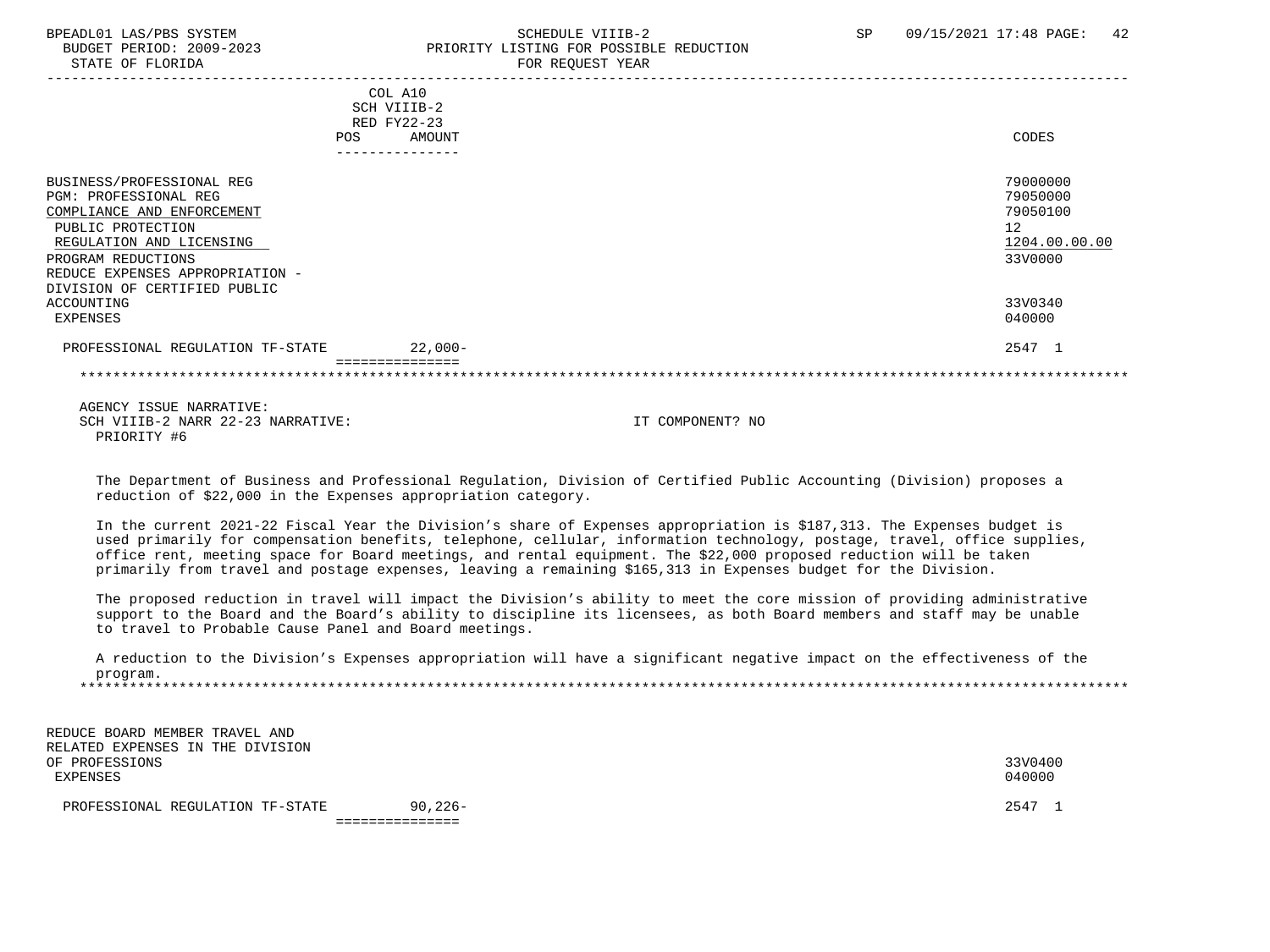STATE OF FLORIDA FOR STATE OF STATE OF STATE OF STATE OF STATE OF STATE OF STATE OF STATE OF STATE OF STATE OF STATE OF STATE OF STATE OF STATE OF STATE OF STATE OF STATE OF STATE OF STATE OF STATE OF STATE OF STATE OF STA

### BPEADL01 LAS/PBS SYSTEM SALL SALL SOMEDULE VIIIB-2 SP 09/15/2021 17:48 PAGE: 43 BUDGET PERIOD: 2009-2023 PRIORITY LISTING FOR POSSIBLE REDUCTION

| COL A10<br>SCH VIIIB-2<br>RED FY22-23<br>AMOUNT<br><b>POS</b>                                                                                                                                                                 | CODES                                                              |
|-------------------------------------------------------------------------------------------------------------------------------------------------------------------------------------------------------------------------------|--------------------------------------------------------------------|
|                                                                                                                                                                                                                               |                                                                    |
| BUSINESS/PROFESSIONAL REG<br>PGM: PROFESSIONAL REG<br>COMPLIANCE AND ENFORCEMENT<br>PUBLIC PROTECTION<br>REGULATION AND LICENSING<br>PROGRAM REDUCTIONS<br>REDUCE BOARD MEMBER TRAVEL AND<br>RELATED EXPENSES IN THE DIVISION | 79000000<br>79050000<br>79050100<br>12<br>1204.00.00.00<br>33V0000 |
| OF PROFESSIONS                                                                                                                                                                                                                | 33V0400                                                            |
|                                                                                                                                                                                                                               |                                                                    |

 AGENCY ISSUE NARRATIVE: SCH VIIIB-2 NARR 22-23 NARRATIVE: IT COMPONENT? NO PRIORITY #29

 The Department of Business and Professional Regulation, Division of Professions (Division) proposes a reduction of \$90,226 in the Expenses appropriation category by reducing board meeting travel and related expenditures by replacing a number of in person board meetings with teleconferencing and/or video conferencing.

 Professions' board members and board staff travel throughout the state to regulate and administer licensure activities and disciplinary actions on a monthly or quarterly basis depending on the requirements of each board. Holding the meetings in various locations throughout Florida offers the opportunity for licensees to attend meetings that are more conveniently located near their residence. Licensees are sometimes required to attend in person to speak with the board as a condition of their probation. Attendance also counts toward continuing education credit requirements for some professions. Attendance would have to be verifiable; teleconferencing and/or video conferencing may be a viable alternative.

If this reduction is taken, the professional boards impacted include the following:

Electrical Contractors

Auctioneers

Pilot Commissioners

Landscape Architecture

Geologists

Building Code Administration

Veterinary Medicine

Cosmetology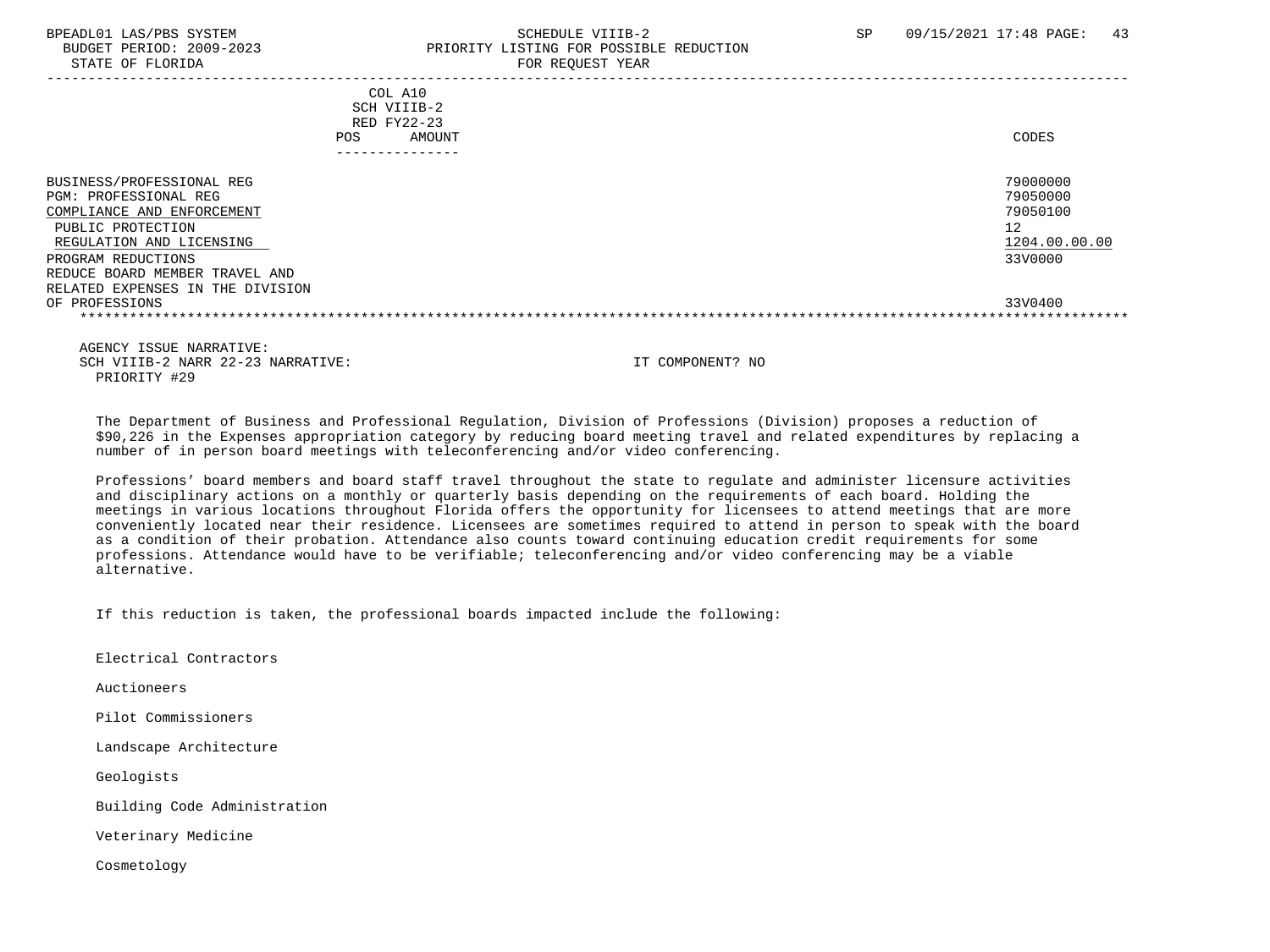#### BPEADL01 LAS/PBS SYSTEM STREADULE SCHEDULE VIIIB-2 SCHEDULE VIIIB-2 SP 09/15/2021 17:48 PAGE: 44 BUDGET PERIOD: 2009-2023<br>
STATE OF FLORIDA<br>
FOR REOUEST YEAR
FOR FRAME OF FLORIDA FOR REQUEST YEAR

| COL A10                                                                                                              |               |
|----------------------------------------------------------------------------------------------------------------------|---------------|
| SCH VIIIB-2                                                                                                          |               |
| RED FY22-23                                                                                                          |               |
| AMOUNT<br>POS.                                                                                                       | <b>CODES</b>  |
| ---------------                                                                                                      |               |
| BUSINESS/PROFESSIONAL REG                                                                                            | 79000000      |
| PGM: PROFESSIONAL REG                                                                                                | 79050000      |
| COMPLIANCE AND ENFORCEMENT                                                                                           | 79050100      |
| PUBLIC PROTECTION                                                                                                    | 12            |
| REGULATION AND LICENSING                                                                                             | 1204.00.00.00 |
| PROGRAM REDUCTIONS                                                                                                   | 33V0000       |
| REDUCE BOARD MEMBER TRAVEL AND                                                                                       |               |
| RELATED EXPENSES IN THE DIVISION                                                                                     |               |
| OF PROFESSIONS                                                                                                       | 33V0400       |
|                                                                                                                      |               |
| Barbers                                                                                                              |               |
|                                                                                                                      |               |
| Construction Industry Licensing                                                                                      |               |
| Community Association Managers                                                                                       |               |
|                                                                                                                      |               |
| Architecture and Interior Design                                                                                     |               |
|                                                                                                                      |               |
| Employee Leasing Companies                                                                                           |               |
|                                                                                                                      |               |
| This reduction would have a significant impact on the operations of the Division and potentially disrupt services to |               |
| licensees for all boards impacted.                                                                                   |               |
|                                                                                                                      |               |
|                                                                                                                      |               |
| REDUCE ACOUISITION OF MOTOR                                                                                          |               |
| VEHICLES - DIVISION OF REGULATION                                                                                    | 33V0410       |
| SPECIAL CATEGORIES                                                                                                   | 100000        |
| ACQUISITION/MOTOR VEHICLES                                                                                           | 100021        |
|                                                                                                                      |               |
| PROFESSIONAL REGULATION TF-STATE<br>$108,900 -$                                                                      | 2547 1        |
|                                                                                                                      |               |
|                                                                                                                      |               |

 AGENCY ISSUE NARRATIVE: SCH VIIIB-2 NARR 22-23 NARRATIVE: IT COMPONENT? NO PRIORITY #32

 The Department of Business and Professional Regulation, Division of Regulation (Division) proposes a reduction of \$108,900 in the Acquisition of Motor Vehicle appropriation category. In Fiscal Year 2021-22 the Professional Regulation Program was appropriated \$156,900 of which \$108,900 is allocated to the Division and the remaining \$48,000 is allocated to the Division of Real Estate.

 The proposed reduction will eliminate the Division's allocation. The Division currently has a fleet of 54 vehicles of which XX currently meet the Department of Management Services' replacement criteria and an additional XX are anticipated to meet the replacement criteria in Fiscal Year 2022-23.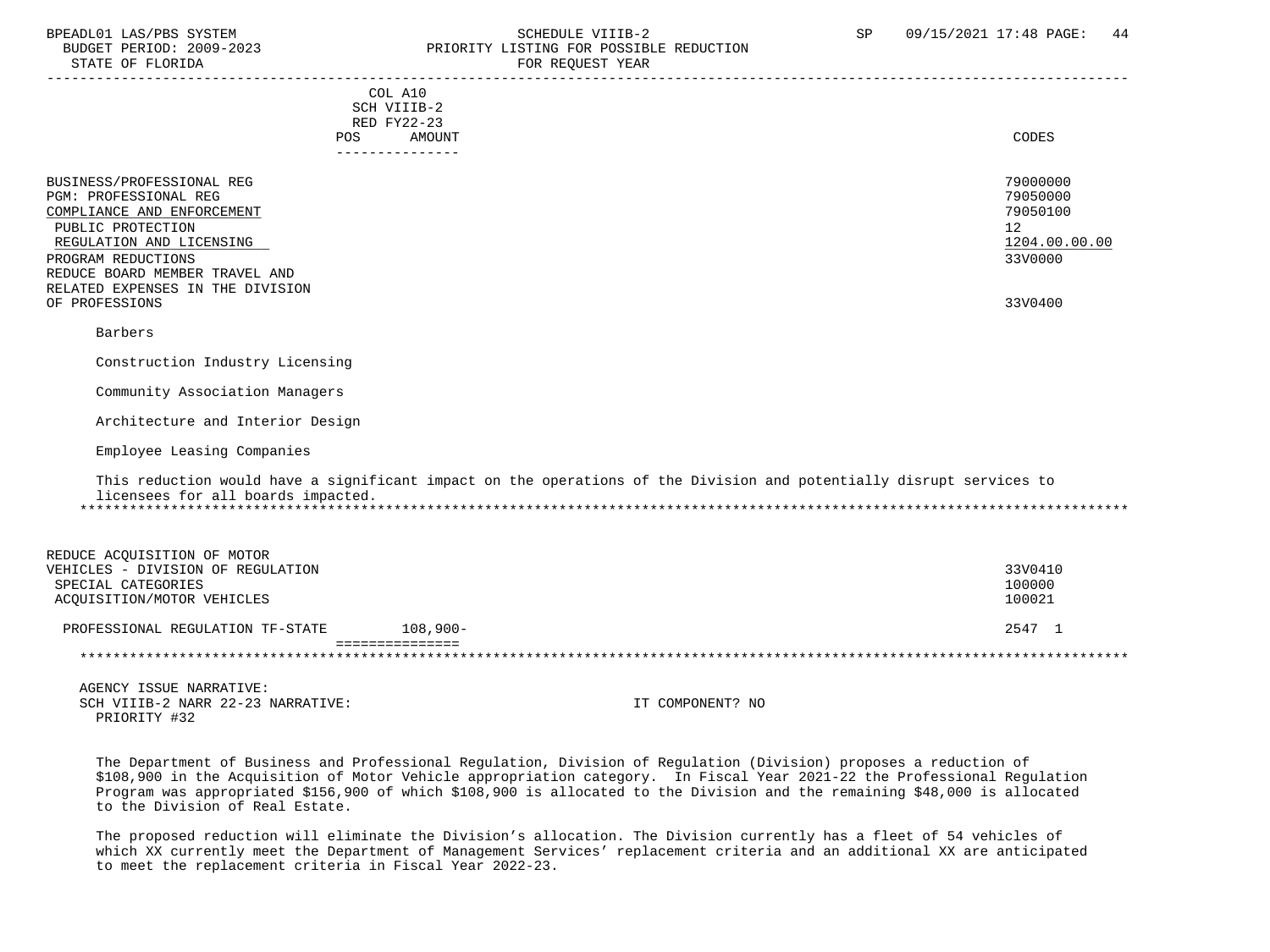STATE OF FLORIDA FOR REQUEST YEAR

### BPEADL01 LAS/PBS SYSTEM SALL SALL SOMEDULE VIIIB-2 SP 09/15/2021 17:48 PAGE: 45 BUDGET PERIOD: 2009-2023 PRIORITY LISTING FOR POSSIBLE REDUCTION

| POS                                                                                                                                                                                                                                | COL A10<br>SCH VIIIB-2<br>RED FY22-23<br>AMOUNT                                                                                                                                                                                                    | CODES                                                                         |
|------------------------------------------------------------------------------------------------------------------------------------------------------------------------------------------------------------------------------------|----------------------------------------------------------------------------------------------------------------------------------------------------------------------------------------------------------------------------------------------------|-------------------------------------------------------------------------------|
| BUSINESS/PROFESSIONAL REG<br><b>PGM: PROFESSIONAL REG</b><br>COMPLIANCE AND ENFORCEMENT<br>PUBLIC PROTECTION<br>REGULATION AND LICENSING<br>PROGRAM REDUCTIONS<br>REDUCE ACQUISITION OF MOTOR<br>VEHICLES - DIVISION OF REGULATION | This reduction will significantly impact on the replacement of vehicles used by inspectors and investigators performing<br>mission critical duties and will result in the Division having to bear the increased costs of repairing and maintaining | 79000000<br>79050000<br>79050100<br>12<br>1204.00.00.00<br>33V0000<br>33V0410 |
| high mileage and older vehicles.                                                                                                                                                                                                   |                                                                                                                                                                                                                                                    |                                                                               |
| REDUCE OPERATION OF MOTOR VEHICLES<br>- DIVISION OF REGULATION<br>SPECIAL CATEGORIES<br>OPERATION/MOTOR VEHICLES                                                                                                                   |                                                                                                                                                                                                                                                    | 33V0420<br>100000<br>102289                                                   |
| PROFESSIONAL REGULATION TF-STATE                                                                                                                                                                                                   | $71,000-$                                                                                                                                                                                                                                          | 2547 1                                                                        |

 =============== \*\*\*\*\*\*\*\*\*\*\*\*\*\*\*\*\*\*\*\*\*\*\*\*\*\*\*\*\*\*\*\*\*\*\*\*\*\*\*\*\*\*\*\*\*\*\*\*\*\*\*\*\*\*\*\*\*\*\*\*\*\*\*\*\*\*\*\*\*\*\*\*\*\*\*\*\*\*\*\*\*\*\*\*\*\*\*\*\*\*\*\*\*\*\*\*\*\*\*\*\*\*\*\*\*\*\*\*\*\*\*\*\*\*\*\*\*\*\*\*\*\*\*\*\*\*\*

 AGENCY ISSUE NARRATIVE: SCH VIIIB-2 NARR 22-23 NARRATIVE: IT COMPONENT? NO PRIORITY #33

 The Department of Business and Professional Regulation, Division of Regulation (Division) proposes a reduction of \$71,000 in the Operations of Motor Vehicles appropriation category.

 The Division uses state vehicles to conduct inspections and investigations. The Operation of Motor Vehicles appropriation category pays for gasoline, maintenance, and repairs of the Division's 54 vehicles.

 In Fiscal Year 2021-22, the Professional Regulation Program was appropriated \$187,298 in the Operation of Motor Vehicles appropriation category of which \$157,600 is allocated to the Division. The remaining appropriation is allocated to the Divisions of Professions and Real Estate. A reduction of \$71,000 will leave the Division with \$86,600 to pay for all costs to utilize and maintain their fleet. Fluctuations in gas prices as well as the age of the fleet weigh heavily on the annual costs of operation. In the prior three fiscal years, an average of \$108,137 has been spent in the category.

 A reduction of \$71,000 will significantly impact the operations of the Division in that it will limit the use and availability of vehicles needed for mission critical investigations and inspections. \*\*\*\*\*\*\*\*\*\*\*\*\*\*\*\*\*\*\*\*\*\*\*\*\*\*\*\*\*\*\*\*\*\*\*\*\*\*\*\*\*\*\*\*\*\*\*\*\*\*\*\*\*\*\*\*\*\*\*\*\*\*\*\*\*\*\*\*\*\*\*\*\*\*\*\*\*\*\*\*\*\*\*\*\*\*\*\*\*\*\*\*\*\*\*\*\*\*\*\*\*\*\*\*\*\*\*\*\*\*\*\*\*\*\*\*\*\*\*\*\*\*\*\*\*\*\*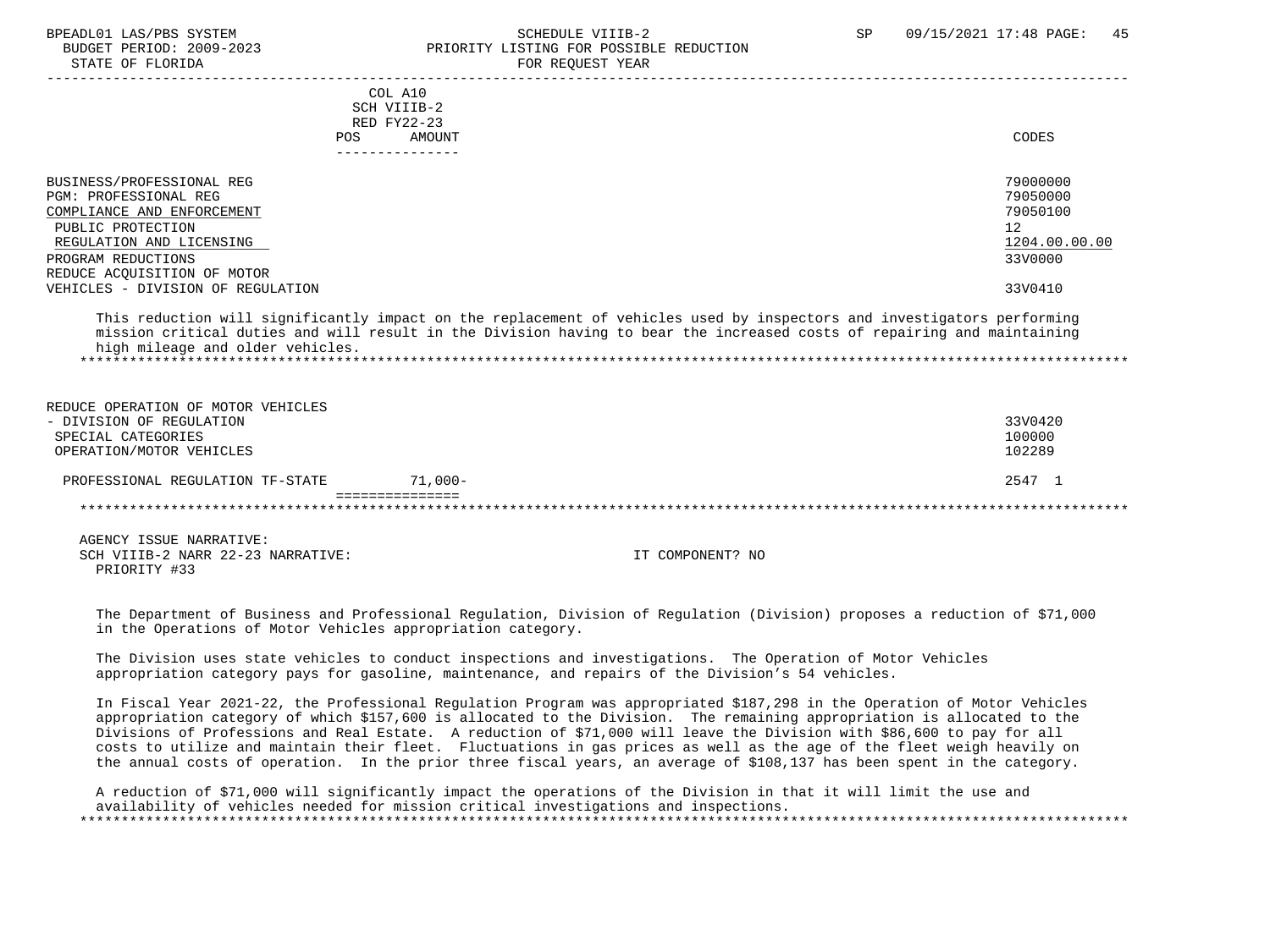# BPEADL01 LAS/PBS SYSTEM SALL SALL SOMEDULE VIIIB-2 SP 09/15/2021 17:48 PAGE: 46 BUDGET PERIOD: 2009-2023 PRIORITY LISTING FOR POSSIBLE REDUCTION

| COL A10<br>SCH VIIIB-2                        |               |
|-----------------------------------------------|---------------|
| RED FY22-23                                   |               |
| AMOUNT<br>POS                                 | CODES         |
|                                               |               |
| BUSINESS/PROFESSIONAL REG                     | 79000000      |
| PGM: PROFESSIONAL REG                         | 79050000      |
| COMPLIANCE AND ENFORCEMENT                    | 79050100      |
|                                               |               |
| PUBLIC PROTECTION                             | 12            |
| REGULATION AND LICENSING                      | 1204.00.00.00 |
| PROGRAM REDUCTIONS                            | 33V0000       |
| REDUCE OTHER PERSONAL SERVICES                |               |
| (OPS) - CERTIFIED PUBLIC ACCOUNTING           |               |
| LEGAL UNIT                                    | 33V0430       |
| OTHER PERSONAL SERVICES                       | 030000        |
| $12,480-$<br>PROFESSIONAL REGULATION TF-STATE | 2547 1        |
|                                               |               |

 AGENCY ISSUE NARRATIVE: SCH VIIIB-2 NARR 22-23 NARRATIVE: IT COMPONENT? NO PRIORITY #59

 The Department of Business and Professional Regulation, Division of Certified Public Accounting (division) Legal Unit (unit) proposes a reduction of \$12,480 in the Other Personal Services (OPS) appropriation category.

 OPS budget authority is primarily used for temporary employment, court reporting, and expert witnesses. Court reporting services are essential to carry out the duties of the Office of the General Counsel. These services are necessary to transcribe legal proceedings and provide official/certified copies of these proceedings. Additionally, this category is used to pay the salary of one OPS paralegal specialist. Paralegals are law students who work part-time while attending law school.

 The proposed reduction will eliminate the OPS allocation for the division's legal unit and would adversely impact the unit's ability to timely and adequately serve the department's licensees, the citizens of Florida and the division.

 This reduction of \$12,480 would have a significant impact to the operations of the unit. \*\*\*\*\*\*\*\*\*\*\*\*\*\*\*\*\*\*\*\*\*\*\*\*\*\*\*\*\*\*\*\*\*\*\*\*\*\*\*\*\*\*\*\*\*\*\*\*\*\*\*\*\*\*\*\*\*\*\*\*\*\*\*\*\*\*\*\*\*\*\*\*\*\*\*\*\*\*\*\*\*\*\*\*\*\*\*\*\*\*\*\*\*\*\*\*\*\*\*\*\*\*\*\*\*\*\*\*\*\*\*\*\*\*\*\*\*\*\*\*\*\*\*\*\*\*\*

| REDUCE OTHER PERSONAL SERVICES   |            |         |
|----------------------------------|------------|---------|
| (OPS) - DIVISION OF REAL ESTATE  |            |         |
| LEGAL UNIT                       |            | 33V0440 |
| OTHER PERSONAL SERVICES          |            | 030000  |
|                                  |            |         |
| PROFESSIONAL REGULATION TF-STATE | $30.000 -$ | 2547 1  |
|                                  |            |         |
|                                  |            |         |
|                                  |            |         |

 AGENCY ISSUE NARRATIVE: SCH VIIIB-2 NARR 22-23 NARRATIVE: IT COMPONENT? NO PRIORITY #60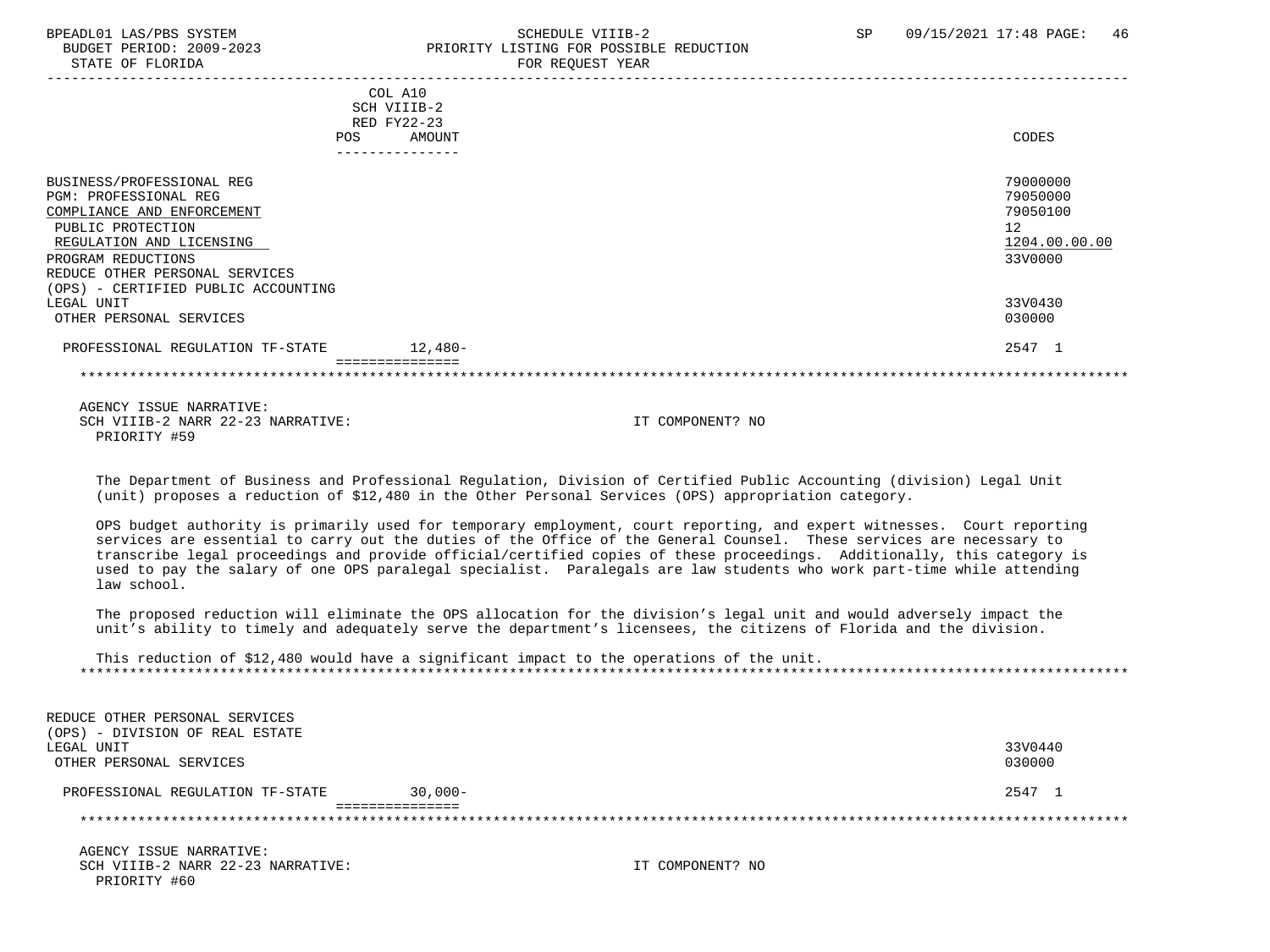BUDGET PERIOD: 2009-2023 PRIORITY LISTING FOR POSSIBLE REDUCTION STATE OF FLORIDA FOR STATE OF STATE OF STATE OF STATE OF STATE OF STATE OF STATE OF STATE OF STATE OF STATE OF STATE OF STATE OF STATE OF STATE OF STATE OF STATE OF STATE OF STATE OF STATE OF STATE OF STATE OF STATE OF STA ----------------------------------------------------------------------------------------------------------------------------------- COL A10 SCH VIIIB-2 RED FY22-23 POS AMOUNT CODES --------------- BUSINESS/PROFESSIONAL REG 79000000<br>PGM: PROFESSIONAL REG 790500000<br>PGM: PROFESSIONAL REG PGM: PROFESSIONAL REG 79050000<br>COMPLIANCE AND ENFORCEMENT COMPLIANCE AND ENFORCEMENT PUBLIC PROTECTION 12<br>REGULATION AND LICENSING NEWSLAUDS AND REGULATION AND LICENSING 1204.00.00.00 REGULATION AND LICENSING  $\frac{1204.00}{3300000}$ PROGRAM REDUCTIONS REDUCE OTHER PERSONAL SERVICES (OPS) - DIVISION OF REAL ESTATE LEGAL UNIT 33V0440 The Department of Business and Professional Regulation proposes a reduction of \$30,000 in the Division of Real Estate Legal Unit's Other Personal Services (OPS) appropriation category based on a review of prior year budget reversions. This reduction will have a significant impact on operations in the Division of Real Estate's Legal Unit. \*\*\*\*\*\*\*\*\*\*\*\*\*\*\*\*\*\*\*\*\*\*\*\*\*\*\*\*\*\*\*\*\*\*\*\*\*\*\*\*\*\*\*\*\*\*\*\*\*\*\*\*\*\*\*\*\*\*\*\*\*\*\*\*\*\*\*\*\*\*\*\*\*\*\*\*\*\*\*\*\*\*\*\*\*\*\*\*\*\*\*\*\*\*\*\*\*\*\*\*\*\*\*\*\*\*\*\*\*\*\*\*\*\*\*\*\*\*\*\*\*\*\*\*\*\*\* REDUCE SALARIES AND BENEFITS - DIVISION OF REAL ESTATE LEGAL UNIT<br>SALARIES AND BENEFITS 010000 SALARIES AND BENEFITS PROFESSIONAL REGULATION TF-STATE 30,411- 2547 1

 =============== \*\*\*\*\*\*\*\*\*\*\*\*\*\*\*\*\*\*\*\*\*\*\*\*\*\*\*\*\*\*\*\*\*\*\*\*\*\*\*\*\*\*\*\*\*\*\*\*\*\*\*\*\*\*\*\*\*\*\*\*\*\*\*\*\*\*\*\*\*\*\*\*\*\*\*\*\*\*\*\*\*\*\*\*\*\*\*\*\*\*\*\*\*\*\*\*\*\*\*\*\*\*\*\*\*\*\*\*\*\*\*\*\*\*\*\*\*\*\*\*\*\*\*\*\*\*\*

 AGENCY ISSUE NARRATIVE: SCH VIIIB-2 NARR 22-23 NARRATIVE: IT COMPONENT? NO PRIORITY #61

 The Department of Business and Professional Regulation proposes a reduction of \$30,411 in the Division of Real Estate Legal Unit's Salaries and Benefits appropriation category.

 The Office of the General Counsel (OGC), which oversees the operations of the Division of Real Estate's Legal Unit, has identified salaries and benefits budget authority that has been reverted in prior years due to vacancies within the unit. The reduction would have a significant impact as it would limit the OGC's ability to fill vacant attorney positions at competitive pay rates if the budget authority is not available. \*\*\*\*\*\*\*\*\*\*\*\*\*\*\*\*\*\*\*\*\*\*\*\*\*\*\*\*\*\*\*\*\*\*\*\*\*\*\*\*\*\*\*\*\*\*\*\*\*\*\*\*\*\*\*\*\*\*\*\*\*\*\*\*\*\*\*\*\*\*\*\*\*\*\*\*\*\*\*\*\*\*\*\*\*\*\*\*\*\*\*\*\*\*\*\*\*\*\*\*\*\*\*\*\*\*\*\*\*\*\*\*\*\*\*\*\*\*\*\*\*\*\*\*\*\*\*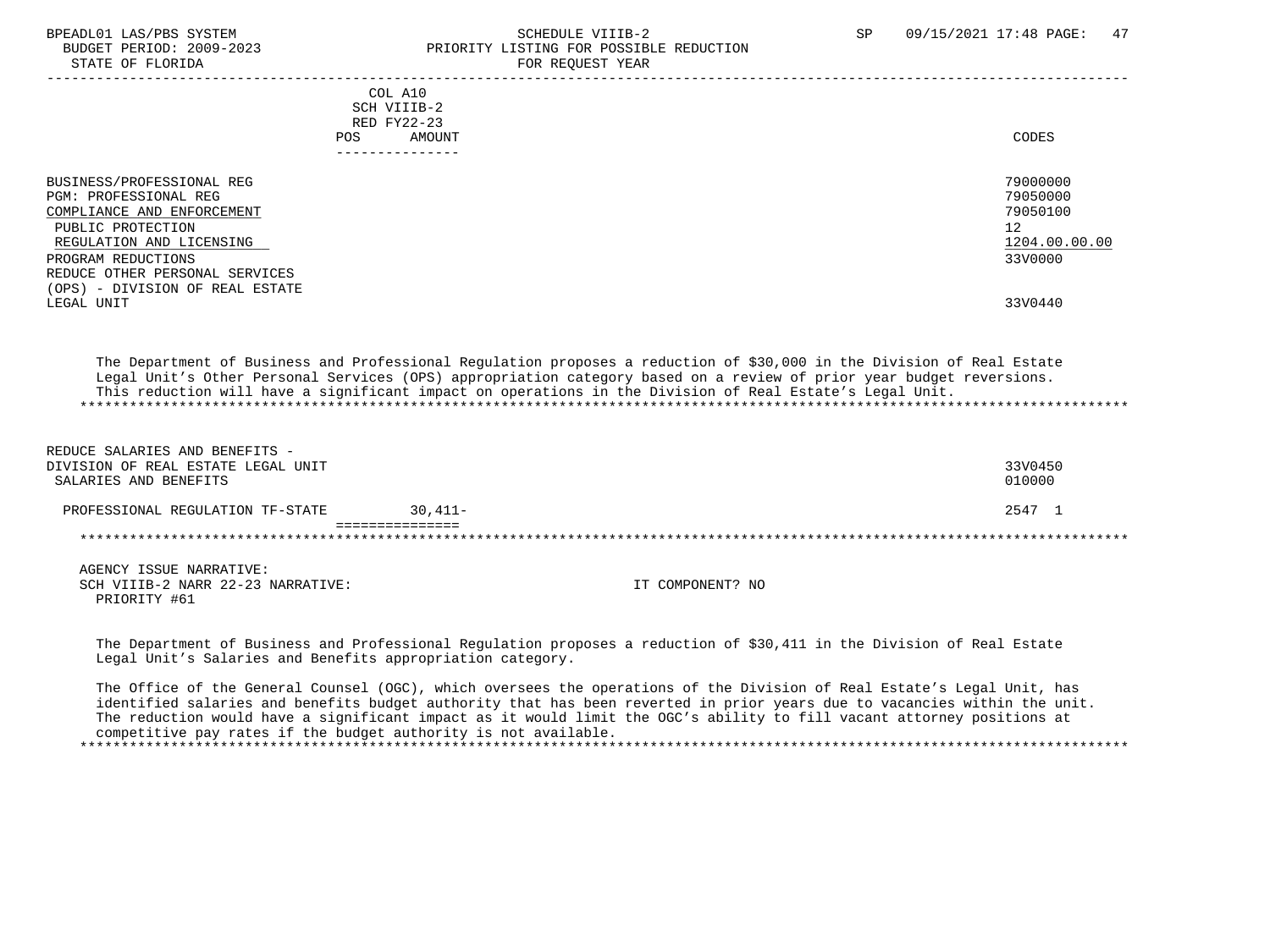### BPEADL01 LAS/PBS SYSTEM SALL SOME SCHEDULE VIIIB-2 SCHEDULE SP 09/15/2021 17:48 PAGE: 48 BUDGET PERIOD: 2009-2023 PRIORITY LISTING FOR POSSIBLE REDUCTION

|                                                                                                                                                                                                                                 | COL A10<br>SCH VIIIB-2<br>RED FY22-23 |           |           |                  |          |   |                                                                               |
|---------------------------------------------------------------------------------------------------------------------------------------------------------------------------------------------------------------------------------|---------------------------------------|-----------|-----------|------------------|----------|---|-------------------------------------------------------------------------------|
|                                                                                                                                                                                                                                 | AMOUNT<br>POS<br>_______________      |           |           |                  |          |   | CODES                                                                         |
| BUSINESS/PROFESSIONAL REG<br>PGM: PROFESSIONAL REG<br>COMPLIANCE AND ENFORCEMENT<br>PUBLIC PROTECTION<br>REGULATION AND LICENSING<br>PROGRAM REDUCTIONS<br>REDUCE SALARIES AND BENEFITS -<br>DIVISION OF REAL ESTATE LEGAL UNIT |                                       |           |           |                  |          |   | 79000000<br>79050000<br>79050100<br>12<br>1204.00.00.00<br>33V0000<br>33V0450 |
| POSITION DETAIL OF SALARIES AND BENEFITS:                                                                                                                                                                                       |                                       |           |           |                  |          |   |                                                                               |
|                                                                                                                                                                                                                                 | FTE                                   | BASE RATE | ADDITIVES | BENEFITS         | SUBTOTAL | ႜ | LAPSE LAPSED SALARIES<br>AND BENEFITS                                         |
| A10 - SCH VIIIB-2 RED FY22-23                                                                                                                                                                                                   |                                       |           |           |                  |          |   |                                                                               |
| CHANGES TO CURRENTLY AUTHORIZED POSITIONS<br>OTHER SALARY AMOUNT                                                                                                                                                                |                                       |           |           |                  |          |   |                                                                               |
| 2547 PROFESSIONAL REGULATION TF                                                                                                                                                                                                 |                                       |           |           |                  |          |   | 30,411-<br>_____________                                                      |
|                                                                                                                                                                                                                                 |                                       |           |           |                  |          |   | $30.411 -$<br>==============                                                  |
|                                                                                                                                                                                                                                 |                                       |           |           |                  |          |   |                                                                               |
| REDUCE STAFF IN THE DIVISION OF<br>REAL ESTATE<br>SALARY RATE<br>SALARY RATE 19,577-                                                                                                                                            | ===============                       |           |           |                  |          |   | 33V1850<br>000000                                                             |
| SALARIES AND BENEFITS                                                                                                                                                                                                           |                                       |           |           |                  |          |   | 010000                                                                        |
| PROFESSIONAL REGULATION TF-STATE                                                                                                                                                                                                | $.50-$                                | 27,796-   |           |                  |          |   | 2547 1                                                                        |
| TOTAL: REDUCE STAFF IN THE DIVISION OF<br>REAL ESTATE                                                                                                                                                                           | ===============                       |           |           |                  |          |   | 33V1850                                                                       |
| TOTAL POSITIONS .50-<br>TOTAL ISSUE<br>TOTAL SALARY RATE 19,577-                                                                                                                                                                |                                       | $27,796-$ |           |                  |          |   |                                                                               |
|                                                                                                                                                                                                                                 | ===============                       |           |           |                  |          |   |                                                                               |
| AGENCY ISSUE NARRATIVE:<br>SCH VIIIB-2 NARR 22-23 NARRATIVE:<br>PRIORITY #47                                                                                                                                                    |                                       |           |           | IT COMPONENT? NO |          |   |                                                                               |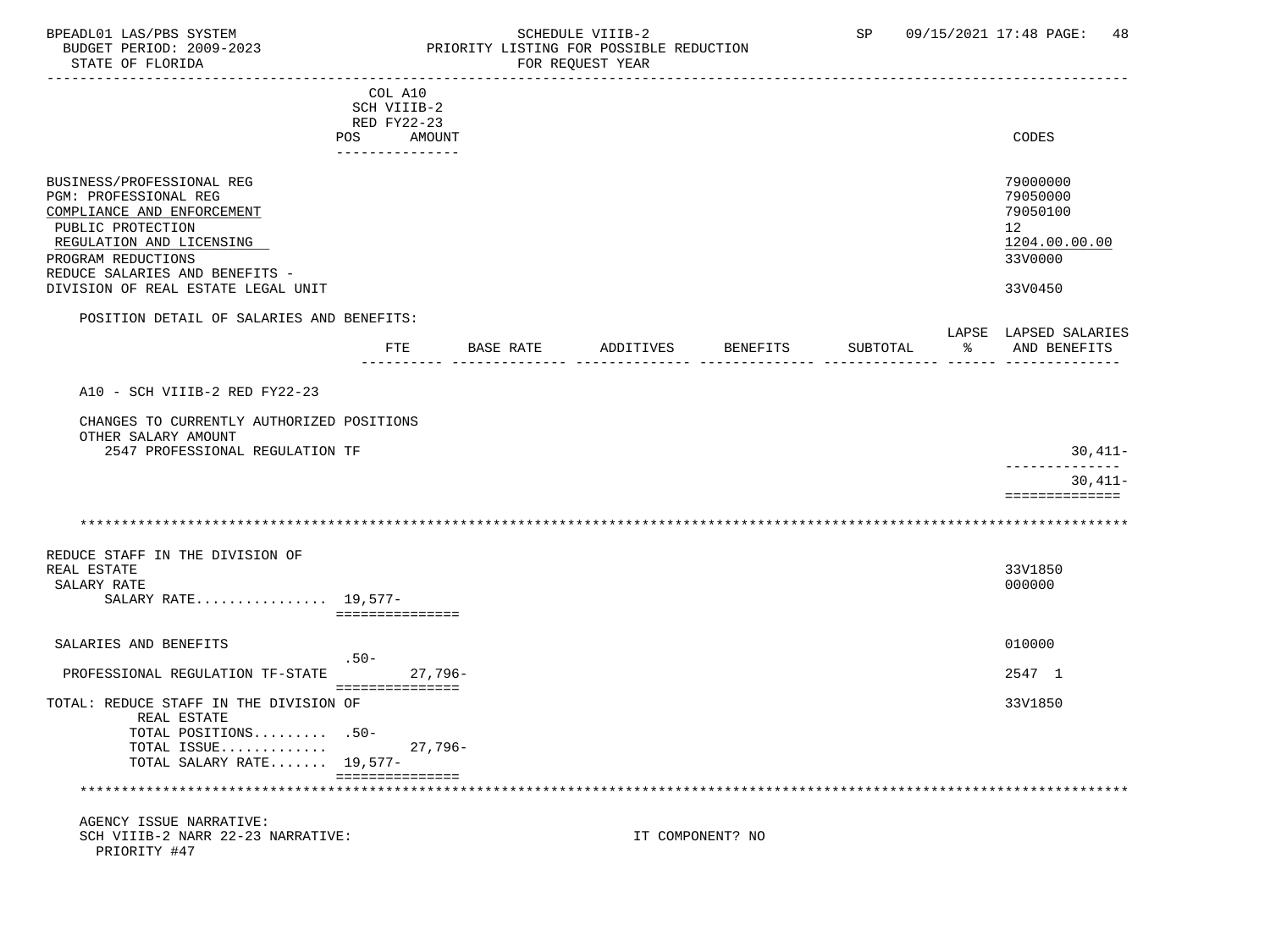#### BPEADL01 LAS/PBS SYSTEM SALL AS A STREADLE SCHEDULE VIIIB-2 SP 09/15/2021 17:48 PAGE: 49 BUDGET PERIOD: 2009-2023<br>
STATE OF FLORIDA STATE OF FLORIDA FOR REQUEST YEAR

| DIAIB OF FEORIDA                                                                                                                                                                                          |                                                                        | TOW WEQUEST TEMM |                                                                               |
|-----------------------------------------------------------------------------------------------------------------------------------------------------------------------------------------------------------|------------------------------------------------------------------------|------------------|-------------------------------------------------------------------------------|
|                                                                                                                                                                                                           | COL A10<br>SCH VIIIB-2<br>RED FY22-23<br>AMOUNT<br>POS<br>------------ |                  | CODES                                                                         |
| BUSINESS/PROFESSIONAL REG<br>PGM: PROFESSIONAL REG<br>COMPLIANCE AND ENFORCEMENT<br>PUBLIC PROTECTION<br>REGULATION AND LICENSING<br>PROGRAM REDUCTIONS<br>REDUCE STAFF IN THE DIVISION OF<br>REAL ESTATE |                                                                        |                  | 79000000<br>79050000<br>79050100<br>12<br>1204.00.00.00<br>33V0000<br>33V1850 |

 The Department of Business and Professional Regulation, Division of Real Estate (division) proposes a reduction of one (1) full time FTE and one half time (.50) positions and \$27,796 in budget authority.

 This reduction includes the elimination of an Operations Review Specialist position that currently serves as the division's Knowledge Champion (subject matter/historical resource) and Data Steward (liaison to Information Technology regarding division data and IT issues). The duties and responsibilities of the Operations Review Specialist position include serving as the liaison between the division and the Division of Information Technology to develop and implement any changes and/or enhancements to OnBase, Versa: Regulation, Versa: Online, and Interactive Voice Response system. This position files and tracks remedy tickets to monitor and ensure corrective actions are implemented; manages project tasks as assigned to achieve successful integration of new technologies; and trains employees on any technology related changes or new programs.

 Additionally, the division is proposing the elimination of a half-time (.50) Government Analyst I position located in the Director's Office. This position is responsible for monitoring and updating the National Registry of Appraisers for the Appraisal Subcommittee, and assists with appraisal experience audits. This position also works with the Division of Technology, Office of General Counsel, and the Division of Service Operations addressing division issues that have been directed to the Director's Office.

 The elimination of these positions would require the splitting of duties between two existing staff members, which would necessitate pay increases for additional duties, and have a significant impact on the Division's operations since there would no longer be one point of contact for the Division's technology related activities. \*\*\*\*\*\*\*\*\*\*\*\*\*\*\*\*\*\*\*\*\*\*\*\*\*\*\*\*\*\*\*\*\*\*\*\*\*\*\*\*\*\*\*\*\*\*\*\*\*\*\*\*\*\*\*\*\*\*\*\*\*\*\*\*\*\*\*\*\*\*\*\*\*\*\*\*\*\*\*\*\*\*\*\*\*\*\*\*\*\*\*\*\*\*\*\*\*\*\*\*\*\*\*\*\*\*\*\*\*\*\*\*\*\*\*\*\*\*\*\*\*\*\*\*\*\*\*

| POSITION DETAIL OF SALARIES AND BENEFITS:                              |          |           |           |           |             |            |                                 |
|------------------------------------------------------------------------|----------|-----------|-----------|-----------|-------------|------------|---------------------------------|
|                                                                        | FTE      | BASE RATE | ADDITIVES | BENEFITS  | SUBTOTAL    | LAPSE<br>ႜ | LAPSED SALARIES<br>AND BENEFITS |
| $A10 - SCH VIIIB-2 RED FY22-23$                                        |          |           |           |           |             |            |                                 |
| CHANGES TO CURRENTLY AUTHORIZED POSITIONS<br>2224 GOVERNMENT ANALYST I |          |           |           |           |             |            |                                 |
| R0201 001                                                              | $0.50 -$ | 19,577-   |           | $8.219 -$ | 27,796-0.00 |            | 27,796-                         |
|                                                                        |          |           |           |           |             |            |                                 |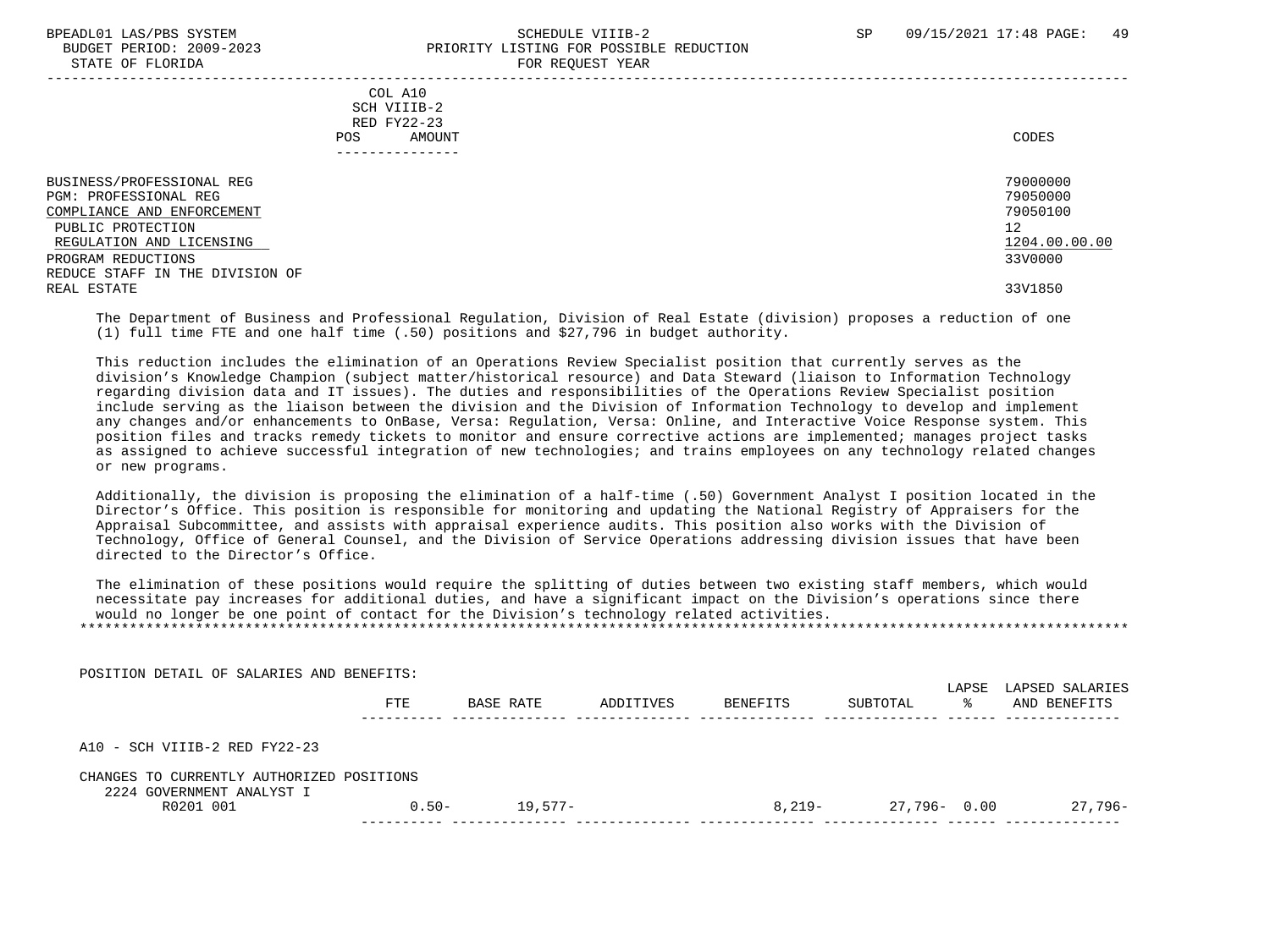### BPEADL01 LAS/PBS SYSTEM SALL SOME SCHEDULE VIIIB-2 SCHEDULE SP 09/15/2021 17:48 PAGE: 50 BUDGET PERIOD: 2009-2023 PRIORITY LISTING FOR POSSIBLE REDUCTION

|                                           | COL A10         |                   |           |                  |                |    |                       |
|-------------------------------------------|-----------------|-------------------|-----------|------------------|----------------|----|-----------------------|
|                                           | SCH VIIIB-2     |                   |           |                  |                |    |                       |
|                                           | RED FY22-23     |                   |           |                  |                |    |                       |
|                                           | POS AMOUNT      |                   |           |                  |                |    | CODES                 |
|                                           | ______________  |                   |           |                  |                |    |                       |
|                                           |                 |                   |           |                  |                |    |                       |
| BUSINESS/PROFESSIONAL REG                 |                 |                   |           |                  |                |    | 79000000              |
| PGM: PROFESSIONAL REG                     |                 |                   |           |                  |                |    | 79050000              |
| COMPLIANCE AND ENFORCEMENT                |                 |                   |           |                  |                |    | 79050100              |
| PUBLIC PROTECTION                         |                 |                   |           |                  |                |    | 12 <sup>°</sup>       |
| REGULATION AND LICENSING                  |                 |                   |           |                  |                |    | 1204.00.00.00         |
| PROGRAM REDUCTIONS                        |                 |                   |           |                  |                |    | 33V0000               |
| REDUCE STAFF IN THE DIVISION OF           |                 |                   |           |                  |                |    |                       |
| REAL ESTATE                               |                 |                   |           |                  |                |    | 33V1850               |
|                                           |                 |                   |           |                  |                |    |                       |
| POSITION DETAIL OF SALARIES AND BENEFITS: |                 |                   |           |                  |                |    |                       |
|                                           |                 |                   |           |                  |                |    | LAPSE LAPSED SALARIES |
|                                           | FTE             | BASE RATE         | ADDITIVES | BENEFITS         | SUBTOTAL       | ႜႂ | AND BENEFITS          |
|                                           |                 |                   |           |                  |                |    |                       |
|                                           |                 |                   |           |                  |                |    |                       |
| A10 - SCH VIIIB-2 RED FY22-23             |                 |                   |           |                  |                |    |                       |
|                                           |                 |                   |           |                  |                |    |                       |
| CHANGES TO CURRENTLY AUTHORIZED POSITIONS |                 |                   |           |                  |                |    |                       |
|                                           |                 |                   |           |                  |                |    |                       |
| TOTALS FOR ISSUE BY FUND                  |                 |                   |           |                  |                |    |                       |
| 2547 PROFESSIONAL REGULATION TF           |                 |                   |           |                  |                |    | $27,796-$             |
|                                           |                 |                   |           |                  |                |    | --------------        |
|                                           |                 | $0.50 - 19.577 -$ |           |                  | 8,219- 27,796- |    | 27,796-               |
|                                           |                 |                   |           |                  |                |    | ==============        |
|                                           |                 |                   |           |                  |                |    |                       |
|                                           |                 |                   |           |                  |                |    |                       |
|                                           |                 |                   |           |                  |                |    |                       |
|                                           |                 |                   |           |                  |                |    |                       |
| REDUCE INVESTIGATIVE STAFF IN THE         |                 |                   |           |                  |                |    |                       |
| DIVISION OF REAL ESTATE                   |                 |                   |           |                  |                |    | 33V1870               |
| SALARY RATE                               |                 |                   |           |                  |                |    | 000000                |
| SALARY RATE 74,659-                       |                 |                   |           |                  |                |    |                       |
|                                           | =============== |                   |           |                  |                |    |                       |
|                                           |                 |                   |           |                  |                |    |                       |
| SALARIES AND BENEFITS                     |                 |                   |           |                  |                |    | 010000                |
|                                           | $2.00-$         |                   |           |                  |                |    |                       |
| PROFESSIONAL REGULATION TF-STATE          |                 | 111,108-          |           |                  |                |    | 2547 1                |
|                                           | =============== |                   |           |                  |                |    |                       |
| TOTAL: REDUCE INVESTIGATIVE STAFF IN THE  |                 |                   |           |                  |                |    | 33V1870               |
| DIVISION OF REAL ESTATE                   |                 |                   |           |                  |                |    |                       |
| TOTAL POSITIONS 2.00-                     |                 |                   |           |                  |                |    |                       |
| TOTAL ISSUE                               |                 | 111,108-          |           |                  |                |    |                       |
| TOTAL SALARY RATE $74.659-$               |                 |                   |           |                  |                |    |                       |
|                                           | =============== |                   |           |                  |                |    |                       |
|                                           |                 |                   |           |                  |                |    |                       |
| AGENCY ISSUE NARRATIVE:                   |                 |                   |           |                  |                |    |                       |
| SCH VIIIB-2 NARR 22-23 NARRATIVE:         |                 |                   |           | IT COMPONENT? NO |                |    |                       |
| PRIORITY #48                              |                 |                   |           |                  |                |    |                       |
|                                           |                 |                   |           |                  |                |    |                       |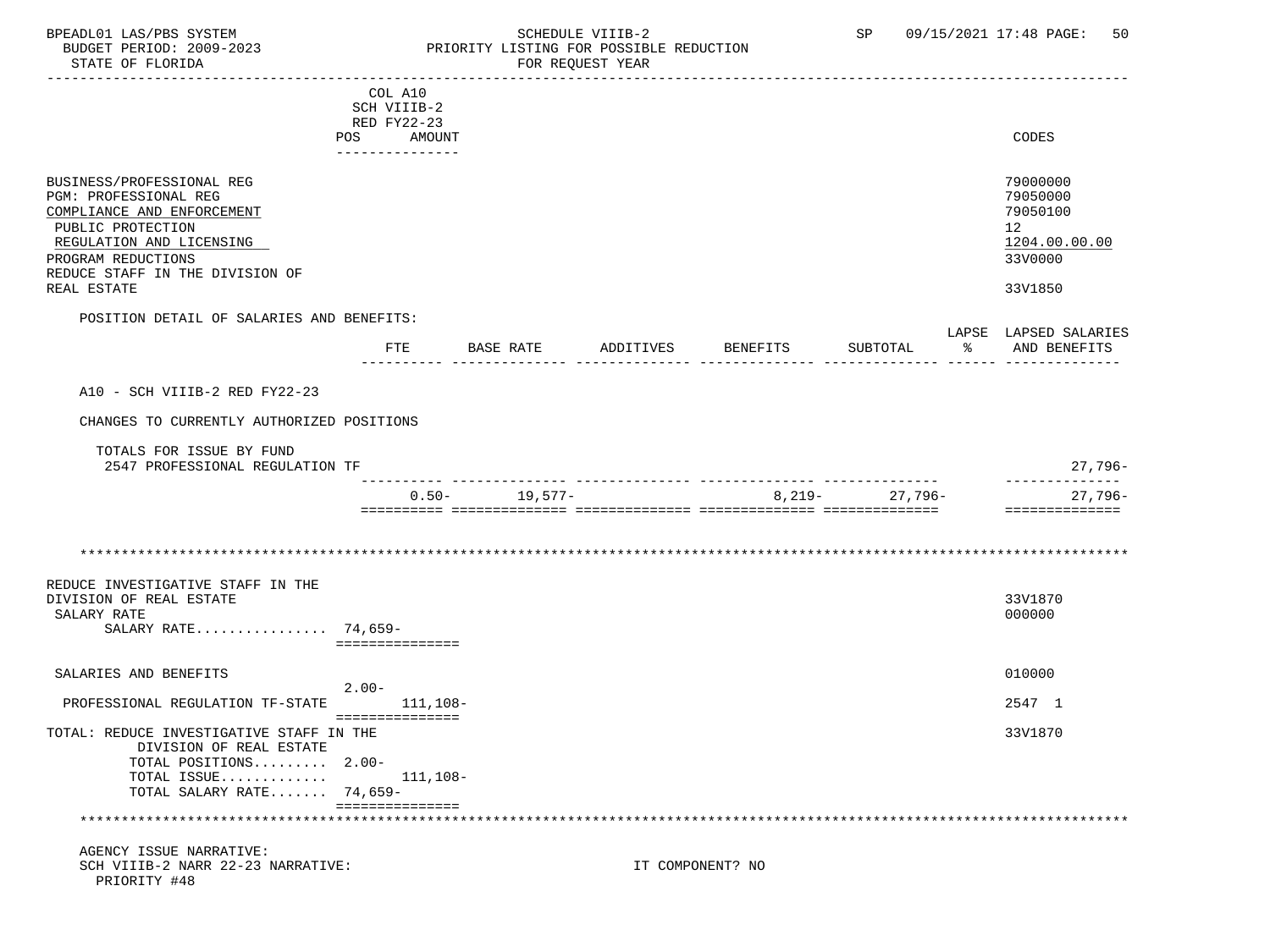#### BPEADL01 LAS/PBS SYSTEM SOHEDULE VIIIB-2 SCHEDULE VIIIB-2 SP 09/15/2021 17:48 PAGE: 51 BUDGET PERIOD: 2009-2023 PRIORITY LISTING FOR POSSIBLE REDUCTION STATE OF FLORIDA FOR REQUEST YEAR

| DIAIB OF FEORIDA                                                        | LOW WEQUEST TEUT |
|-------------------------------------------------------------------------|------------------|
| COL A10<br>SCH VIIIB-2<br>RED FY22-23<br>AMOUNT<br>POS.<br>------------ | CODES            |
| BUSINESS/PROFESSIONAL REG                                               | 79000000         |
| PGM: PROFESSIONAL REG                                                   | 79050000         |
| COMPLIANCE AND ENFORCEMENT                                              | 79050100         |
| PUBLIC PROTECTION                                                       | 12               |
| REGULATION AND LICENSING                                                | 1204.00.00.00    |
| PROGRAM REDUCTIONS                                                      | 33V0000          |
| REDUCE INVESTIGATIVE STAFF IN THE                                       |                  |
| DIVISION OF REAL ESTATE                                                 | 33V1870          |
|                                                                         |                  |

 The Department of Business and Professional Regulation, Division of Real Estate (division) proposes a reduction of two (2) Investigation Specialist II position and \$111,108 in budget authority.

 The division's Investigation Specialist II positions are tasked with investigating any alleged violations or complaints related to licensees under Chapter 475, Florida Statutes. This includes conducting interviews with the parties of the complaint, gathering documentation, and writing investigative reports.

 With any reduction in investigative staff, complaints will not be processed within established timeframes, investigations will not be completed in 90 days or less, cases per investigator will increase, and the quality of the casework will decrease.

 The elimination of these two positions will have a significant impact on investigative activities. \*\*\*\*\*\*\*\*\*\*\*\*\*\*\*\*\*\*\*\*\*\*\*\*\*\*\*\*\*\*\*\*\*\*\*\*\*\*\*\*\*\*\*\*\*\*\*\*\*\*\*\*\*\*\*\*\*\*\*\*\*\*\*\*\*\*\*\*\*\*\*\*\*\*\*\*\*\*\*\*\*\*\*\*\*\*\*\*\*\*\*\*\*\*\*\*\*\*\*\*\*\*\*\*\*\*\*\*\*\*\*\*\*\*\*\*\*\*\*\*\*\*\*\*\*\*\*

| POSITION DETAIL OF SALARIES AND BENEFITS:                                     |          |           |           |                                   |                     | LAPSE       | LAPSED SALARIES |
|-------------------------------------------------------------------------------|----------|-----------|-----------|-----------------------------------|---------------------|-------------|-----------------|
|                                                                               | FTE      | BASE RATE | ADDITIVES | BENEFITS                          | SUBTOTAL            | $rac{8}{6}$ | AND BENEFITS    |
|                                                                               |          |           |           |                                   |                     |             |                 |
| A10 - SCH VIIIB-2 RED FY22-23                                                 |          |           |           |                                   |                     |             |                 |
| CHANGES TO CURRENTLY AUTHORIZED POSITIONS<br>8318 INVESTIGATION SPECIALIST II |          |           |           |                                   |                     |             |                 |
| R0202 001                                                                     | $1.00-$  | $36,703-$ | $1,253-$  |                                   | $7,054-45,010-0.00$ |             | 45,010-         |
| R0203 001                                                                     | $1.00-$  | $36,703-$ |           | 29,395-                           | 66,098- 0.00        |             | 66,098-         |
| TOTALS FOR ISSUE BY FUND                                                      |          |           |           |                                   |                     |             |                 |
| 2547 PROFESSIONAL REGULATION TF                                               |          |           |           |                                   |                     |             | 111,108-        |
|                                                                               | $2.00 -$ |           |           | $73,406-$ 1,253- 36,449- 111,108- |                     |             | 111,108-        |
|                                                                               |          |           |           |                                   |                     |             | =============   |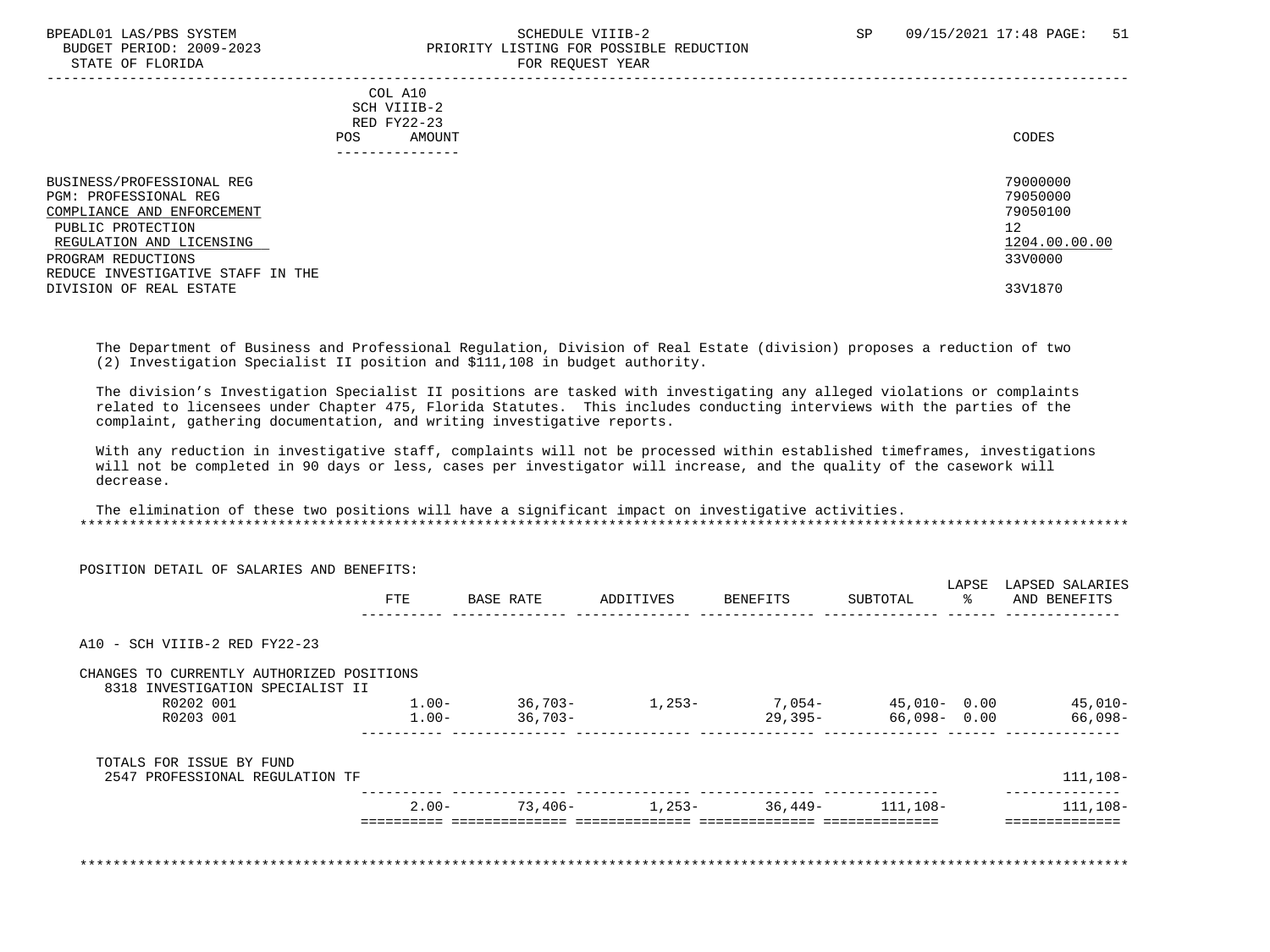#### BPEADL01 LAS/PBS SYSTEM SCHEDULE VIIIB-2 SCHEDULE VIIIB-2 SP 09/15/2021 17:48 PAGE: 52 BUDGET PERIOD: 2009-2023<br>
STATE OF FLORIDA<br>
FOR REOUEST YEAR
FOR FRAME OF FLORIDA FOR REQUEST YEAR

|                                                                                                                                   | COL A10<br>SCH VIIIB-2<br>RED FY22-23<br><b>AMOUNT</b><br><b>POS</b> | CODES                                                   |
|-----------------------------------------------------------------------------------------------------------------------------------|----------------------------------------------------------------------|---------------------------------------------------------|
|                                                                                                                                   |                                                                      |                                                         |
| BUSINESS/PROFESSIONAL REG<br>PGM: PROFESSIONAL REG<br>COMPLIANCE AND ENFORCEMENT<br>PUBLIC PROTECTION<br>REGULATION AND LICENSING |                                                                      | 79000000<br>79050000<br>79050100<br>12<br>1204.00.00.00 |
| TOTAL: REGULATION AND LICENSING                                                                                                   |                                                                      | 1204.00.00.00                                           |
| BY FUND TYPE                                                                                                                      |                                                                      |                                                         |
| TRUST FUNDS<br>SALARY RATE 94,236-                                                                                                | $2.50-$<br>$3,430,191 -$<br>===============                          | 2000                                                    |
| FLORIDA ATHLETIC COMM                                                                                                             |                                                                      | 79050400                                                |
| PUBLIC PROTECTION                                                                                                                 |                                                                      | 12                                                      |
| REGULATION AND LICENSING                                                                                                          |                                                                      | 1204.00.00.00                                           |
| PROGRAM REDUCTIONS<br>REDUCE UNLICENSED ACTIVITIES -                                                                              |                                                                      | 33V0000                                                 |
| DIVISION OF REGULATION                                                                                                            |                                                                      | 33V0010                                                 |
| OTHER PERSONAL SERVICES                                                                                                           |                                                                      | 030000                                                  |
| PROFESSIONAL REGULATION TF-STATE                                                                                                  | $56.000 -$                                                           | 2547 1                                                  |
|                                                                                                                                   |                                                                      |                                                         |

 AGENCY ISSUE NARRATIVE: SCH VIIIB-2 NARR 22-23 NARRATIVE: IT COMPONENT? NO PRIORITY #52

 The Department of Business and Professional Regulation, Florida Athletic Commission (Commission) proposes a reduction of \$56,000 in budget authority in the Other Personal Services (OPS) appropriation category.

 Currently there are two (2) part-time OPS staff assistants and a reduction of \$56,000 in the OPS category would significantly reduce the work hours for a part-time OPS position. This reduction will have a significant impact on the Commission's ability to adequately handle workloads and negatively impact the Commission's core mission, which is to protect the health, safety and welfare of and uphold the integrity of combat sports. \*\*\*\*\*\*\*\*\*\*\*\*\*\*\*\*\*\*\*\*\*\*\*\*\*\*\*\*\*\*\*\*\*\*\*\*\*\*\*\*\*\*\*\*\*\*\*\*\*\*\*\*\*\*\*\*\*\*\*\*\*\*\*\*\*\*\*\*\*\*\*\*\*\*\*\*\*\*\*\*\*\*\*\*\*\*\*\*\*\*\*\*\*\*\*\*\*\*\*\*\*\*\*\*\*\*\*\*\*\*\*\*\*\*\*\*\*\*\*\*\*\*\*\*\*\*\*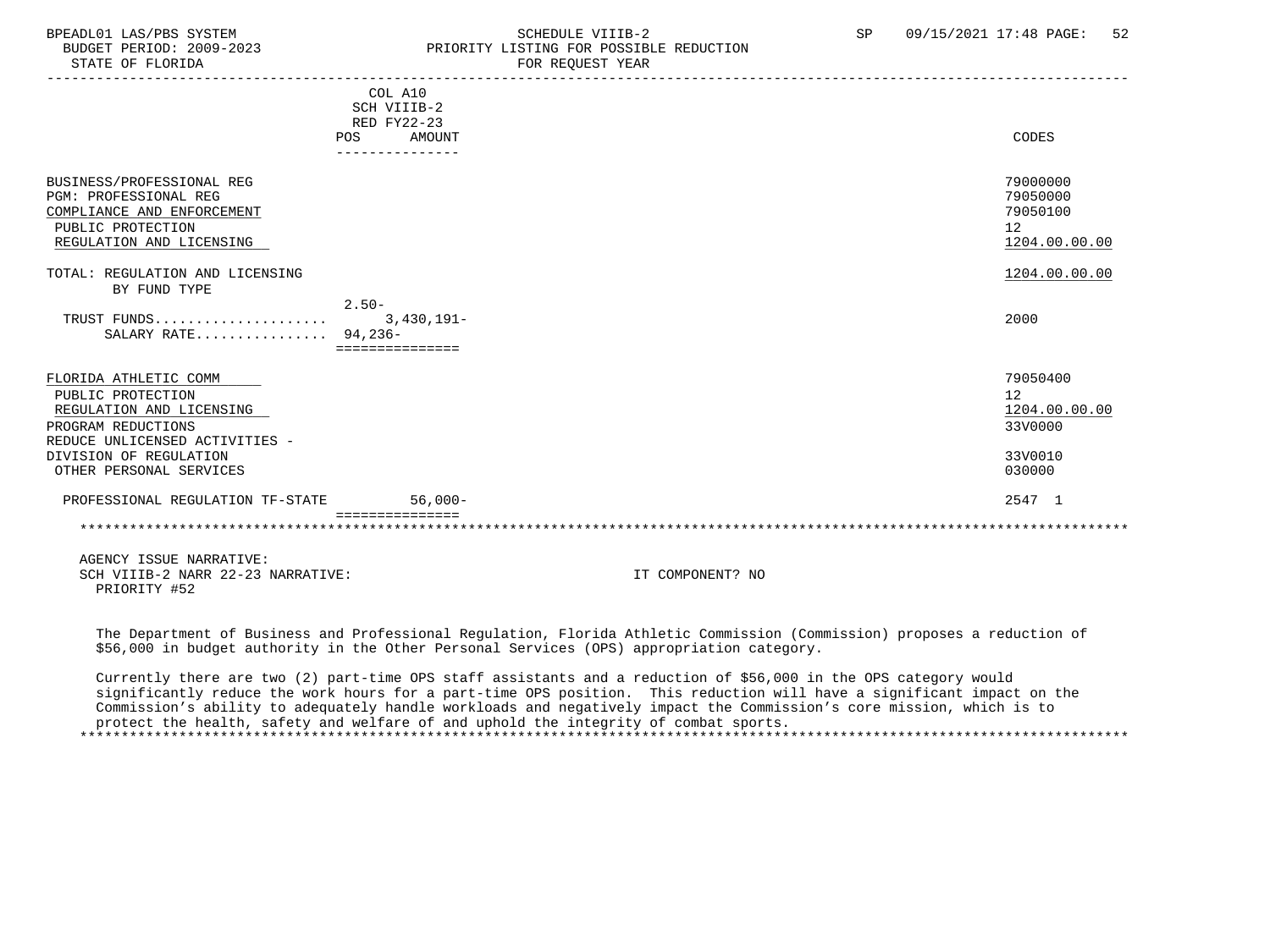### BPEADL01 LAS/PBS SYSTEM SCHEDULE VIIIB-2 SCHEDULE VIIIB-2 SP 09/15/2021 17:48 PAGE: 53 PRIORITY LISTING FOR POSSIBLE REDUCTION

|                                                   | COL A10<br>SCH VIIIB-2      |                                                                                                                          |               |
|---------------------------------------------------|-----------------------------|--------------------------------------------------------------------------------------------------------------------------|---------------|
|                                                   | RED FY22-23                 |                                                                                                                          |               |
|                                                   | POS<br>AMOUNT               |                                                                                                                          | CODES         |
|                                                   | _______________             |                                                                                                                          |               |
| BUSINESS/PROFESSIONAL REG                         |                             |                                                                                                                          | 79000000      |
| PGM: PROFESSIONAL REG                             |                             |                                                                                                                          | 79050000      |
| FLORIDA ATHLETIC COMM                             |                             |                                                                                                                          | 79050400      |
| PUBLIC PROTECTION                                 |                             |                                                                                                                          | 12            |
| REGULATION AND LICENSING                          |                             |                                                                                                                          | 1204.00.00.00 |
| PROGRAM REDUCTIONS                                |                             |                                                                                                                          | 33V0000       |
| REDUCE EXPENSES APPROPRIATION                     |                             |                                                                                                                          | 33V0310       |
| SPECIAL CATEGORIES                                |                             |                                                                                                                          | 100000        |
| TRANSFER TO PROF REG TF                           |                             |                                                                                                                          | 100042        |
|                                                   |                             |                                                                                                                          |               |
| GENERAL REVENUE FUND                              | -STATE 44,368-              |                                                                                                                          | 1000 1        |
|                                                   | ===============             |                                                                                                                          |               |
| REDUCE STAFFING IN THE FLORIDA                    |                             |                                                                                                                          |               |
| ATHLETIC COMMISSION                               |                             |                                                                                                                          | 33V0330       |
| SALARY RATE                                       |                             |                                                                                                                          | 000000        |
| SALARY RATE $8,318-$                              | ===============             |                                                                                                                          |               |
|                                                   |                             |                                                                                                                          |               |
| SALARIES AND BENEFITS                             |                             |                                                                                                                          | 010000        |
|                                                   | $.25-$                      |                                                                                                                          |               |
| PROFESSIONAL REGULATION TF-STATE                  | $9.854-$<br>=============== |                                                                                                                          | 2547 1        |
| TOTAL: REDUCE STAFFING IN THE FLORIDA             |                             |                                                                                                                          | 33V0330       |
| ATHLETIC COMMISSION                               |                             |                                                                                                                          |               |
| TOTAL POSITIONS .25-                              |                             |                                                                                                                          |               |
| TOTAL ISSUE                                       | $9,854-$                    |                                                                                                                          |               |
| TOTAL SALARY RATE 8,318-                          |                             |                                                                                                                          |               |
|                                                   | ===============             |                                                                                                                          |               |
|                                                   |                             |                                                                                                                          |               |
| AGENCY ISSUE NARRATIVE:                           |                             |                                                                                                                          |               |
| SCH VIIIB-2 NARR 22-23 NARRATIVE:<br>PRIORITY #53 |                             | IT COMPONENT? NO                                                                                                         |               |
|                                                   |                             | The Department of Business and Professional Regulation, Florida Athletic Commission (Commission) proposes a reduction of |               |
|                                                   |                             | one quarter (.25) of a Full-Time-Equivalent (FTE) position and \$9.854 in budget authority in the Salaries and Benefits  |               |

quarter (.25) of a Full-Time-Equivalent (FTE) position and  $$9,854$  in budget authority in the Salaries and Bene: appropriation category. Currently there are four (4) FTE and a reduction of \$9,854 in the Salaries and Benefits category would eliminate an

 Administrative Assistant II position. This reduction will have a significant impact on the Commission's ability to adequately handle workloads and negatively impact the Commission's core mission, which is to protect the health, safety and welfare of and uphold the integrity of combat sports. \*\*\*\*\*\*\*\*\*\*\*\*\*\*\*\*\*\*\*\*\*\*\*\*\*\*\*\*\*\*\*\*\*\*\*\*\*\*\*\*\*\*\*\*\*\*\*\*\*\*\*\*\*\*\*\*\*\*\*\*\*\*\*\*\*\*\*\*\*\*\*\*\*\*\*\*\*\*\*\*\*\*\*\*\*\*\*\*\*\*\*\*\*\*\*\*\*\*\*\*\*\*\*\*\*\*\*\*\*\*\*\*\*\*\*\*\*\*\*\*\*\*\*\*\*\*\*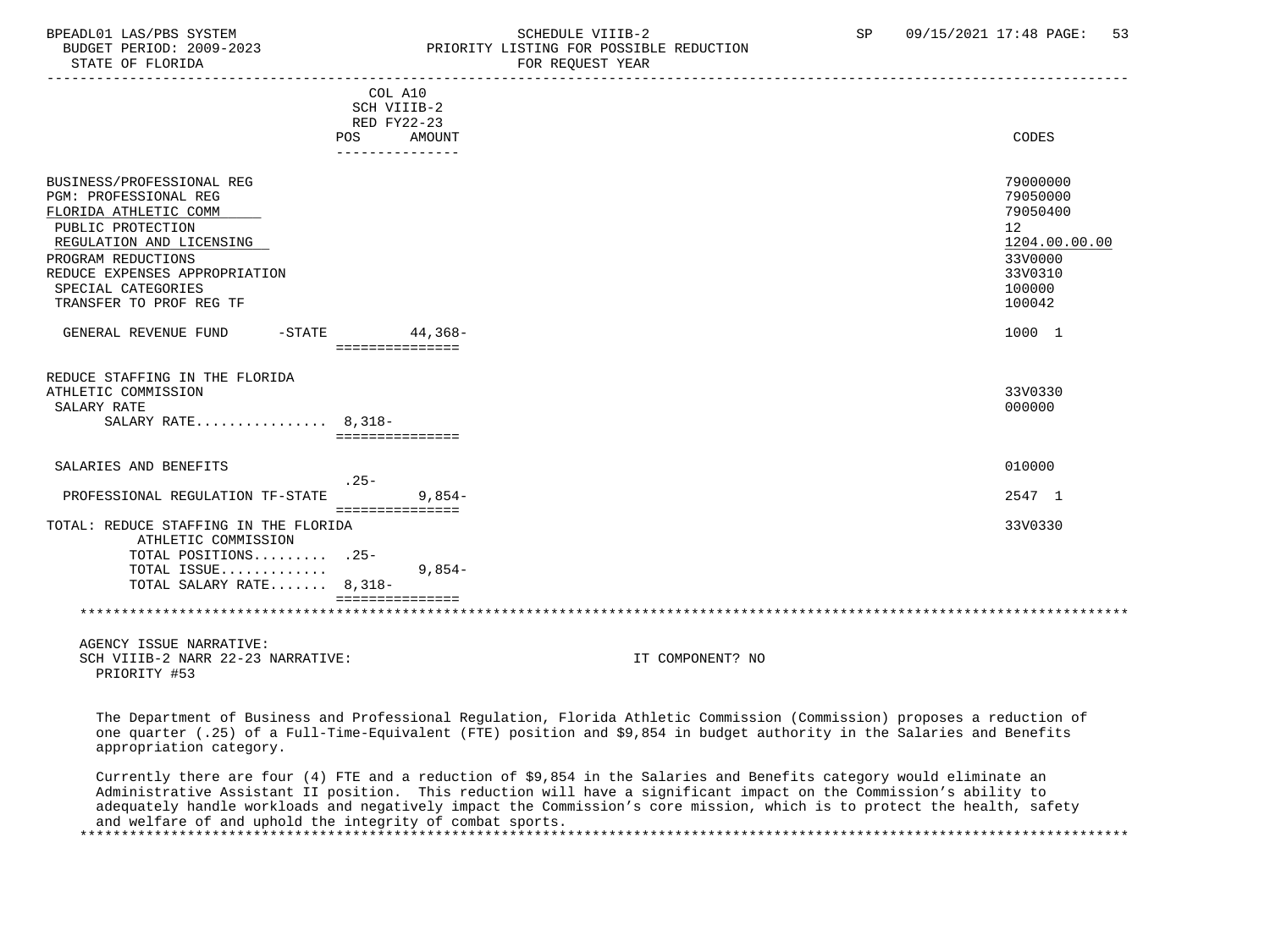### BPEADL01 LAS/PBS SYSTEM SALL SOME SCHEDULE VIIIB-2 SCHEDULE SP 09/15/2021 17:48 PAGE: 54 BUDGET PERIOD: 2009-2023 PRIORITY LISTING FOR POSSIBLE REDUCTION

|                                               | COL A10         |                      |           |          |                      |    |                                  |
|-----------------------------------------------|-----------------|----------------------|-----------|----------|----------------------|----|----------------------------------|
|                                               | SCH VIIIB-2     |                      |           |          |                      |    |                                  |
|                                               | RED FY22-23     |                      |           |          |                      |    |                                  |
|                                               | POS AMOUNT      |                      |           |          |                      |    | CODES                            |
|                                               | --------------  |                      |           |          |                      |    |                                  |
|                                               |                 |                      |           |          |                      |    |                                  |
| BUSINESS/PROFESSIONAL REG                     |                 |                      |           |          |                      |    | 79000000                         |
| PGM: PROFESSIONAL REG                         |                 |                      |           |          |                      |    | 79050000<br>79050400             |
| FLORIDA ATHLETIC COMM                         |                 |                      |           |          |                      |    |                                  |
| PUBLIC PROTECTION<br>REGULATION AND LICENSING |                 |                      |           |          |                      |    | 12 <sub>1</sub><br>1204.00.00.00 |
| PROGRAM REDUCTIONS                            |                 |                      |           |          |                      |    | 33V0000                          |
| REDUCE STAFFING IN THE FLORIDA                |                 |                      |           |          |                      |    |                                  |
| ATHLETIC COMMISSION                           |                 |                      |           |          |                      |    | 33V0330                          |
|                                               |                 |                      |           |          |                      |    |                                  |
| POSITION DETAIL OF SALARIES AND BENEFITS:     |                 |                      |           |          |                      |    |                                  |
|                                               |                 |                      |           |          |                      |    | LAPSE LAPSED SALARIES            |
|                                               | FTE             | BASE RATE            | ADDITIVES | BENEFITS | SUBTOTAL             | ిన | AND BENEFITS                     |
|                                               |                 |                      |           |          |                      |    |                                  |
|                                               |                 |                      |           |          |                      |    |                                  |
| $A10 - SCH VIIIB-2 RED FY22-23$               |                 |                      |           |          |                      |    |                                  |
| CHANGES TO CURRENTLY AUTHORIZED POSITIONS     |                 |                      |           |          |                      |    |                                  |
| 0712 ADMINISTRATIVE ASSISTANT II              |                 |                      |           |          |                      |    |                                  |
| R0829 001                                     |                 | $0.25 - 8,318 -$     |           |          | $1,536-$ 9,854- 0.00 |    | $9,854-$                         |
|                                               |                 |                      |           |          |                      |    |                                  |
|                                               |                 |                      |           |          |                      |    |                                  |
| TOTALS FOR ISSUE BY FUND                      |                 |                      |           |          |                      |    |                                  |
| 2547 PROFESSIONAL REGULATION TF               |                 |                      |           |          |                      |    | $9,854-$<br>____________.        |
|                                               |                 | $0.25 -$<br>$8,318-$ |           |          | $1,536-$ 9,854-      |    | $9,854-$                         |
|                                               |                 |                      |           |          |                      |    | ==============                   |
|                                               |                 |                      |           |          |                      |    |                                  |
|                                               |                 |                      |           |          |                      |    |                                  |
|                                               |                 |                      |           |          |                      |    |                                  |
| TOTAL: REGULATION AND LICENSING               |                 |                      |           |          |                      |    | 1204.00.00.00                    |
| BY FUND TYPE                                  |                 |                      |           |          |                      |    |                                  |
| GENERAL REVENUE FUND                          | $44,368-$       |                      |           |          |                      |    | 1000                             |
| TRUST FUNDS                                   | 65,854-         |                      |           |          |                      |    | 2000                             |
|                                               |                 |                      |           |          |                      |    |                                  |
| TOTAL POSITIONS .25-                          |                 |                      |           |          |                      |    |                                  |
| TOTAL PROG COMP $110,222-$                    |                 |                      |           |          |                      |    |                                  |
| TOTAL SALARY RATE 8,318-                      | =============== |                      |           |          |                      |    |                                  |
|                                               |                 |                      |           |          |                      |    |                                  |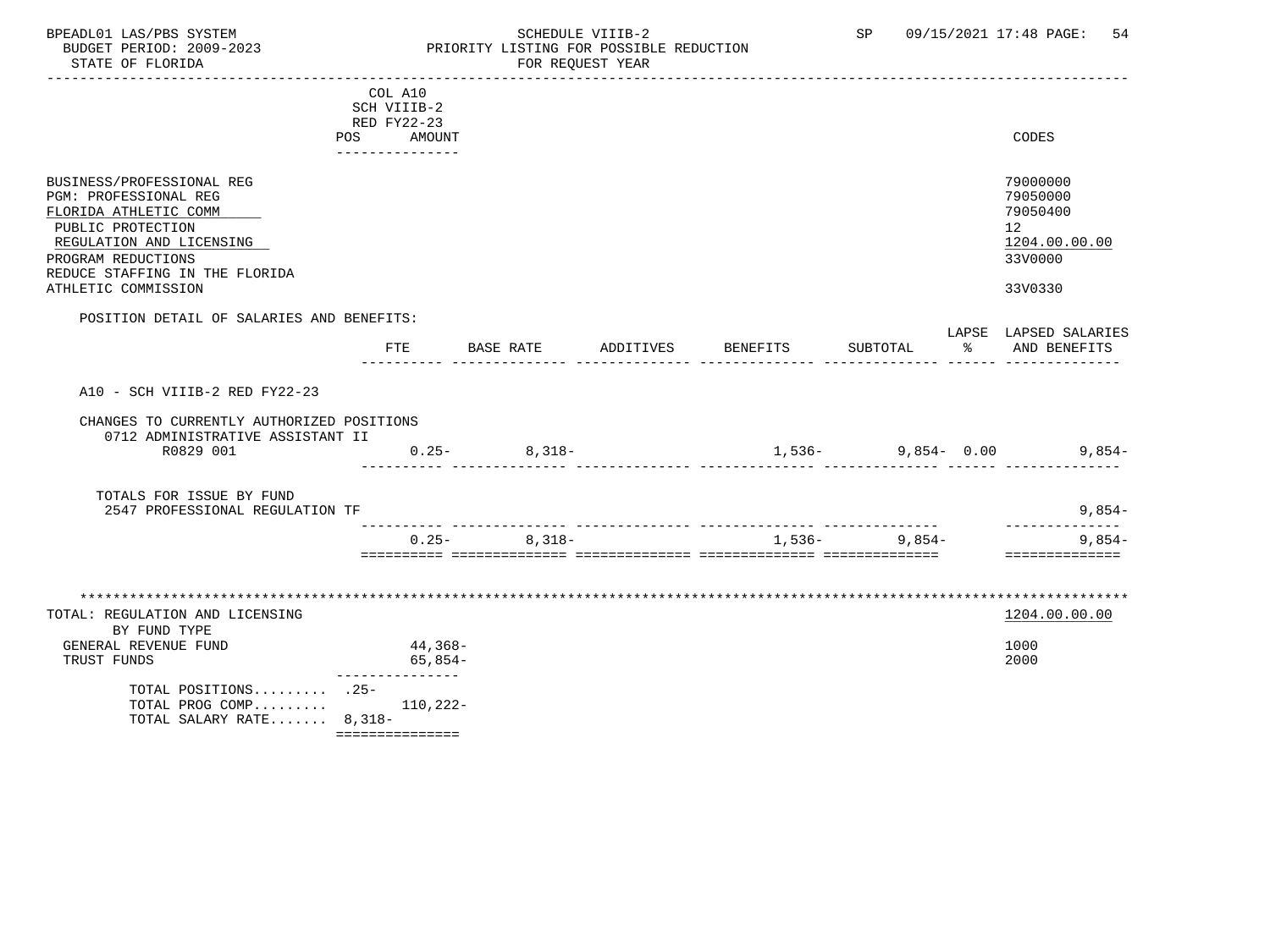#### BPEADL01 LAS/PBS SYSTEM STRING THE SCHEDULE VIIIB-2 SCHEDULE VIIIB-2 SP 09/15/2021 17:48 PAGE: 55 BUDGET PERIOD: 2009-2023 PRIORITY LISTING FOR POSSIBLE REDUCTION<br>STATE OF FLORIDA FOR REQUEST YEAR

|                                                                                                                                                                                                | COL A10<br>SCH VIIIB-2<br>RED FY22-23<br>AMOUNT<br><b>POS</b><br>. _ _ _ _ _ _ _ _ _ _ _ _ _ _ | CODES                                                              |
|------------------------------------------------------------------------------------------------------------------------------------------------------------------------------------------------|------------------------------------------------------------------------------------------------|--------------------------------------------------------------------|
| BUSINESS/PROFESSIONAL REG<br><b>PGM: PROFESSIONAL REG</b><br>TEST/CONTINUE EDUCATION<br>PUBLIC PROTECTION<br>REGULATION AND LICENSING<br>PROGRAM REDUCTIONS<br>ELIMINATE THE OPERATING CAPITAL |                                                                                                | 79000000<br>79050000<br>79050500<br>12<br>1204.00.00.00<br>33V0000 |
| OUTLAY (OCO) APPROPRIATION IN THE<br>BUREAU OF TESTING AND CONTINUING<br>EDUCATION<br>OPERATING CAPITAL OUTLAY                                                                                 |                                                                                                | 33V0050<br>060000                                                  |
| PROFESSIONAL REGULATION TF-STATE                                                                                                                                                               | $3.000 -$                                                                                      | 2547 1                                                             |
|                                                                                                                                                                                                |                                                                                                |                                                                    |

 AGENCY ISSUE NARRATIVE: SCH VIIIB-2 NARR 22-23 NARRATIVE: IT COMPONENT? NO PRIORITY #2

 The Department of Business and Professional Regulation, Bureau of Testing and Continuing Education (Bureau) proposes a reduction of \$3,000 in the Operating Capital Outlay appropriation category.

A \$3,000 reduction in Operating Capital Outlay will eliminate the Bureau's entire appropriation within the category.

 The current threshold in the Operating Capital Outlay category limits purchases to single units of furniture or equipment that are priced at a minimum of \$5,000. The Bureau does not anticipate the need of purchases meeting or exceeding the threshold of \$5,000.

 This reduction will have a minimal impact on the operations and services provided by the Bureau. \*\*\*\*\*\*\*\*\*\*\*\*\*\*\*\*\*\*\*\*\*\*\*\*\*\*\*\*\*\*\*\*\*\*\*\*\*\*\*\*\*\*\*\*\*\*\*\*\*\*\*\*\*\*\*\*\*\*\*\*\*\*\*\*\*\*\*\*\*\*\*\*\*\*\*\*\*\*\*\*\*\*\*\*\*\*\*\*\*\*\*\*\*\*\*\*\*\*\*\*\*\*\*\*\*\*\*\*\*\*\*\*\*\*\*\*\*\*\*\*\*\*\*\*\*\*\*

| REDUCE TRAVEL FOR EXAMINATION    |           |         |
|----------------------------------|-----------|---------|
| SERVICES CONSULTANTS - BUREAU OF |           |         |
| TESTING AND CONTINUING EDUCATION |           | 33V0060 |
| SPECIAL CATEGORIES               |           | 100000  |
| EXAMINATION TESTING SVCS         |           | 100106  |
| PROFESSIONAL REGULATION TF-STATE | $3.000 -$ | 2547 1  |
|                                  |           |         |
|                                  |           |         |
|                                  |           |         |

 AGENCY ISSUE NARRATIVE: SCH VIIIB-2 NARR 22-23 NARRATIVE: IT COMPONENT? NO PRIORITY #7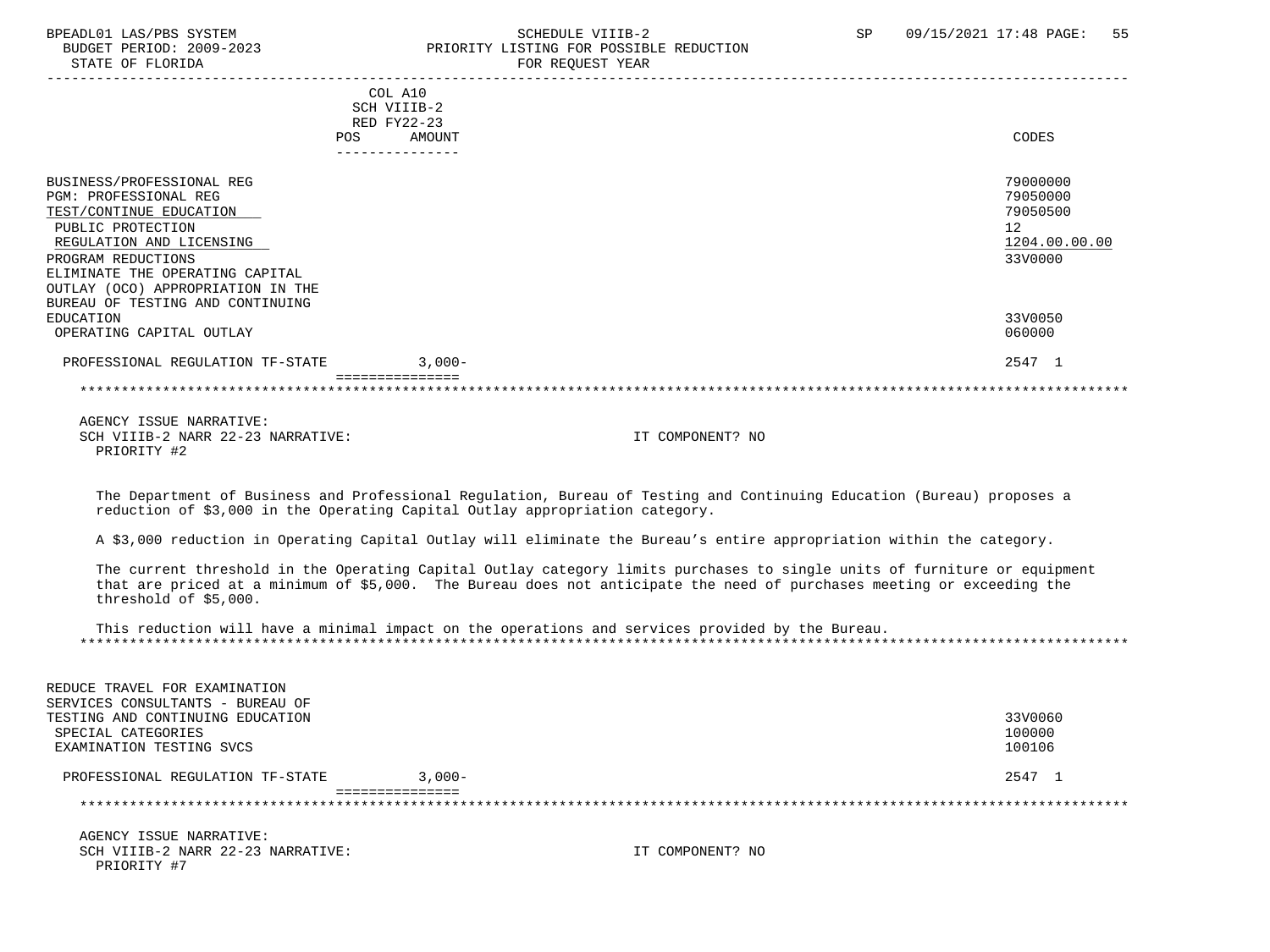#### BPEADL01 LAS/PBS SYSTEM SALL SOLUTION SCHEDULE VIIIB-2 SP 09/15/2021 17:48 PAGE: 56 BUDGET PERIOD: 2009-2023 PRIORITY LISTING FOR POSSIBLE REDUCTION STATE OF FLORIDA FOR REQUEST YEAR

 ----------------------------------------------------------------------------------------------------------------------------------- COL A10 SCH VIIIB-2 RED FY22-23 POS AMOUNT CODES --------------- BUSINESS/PROFESSIONAL REG 20000000 PGM: PROFESSIONAL REG 79050000 TEST/CONTINUE EDUCATION PUBLIC PROTECTION 12 REGULATION AND LICENSING  $\frac{1204.00}{3300000}$ PROGRAM REDUCTIONS REDUCE TRAVEL FOR EXAMINATION SERVICES CONSULTANTS - BUREAU OF TESTING AND CONTINUING EDUCATION 33V0060

 The Department of Business and Professional Regulation (department), Bureau of Testing and Continuing Education (bureau) proposes a reduction of \$3,000 in the Examination Testing Services appropriation category.

 The Examination and Testing appropriation category is utilized for all professional licensure examination related costs. A \$3,000 reduction in Examination and Testing appropriation category will reduce the amount of funding budgeted for travel by bureau staff and office supplies.

 This reduction will primarily limit the ability of staff to travel to examination site locations to administer professional licensing examinations as well as to board, council, and commission meetings where examination and education issues are being addressed.

 This reduction will have a moderate impact on the operations and services provided by the bureau. \*\*\*\*\*\*\*\*\*\*\*\*\*\*\*\*\*\*\*\*\*\*\*\*\*\*\*\*\*\*\*\*\*\*\*\*\*\*\*\*\*\*\*\*\*\*\*\*\*\*\*\*\*\*\*\*\*\*\*\*\*\*\*\*\*\*\*\*\*\*\*\*\*\*\*\*\*\*\*\*\*\*\*\*\*\*\*\*\*\*\*\*\*\*\*\*\*\*\*\*\*\*\*\*\*\*\*\*\*\*\*\*\*\*\*\*\*\*\*\*\*\*\*\*\*\*\*

| REDUCE STAFF TRAVEL AND OFFICE      |           |         |
|-------------------------------------|-----------|---------|
| SUPPLY EXPENDITURES IN THE BUREAU   |           |         |
| OF TESTING AND CONTINUING EDUCATION |           | 33V0070 |
| EXPENSES                            |           | 040000  |
| PROFESSIONAL REGULATION TF-STATE    | $6.000 -$ | 2547 1  |
|                                     |           |         |
|                                     |           |         |
|                                     |           |         |

 AGENCY ISSUE NARRATIVE: SCH VIIIB-2 NARR 22-23 NARRATIVE: IT COMPONENT? NO PRIORITY #19

REDUCE STAFF TRAVEL AND OFFICE

 The Department of Business and Professional Regulation, Bureau of Testing and Continuing Education (Bureau) proposes a reduction of \$6,000 in the Expenses appropriation category.

A \$6,000 reduction in Expenses will reduce the amount of funding budgeted for travel by Bureau staff and office supplies.

 This reduction will primarily limit the ability of staff to travel to examination site locations to administer professional licensing examinations as well as to board, council, and commission meetings where examination and education issues are being addressed.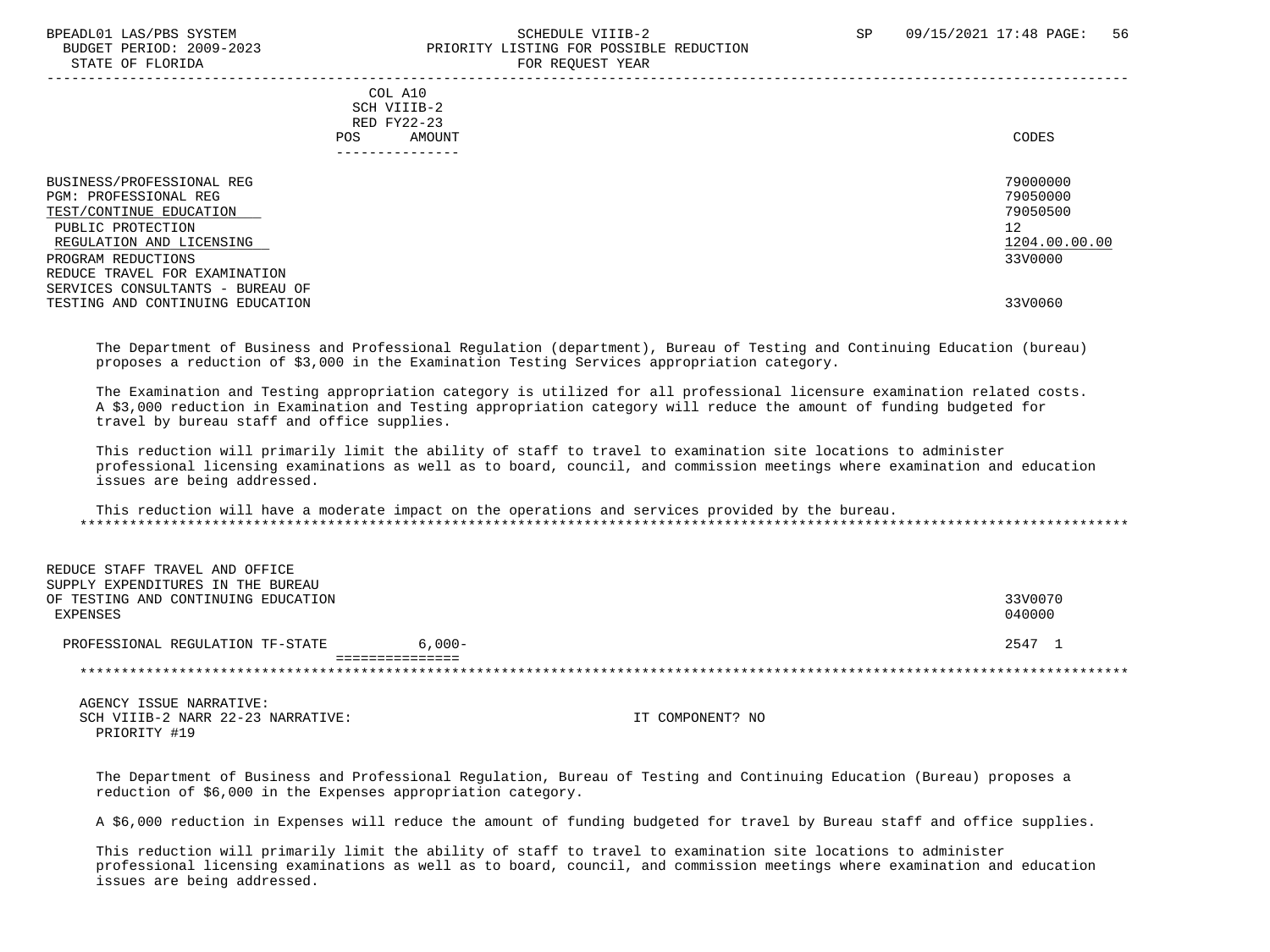STATE OF FLORIDA FOR STATE OF STATE OF STATE OF STATE OF STATE OF STATE OF STATE OF STATE OF STATE OF STATE OF STATE OF STATE OF STATE OF STATE OF STATE OF STATE OF STATE OF STATE OF STATE OF STATE OF STATE OF STATE OF STA

### BPEADL01 LAS/PBS SYSTEM STRANGERS SAND SCHEDULE VIIIB-2 SP 09/15/2021 17:48 PAGE: 57 BUDGET PERIOD: 2009-2023 PRIORITY LISTING FOR POSSIBLE REDUCTION

|                                     |     | COL A10<br>SCH VIIIB-2 |                                                                                                      |               |
|-------------------------------------|-----|------------------------|------------------------------------------------------------------------------------------------------|---------------|
|                                     |     | RED FY22-23            |                                                                                                      |               |
|                                     | POS | <b>AMOUNT</b>          |                                                                                                      | CODES         |
|                                     |     | ---------------        |                                                                                                      |               |
|                                     |     |                        |                                                                                                      |               |
| BUSINESS/PROFESSIONAL REG           |     |                        |                                                                                                      | 79000000      |
| <b>PGM: PROFESSIONAL REG</b>        |     |                        |                                                                                                      | 79050000      |
| TEST/CONTINUE EDUCATION             |     |                        |                                                                                                      | 79050500      |
| PUBLIC PROTECTION                   |     |                        |                                                                                                      | 12            |
| REGULATION AND LICENSING            |     |                        |                                                                                                      | 1204.00.00.00 |
| PROGRAM REDUCTIONS                  |     |                        |                                                                                                      | 33V0000       |
| REDUCE STAFF TRAVEL AND OFFICE      |     |                        |                                                                                                      |               |
| SUPPLY EXPENDITURES IN THE BUREAU   |     |                        |                                                                                                      |               |
| OF TESTING AND CONTINUING EDUCATION |     |                        |                                                                                                      | 33V0070       |
|                                     |     |                        | This reduction will have a significant impact on the operations and services provided by the Bureau. |               |
| REDUCE CONTRACTED SERVICES IN THE   |     |                        |                                                                                                      |               |
| EXAMINATION AND TESTING SERVICES    |     |                        |                                                                                                      |               |
| APPROPRIATION CATEGORY - BUREAU OF  |     |                        |                                                                                                      |               |
| TESTING AND CONTINUING EDUCATION    |     |                        |                                                                                                      | 33V0080       |
| SPECIAL CATEGORIES                  |     |                        |                                                                                                      | 100000        |
| EXAMINATION TESTING SVCS            |     |                        |                                                                                                      | 100106        |
| PROFESSIONAL REGULATION TF-STATE    |     | $81,726-$              |                                                                                                      | 2547 1        |
|                                     |     |                        |                                                                                                      |               |
| AGENCY ISSUE NARRATIVE:             |     |                        |                                                                                                      |               |

SCH VIIIB-2 NARR 22-23 NARRATIVE: IT COMPONENT? NO PRIORITY #20

 The Department of Business and Professional Regulation (Department), Bureau of Testing and Continuing Education (Bureau)proposes a reduction of \$81,726 in the Examination Testing Services appropriation category.

The Examination and Testing appropriation category is utilized for all professional licensure examination related costs.

 The Department has responded to increased demands for professional licensure examinations to be computer-based by converting most pencil and paper examinations to a computer based testing format administered by a contracted vendor. Additionally, the department contracts with national examination vendors to administer examinations required for licensure. This reduction of \$81,726 will impact the amount of funding available to contracted examination services.

 This reduction will have a significant impact on the operations and services provided by the Bureau. \*\*\*\*\*\*\*\*\*\*\*\*\*\*\*\*\*\*\*\*\*\*\*\*\*\*\*\*\*\*\*\*\*\*\*\*\*\*\*\*\*\*\*\*\*\*\*\*\*\*\*\*\*\*\*\*\*\*\*\*\*\*\*\*\*\*\*\*\*\*\*\*\*\*\*\*\*\*\*\*\*\*\*\*\*\*\*\*\*\*\*\*\*\*\*\*\*\*\*\*\*\*\*\*\*\*\*\*\*\*\*\*\*\*\*\*\*\*\*\*\*\*\*\*\*\*\*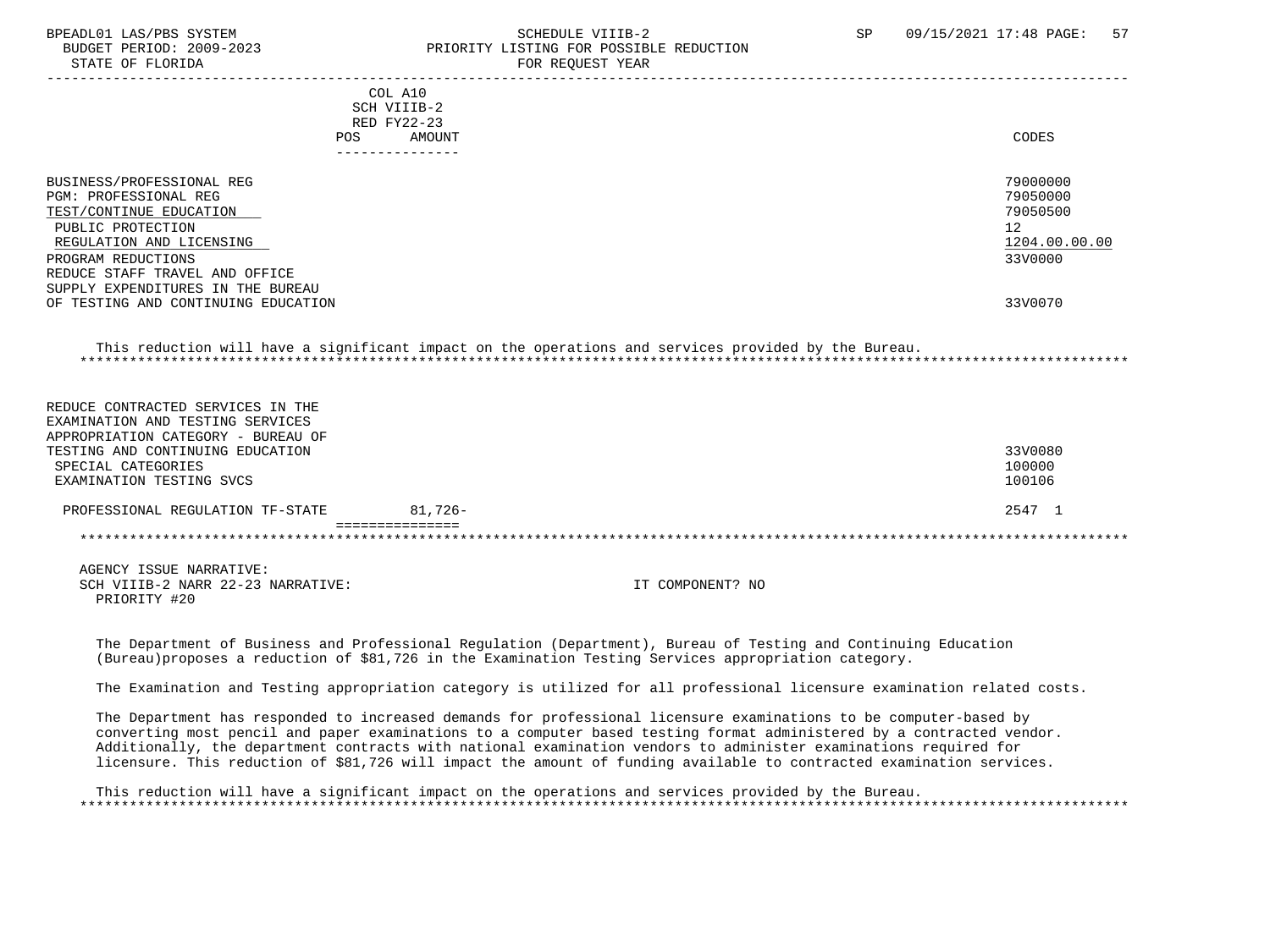PRIORITY: #36

## BPEADL01 LAS/PBS SYSTEM SALL SALL SOMEDULE VIIIB-2 SP 09/15/2021 17:48 PAGE: 58 BUDGET PERIOD: 2009-2023 PRIORITY LISTING FOR POSSIBLE REDUCTION

|                                     | COL A10         |                  |               |
|-------------------------------------|-----------------|------------------|---------------|
|                                     | SCH VIIIB-2     |                  |               |
|                                     | RED FY22-23     |                  |               |
| <b>POS</b>                          |                 | AMOUNT           | CODES         |
|                                     | --------------- |                  |               |
| BUSINESS/PROFESSIONAL REG           |                 |                  | 79000000      |
| <b>PGM: PROFESSIONAL REG</b>        |                 |                  | 79050000      |
| TEST/CONTINUE EDUCATION             |                 |                  | 79050500      |
| PUBLIC PROTECTION                   |                 |                  | 12            |
| REGULATION AND LICENSING            |                 |                  | 1204.00.00.00 |
| PROGRAM REDUCTIONS                  |                 |                  | 33V0000       |
| ELIMINATE ORLANDO EXAMINATION SITES |                 |                  |               |
| FOR CONSTRUCTION, GEOLOGY, AND      |                 |                  |               |
| HARBOR PILOTS AND RELOCATE TO       |                 |                  |               |
| TALLAHASSEE                         |                 |                  | 33V3070       |
| SPECIAL CATEGORIES                  |                 |                  | 100000        |
| EXAMINATION TESTING SVCS            |                 |                  | 100106        |
| PROFESSIONAL REGULATION TF-STATE    | 143,443-        |                  | 2547 1        |
|                                     |                 |                  |               |
| AGENCY ISSUE NARRATIVE:             |                 |                  |               |
| SCH VIIIB-2 NARR 22-23 NARRATIVE:   |                 | IT COMPONENT? NO |               |

 The Department of Business and Professional Regulation (department), Bureau of Testing and Continuing Education (bureau) proposes a reduction of \$143,443 in the Examination Testing Services appropriation category.

 The agency has worked diligently to convert most licensure examinations from paper and pencil to computer-based testing format. The remaining paper and pencil examinations (construction, geology, and harbor pilots) are administered in centrally located Orlando, Florida. This proposal would eliminate the funding for paper and pencil examination facilities in Orlando and require those examination sites to be relocated to the Tallahassee based department offices thereby reducing the cost of facility rental and exam proctors.

 The department is tasked with providing examinations and ensuring that they are accessible to the public. Elimination of the central location in Orlando will be disadvantageous to examination candidates and licensees. Due to limited space in Tallahassee-based DBPR offices; examination capacity would be extremely limited, resulting in lengthy delays in the administration of examinations to potential licensees.

 The impact of this reduction will be significant to the operations of the bureau and our customers. \*\*\*\*\*\*\*\*\*\*\*\*\*\*\*\*\*\*\*\*\*\*\*\*\*\*\*\*\*\*\*\*\*\*\*\*\*\*\*\*\*\*\*\*\*\*\*\*\*\*\*\*\*\*\*\*\*\*\*\*\*\*\*\*\*\*\*\*\*\*\*\*\*\*\*\*\*\*\*\*\*\*\*\*\*\*\*\*\*\*\*\*\*\*\*\*\*\*\*\*\*\*\*\*\*\*\*\*\*\*\*\*\*\*\*\*\*\*\*\*\*\*\*\*\*\*\*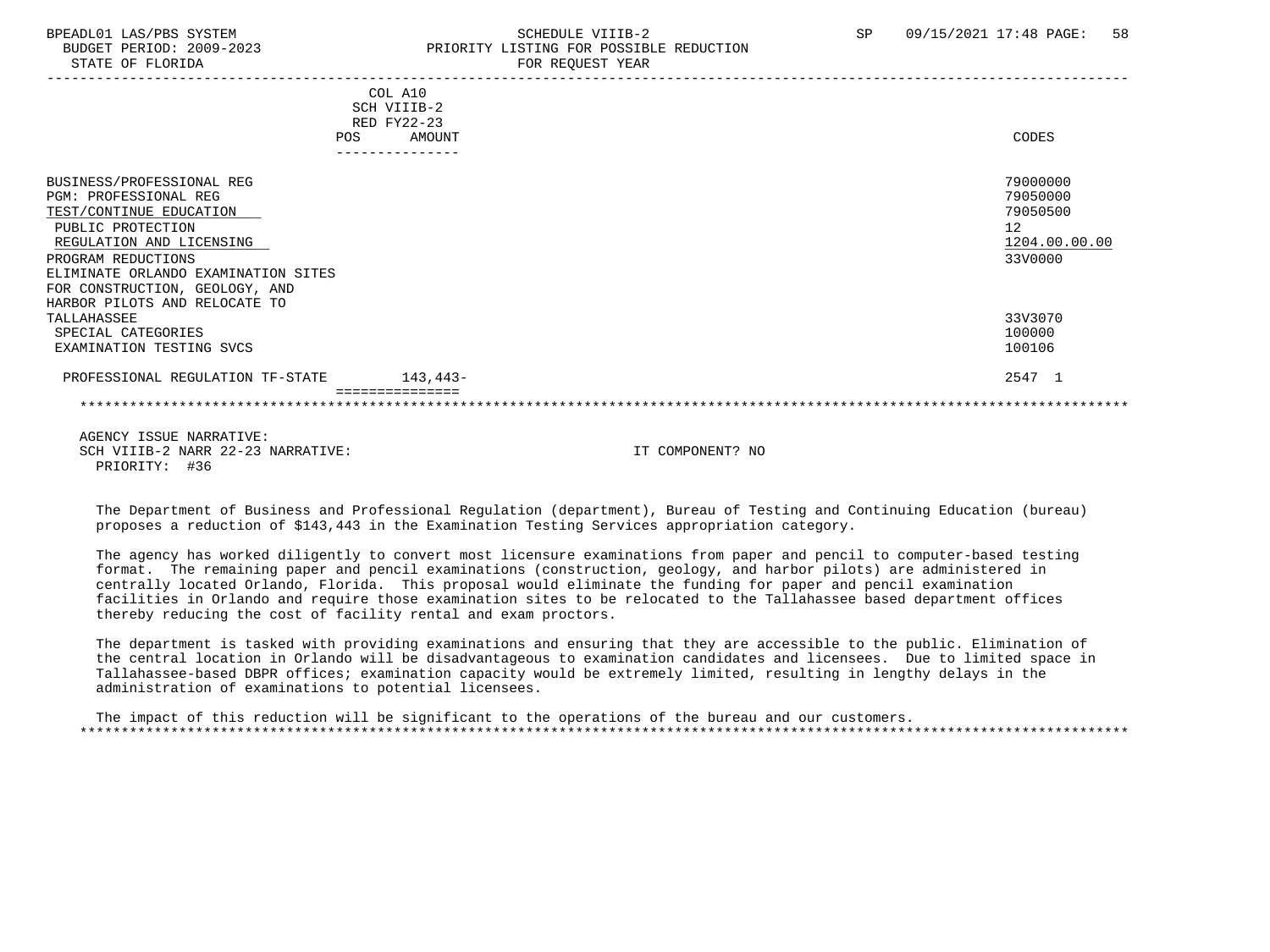# BPEADL01 LAS/PBS SYSTEM SOHEDULE VIIIB-2 SCHEDULE VIIIB-2 SP 09/15/2021 17:48 PAGE: 59<br>BUDGET PERIOD: 2009-2023 SP PRIORITY LISTING FOR POSSIBLE REDUCTION PRIORITY LISTING FOR POSSIBLE REDUCTION

| COL A10<br>SCH VIIIB-2                         |               |
|------------------------------------------------|---------------|
| RED FY22-23                                    |               |
| AMOUNT<br><b>POS</b>                           | CODES         |
|                                                |               |
|                                                |               |
| BUSINESS/PROFESSIONAL REG                      | 79000000      |
| <b>PGM: PROFESSIONAL REG</b>                   | 79050000      |
| TEST/CONTINUE EDUCATION                        | 79050500      |
| PUBLIC PROTECTION                              | 12            |
| REGULATION AND LICENSING                       | 1204.00.00.00 |
| PROGRAM REDUCTIONS                             | 33V0000       |
| ELIMINATE EXAMINATION AND EDUCATION            |               |
| COURSE CONSULTANTS                             | 33V3080       |
| SPECIAL CATEGORIES                             | 100000        |
| EXAMINATION TESTING SVCS                       | 100106        |
| PROFESSIONAL REGULATION TF-STATE<br>$95,000 -$ | 2547 1        |
|                                                |               |

 AGENCY ISSUE NARRATIVE: SCH VIIIB-2 NARR 22-23 NARRATIVE: IT COMPONENT? NO Priority #37

 The Department of Business and Professional Regulation (Department), Bureau of Testing and Continuing Education(Bureau) proposes a reduction of \$95,000 in the Examination Testing Services appropriation category. The Examination and Testing appropriation category is utilized for all professional licensure examination related costs.

 The Department has responded to increased demands for professional licensure examinations to be computer-based by converting most pencil and paper examinations to a computer based testing format administered by a contracted vendor. Additionally, the department contracts with national examination vendors to administer examinations required for licensure. This reduction of \$95,000 will impact the amount of funding available to contracted examination services.

 This reduction will have a significant impact on the operations and services provided by the Bureau. \*\*\*\*\*\*\*\*\*\*\*\*\*\*\*\*\*\*\*\*\*\*\*\*\*\*\*\*\*\*\*\*\*\*\*\*\*\*\*\*\*\*\*\*\*\*\*\*\*\*\*\*\*\*\*\*\*\*\*\*\*\*\*\*\*\*\*\*\*\*\*\*\*\*\*\*\*\*\*\*\*\*\*\*\*\*\*\*\*\*\*\*\*\*\*\*\*\*\*\*\*\*\*\*\*\*\*\*\*\*\*\*\*\*\*\*\*\*\*\*\*\*\*\*\*\*\*

|                                 | _ _ _ _ _ _ _ _ _ _ |                  |
|---------------------------------|---------------------|------------------|
| TRUST FUNDS<br>UNDS             | $332,169-$          | 2000             |
| BY FUND TYPE                    |                     |                  |
| TOTAL: REGULATION AND LICENSING |                     | .00.00.00<br>204 |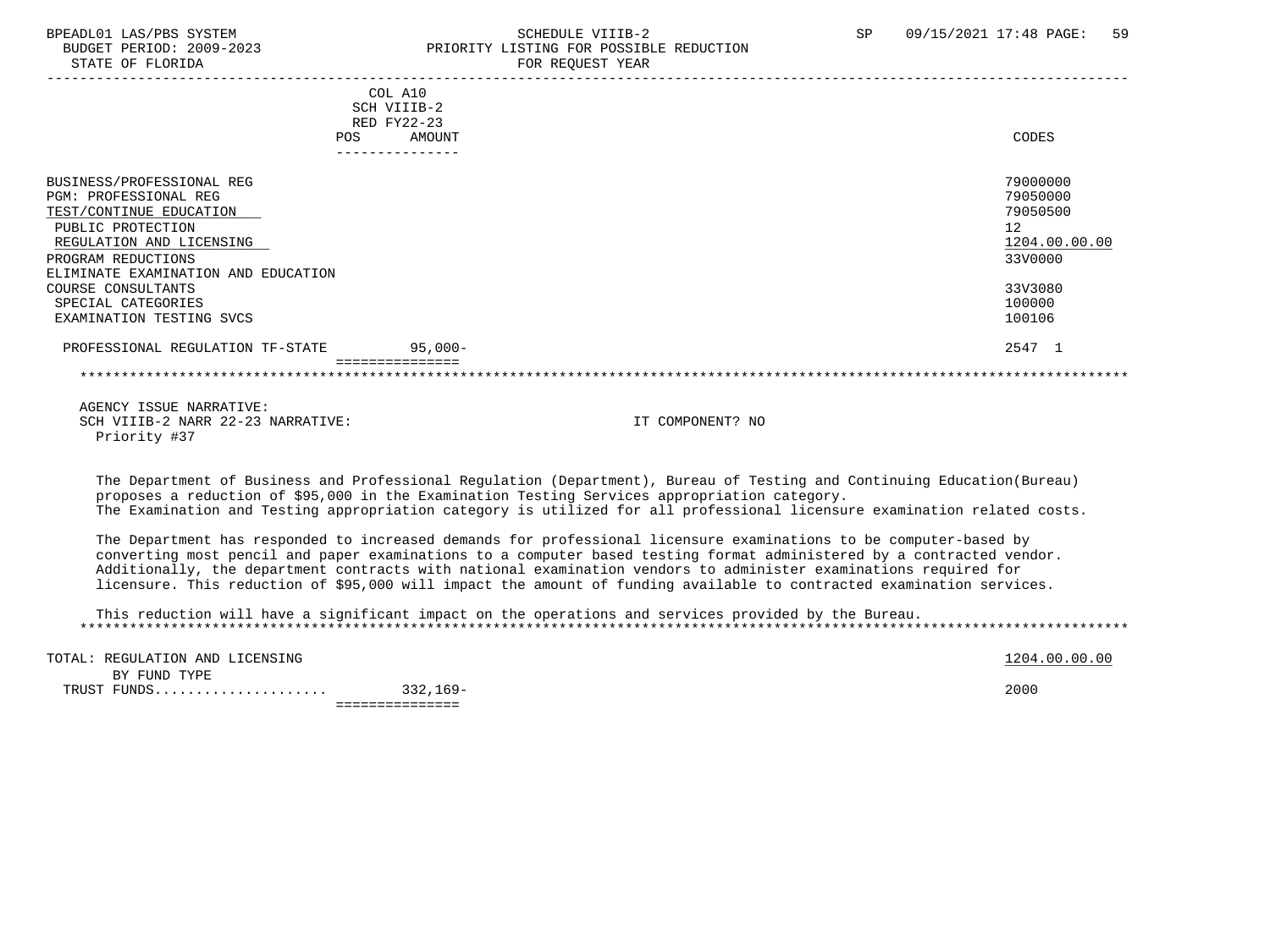### BPEADL01 LAS/PBS SYSTEM SOHEDULE VIIIB-2 SCHEDULE VIIIB-2 SP 09/15/2021 17:48 PAGE: 60 PRIORITY LISTING FOR POSSIBLE REDUCTION

|                                  | COL A10<br>SCH VIIIB-2 |               |
|----------------------------------|------------------------|---------------|
|                                  | $RED$ $FY22-23$        |               |
| <b>POS</b>                       | AMOUNT                 | CODES         |
|                                  |                        |               |
|                                  |                        |               |
| BUSINESS/PROFESSIONAL REG        |                        | 79000000      |
| PGM: PROFESSIONAL REG            |                        | 79050000      |
| FARM/CHILD LABOR REG             |                        | 79050600      |
| PUBLIC PROTECTION                |                        | 12            |
| REGULATION AND LICENSING         |                        | 1204.00.00.00 |
| PROGRAM REDUCTIONS               |                        | 33V0000       |
| REDUCE ACQUISITION OF MOTOR      |                        |               |
| VEHICLES APPROPRIATION           |                        | 33V0370       |
| SPECIAL CATEGORIES               |                        | 100000        |
| ACQUISITION/MOTOR VEHICLES       |                        | 100021        |
| PROFESSIONAL REGULATION TF-STATE | $45,000-$              | 2547 1        |
|                                  |                        |               |

 AGENCY ISSUE NARRATIVE: SCH VIIIB-2 NARR 22-23 NARRATIVE: IT COMPONENT? NO PRIORITY #34

 The Department of Business and Professional Regulation's Farm and Child Labor Program (program) proposes a reduction of \$45,000 in the Acquisition of Motor Vehicle appropriation category.

 The program has a fleet of 22 vehicles that are used to conduct inspections and investigations. There are nine (9) vehicles that currently meet the Department of Management Services' replacement criteria and an additional two (2) are expected to meet the replacement criteria this fiscal year. The proposed reduction will eliminate the program's appropriation and the ability to replace 2 vehicles per year. If taken, this reduction will have a significant impact on the program's fleet replacement schedule and will result in the program having to bear the increased costs of repairing and maintaining older, high mileage vehicles.

 This reduction will have a significant impact on the operations and services provided by the program. \*\*\*\*\*\*\*\*\*\*\*\*\*\*\*\*\*\*\*\*\*\*\*\*\*\*\*\*\*\*\*\*\*\*\*\*\*\*\*\*\*\*\*\*\*\*\*\*\*\*\*\*\*\*\*\*\*\*\*\*\*\*\*\*\*\*\*\*\*\*\*\*\*\*\*\*\*\*\*\*\*\*\*\*\*\*\*\*\*\*\*\*\*\*\*\*\*\*\*\*\*\*\*\*\*\*\*\*\*\*\*\*\*\*\*\*\*\*\*\*\*\*\*\*\*\*\*

| ELIMINATE STAFF IN THE FARM AND              |         |
|----------------------------------------------|---------|
| CHILD LABOR PROGRAM                          | 33V3060 |
| SALARY RATE                                  | 000000  |
| SALARY RATE 72,940-                          |         |
|                                              |         |
| SALARIES AND BENEFITS                        | 010000  |
| $2.00 -$                                     |         |
| 115,473-<br>PROFESSIONAL REGULATION TF-STATE | 2547 1  |
|                                              |         |
| TOTAL: ELIMINATE STAFF IN THE FARM AND       | 33V3060 |
| CHILD LABOR PROGRAM                          |         |
| TOTAL POSITIONS 2.00-                        |         |
| 115,473-<br>TOTAL ISSUE                      |         |
| TOTAL SALARY RATE 72,940-                    |         |
| :============                                |         |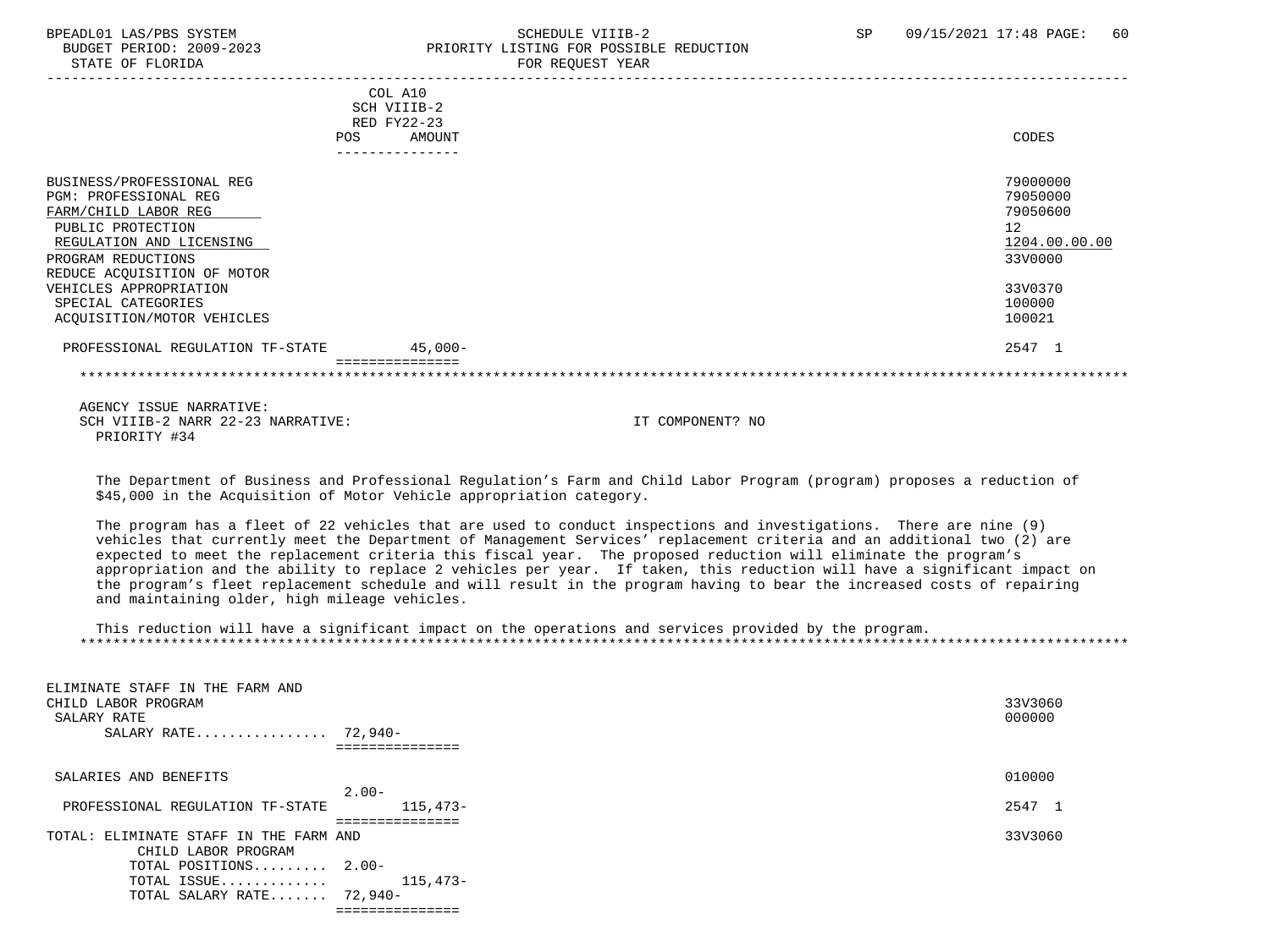STATE OF FLORIDA FOR REQUEST YEAR

### BPEADL01 LAS/PBS SYSTEM SALL SALL SOMEDULE VIIIB-2 SP 09/15/2021 17:48 PAGE: 61 BUDGET PERIOD: 2009-2023 PRIORITY LISTING FOR POSSIBLE REDUCTION

| COL A10<br>SCH VIIIB-2<br>RED FY22-23<br>AMOUNT<br>POS                                                                                                                               | CODES                                                              |
|--------------------------------------------------------------------------------------------------------------------------------------------------------------------------------------|--------------------------------------------------------------------|
| BUSINESS/PROFESSIONAL REG<br>PGM: PROFESSIONAL REG<br>FARM/CHILD LABOR REG<br>PUBLIC PROTECTION<br>REGULATION AND LICENSING<br>PROGRAM REDUCTIONS<br>ELIMINATE STAFF IN THE FARM AND | 79000000<br>79050000<br>79050600<br>12<br>1204.00.00.00<br>33V0000 |
| CHILD LABOR PROGRAM                                                                                                                                                                  | 33V3060                                                            |

 AGENCY ISSUE NARRATIVE: SCH VIIIB-2 NARR 22-23 NARRATIVE: IT COMPONENT? NO PRIORITY #35

 The Department of Business and Professional Regulation's (division) Farm and Child Labor Regulation Program proposes a reduction of two (2) Labor Employment and Training Specialist positions and \$115,473 in budget authority.

 Labor, Employment and Training Specialists are responsible for performing inspections and conduction investigations of farm labor contractors and employees to ensure compliance with Farm Labor Laws, Rules, and Standards. On-site field inspections and investigations are conducted to examine farm labor contractors' registration and licensure, vehicle safety requirements, health and sanitation facilities, payment of wages, and other farm worker safety requirements.

 There are currently thirteen (13) Labor, Employment and Training Specialists in Farm Labor Regulation. The elimination of these two mission critical positions would have a significant impact on the inspection, investigation, and outreach activities. The workload of the positions would have to be assigned to the remaining staff and the number of inspections and investigations would decrease. In addition, the reduction could negatively impact the division's ability to meet the 95% standard of farm labor contractors found to be in compliance with the law. \*\*\*\*\*\*\*\*\*\*\*\*\*\*\*\*\*\*\*\*\*\*\*\*\*\*\*\*\*\*\*\*\*\*\*\*\*\*\*\*\*\*\*\*\*\*\*\*\*\*\*\*\*\*\*\*\*\*\*\*\*\*\*\*\*\*\*\*\*\*\*\*\*\*\*\*\*\*\*\*\*\*\*\*\*\*\*\*\*\*\*\*\*\*\*\*\*\*\*\*\*\*\*\*\*\*\*\*\*\*\*\*\*\*\*\*\*\*\*\*\*\*\*\*\*\*\*

POSITION DETAIL OF SALARIES AND BENEFITS:

|                                                                                           | FTE      | BASE RATE | ADDITIVES | BENEFITS  | SUBTOTAL        | LAPSE<br>ႜႜ | LAPSED SALARIES<br>AND BENEFITS |
|-------------------------------------------------------------------------------------------|----------|-----------|-----------|-----------|-----------------|-------------|---------------------------------|
| A10 - SCH VIIIB-2 RED FY22-23                                                             |          |           |           |           |                 |             |                                 |
| CHANGES TO CURRENTLY AUTHORIZED POSITIONS<br>3341 LABOR, EMPLOYMENT & TRAINING SPECIALIST |          |           |           |           |                 |             |                                 |
| R1211 001                                                                                 | $1.00 -$ | 39,021-   |           | $27.063-$ | 66,084-0.00     |             | 66,084-                         |
| R1212 001                                                                                 | $1.00 -$ | $33,919-$ |           | $15.470-$ | $49,389 - 0.00$ |             | 49,389-                         |
|                                                                                           |          |           |           |           |                 |             |                                 |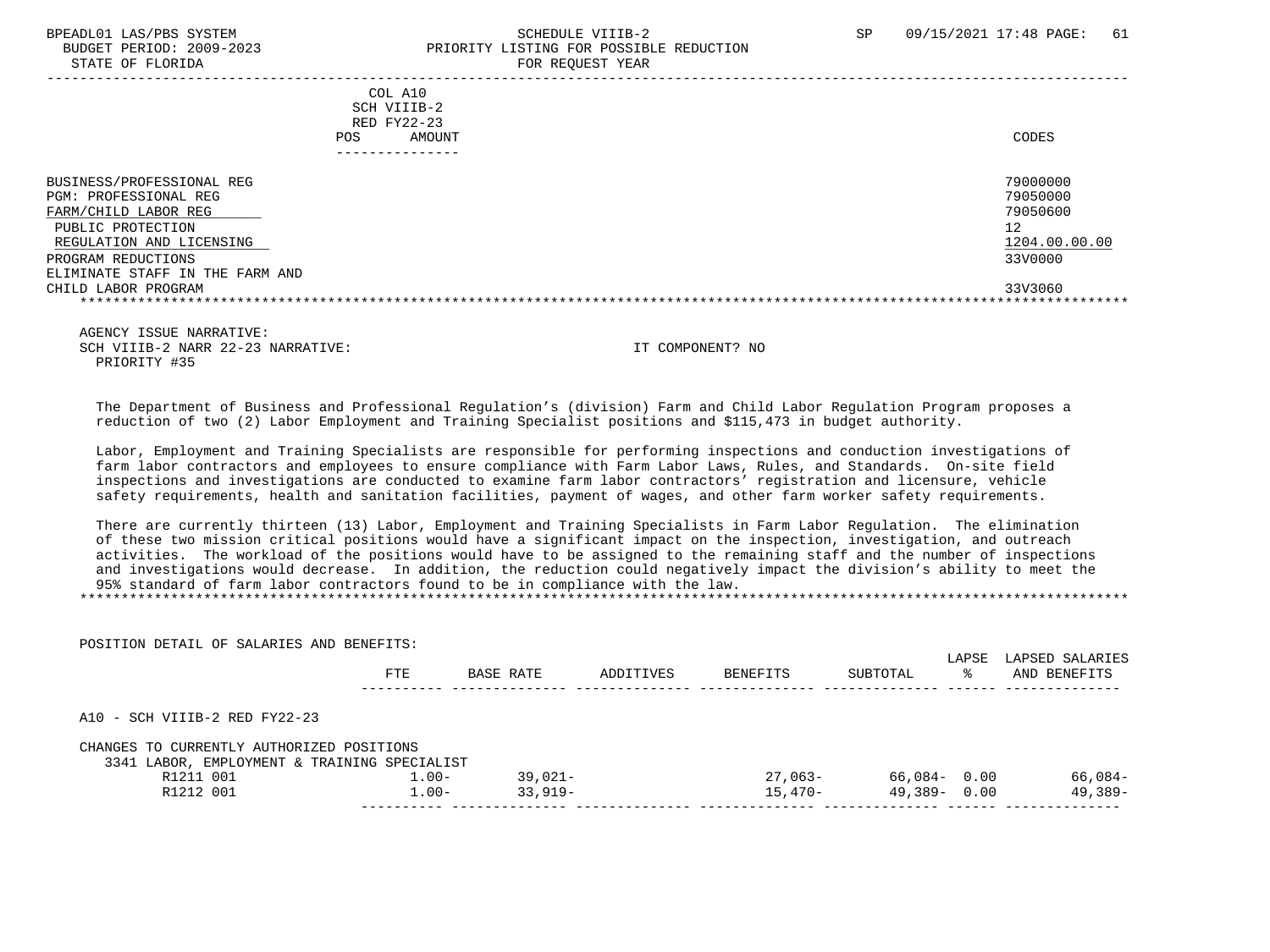#### BPEADL01 LAS/PBS SYSTEM SCHEDULE VIIIB-2 SCHEDULE VIIIB-2 SP 09/15/2021 17:48 PAGE: 62<br>BUDGET PERIOD: 2009-2023 PRIORITY LISTING FOR POSSIBLE REDUCTION BUDGET PERIOD: 2009-2023 PRIORITY LISTING FOR POSSIBLE REDUCTION FOR REQUEST YEAR

|                                                                                                                                                                                                             | POS.    | COL A10<br>SCH VIIIB-2<br>RED FY22-23<br>AMOUNT<br>--------------- |           |            |           |          |                   |        | CODES                                                                         |
|-------------------------------------------------------------------------------------------------------------------------------------------------------------------------------------------------------------|---------|--------------------------------------------------------------------|-----------|------------|-----------|----------|-------------------|--------|-------------------------------------------------------------------------------|
| BUSINESS/PROFESSIONAL REG<br>PGM: PROFESSIONAL REG<br>FARM/CHILD LABOR REG<br>PUBLIC PROTECTION<br>REGULATION AND LICENSING<br>PROGRAM REDUCTIONS<br>ELIMINATE STAFF IN THE FARM AND<br>CHILD LABOR PROGRAM |         |                                                                    |           |            |           |          |                   |        | 79000000<br>79050000<br>79050600<br>12<br>1204.00.00.00<br>33V0000<br>33V3060 |
| POSITION DETAIL OF SALARIES AND BENEFITS:                                                                                                                                                                   |         |                                                                    |           |            |           |          |                   |        | LAPSE LAPSED SALARIES                                                         |
|                                                                                                                                                                                                             |         | <b>FTE</b>                                                         | BASE RATE |            | ADDITIVES | BENEFITS | SUBTOTAL          | $\sim$ | AND BENEFITS                                                                  |
| A10 - SCH VIIIB-2 RED FY22-23<br>CHANGES TO CURRENTLY AUTHORIZED POSITIONS<br>TOTALS FOR ISSUE BY FUND<br>2547 PROFESSIONAL REGULATION TF                                                                   |         |                                                                    |           |            |           |          |                   |        | 115,473-                                                                      |
|                                                                                                                                                                                                             |         | $2.00 -$                                                           |           | $72.940 -$ |           |          | $42,533-115,473-$ |        | 115,473-                                                                      |
| TOTAL: REGULATION AND LICENSING<br>BY FUND TYPE<br>TRUST FUNDS<br>SALARY RATE 72,940-                                                                                                                       | $2.00-$ | $160, 473 -$<br>===============                                    |           |            |           |          |                   |        | ==============<br>1204.00.00.00<br>2000                                       |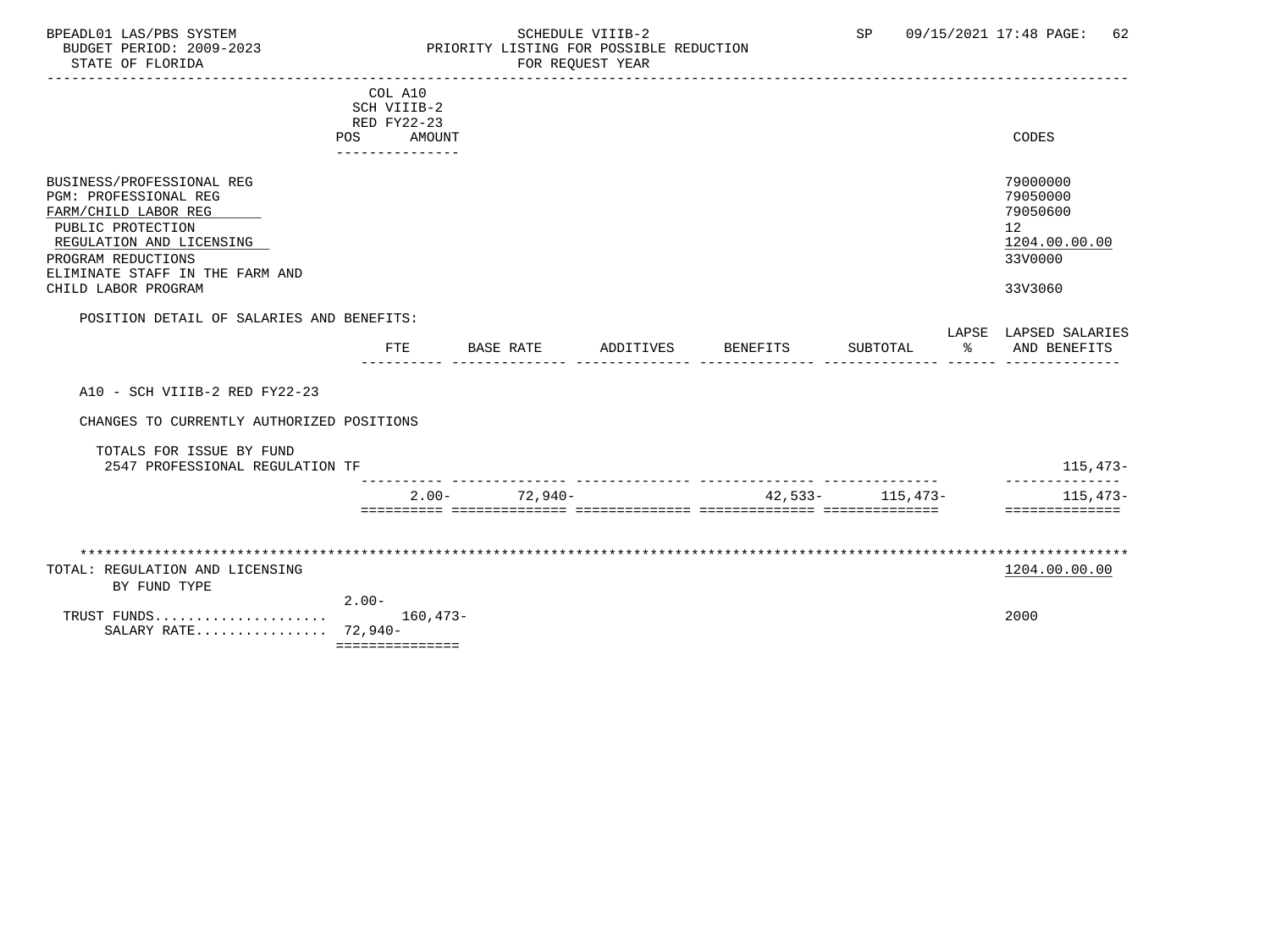## BPEADL01 LAS/PBS SYSTEM SOHEDULE VIIIB-2 SCHEDULE VIIIB-2 SP 09/15/2021 17:48 PAGE: 63<br>BUDGET PERIOD: 2009-2023 PRIORITY LISTING FOR POSSIBLE REDUCTION PRIORITY LISTING FOR POSSIBLE REDUCTION

| STATE OF FLORIDA                                                                                                                                                                                                                    |                                                                    | FOR REQUEST YEAR                                                                                                                                                                                                                                   |                                                                                         |
|-------------------------------------------------------------------------------------------------------------------------------------------------------------------------------------------------------------------------------------|--------------------------------------------------------------------|----------------------------------------------------------------------------------------------------------------------------------------------------------------------------------------------------------------------------------------------------|-----------------------------------------------------------------------------------------|
| <b>POS</b>                                                                                                                                                                                                                          | COL A10<br>SCH VIIIB-2<br>RED FY22-23<br>AMOUNT<br>--------------- |                                                                                                                                                                                                                                                    | CODES                                                                                   |
| BUSINESS/PROFESSIONAL REG<br><b>PGM: PROFESSIONAL REG</b><br>DRUGS, DEVICES & COSMETICS<br>PUBLIC PROTECTION<br>REGULATION AND LICENSING<br>PROGRAM REDUCTIONS<br>REDUCE CONTRACTED SERVICES<br>APPROPRIATION<br>SPECIAL CATEGORIES |                                                                    |                                                                                                                                                                                                                                                    | 79000000<br>79050000<br>79050800<br>12<br>1204.00.00.00<br>33V0000<br>33V0110<br>100000 |
| CONTRACTED SERVICES                                                                                                                                                                                                                 |                                                                    |                                                                                                                                                                                                                                                    | 100777                                                                                  |
| PROFESSIONAL REGULATION TF-STATE                                                                                                                                                                                                    | $25,000-$                                                          |                                                                                                                                                                                                                                                    | 2547 1                                                                                  |
|                                                                                                                                                                                                                                     | ===============                                                    |                                                                                                                                                                                                                                                    |                                                                                         |
| AGENCY ISSUE NARRATIVE:<br>SCH VIIIB-2 NARR 22-23 NARRATIVE:<br>PRIORITY #11                                                                                                                                                        |                                                                    | IT COMPONENT? NO                                                                                                                                                                                                                                   |                                                                                         |
| and Cosmetics (Division) Contracted Services appropriation category.                                                                                                                                                                |                                                                    | The Department of Business and Professional Regulation proposes a reduction of \$25,000 in the Division of Drugs, Devices                                                                                                                          |                                                                                         |
| health emergencies.                                                                                                                                                                                                                 |                                                                    | Expenditures in this category directly impact the Division's ability to: conduct opening inspections, conduct risk based<br>inspections, conduct investigations, conduct joint operations with other regulatory authorities, and respond to public |                                                                                         |
|                                                                                                                                                                                                                                     |                                                                    | This reduction will have a moderate impact on operations in the Division of Drugs, Devices and Cosmetics.                                                                                                                                          |                                                                                         |
| REDUCE EXPENSES APPROPRIATION<br><b>EXPENSES</b>                                                                                                                                                                                    |                                                                    |                                                                                                                                                                                                                                                    | 33V0310<br>040000                                                                       |
| PROFESSIONAL REGULATION TF-STATE                                                                                                                                                                                                    | $79,000-$                                                          |                                                                                                                                                                                                                                                    | 2547 1                                                                                  |
|                                                                                                                                                                                                                                     | ===============                                                    |                                                                                                                                                                                                                                                    |                                                                                         |
| AGENCY ISSUE NARRATIVE:<br>SCH VIIIB-2 NARR 22-23 NARRATIVE:<br>PRIORITY #50                                                                                                                                                        |                                                                    | IT COMPONENT? NO                                                                                                                                                                                                                                   |                                                                                         |

 The Department of Business and Professional Regulation Division of Drugs, Devices and Cosmetics (Division) proposes a reduction of \$79,000 in the Expenses appropriation category. Expenditures in this category directly impact the Division's ability to: conduct opening inspections, conduct risk based inspections, conduct investigations, conduct joint operations with other regulatory authorities, and respond to public health emergencies.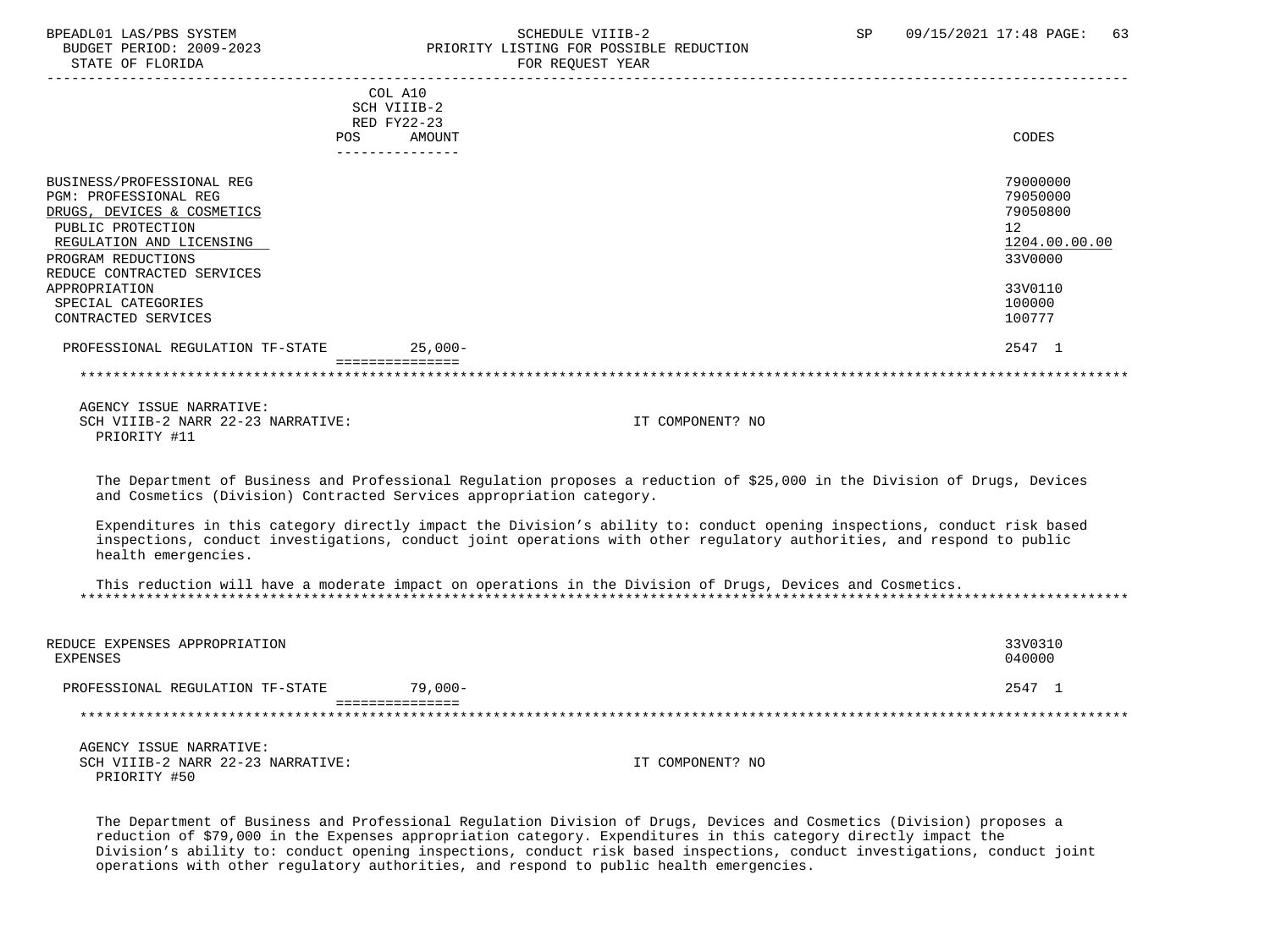#### BPEADL01 LAS/PBS SYSTEM SALL SALL SOMEDULE VIIIB-2 SP 09/15/2021 17:48 PAGE: 64 BUDGET PERIOD: 2009-2023 PRIORITY LISTING FOR POSSIBLE REDUCTION STATE OF FLORIDA **FOR REQUEST YEAR**

| POS.                                                                                                                                                                                     | COL A10<br>SCH VIIIB-2<br>RED FY22-23<br>AMOUNT<br>--------------- | CODES                                                                         |
|------------------------------------------------------------------------------------------------------------------------------------------------------------------------------------------|--------------------------------------------------------------------|-------------------------------------------------------------------------------|
| BUSINESS/PROFESSIONAL REG<br>PGM: PROFESSIONAL REG<br>DRUGS, DEVICES & COSMETICS<br>PUBLIC PROTECTION<br>REGULATION AND LICENSING<br>PROGRAM REDUCTIONS<br>REDUCE EXPENSES APPROPRIATION |                                                                    | 79000000<br>79050000<br>79050800<br>12<br>1204.00.00.00<br>33V0000<br>33V0310 |

 One of the Division's primary focuses is on conducting opening (new business) and change of address inspections as quickly as possible. There are over 12,000 permitted establishments in Florida that are subject to the inspections established by the division. These inspections are inspections that directly impact an entity's ability to engage in permitted business operations. The Division's enforcement unit - the unit that is tasked with conducting these inspections is comprised of 10.5 FTEs (9 drug inspectors and 1.5 medical oxygen inspectors) and 4 OPS (4 Medical Gas Inspectors).

 The enforcement unit conducts extensive travel within the state - often overnight travel - during the course of carrying out its duties. In addition, the Division sends inspection staff to out-of-state trainings with the Federal Food and Drug Administration to ensure Florida remains compliant with federal regulations. A reduction of \$169,545 in the Expenses appropriation category will reduce training and out of state travel allocations and such reductions will impact the Division's ability to timely train its inspectors on changes to federal regulations and requirements for its permitholders.

 The reduction of any resources associated with the Division's enforcement unit reduces the Division's ability to more efficiently conduct its primary goal, i.e., to protect Floridians from harm due to the use of adulterated, misbranded or contaminated drugs, drug ingredients, cosmetics, and or devices. \*\*\*\*\*\*\*\*\*\*\*\*\*\*\*\*\*\*\*\*\*\*\*\*\*\*\*\*\*\*\*\*\*\*\*\*\*\*\*\*\*\*\*\*\*\*\*\*\*\*\*\*\*\*\*\*\*\*\*\*\*\*\*\*\*\*\*\*\*\*\*\*\*\*\*\*\*\*\*\*\*\*\*\*\*\*\*\*\*\*\*\*\*\*\*\*\*\*\*\*\*\*\*\*\*\*\*\*\*\*\*\*\*\*\*\*\*\*\*\*\*\*\*\*\*\*\*

| REDUCE GENERAL REVENUE TRANSFER<br>SPECIAL CATEGORIES<br>TRANSFER TO PROF REG TF |          |            | 33V0320<br>100000<br>100042 |
|----------------------------------------------------------------------------------|----------|------------|-----------------------------|
| GENERAL REVENUE FUND                                                             | $-STATE$ | $64.000 -$ | 1000                        |

 AGENCY ISSUE NARRATIVE: SCH VIIIB-2 NARR 22-23 NARRATIVE: IT COMPONENT? NO PRIORITY #49

 The Department of Business and Professional Regulation, Division of Drugs, Devices and Cosmetics (division) proposes a General Revenue reduction of \$64,000 in the Transfer to Professional Regulation Trust Fund appropriation category. Projected revenues are insufficient to support the licensing and regulation activities of the division. In Fiscal Year 2020-21, \$640,000 was appropriated in this category to help sustain the operations of the division.

 Any reduction in General Revenue would significantly limit the division's ability to provide licensing and regulatory oversight thus jeopardizing the health and safety of Floridians. \*\*\*\*\*\*\*\*\*\*\*\*\*\*\*\*\*\*\*\*\*\*\*\*\*\*\*\*\*\*\*\*\*\*\*\*\*\*\*\*\*\*\*\*\*\*\*\*\*\*\*\*\*\*\*\*\*\*\*\*\*\*\*\*\*\*\*\*\*\*\*\*\*\*\*\*\*\*\*\*\*\*\*\*\*\*\*\*\*\*\*\*\*\*\*\*\*\*\*\*\*\*\*\*\*\*\*\*\*\*\*\*\*\*\*\*\*\*\*\*\*\*\*\*\*\*\*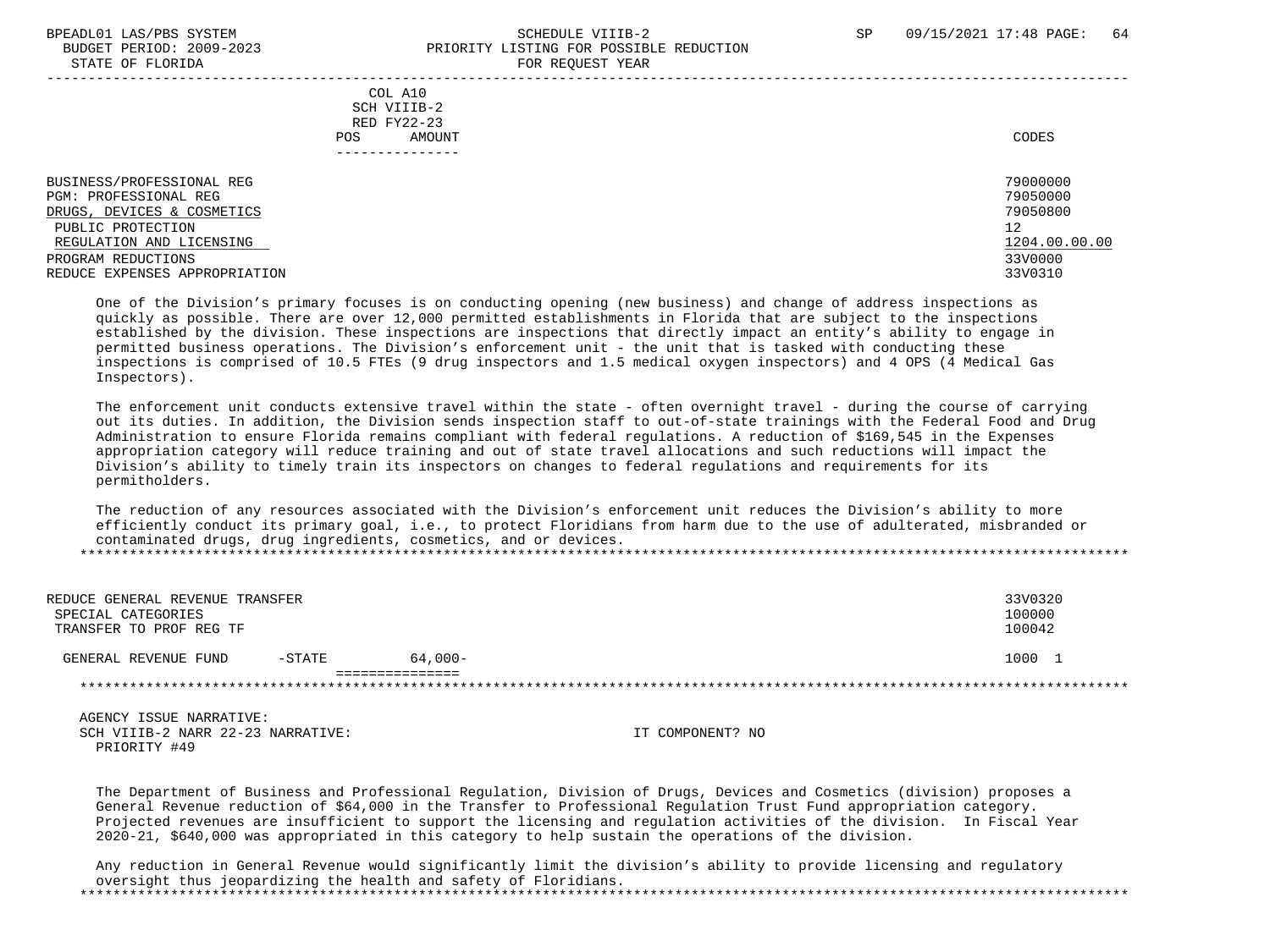PRIORITY #21

#### BPEADL01 LAS/PBS SYSTEM STRING THE SCHEDULE VIIIB-2 SCHEDULE VIIIB-2 SP 09/15/2021 17:48 PAGE: 65 BUDGET PERIOD: 2009-2023<br>
STATE OF FLORIDA<br>
FOR REOUEST YEAR
FOR FRAME OF FLORIDA FOR REQUEST YEAR

|                                    | COL A10     |                  |               |
|------------------------------------|-------------|------------------|---------------|
|                                    | SCH VIIIB-2 |                  |               |
|                                    | RED FY22-23 |                  |               |
| <b>POS</b>                         | AMOUNT      |                  | CODES         |
|                                    |             |                  |               |
| BUSINESS/PROFESSIONAL REG          |             |                  | 79000000      |
| <b>PGM: PROFESSIONAL REG</b>       |             |                  | 79050000      |
| DRUGS, DEVICES & COSMETICS         |             |                  | 79050800      |
| PUBLIC PROTECTION                  |             |                  | 12            |
| REGULATION AND LICENSING           |             |                  | 1204.00.00.00 |
| PROGRAM REDUCTIONS                 |             |                  | 33V0000       |
| REDUCE OPERATION OF MOTOR VEHICLES |             |                  |               |
| APPROPRIATION                      |             |                  | 33V0350       |
| SPECIAL CATEGORIES                 |             |                  | 100000        |
| OPERATION/MOTOR VEHICLES           |             |                  | 102289        |
| PROFESSIONAL REGULATION TF-STATE   | $9,228-$    |                  | 2547 1        |
|                                    |             |                  |               |
| AGENCY ISSUE NARRATIVE:            |             |                  |               |
| SCH VIIIB-2 NARR 22-23 NARRATIVE:  |             | IT COMPONENT? NO |               |

 The Department of Business and Professional Regulation (department), Division of Drugs, Devices and Cosmetics (division) proposes a reduction of \$9,228 in budget authority in the Operation of Motor Vehicles appropriation category.

 A reduction of \$9,228 in the Operation of Motor Vehicles appropriation category will reduce the division's current appropriation from \$35,938 to \$26,710 and will require the division to prioritize and monitor routine maintenance and major repairs, while ensuring there are safe and reliable vehicles available for division employees to perform mission critical activities.

| This reduction will have a significant impact of the Division. |  |
|----------------------------------------------------------------|--|
|                                                                |  |

| TOTAL: REGULATION AND LICENSING |          | 1204.00.00.00 |
|---------------------------------|----------|---------------|
| BY FUND TYPE                    |          |               |
| GENERAL REVENUE FUND            | 64,000-  | 1000          |
| TRUST FUNDS                     | 113,228- | 2000          |
|                                 |          |               |
| TOTAL PROG COMP                 | 177,228- |               |
|                                 |          |               |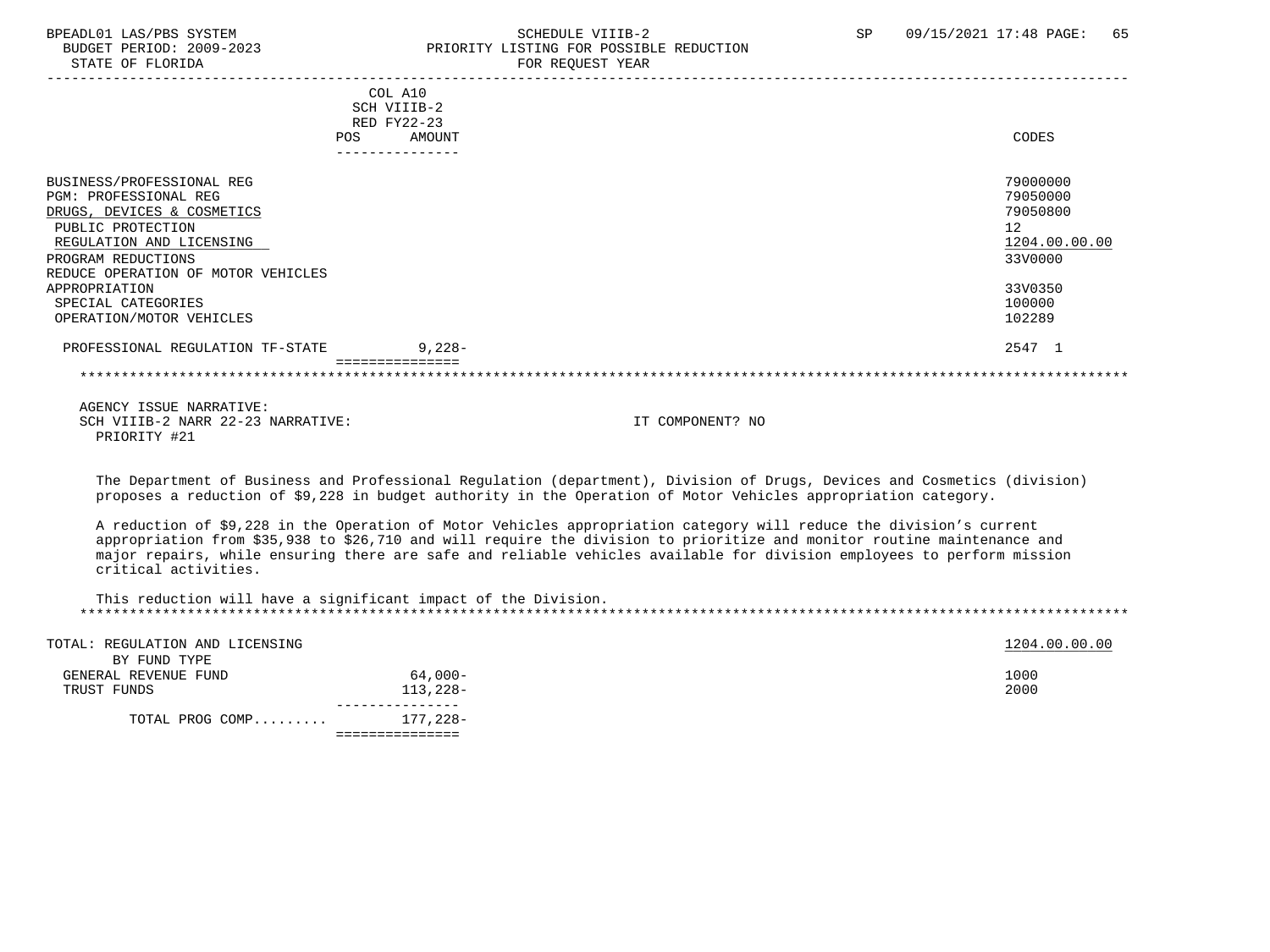# BPEADL01 LAS/PBS SYSTEM SALL SALL SOMEDULE VIIIB-2 SP 09/15/2021 17:48 PAGE: 66 BUDGET PERIOD: 2009-2023 PRIORITY LISTING FOR POSSIBLE REDUCTION

 AGENCY ISSUE NARRATIVE: SCH VIIIB-2 NARR 22-23 NARRATIVE: IT COMPONENT? NO PRIORITY #1

 The Department of Business and Professional Regulation, Division of Pari-Mutuel Wagering (Division) proposes a reduction of \$220,000 in OPS budget authority.

 Other Personal Services (OPS) employees are critical to ensuring that all types of wagering are conducted in compliance with the Florida Statutes and Florida Administrative Code, as well as the welfare and the integrity of the racing animals. OPS employees at racing facilities generally perform two primary functions:

- 1. Collect urine and blood samples from racing animals which are analyzed for prohibited substances at the UF lab; and
- 2. Processing applications and issuing occupational licenses to trainers, owner, and other individuals associated with the racing industry.

 Due to the prohibition of wagering on greyhound racing, effective July 1, 2021, this reduction will not affect the OPS portion dedicated to licensing and horse racing specimen collection. Additionally, the expected decoupling of live performances when CS SB 8A becomes effective, will likely result in a decrease in workload of specimen collections.

 The proposed reduction will have minimal impact to the Division achieving its mission and regulatory responsibilities. \*\*\*\*\*\*\*\*\*\*\*\*\*\*\*\*\*\*\*\*\*\*\*\*\*\*\*\*\*\*\*\*\*\*\*\*\*\*\*\*\*\*\*\*\*\*\*\*\*\*\*\*\*\*\*\*\*\*\*\*\*\*\*\*\*\*\*\*\*\*\*\*\*\*\*\*\*\*\*\*\*\*\*\*\*\*\*\*\*\*\*\*\*\*\*\*\*\*\*\*\*\*\*\*\*\*\*\*\*\*\*\*\*\*\*\*\*\*\*\*\*\*\*\*\*\*\*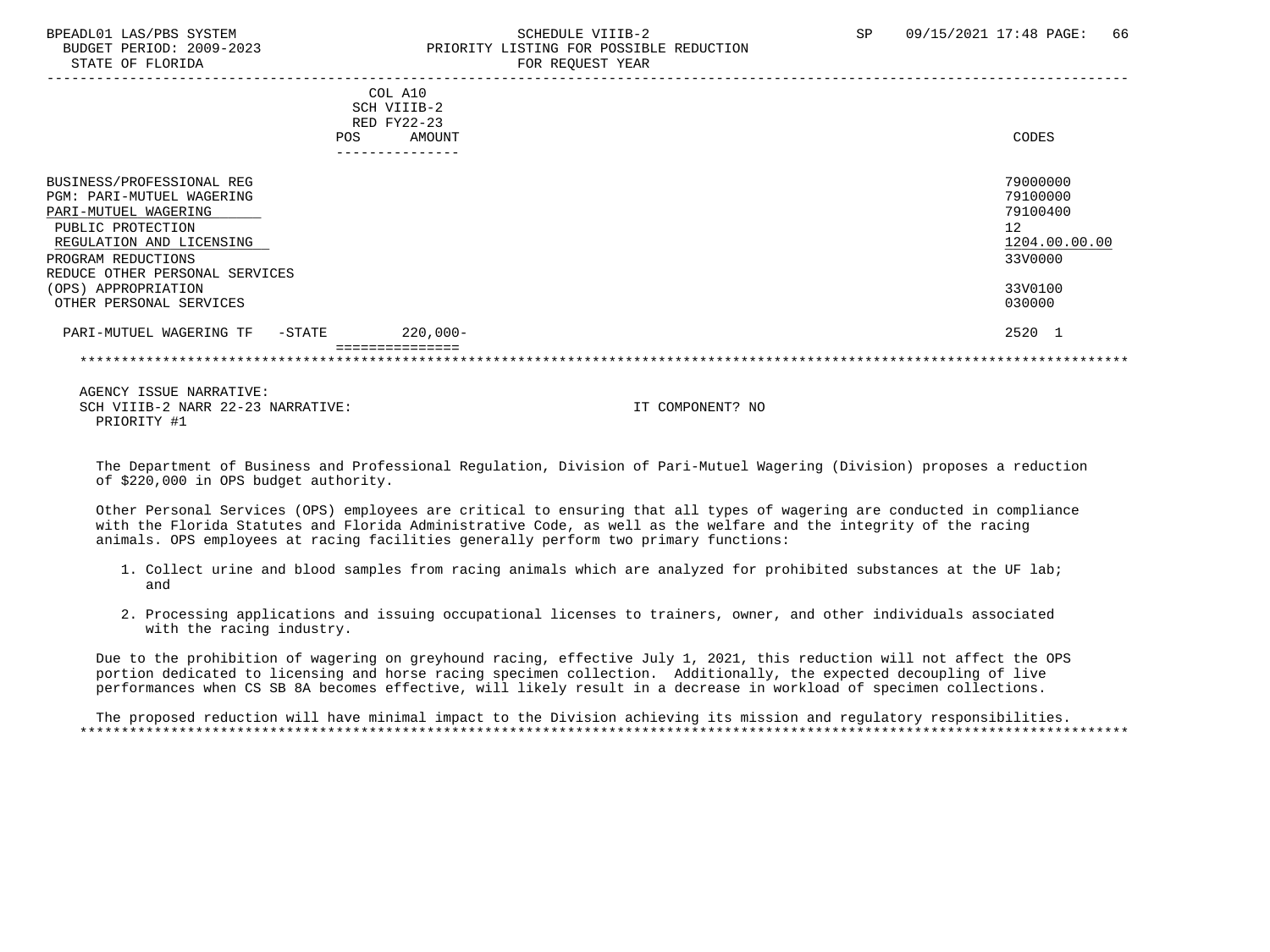# BPEADL01 LAS/PBS SYSTEM SALL SALL SOMEDULE VIIIB-2 SP 09/15/2021 17:48 PAGE: 67 BUDGET PERIOD: 2009-2023 PRIORITY LISTING FOR POSSIBLE REDUCTION

|                                      | COL A10     |               |
|--------------------------------------|-------------|---------------|
|                                      | SCH VIIIB-2 |               |
|                                      | RED FY22-23 |               |
| <b>POS</b>                           | AMOUNT      | CODES         |
|                                      |             |               |
| BUSINESS/PROFESSIONAL REG            |             | 79000000      |
| <b>PGM: PARI-MUTUEL WAGERING</b>     |             | 79100000      |
| PARI-MUTUEL WAGERING                 |             | 79100400      |
| PUBLIC PROTECTION                    |             | 12            |
| REGULATION AND LICENSING             |             | 1204.00.00.00 |
| PROGRAM REDUCTIONS                   |             | 33V0000       |
| REDUCE PARI-MUTUEL LAB CONTRACT      |             | 33V0360       |
| SPECIAL CATEGORIES                   |             | 100000        |
| PARI-MUTUEL LAB CONTRACT             |             | 105515        |
| PARI-MUTUEL WAGERING TF<br>$-$ STATE | $250,000-$  | 2520 1        |
|                                      |             |               |
|                                      |             |               |

 AGENCY ISSUE NARRATIVE: SCH VIIIB-2 NARR 22-23 NARRATIVE: IT COMPONENT? NO PRIORITY #22

 The Department of Business and Professional Regulation (Department), Division of Pari-Mutuel Wagering (Division) proposes a reduction of \$250,000 in the Pari-Mutuel Wagering Lab Contract appropriation category.

 This is a contract between the Department and the University of Florida, College of Medicine, Department of Pathology, for the day-to-day operations for testing the blood and urine samples collected from racing greyhounds and horses by Division personnel at each of the state's horseracing and greyhound tracks.

 Due to the prohibition on greyhound racing outlined in Amendment 13, some of the greyhound facilities have stopped live greyhound racing performances. The current year contract was reduced to \$1,916,000 in accordance with the prohibition on greyhound racing because the testing of specimen samples from greyhounds will no longer be required as of June 30, 2021. The only samples that the lab will be testing will be from the horseracing facilities. It is expected that this will reduce the number of samples needed to be tested by the racing lab.

 However, due to the high fixed costs for lab testing equipment, it is unknown if the University of Florida could continue to provide testing with another significant reduction. The University of Florida is the only known testing lab in Florida, and the division would likely need to outsource the testing to an out of state racing lab if the University of Florida could no longer perform this service. This reduction will have a significant impact on the Division. \*\*\*\*\*\*\*\*\*\*\*\*\*\*\*\*\*\*\*\*\*\*\*\*\*\*\*\*\*\*\*\*\*\*\*\*\*\*\*\*\*\*\*\*\*\*\*\*\*\*\*\*\*\*\*\*\*\*\*\*\*\*\*\*\*\*\*\*\*\*\*\*\*\*\*\*\*\*\*\*\*\*\*\*\*\*\*\*\*\*\*\*\*\*\*\*\*\*\*\*\*\*\*\*\*\*\*\*\*\*\*\*\*\*\*\*\*\*\*\*\*\*\*\*\*\*\*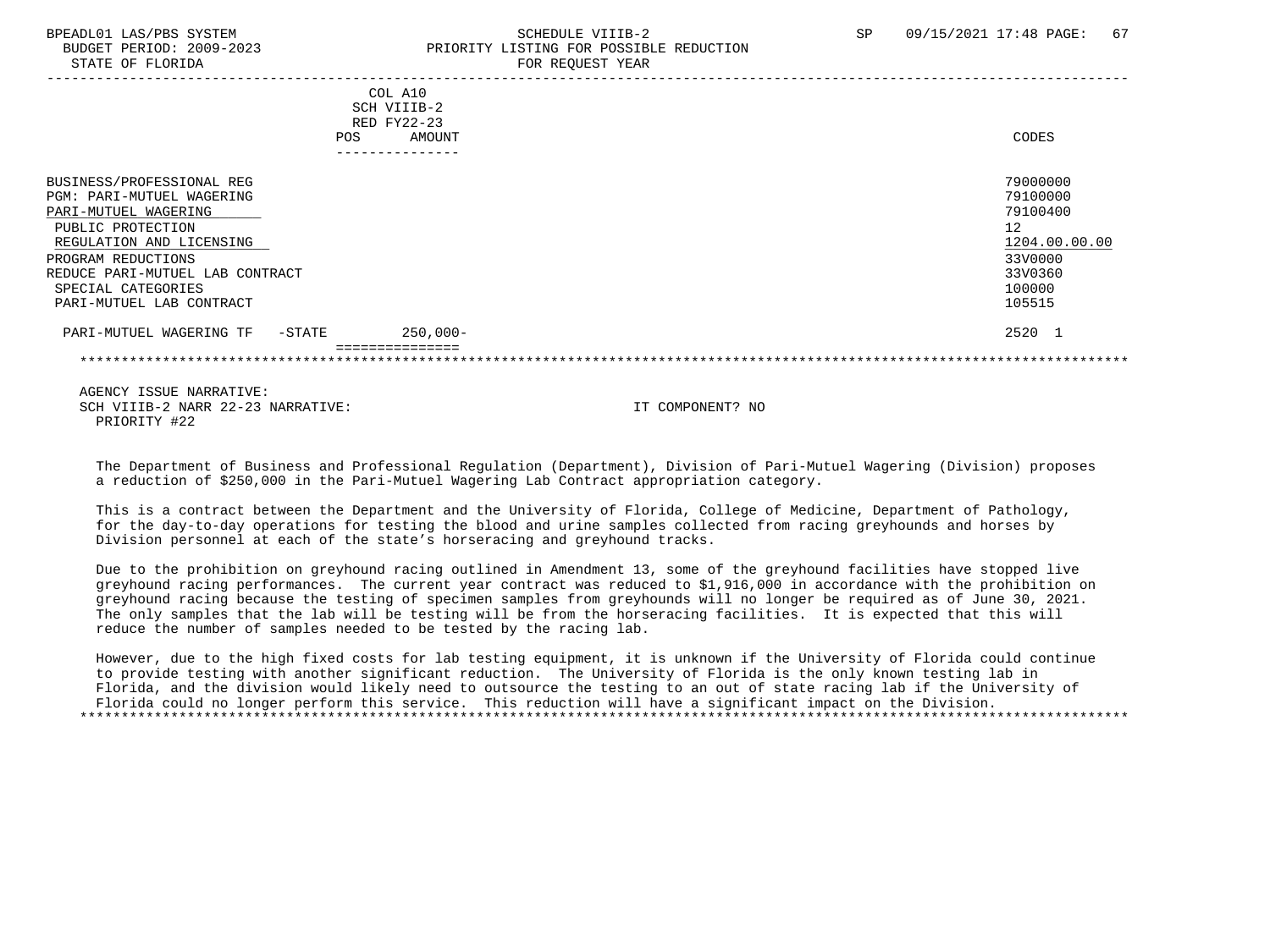BUDGET PERIOD: 2009-2023 PRIORITY LISTING FOR POSSIBLE REDUCTION STATE OF FLORIDA FOR REQUEST YEAR ----------------------------------------------------------------------------------------------------------------------------------- COL A10 SCH VIIIB-2 RED FY22-23 POS AMOUNT CODES --------------- BUSINESS/PROFESSIONAL REG 79000000 POST SERVESS (PROFESSIONAL REG 2000000 POST SERVESS PROFESSIONAL REG 2000000<br>PGM: PART-MITTIRI, WAGERING PGM: PARI-MUTUEL WAGERING 79100000 PARI-MUTUEL WAGERING PUBLIC PROTECTION 12<br>REGULATION AND LICENSING NEWSLAUDS AND REGULATION AND LICENSING 1204.00.00.00 REGULATION AND LICENSING  $\frac{1204.00}{3300000}$ PROGRAM REDUCTIONS REDUCE STAFF - PARI-MUTUEL WAGERING 33V2090  $\texttt{SALARY RATE}$  . The contract of the contract of the contract of the contract of the contract of the contract of the contract of the contract of the contract of the contract of the contract of the contract of the contract o SALARY RATE................ 215,655- ===============

SALARIES AND BENEFITS 010000 7.00-<br>7.00- 7.00- PARI-MUTUEL WAGERING TF -STATE 358,360- 2520 1 =============== TOTAL: REDUCE STAFF - PARI-MUTUEL WAGERING 33V2090 TOTAL POSITIONS......... 7.00- TOTAL ISSUE............. 358,360- TOTAL SALARY RATE....... 215,655- ===============

 AGENCY ISSUE NARRATIVE: SCH VIIIB-2 NARR 22-23 NARRATIVE: IT COMPONENT? NO PRIORITY #46

 The Department of Business and Professional Regulation, Division of Pari-Mutuel Wagering (Division) proposes a reduction of seven (7) positions and a total of \$358,360 in Salaries and Benefits budget authority.

\*\*\*\*\*\*\*\*\*\*\*\*\*\*\*\*\*\*\*\*\*\*\*\*\*\*\*\*\*\*\*\*\*\*\*\*\*\*\*\*\*\*\*\*\*\*\*\*\*\*\*\*\*\*\*\*\*\*\*\*\*\*\*\*\*\*\*\*\*\*\*\*\*\*\*\*\*\*\*\*\*\*\*\*\*\*\*\*\*\*\*\*\*\*\*\*\*\*\*\*\*\*\*\*\*\*\*\*\*\*\*\*\*\*\*\*\*\*\*\*\*\*\*\*\*\*\*

 Due to the passing of Florida Amendment 13 phasing out commercial greyhound racing in connection with wagering by January 1, 2021 as well as decoupling going live soon, the division does anticipate a decrease in workload.

 Position reductions include one (1) Administrative Assistant I, one (1) PMW Regional Manager - SES, three (3) Pari-Mutuel Operations Specialists, one (1) Investigation Specialist, and one (1) Financial Examiner/Analyst II position. This will result in a reduction of \$383,872 in the Salaries and Benefits appropriation category.

 While the division does anticipate a possible decrease in workload, the proposed reductions will have significant impact to the Division as it transitions into the newly formed Florida Gaming Control Commission in July of 2022. \*\*\*\*\*\*\*\*\*\*\*\*\*\*\*\*\*\*\*\*\*\*\*\*\*\*\*\*\*\*\*\*\*\*\*\*\*\*\*\*\*\*\*\*\*\*\*\*\*\*\*\*\*\*\*\*\*\*\*\*\*\*\*\*\*\*\*\*\*\*\*\*\*\*\*\*\*\*\*\*\*\*\*\*\*\*\*\*\*\*\*\*\*\*\*\*\*\*\*\*\*\*\*\*\*\*\*\*\*\*\*\*\*\*\*\*\*\*\*\*\*\*\*\*\*\*\*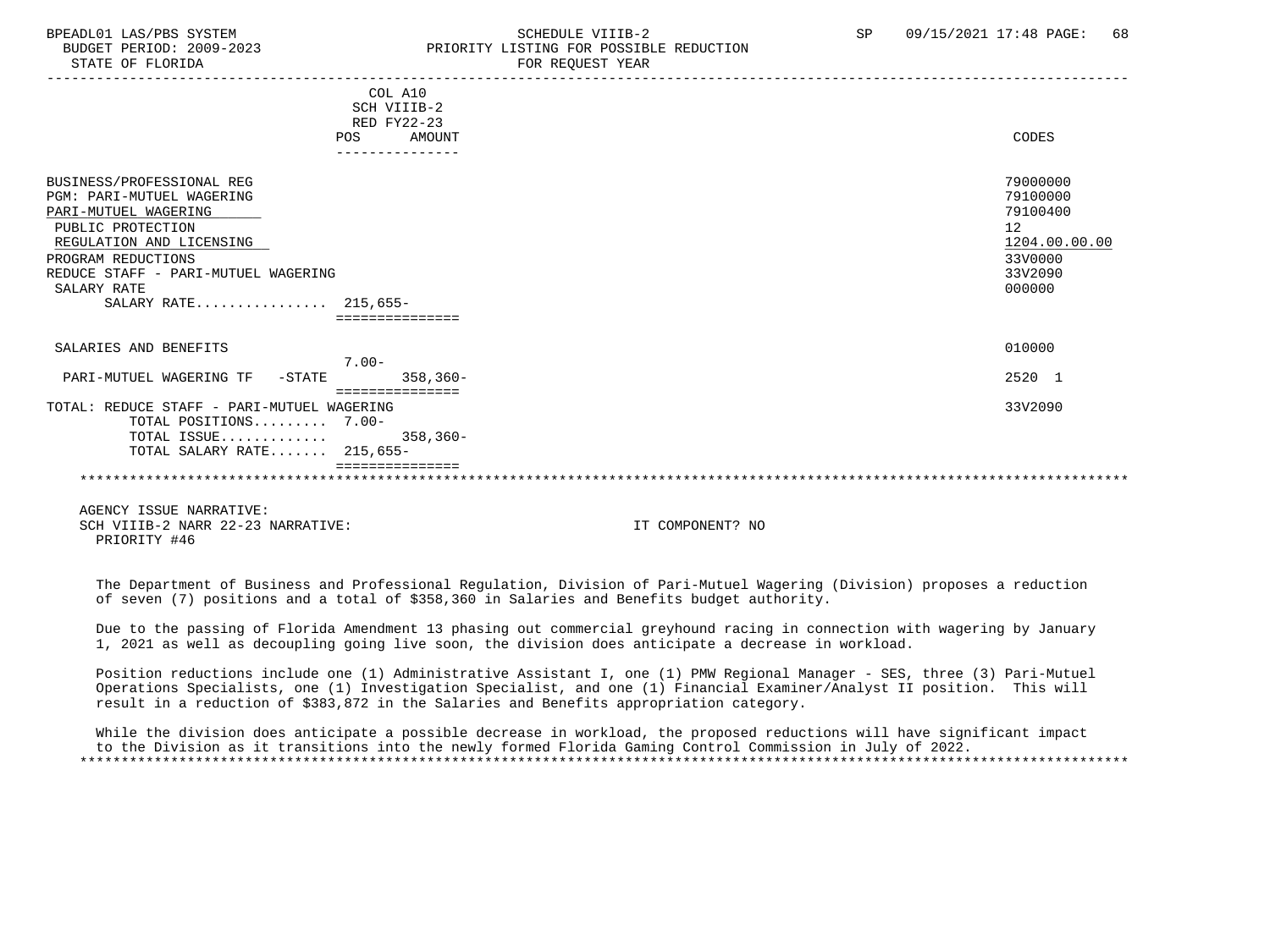STATE OF FLORIDA **FOR STATE OF STATE OF STATE OF STATE** 

### BPEADL01 LAS/PBS SYSTEM SALL SOME SCHEDULE VIIIB-2 SCHEDULE SP 09/15/2021 17:48 PAGE: 69 BUDGET PERIOD: 2009-2023 PRIORITY LISTING FOR POSSIBLE REDUCTION

|                                                                                                                                                                                                                                                                                                                                                | COL A10<br>SCH VIIIB-2                                  |                                                         |           |                                                             |                                                                                         |               |                                                                               |
|------------------------------------------------------------------------------------------------------------------------------------------------------------------------------------------------------------------------------------------------------------------------------------------------------------------------------------------------|---------------------------------------------------------|---------------------------------------------------------|-----------|-------------------------------------------------------------|-----------------------------------------------------------------------------------------|---------------|-------------------------------------------------------------------------------|
| POS                                                                                                                                                                                                                                                                                                                                            | RED FY22-23<br><b>AMOUNT</b>                            |                                                         |           |                                                             |                                                                                         |               | CODES                                                                         |
| BUSINESS/PROFESSIONAL REG<br>PGM: PARI-MUTUEL WAGERING<br>PARI-MUTUEL WAGERING<br>PUBLIC PROTECTION<br>REGULATION AND LICENSING<br>PROGRAM REDUCTIONS<br>REDUCE STAFF - PARI-MUTUEL WAGERING                                                                                                                                                   |                                                         |                                                         |           |                                                             |                                                                                         |               | 79000000<br>79100000<br>79100400<br>12<br>1204.00.00.00<br>33V0000<br>33V2090 |
| POSITION DETAIL OF SALARIES AND BENEFITS:                                                                                                                                                                                                                                                                                                      | FTE                                                     | BASE RATE                                               | ADDITIVES | <b>BENEFITS</b>                                             | SUBTOTAL                                                                                | $\frac{1}{6}$ | LAPSE LAPSED SALARIES<br>AND BENEFITS                                         |
| A10 - SCH VIIIB-2 RED FY22-23<br>CHANGES TO CURRENTLY AUTHORIZED POSITIONS<br>0712 ADMINISTRATIVE ASSISTANT II<br>R0703 001<br>1564 FINANCIAL EXAMINER/ANALYST II<br>R0706 001<br>8318 INVESTIGATION SPECIALIST II<br>R0705 001<br>8822 PARI-MUTUEL OPERATIONS SPECIALIST<br>R0707 001<br>8823 PARI-MUTUEL REGIONAL MANAGER - SES<br>R0704 001 | $1.00 -$<br>$1.00 -$<br>$1.00-$<br>$3.00 -$<br>$1.00 -$ | $29,457-$<br>38,809-<br>$32,823-$<br>79,932-<br>34,634- |           | 19,970-<br>$21,698-$<br>$20,592-$<br>$58,354-$<br>$22,091-$ | 49,427- 0.00<br>$60,507 - 0.00$<br>$53,415 - 0.00$<br>$138, 286 - 0.00$<br>56,725- 0.00 |               | 49,427-<br>$60, 507 -$<br>$53,415-$<br>138,286-<br>56,725-                    |
| TOTALS FOR ISSUE BY FUND<br>2520 PARI-MUTUEL WAGERING TF                                                                                                                                                                                                                                                                                       |                                                         |                                                         |           |                                                             |                                                                                         |               | 358,360-<br>______________                                                    |
|                                                                                                                                                                                                                                                                                                                                                |                                                         | $7.00 - 215,655 -$                                      |           |                                                             | 142,705- 358,360-                                                                       |               | 358,360-<br>==============                                                    |
| **************************<br>TOTAL: REGULATION AND LICENSING<br>BY FUND TYPE                                                                                                                                                                                                                                                                  | $7.00 -$                                                |                                                         |           |                                                             |                                                                                         |               | 1204.00.00.00                                                                 |
| TRUST FUNDS<br>SALARY RATE 215,655-                                                                                                                                                                                                                                                                                                            | $828, 360 -$                                            |                                                         |           |                                                             |                                                                                         |               | 2000                                                                          |

===============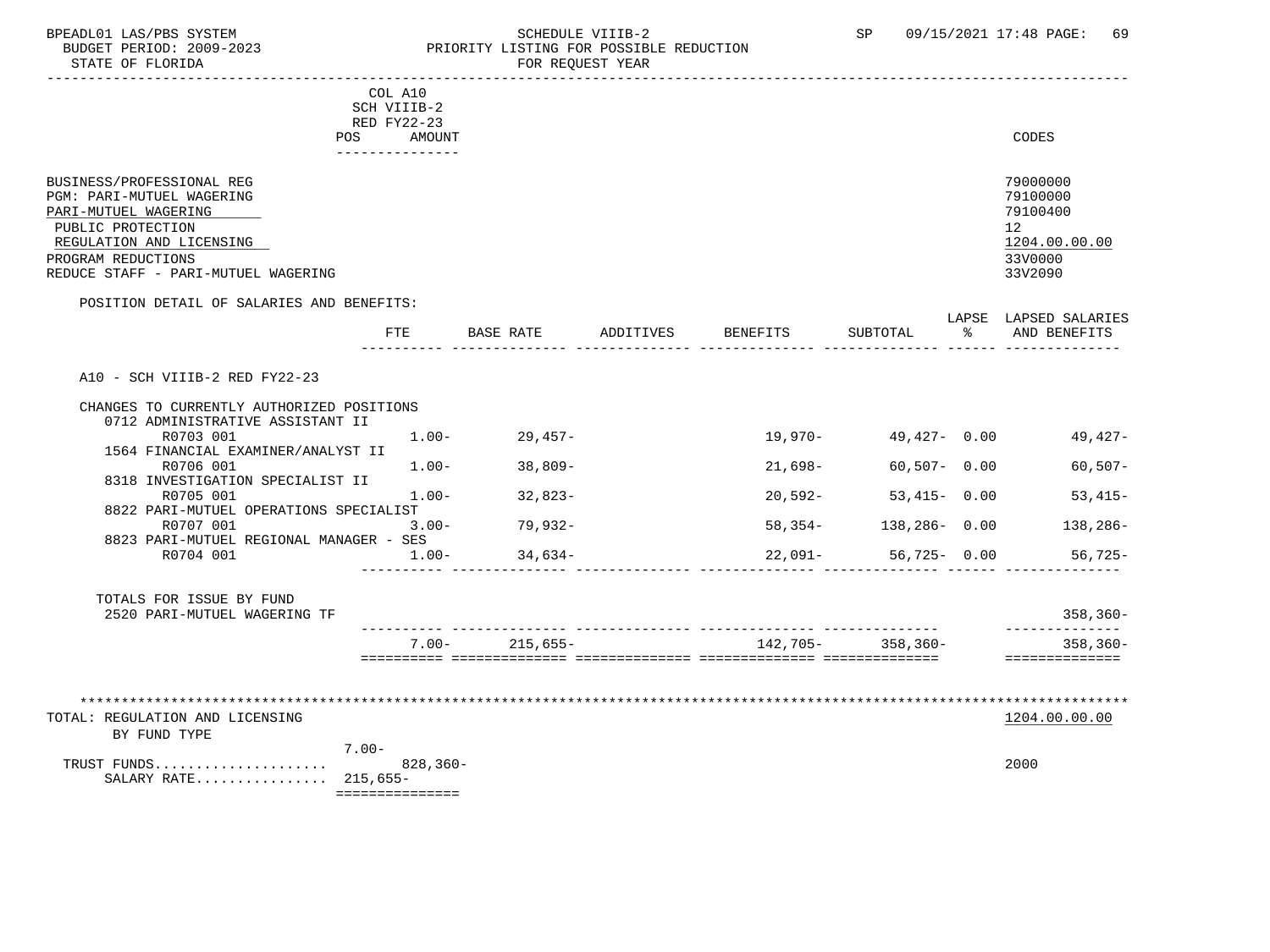# BPEADL01 LAS/PBS SYSTEM SCHEDULE VIIIB-2 SCHEDULE VIIIB-2 SP 09/15/2021 17:48 PAGE: 70 PRIORITY LISTING FOR POSSIBLE REDUCTION

| COL A10<br>SCH VIIIB-2                              |               |
|-----------------------------------------------------|---------------|
| RED FY22-23                                         |               |
| <b>AMOUNT</b><br>POS                                | CODES         |
| ------------                                        |               |
| BUSINESS/PROFESSIONAL REG                           | 79000000      |
| <b>PGM: PARI-MUTUEL WAGERING</b>                    | 79100000      |
| SLOT MACHINE REGULATION                             | 79100500      |
| PUBLIC PROTECTION                                   | 12            |
| REGULATION AND LICENSING                            | 1204.00.00.00 |
| PROGRAM REDUCTIONS                                  | 33V0000       |
| REDUCE CONTRACT FOR COMPULSIVE AND                  |               |
| ADDICTIVE GAMBLING PREVENTION                       | 33V0290       |
| SPECIAL CATEGORIES                                  | 100000        |
| GAMBLING PREVENTION CONT                            | 100051        |
| $530,000 -$<br>PARI-MUTUEL WAGERING TF<br>$-$ STATE | 2520 1        |
| ===============                                     |               |

 AGENCY ISSUE NARRATIVE: SCH VIIIB-2 NARR 22-23 NARRATIVE: IT COMPONENT? NO PRIORITY #16

 The Department of Business and Professional Regulation, Division of Slot Machine Regulation (Division) proposes a reduction of \$530,000 in the Contract for Compulsive Gambling category.

 Section 551.118(2) F.S requires this contract which is funded by an annual fee of \$250,000 paid by each slot licensee. This Compulsive and Addictive Gambling Prevention Program contract is held with the Florida Counsel on Compulsive Gambling (FCCG). The FCCG provides assistance to concerned gamblers through a 24-hour helpline, and provides outdoor, radio, TV, and print advertising. AS well, the FCCG provides trainings and materials to slot facilities for their employees to better recognize and address problem gambling.

 The current contract total is \$1,250,000 and represents about 25% of the entire operating budget for Slot Machine Regulation. Remaining resources would struggle with supporting the operations of the Division and its ability to meet statutorily required goals with the FCCG. This reduction would have a significant impact. \*\*\*\*\*\*\*\*\*\*\*\*\*\*\*\*\*\*\*\*\*\*\*\*\*\*\*\*\*\*\*\*\*\*\*\*\*\*\*\*\*\*\*\*\*\*\*\*\*\*\*\*\*\*\*\*\*\*\*\*\*\*\*\*\*\*\*\*\*\*\*\*\*\*\*\*\*\*\*\*\*\*\*\*\*\*\*\*\*\*\*\*\*\*\*\*\*\*\*\*\*\*\*\*\*\*\*\*\*\*\*\*\*\*\*\*\*\*\*\*\*\*\*\*\*\*\*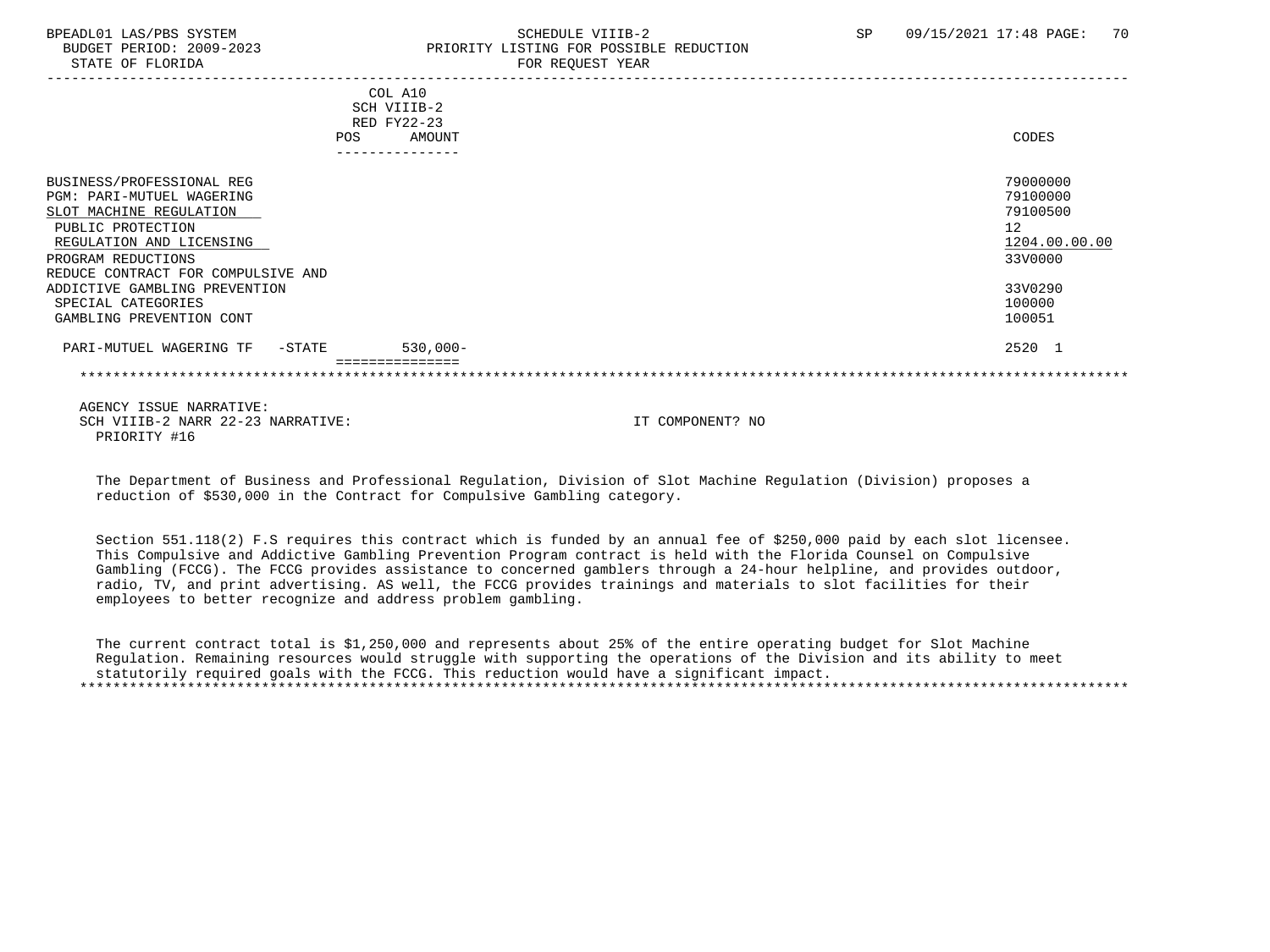#### BPEADL01 LAS/PBS SYSTEM STRING THE SCHEDULE VIIIB-2 SCHEDULE SCHEDULE SENSIBLE REDUCTION SP 09/15/2021 17:48 PAGE: 71 BUDGET PERIOD: 2009-2023 PRIORITY LISTING FOR POSSIBLE REDUCTION<br>STATE OF FLORIDA FOR REQUEST YEAR

| <b>POS</b>                                                                                                                                                                                                           | COL A10<br>SCH VIIIB-2<br>RED FY22-23<br>AMOUNT | CODES                                                                         |
|----------------------------------------------------------------------------------------------------------------------------------------------------------------------------------------------------------------------|-------------------------------------------------|-------------------------------------------------------------------------------|
|                                                                                                                                                                                                                      |                                                 |                                                                               |
| BUSINESS/PROFESSIONAL REG<br>PGM: HOTELS & RESTAURANTS<br>COMPLIANCE AND ENFORCEMENT<br>PUBLIC PROTECTION<br>REGULATION AND LICENSING<br>PROGRAM REDUCTIONS<br>REDUCE OTHER PERSONAL SERVICES<br>(OPS) APPROPRIATION |                                                 | 79000000<br>79200000<br>79200100<br>12<br>1204.00.00.00<br>33V0000<br>33V0100 |
|                                                                                                                                                                                                                      |                                                 |                                                                               |
| OTHER PERSONAL SERVICES                                                                                                                                                                                              |                                                 | 030000                                                                        |
| HOTEL AND RESTAURANT TF<br>$-$ STATE                                                                                                                                                                                 | $3,569-$<br>===============                     | 2375 1                                                                        |
|                                                                                                                                                                                                                      |                                                 |                                                                               |
|                                                                                                                                                                                                                      |                                                 |                                                                               |
|                                                                                                                                                                                                                      |                                                 |                                                                               |

 AGENCY ISSUE NARRATIVE: SCH VIIIB-2 NARR 22-23 NARRATIVE: IT COMPONENT? NO PRIORITY #8

 The Department of Business and Professional Regulation, Division of Hotels and Restaurants (Division) proposes a reduction of \$3,569 in budget authority in the Other Personal Services (OPS) appropriation category.

 These OPS funds are currently being used to assist in processing elevator delinquency citations in the Bureau of Elevator Safety.

 This reduction will have a moderate impact on the operations of the Division. \*\*\*\*\*\*\*\*\*\*\*\*\*\*\*\*\*\*\*\*\*\*\*\*\*\*\*\*\*\*\*\*\*\*\*\*\*\*\*\*\*\*\*\*\*\*\*\*\*\*\*\*\*\*\*\*\*\*\*\*\*\*\*\*\*\*\*\*\*\*\*\*\*\*\*\*\*\*\*\*\*\*\*\*\*\*\*\*\*\*\*\*\*\*\*\*\*\*\*\*\*\*\*\*\*\*\*\*\*\*\*\*\*\*\*\*\*\*\*\*\*\*\*\*\*\*\*

| REDUCE CONTRACTED SERVICES           |           |         |
|--------------------------------------|-----------|---------|
| APPROPRIATION                        |           | 33V0110 |
| SPECIAL CATEGORIES                   |           | 100000  |
| CONTRACTED SERVICES                  |           | 100777  |
| $-$ STATE<br>HOTEL AND RESTAURANT TF | $7.051 -$ | 2375 1  |
|                                      |           |         |
|                                      |           |         |

 AGENCY ISSUE NARRATIVE: SCH VIIIB-2 NARR 22-23 NARRATIVE: IT COMPONENT? NO PRIORITY #9

 The Department of Business and Professional Regulation, Division of Hotels and Restaurants (Division) proposes a reduction of \$7,051 in the Contracted Services appropriation category.

 The Division is currently appropriated \$70,509 in the Contracted Services appropriation category. The Division utilizes this budget for court reporting services, legal advertising, mail services, and repair/maintenance contracts.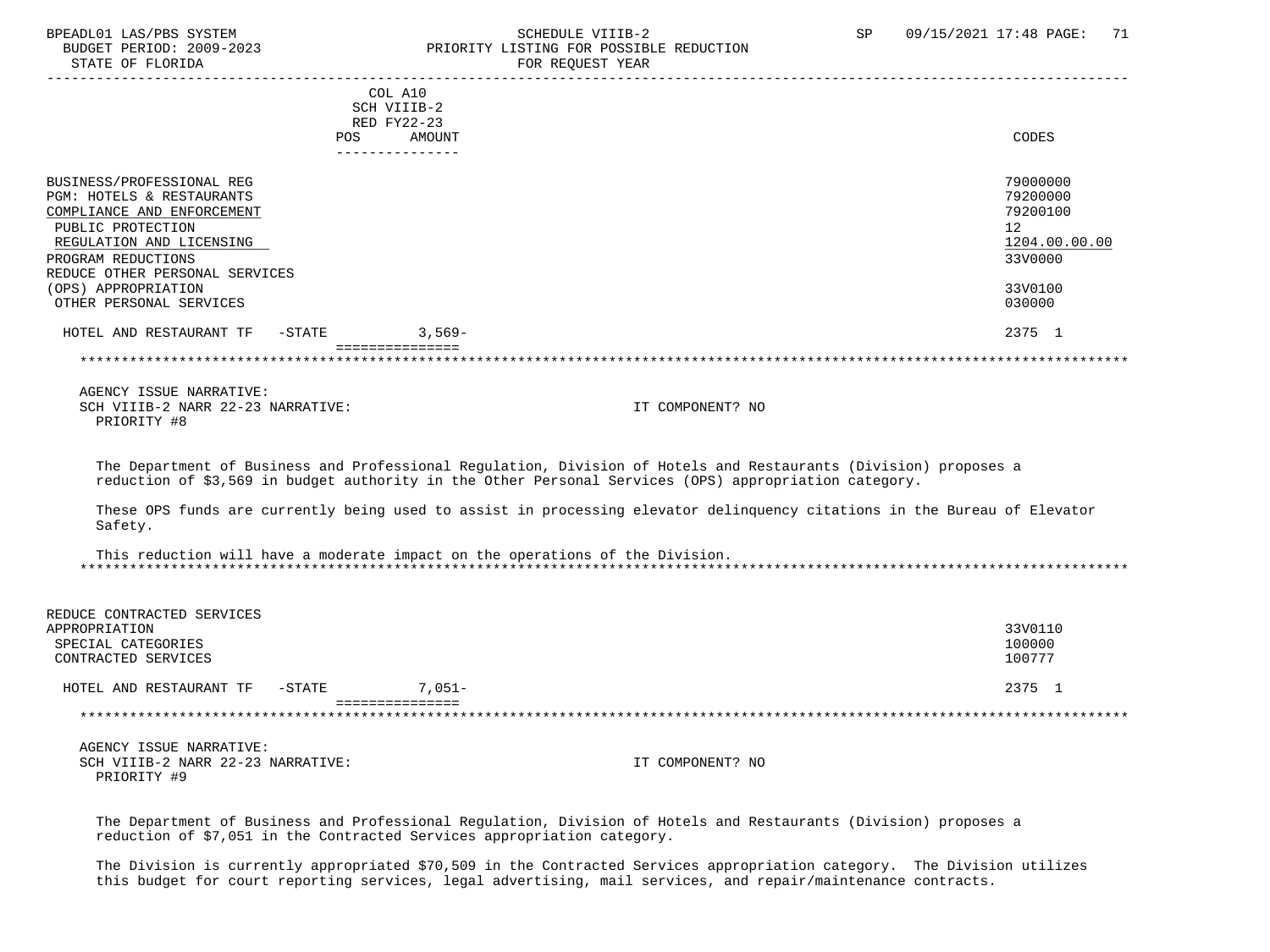#### BPEADL01 LAS/PBS SYSTEM STRING THE SCHEDULE VIIIB-2 SP 09/15/2021 17:48 PAGE: 72<br>BUDGET PERIOD: 2009-2023 PRIORITY LISTING FOR POSSIBLE REDUCTION BUDGET PERIOD: 2009-2023 PRIORITY LISTING FOR POSSIBLE REDUCTION FOR REQUEST YEAR

| POS                                                                                                                                                                                       | COL A10<br>SCH VIIIB-2<br>RED FY22-23<br>AMOUNT                                                                           | CODES                                                              |
|-------------------------------------------------------------------------------------------------------------------------------------------------------------------------------------------|---------------------------------------------------------------------------------------------------------------------------|--------------------------------------------------------------------|
| BUSINESS/PROFESSIONAL REG<br>PGM: HOTELS & RESTAURANTS<br>COMPLIANCE AND ENFORCEMENT<br>PUBLIC PROTECTION<br>REGULATION AND LICENSING<br>PROGRAM REDUCTIONS<br>REDUCE CONTRACTED SERVICES | _______________                                                                                                           | 79000000<br>79200000<br>79200100<br>12<br>1204.00.00.00<br>33V0000 |
| APPROPRIATION                                                                                                                                                                             |                                                                                                                           | 33V0110                                                            |
|                                                                                                                                                                                           | This reduction would have a moderate impact on Division operations.                                                       |                                                                    |
| REDUCE LEASE OR LEASE-PURCHASE OF<br>EQUIPMENT APPROPRIATION<br>SPECIAL CATEGORIES<br>LEASE/PURCHASE/EQUIPMENT                                                                            |                                                                                                                           | 33V0120<br>100000<br>105281                                        |
| HOTEL AND RESTAURANT TF<br>$-\mathtt{STATE}$                                                                                                                                              | $2,000-$                                                                                                                  | 2375 1                                                             |
|                                                                                                                                                                                           | ===============                                                                                                           |                                                                    |
|                                                                                                                                                                                           |                                                                                                                           |                                                                    |
| AGENCY ISSUE NARRATIVE:<br>SCH VIIIB-2 NARR 22-23 NARRATIVE:<br>PRIORITY #28                                                                                                              | IT COMPONENT? NO                                                                                                          |                                                                    |
| reduction of \$2,000 in the Lease/Purchase of Equipment category.                                                                                                                         | The Department of Business and Professional Regulation, Division of Hotels and Restaurants (Division) proposes a          |                                                                    |
| many different offices.                                                                                                                                                                   | This reduction is equal to 10% of the overall category which is used to pay for copier leases and postage machines in the |                                                                    |
|                                                                                                                                                                                           | This reduction would have a significant impact on Division operations.                                                    |                                                                    |
| REDUCE OPERATING CAPITAL OUTLAY<br>(OCO) APPROPRIATION<br>OPERATING CAPITAL OUTLAY                                                                                                        |                                                                                                                           | 33V0150<br>060000                                                  |
| HOTEL AND RESTAURANT TF<br>$-STATE$                                                                                                                                                       | $850 -$<br>________________                                                                                               | 2375 1                                                             |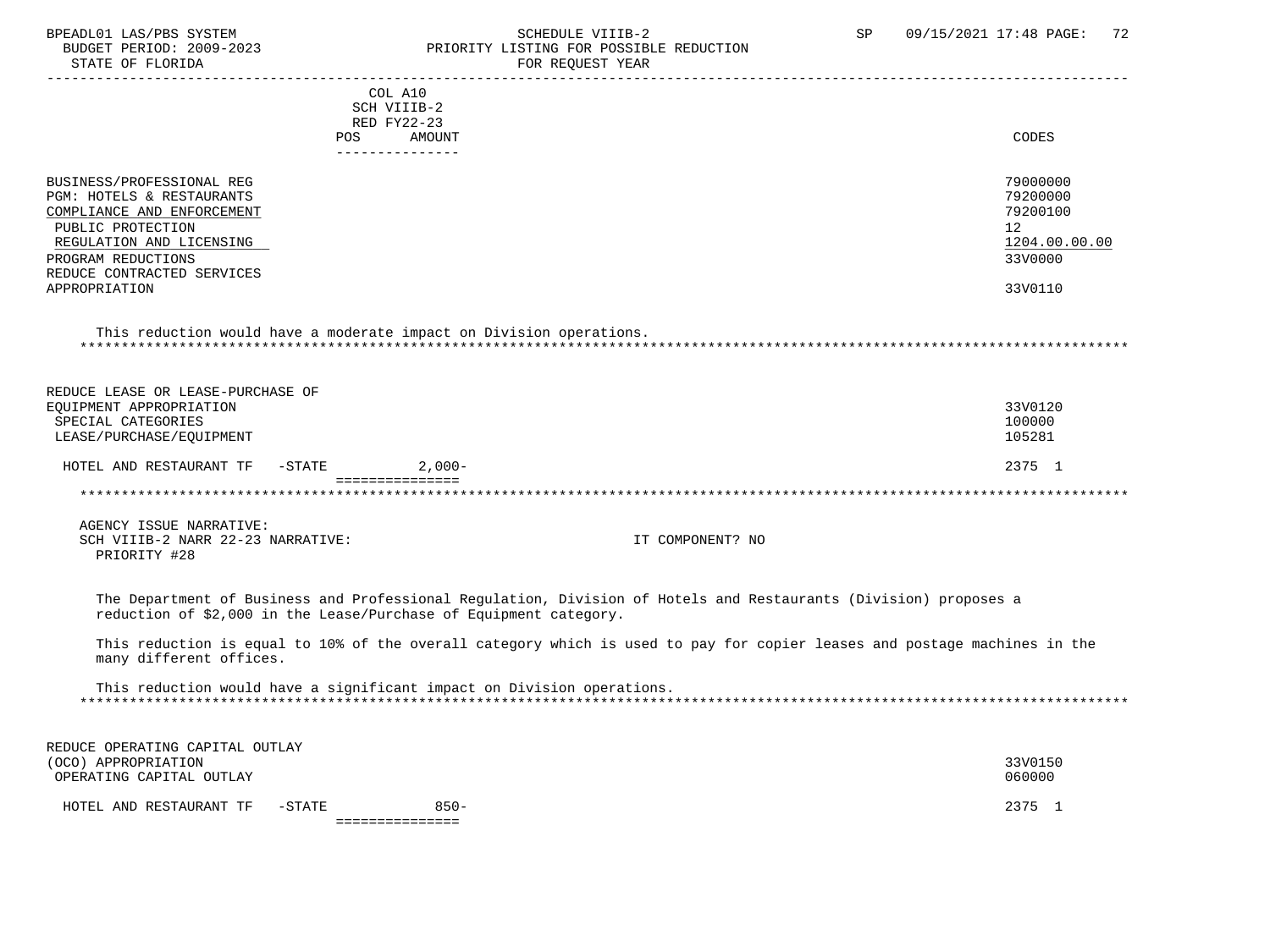# BPEADL01 LAS/PBS SYSTEM SALL SALL SOMEDULE VIIIB-2 SP 09/15/2021 17:48 PAGE: 73 BUDGET PERIOD: 2009-2023 PRIORITY LISTING FOR POSSIBLE REDUCTION

STATE OF FLORIDA FOR STATE OF STATE OF STATE OF STATE OF STATE OF STATE OF STATE OF STATE OF STATE OF STATE OF STATE OF STATE OF STATE OF STATE OF STATE OF STATE OF STATE OF STATE OF STATE OF STATE OF STATE OF STATE OF STA ----------------------------------------------------------------------------------------------------------------------------------- COL A10 SCH VIIIB-2 RED FY22-23 POS AMOUNT NOTES AND AND A RESERVE AND A RESERVE AND LODGED AND LODGED AND LODGED AND LODGED AND LODGED AND LODGED AT A LODGED AND LODGED AT A LODGED AND LODGED AT A LODGED AND LODGED AT A LODGED AND LODGED AT A LODGED AND --------------- BUSINESS/PROFESSIONAL REG 79000000 POST THE SERVICE OF THE SERVICE OF THE SERVICE OF THE SERVICE OF THE SERVICE OF THE SERVICE OF THE SERVICE OF THE SERVICE OF THE SERVICE OF THE SERVICE OF THE SERVICE OF THE SERVICE OF TH PGM: HOTELS & RESTAURANTS 79200000<br>COMPLIANCE AND ENFORCEMENT 79200100 COMPLIANCE AND ENFORCEMENT PUBLIC PROTECTION 12<br>REGULATION AND LICENSING NEWSLAUDS AND REGULATION AND LICENSING 1204.00.00.00 REGULATION AND LICENSING  $\frac{1204.00}{3300000}$ PROGRAM REDUCTIONS REDUCE OPERATING CAPITAL OUTLAY (OCO) APPROPRIATION 33V0150 \*\*\*\*\*\*\*\*\*\*\*\*\*\*\*\*\*\*\*\*\*\*\*\*\*\*\*\*\*\*\*\*\*\*\*\*\*\*\*\*\*\*\*\*\*\*\*\*\*\*\*\*\*\*\*\*\*\*\*\*\*\*\*\*\*\*\*\*\*\*\*\*\*\*\*\*\*\*\*\*\*\*\*\*\*\*\*\*\*\*\*\*\*\*\*\*\*\*\*\*\*\*\*\*\*\*\*\*\*\*\*\*\*\*\*\*\*\*\*\*\*\*\*\*\*\*\* AGENCY ISSUE NARRATIVE: SCH VIIIB-2 NARR 22-23 NARRATIVE: IT COMPONENT? NO PRIORITY #3 The Department of Business and Professional Regulation, Division of Hotels and Restaurants (Division) proposes a reduction of \$850 in the Operating Capital Outlay (OCO) appropriation category. The Division's OCO appropriation is primarily used for the purchase of OnBase printers. This reduction will eliminate 10% of the Division's OCO appropriation and will have a minimal impact on Division operations. \*\*\*\*\*\*\*\*\*\*\*\*\*\*\*\*\*\*\*\*\*\*\*\*\*\*\*\*\*\*\*\*\*\*\*\*\*\*\*\*\*\*\*\*\*\*\*\*\*\*\*\*\*\*\*\*\*\*\*\*\*\*\*\*\*\*\*\*\*\*\*\*\*\*\*\*\*\*\*\*\*\*\*\*\*\*\*\*\*\*\*\*\*\*\*\*\*\*\*\*\*\*\*\*\*\*\*\*\*\*\*\*\*\*\*\*\*\*\*\*\*\*\*\*\*\*\* REDUCE EXPENSES APPROPRIATION 33V0310 EXPENSES 040000 HOTEL AND RESTAURANT TF -STATE 155,731- =============== \*\*\*\*\*\*\*\*\*\*\*\*\*\*\*\*\*\*\*\*\*\*\*\*\*\*\*\*\*\*\*\*\*\*\*\*\*\*\*\*\*\*\*\*\*\*\*\*\*\*\*\*\*\*\*\*\*\*\*\*\*\*\*\*\*\*\*\*\*\*\*\*\*\*\*\*\*\*\*\*\*\*\*\*\*\*\*\*\*\*\*\*\*\*\*\*\*\*\*\*\*\*\*\*\*\*\*\*\*\*\*\*\*\*\*\*\*\*\*\*\*\*\*\*\*\*\* AGENCY ISSUE NARRATIVE: SCH VIIIB-2 NARR 22-23 NARRATIVE: IT COMPONENT? NO PRIORITY #23 The Department of Business and Professional Regulation, Division of Hotels and Restaurants (Division) proposes a reduction of \$155,731 in the Expense category. The current expense appropriation is \$1,806,543 and this reduction would impact some travel for conferences, team meetings, and training as well as delaying some technology purchases for software, iPad replacement, and printers for field staff.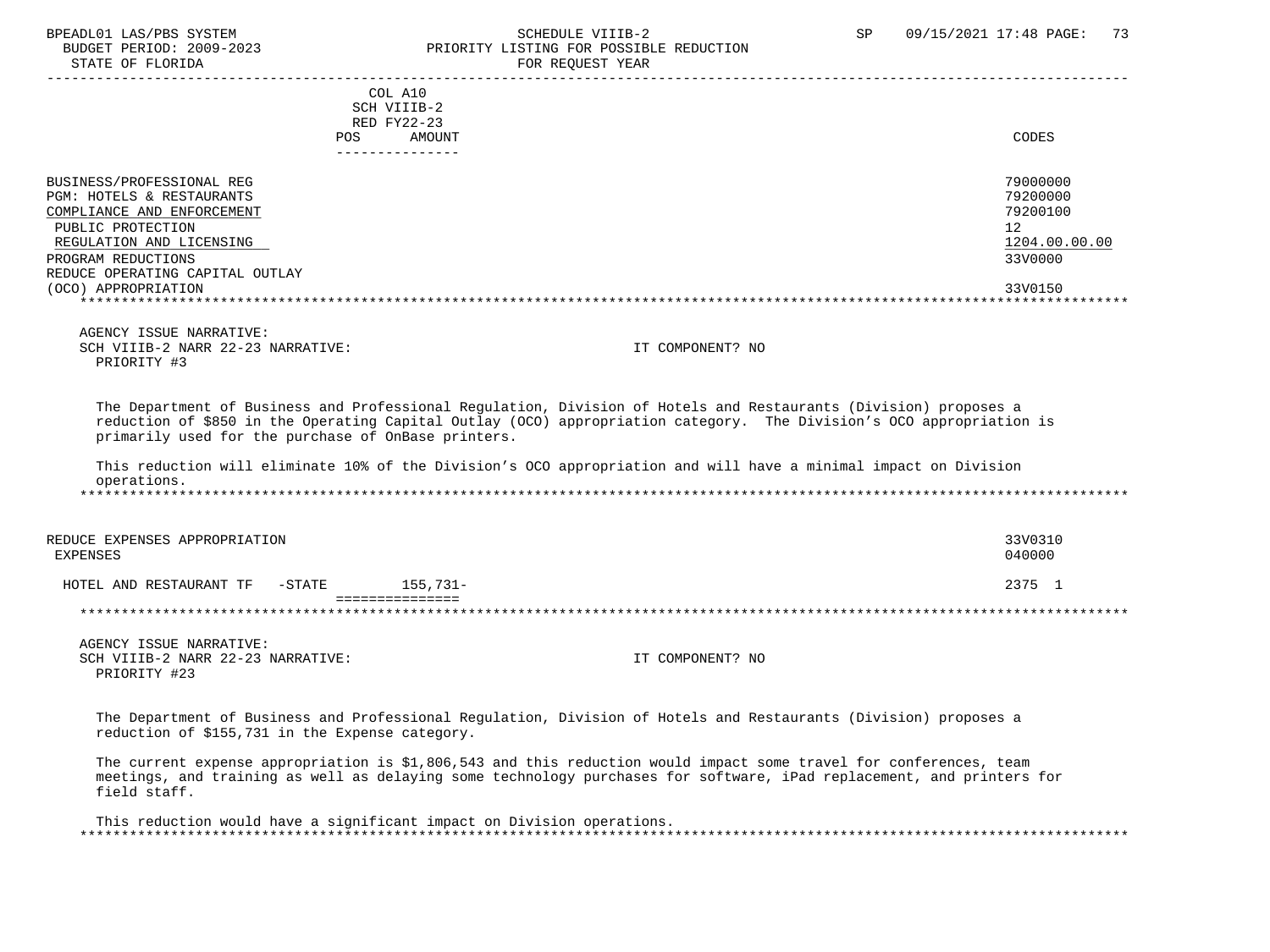# BPEADL01 LAS/PBS SYSTEM STREM SCHEDULE VIIIB-2 SCHEDULE VIIIB-2 SP 09/15/2021 17:48 PAGE: 74 PRIORITY LISTING FOR POSSIBLE REDUCTION<br>FOR REQUEST YEAR

|                                                                                                                                                                                                   |                                                        | L'OIL LLEVUEDI TEAIL                                                                                                                                                                                          |                                                                    |
|---------------------------------------------------------------------------------------------------------------------------------------------------------------------------------------------------|--------------------------------------------------------|---------------------------------------------------------------------------------------------------------------------------------------------------------------------------------------------------------------|--------------------------------------------------------------------|
|                                                                                                                                                                                                   | COL A10<br>SCH VIIIB-2<br>RED FY22-23<br>POS<br>AMOUNT |                                                                                                                                                                                                               | CODES                                                              |
|                                                                                                                                                                                                   | ---------------                                        |                                                                                                                                                                                                               |                                                                    |
| BUSINESS/PROFESSIONAL REG<br>PGM: HOTELS & RESTAURANTS<br>COMPLIANCE AND ENFORCEMENT<br>PUBLIC PROTECTION<br>REGULATION AND LICENSING<br>PROGRAM REDUCTIONS<br>REDUCE OPERATION OF MOTOR VEHICLES |                                                        |                                                                                                                                                                                                               | 79000000<br>79200000<br>79200100<br>12<br>1204.00.00.00<br>33V0000 |
| APPROPRIATION<br>SPECIAL CATEGORIES<br>OPERATION/MOTOR VEHICLES                                                                                                                                   |                                                        |                                                                                                                                                                                                               | 33V0350<br>100000<br>102289                                        |
| HOTEL AND RESTAURANT TF -STATE 49,394-                                                                                                                                                            |                                                        |                                                                                                                                                                                                               | 2375 1                                                             |
|                                                                                                                                                                                                   | ===============                                        |                                                                                                                                                                                                               |                                                                    |
|                                                                                                                                                                                                   |                                                        |                                                                                                                                                                                                               |                                                                    |
| AGENCY ISSUE NARRATIVE:<br>SCH VIIIB-2 NARR 22-23 NARRATIVE:<br>PRIORITY #25                                                                                                                      |                                                        | IT COMPONENT? NO                                                                                                                                                                                              |                                                                    |
| reduction of \$49,394 in the Operation of Motor Vehicles category.                                                                                                                                |                                                        | The Department of Business and Professional Regulation, Division of Hotels and Restaurants (Division) proposes a                                                                                              |                                                                    |
|                                                                                                                                                                                                   |                                                        | This reduction is equal to 10% of the overall category which is used for the fuel and maintenance of the division's fleet<br>of vehicles that are used by food and lodging inspectors to perform inspections. |                                                                    |
| This reduction would have a significant impact on Division operations.                                                                                                                            |                                                        |                                                                                                                                                                                                               |                                                                    |
| REDUCE ACQUISITION OF MOTOR<br>VEHICLES APPROPRIATION<br>SPECIAL CATEGORIES<br>ACQUISITION/MOTOR VEHICLES                                                                                         |                                                        |                                                                                                                                                                                                               | 33V0370<br>100000<br>100021                                        |
| HOTEL AND RESTAURANT TF -STATE 27,500-                                                                                                                                                            |                                                        |                                                                                                                                                                                                               | 2375 1                                                             |
|                                                                                                                                                                                                   | ===============                                        |                                                                                                                                                                                                               |                                                                    |
| AGENCY ISSUE NARRATIVE:<br>SCH VIIIB-2 NARR 22-23 NARRATIVE:<br>PRIORITY #24                                                                                                                      |                                                        | IT COMPONENT? NO                                                                                                                                                                                              |                                                                    |
|                                                                                                                                                                                                   |                                                        | The Department of Business and Professional Regulation, Division of Hotels and Restaurants (Division) proposes a                                                                                              |                                                                    |

reduction of \$27,500 in the Acquisition of Motor Vehicles category.

This reduction is equal to 10% of the overall category and will equate to one less replacement car per year for high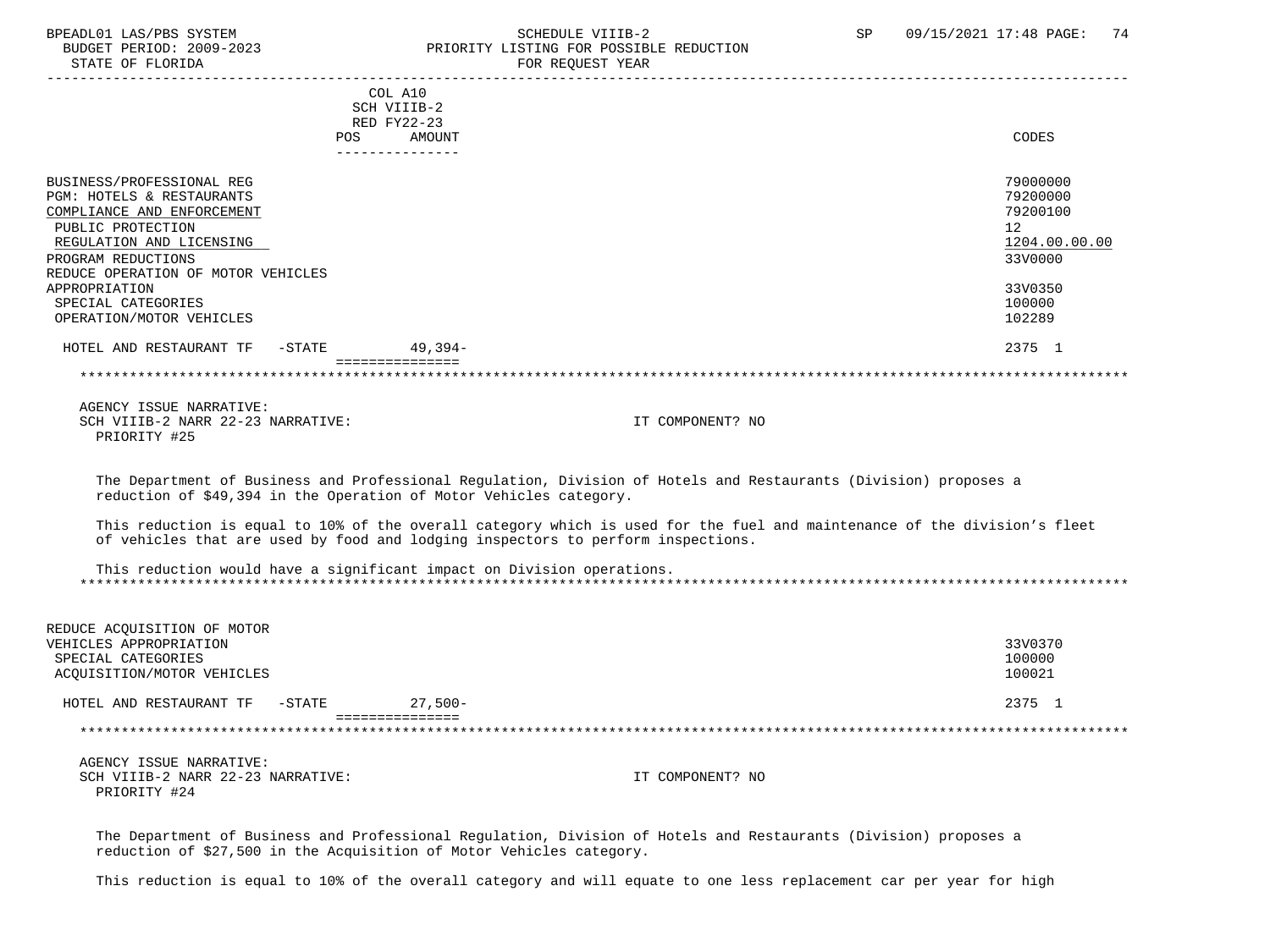#### BPEADL01 LAS/PBS SYSTEM SCHEDULE VIIIB-2 SCHEDULE VIIIB-2 SP 09/15/2021 17:48 PAGE: 75 PRIORITY LISTING FOR POSSIBLE REDUCTION STATE OF FLORIDA FOR REQUEST YEAR FOR REQUEST YEAR

| COL A10                     |               |
|-----------------------------|---------------|
| SCH VIIIB-2                 |               |
| RED FY22-23                 |               |
| AMOUNT                      | CODES         |
| POS.                        |               |
|                             |               |
|                             |               |
| BUSINESS/PROFESSIONAL REG   | 79000000      |
| PGM: HOTELS & RESTAURANTS   | 79200000      |
| COMPLIANCE AND ENFORCEMENT  | 79200100      |
| PUBLIC PROTECTION           | 12            |
| REGULATION AND LICENSING    | 1204.00.00.00 |
| PROGRAM REDUCTIONS          | 33V0000       |
| REDUCE ACQUISITION OF MOTOR |               |
| VEHICLES APPROPRIATION      | 33V0370       |
|                             |               |

 mileage food and lodging inspectors and results in an increase in spending from the Expense category for mileage reimbursements for driving a personal vehicle to perform inspection duties.

 This reduction would have a significant impact on Division operations. \*\*\*\*\*\*\*\*\*\*\*\*\*\*\*\*\*\*\*\*\*\*\*\*\*\*\*\*\*\*\*\*\*\*\*\*\*\*\*\*\*\*\*\*\*\*\*\*\*\*\*\*\*\*\*\*\*\*\*\*\*\*\*\*\*\*\*\*\*\*\*\*\*\*\*\*\*\*\*\*\*\*\*\*\*\*\*\*\*\*\*\*\*\*\*\*\*\*\*\*\*\*\*\*\*\*\*\*\*\*\*\*\*\*\*\*\*\*\*\*\*\*\*\*\*\*\*

| REDUCE SCHOOL TO CAREER GRANT        |            |         |
|--------------------------------------|------------|---------|
| APPROPRIATION                        |            | 33V0380 |
| SPECIAL CATEGORIES                   |            | 100000  |
| G/A-SCHOOL-TO-CAREER                 |            | 100354  |
| $-$ STATE<br>HOTEL AND RESTAURANT TF | $70.670 -$ | 2375 1  |
|                                      |            |         |
|                                      |            |         |

 AGENCY ISSUE NARRATIVE: SCH VIIIB-2 NARR 22-23 NARRATIVE: IT COMPONENT? NO PRIORITY #26

 The Department of Business and Professional Regulation, Division of Hotels and Restaurants (Division) proposes a reduction of \$70,670 in the School to Career Grant category.

 This is a contract that the Division holds with the Florida Restaurant and Lodging Association to provide education and services to support high school students transitioning into the hospitality industry. The budget authority is used to pay reimbursements to the FRLA for their services. These reimbursements have been lower than normal over the past couple of years due to the COVID-19 pandemic however, the entire appropriation is typically utilized year to year.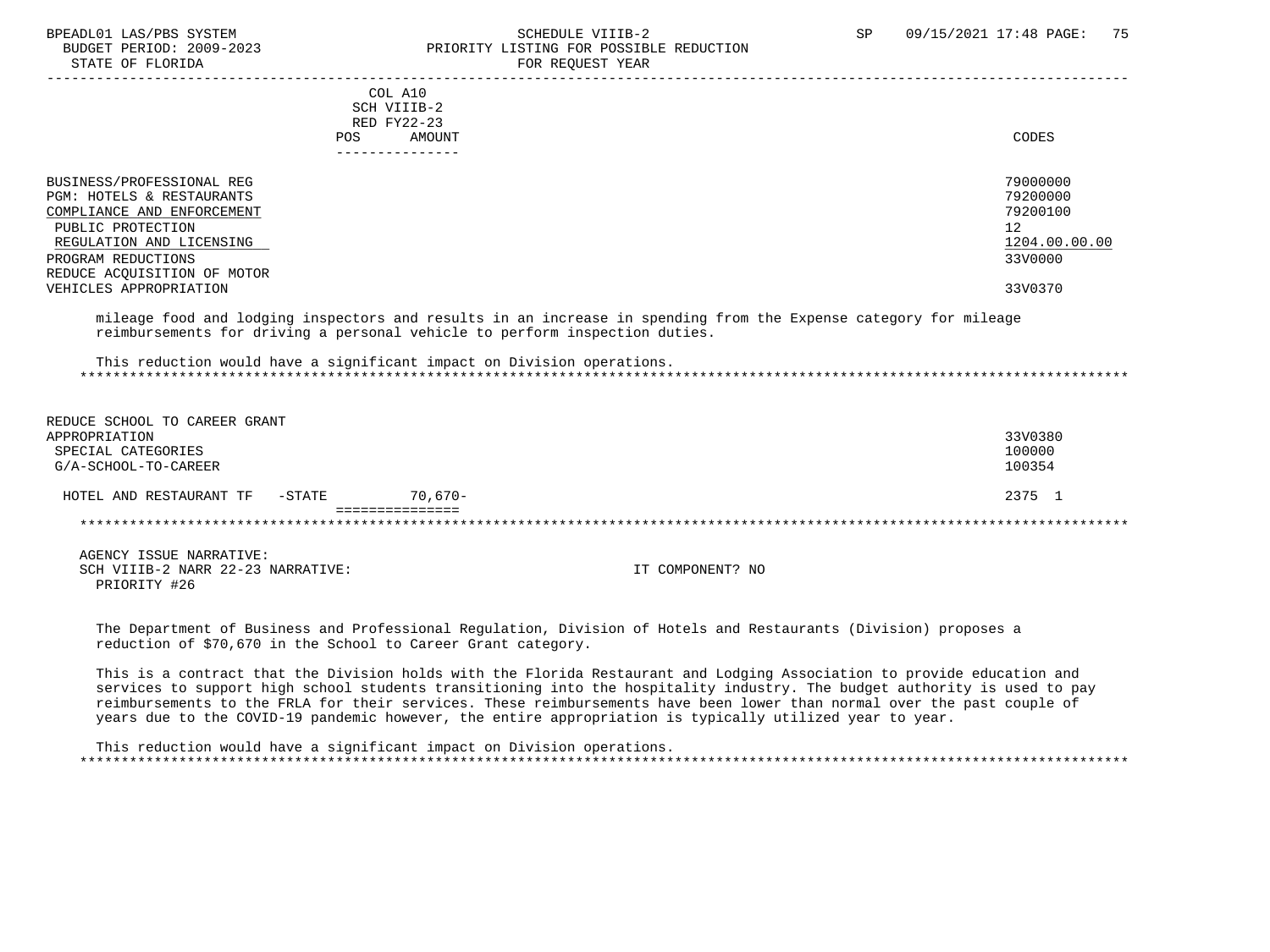#### BPEADL01 LAS/PBS SYSTEM STRING THE SCHEDULE VIIIB-2 SP 09/15/2021 17:48 PAGE: 76<br>BUDGET PERIOD: 2009-2023 PRIORITY LISTING FOR POSSIBLE REDUCTION BUDGET PERIOD: 2009-2023<br>STATE OF FLORIDA STATE OF FLORIDA FOR REQUEST YEAR

| PIAIE OF FLORIDA                                                                                                                                                                                 | FOR REQUEST YEAR                                                                                                                                                                                                               |                                                                                 |
|--------------------------------------------------------------------------------------------------------------------------------------------------------------------------------------------------|--------------------------------------------------------------------------------------------------------------------------------------------------------------------------------------------------------------------------------|---------------------------------------------------------------------------------|
|                                                                                                                                                                                                  | COL A10<br>SCH VIIIB-2<br>RED FY22-23<br>AMOUNT<br><b>POS</b>                                                                                                                                                                  | CODES                                                                           |
| BUSINESS/PROFESSIONAL REG<br>PGM: HOTELS & RESTAURANTS<br>COMPLIANCE AND ENFORCEMENT<br>PUBLIC PROTECTION<br>REGULATION AND LICENSING<br>PROGRAM REDUCTIONS<br>REDUCE TRANSFER TO THE DEPARTMENT | ---------------                                                                                                                                                                                                                | 79000000<br>79200000<br>79200100<br>12 <sup>°</sup><br>1204.00.00.00<br>33V0000 |
| OF HEALTH FOR EPIDEMIOLOGICAL<br><b>SERVICES</b><br>SPECIAL CATEGORIES<br>TR/DOH-EPIDEMIOLOGICAL SVR                                                                                             |                                                                                                                                                                                                                                | 33V0390<br>100000<br>100159                                                     |
| HOTEL AND RESTAURANT TF -STATE 60,715-                                                                                                                                                           |                                                                                                                                                                                                                                | 2375 1                                                                          |
|                                                                                                                                                                                                  | ===============                                                                                                                                                                                                                |                                                                                 |
| AGENCY ISSUE NARRATIVE:<br>SCH VIIIB-2 NARR 22-23 NARRATIVE:<br>PRIORITY #27                                                                                                                     | IT COMPONENT? NO                                                                                                                                                                                                               |                                                                                 |
|                                                                                                                                                                                                  | The Department of Business and Professional Regulation, Division of Hotels and Restaurants (Division) proposes a<br>reduction of \$60,715 in the Transfer to Department of Health (DOH) for Epidemiological Services category. |                                                                                 |
| establishments for any foodborne illness allegations.                                                                                                                                            | This reduction is equal to 10% of the overall category which is used to pay DOH for conducting investigations of licensed                                                                                                      |                                                                                 |
|                                                                                                                                                                                                  | This reduction would have a significant impact on Division operations.                                                                                                                                                         |                                                                                 |
| REDUCE INSPECTION STAFF IN THE<br>BUREAU OF SANITATION AND SAFETY<br>SALARY RATE<br>SALARY RATE 1,621,359-                                                                                       | ===============                                                                                                                                                                                                                | 33V1960<br>000000                                                               |
| SALARIES AND BENEFITS                                                                                                                                                                            | $47.00 -$                                                                                                                                                                                                                      | 010000                                                                          |
| HOTEL AND RESTAURANT TF<br>$-$ STATE                                                                                                                                                             | $2,603,734-$                                                                                                                                                                                                                   | 2375 1                                                                          |
| TOTAL: REDUCE INSPECTION STAFF IN THE<br>BUREAU OF SANITATION AND SAFETY<br>TOTAL POSITIONS 47.00-<br>TOTAL ISSUE<br>TOTAL SALARY RATE 1,621,359-                                                | ===============<br>$2,603,734-$<br>===============                                                                                                                                                                             | 33V1960                                                                         |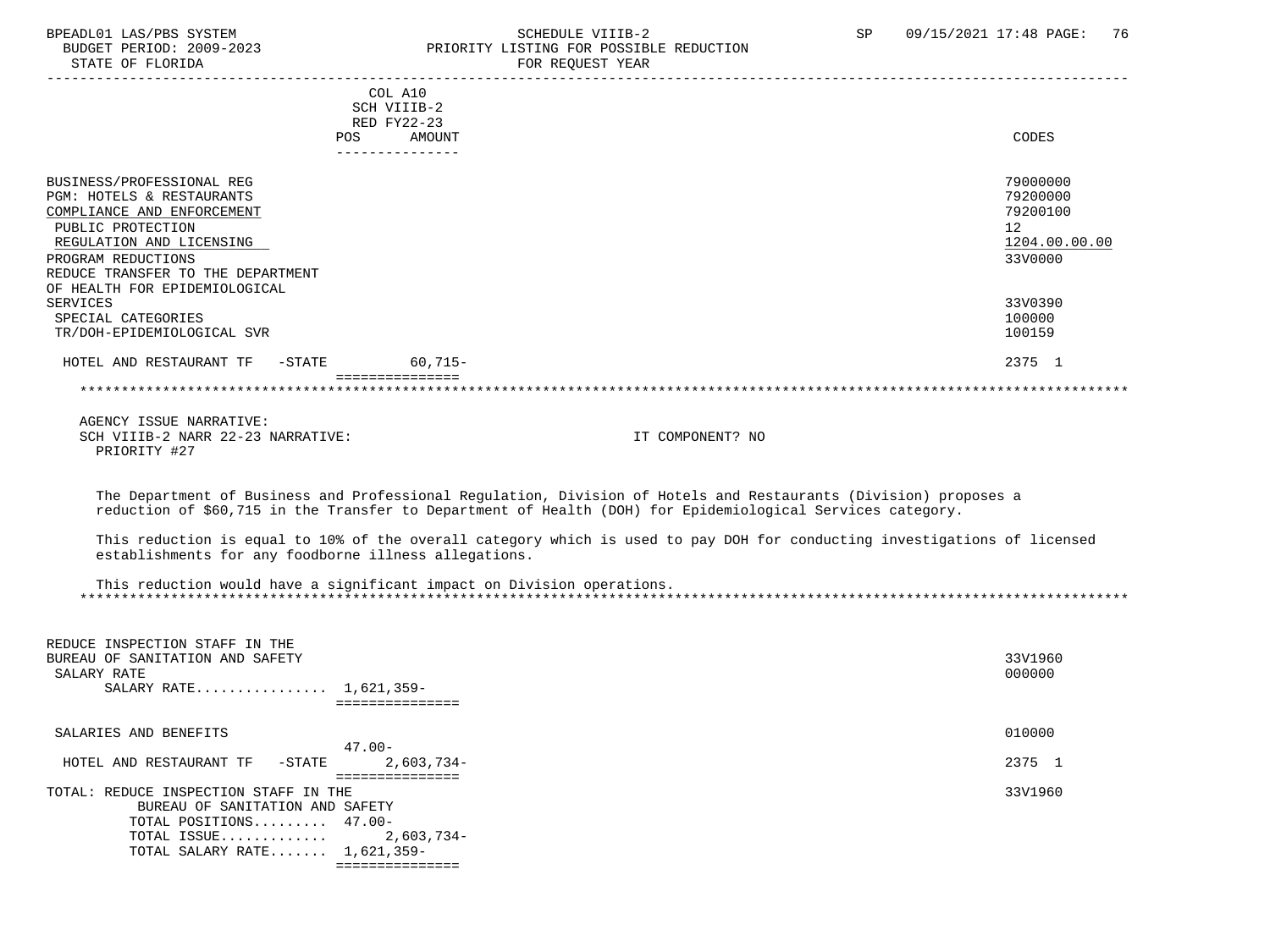STATE OF FLORIDA FOR STATE OF STATE OF STATE OF STATE OF STATE OF STATE OF STATE OF STATE OF STATE OF STATE OF STATE OF STATE OF STATE OF STATE OF STATE OF STATE OF STATE OF STATE OF STATE OF STATE OF STATE OF STATE OF STA

# BPEADL01 LAS/PBS SYSTEM SALL STRINGER STRINGER STRINGER SCHEDULE VIIIB-2 SP 09/15/2021 17:48 PAGE: 77 BUDGET PERIOD: 2009-2023 PRIORITY LISTING FOR POSSIBLE REDUCTION

 ----------------------------------------------------------------------------------------------------------------------------------- COL A10 SCH VIIIB-2 RED FY22-23 POS AMOUNT NOTES AND AND A RESERVE AND A RESERVE AND LODGED AND LODGED AND LODGED AND LODGED AND LODGED AND LODGED AT A LODGED AND LODGED AT A LODGED AND LODGED AT A LODGED AND LODGED AT A LODGED AND LODGED AT A LODGED AND --------------- BUSINESS/PROFESSIONAL REG 79000000 POST THE SERVICE OF THE SERVICE OF THE SERVICE OF THE SERVICE OF THE SERVICE OF THE SERVICE OF THE SERVICE OF THE SERVICE OF THE SERVICE OF THE SERVICE OF THE SERVICE OF THE SERVICE OF TH PGM: HOTELS & RESTAURANTS 79200000<br>
COMPLIANCE AND ENFORCEMENT 79200100 COMPLIANCE AND ENFORCEMENT PUBLIC PROTECTION 12<br>REGULATION AND LICENSING NEWSLAUDS AND REGULATION AND LICENSING 1204.00.00.00 REGULATION AND LICENSING  $\frac{1204.00}{3300000}$ PROGRAM REDUCTIONS REDUCE INSPECTION STAFF IN THE BUREAU OF SANITATION AND SAFETY 33V1960 \*\*\*\*\*\*\*\*\*\*\*\*\*\*\*\*\*\*\*\*\*\*\*\*\*\*\*\*\*\*\*\*\*\*\*\*\*\*\*\*\*\*\*\*\*\*\*\*\*\*\*\*\*\*\*\*\*\*\*\*\*\*\*\*\*\*\*\*\*\*\*\*\*\*\*\*\*\*\*\*\*\*\*\*\*\*\*\*\*\*\*\*\*\*\*\*\*\*\*\*\*\*\*\*\*\*\*\*\*\*\*\*\*\*\*\*\*\*\*\*\*\*\*\*\*\*\*

 AGENCY ISSUE NARRATIVE: SCH VIIIB-2 NARR 22-23 NARRATIVE: IT COMPONENT? NO PRIORITY #66

 The Department of Business and Professional Regulation, Division of Hotels and Restaurants (Division) proposes a reduction of forty-seven (47) FTE and \$2,603,734 of Salaries and benefits budget authority.

 The division is responsible for licensing, inspecting and regulating public lodging and food service establishments pursuant to Chapter 509, Florida Statutes. The division is statutorily mandated to complete at least two (2) inspections per year for all transient lodging establishments, annual inspections for transient and non-transient apartments, and a frequency of one to four inspections for all public food service establishments to ensure the public's health, safety and welfare. This reduction will eliminate forty-seven (47) Sanitation and Safety Specialist FTE positions which would significantly compromise public safety and equate to approximately 38,399 less inspection activities being conducted annually. Of those positions eight (8) are currently vacant and thirty-nine (39) are filled.

| POSITION DETAIL OF SALARIES AND BENEFITS:                             |            |                       |           |          |                    | LAPSE | LAPSED SALARIES                     |
|-----------------------------------------------------------------------|------------|-----------------------|-----------|----------|--------------------|-------|-------------------------------------|
|                                                                       | <b>FTE</b> | BASE RATE             | ADDITIVES | BENEFITS | SUBTOTAL           | ႜႂ    | AND BENEFITS                        |
| A10 - SCH VIIIB-2 RED FY22-23                                         |            |                       |           |          |                    |       |                                     |
| CHANGES TO CURRENTLY AUTHORIZED POSITIONS<br>P101 PROPOSED CLASS CODE |            |                       |           |          |                    |       |                                     |
| R0701 001                                                             | 47.00-     | 1,621,359-            |           |          |                    |       | 982,375- 2,603,734- 0.00 2,603,734- |
| TOTALS FOR ISSUE BY FUND<br>2375 HOTEL AND RESTAURANT TF              |            |                       |           |          |                    |       | 2,603,734-                          |
|                                                                       |            |                       |           |          |                    |       |                                     |
|                                                                       |            | $47.00 - 1.621.359 -$ |           |          | 982,375-2,603,734- |       | 2,603,734-                          |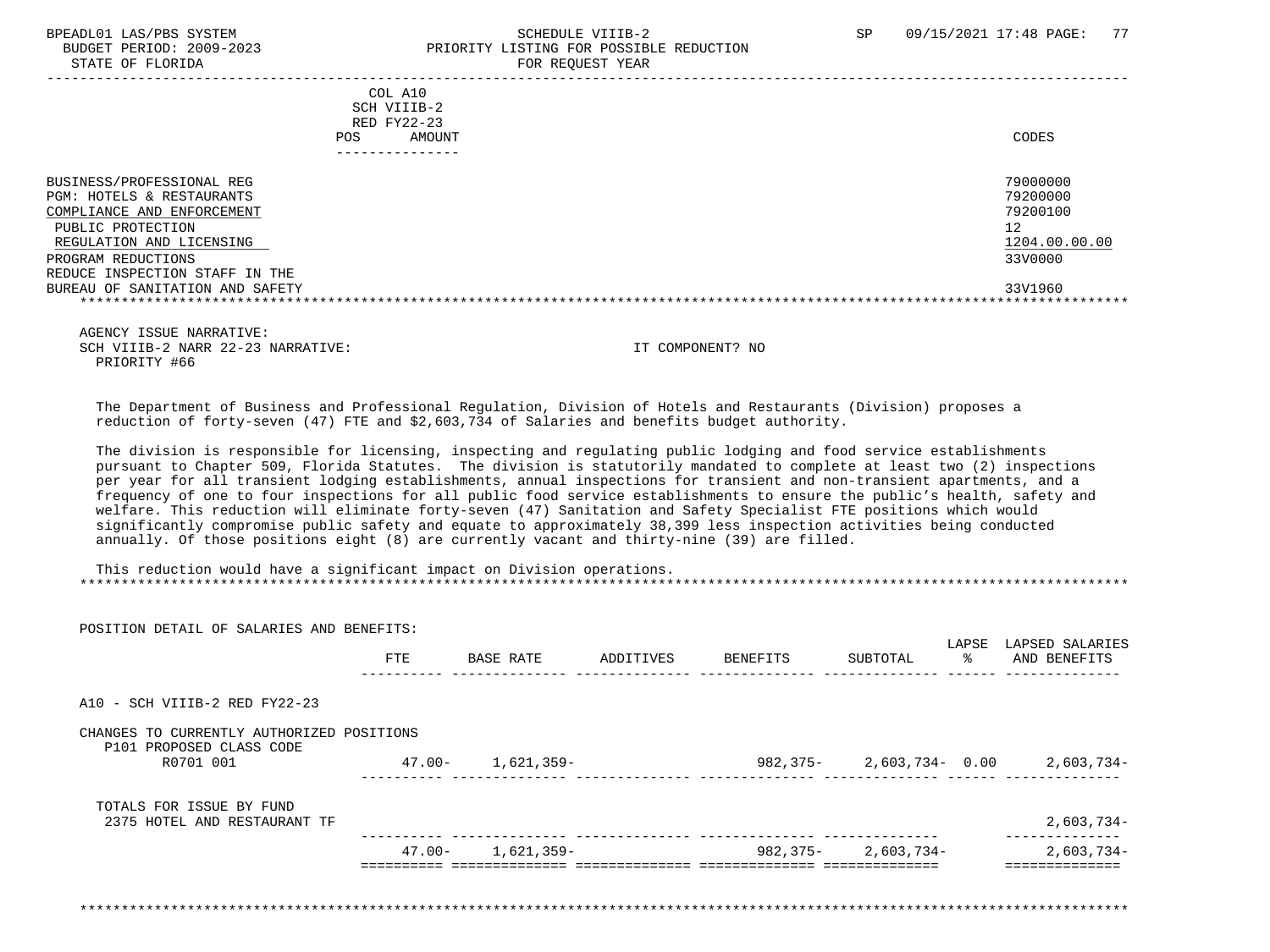## BPEADL01 LAS/PBS SYSTEM STREM SCHEDULE VIIIB-2 SCHEDULE VIIIB-2 SP 09/15/2021 17:48 PAGE: 78 PRIORITY LISTING FOR POSSIBLE REDUCTION

| DIAIB UP FIURIDH                                                                                                                                                                                        |                                                                                  | LAW VEÄNDI IEUV  |                                                                      |
|---------------------------------------------------------------------------------------------------------------------------------------------------------------------------------------------------------|----------------------------------------------------------------------------------|------------------|----------------------------------------------------------------------|
|                                                                                                                                                                                                         | COL A10<br>SCH VIIIB-2<br><b>RED FY22-23</b><br>POS<br>AMOUNT<br>--------------- |                  | CODES                                                                |
| BUSINESS/PROFESSIONAL REG<br>PGM: HOTELS & RESTAURANTS<br>COMPLIANCE AND ENFORCEMENT<br>PUBLIC PROTECTION<br>REGULATION AND LICENSING                                                                   |                                                                                  |                  | 79000000<br>79200000<br>79200100<br>12 <sup>°</sup><br>1204.00.00.00 |
| TOTAL: REGULATION AND LICENSING<br>BY FUND TYPE                                                                                                                                                         |                                                                                  |                  | 1204.00.00.00                                                        |
| SALARY RATE 1,621,359-                                                                                                                                                                                  | $47.00 -$<br>2,981,214-<br>===============                                       |                  | 2000                                                                 |
| PGM: ALCOHOL BEV & TOBACCO<br>COMPLIANCE AND ENFORCEMENT<br>PUBLIC PROTECTION<br>REGULATION AND LICENSING<br>PROGRAM REDUCTIONS<br>REDUCE STAFF IN THE DIVISION OF<br>ALCOHOLIC BEVERAGES AND TOBACCO - |                                                                                  |                  | 79400000<br>79400100<br>12 <sup>°</sup><br>1204.00.00.00<br>33V0000  |
| BUREAU OF LAW ENFORCEMENT<br>SALARY RATE<br>SALARY RATE 1,174,403-                                                                                                                                      |                                                                                  |                  | 33V2020<br>000000                                                    |
|                                                                                                                                                                                                         | ===============                                                                  |                  |                                                                      |
| SALARIES AND BENEFITS                                                                                                                                                                                   | $27.00 -$                                                                        |                  | 010000                                                               |
| ALCOHOLIC, BEV, TOBACCO TF -STATE                                                                                                                                                                       | 1,783,624-<br>===============                                                    |                  | 2022 1                                                               |
| TOTAL: REDUCE STAFF IN THE DIVISION OF<br>ALCOHOLIC BEVERAGES AND TOBACCO -<br>BUREAU OF LAW ENFORCEMENT<br>TOTAL POSITIONS 27.00-<br>TOTAL ISSUE 1,783,624-<br>TOTAL SALARY RATE 1,174,403-            | essessessessess                                                                  |                  | 33V2020                                                              |
|                                                                                                                                                                                                         |                                                                                  |                  |                                                                      |
| AGENCY ISSUE NARRATIVE:<br>SCH VIIIB-2 NARR 22-23 NARRATIVE:<br>PRIORITY #54                                                                                                                            |                                                                                  | IT COMPONENT? NO |                                                                      |

 The Department of Business and Professional Regulation, Division of Alcoholic Beverages and Tobacco (Division) proposes a reduction of twenty-seven (27) FTE and \$1,783,624 of Salaries and benefits budget authority in the Bureau of Law Enforcement.

The division's Bureau of Law Enforcement is responsible for the management of the division's law enforcement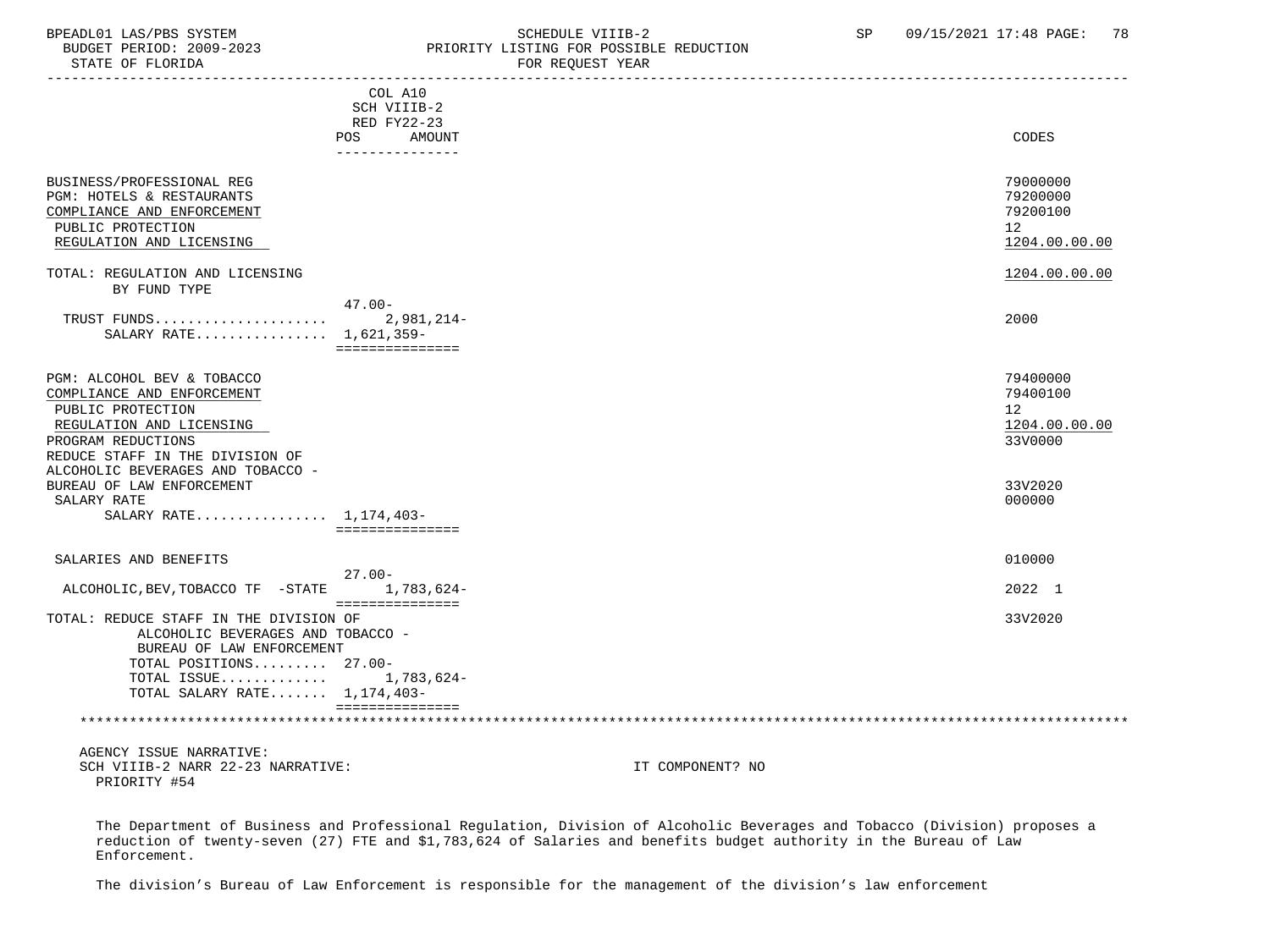#### BPEADL01 LAS/PBS SYSTEM SOHEDULE VIIIB-2 SCHEDULE VIIIB-2 SP 09/15/2021 17:48 PAGE: 79 PRIORITY LISTING FOR POSSIBLE REDUCTION STATE OF FLORIDA FOR REQUEST YEAR FOR REQUEST YEAR

| COL A10<br>SCH VIIIB-2<br>RED FY22-23<br>AMOUNT<br>POS.                                                                                                                                         | CODES                                                              |
|-------------------------------------------------------------------------------------------------------------------------------------------------------------------------------------------------|--------------------------------------------------------------------|
| BUSINESS/PROFESSIONAL REG<br>PGM: ALCOHOL BEV & TOBACCO<br>COMPLIANCE AND ENFORCEMENT<br>PUBLIC PROTECTION<br>REGULATION AND LICENSING<br>PROGRAM REDUCTIONS<br>REDUCE STAFF IN THE DIVISION OF | 79000000<br>79400000<br>79400100<br>12<br>1204.00.00.00<br>33V0000 |
| ALCOHOLIC BEVERAGES AND TOBACCO -<br>BUREAU OF LAW ENFORCEMENT                                                                                                                                  | 33V2020                                                            |

 investigations and regulatory inspection programs. These responsibilities include: completing regulatory inspections at licensed premises, conducting license investigations, providing guidance and direction to licensees, and conducting criminal investigations pursuant to beverage and tobacco laws.

 These eliminated positions include sworn and non-sworn members of the investigation unit in areas that have a high number of licensees (i.e. Orlando, Miami, Tampa, and Fort Meyers) which will greatly impact the number of investigations that the division will be able to conduct throughout the year. As well, due to the reduction in staff it could lead to restructuring within the division, possibly an office closure. This could lead to increasing costs due to increased travel and the costs associated with such.

| This reduction would have a significant impact on Division operations. |  |  |  |
|------------------------------------------------------------------------|--|--|--|
|                                                                        |  |  |  |
|                                                                        |  |  |  |

| <b>FTE</b>                                |            |                                 |          |          |                                                                     |                                 |
|-------------------------------------------|------------|---------------------------------|----------|----------|---------------------------------------------------------------------|---------------------------------|
|                                           | BASE RATE  | ADDITIVES                       | BENEFITS | SUBTOTAL | LAPSE<br>ႜႂ                                                         | LAPSED SALARIES<br>AND BENEFITS |
|                                           |            |                                 |          |          |                                                                     |                                 |
| CHANGES TO CURRENTLY AUTHORIZED POSITIONS |            |                                 |          |          |                                                                     |                                 |
|                                           | 1,174,403- |                                 |          |          |                                                                     |                                 |
|                                           |            |                                 |          |          |                                                                     |                                 |
|                                           |            |                                 |          |          |                                                                     | 1,783,624-                      |
|                                           |            |                                 |          |          |                                                                     | 1,783,624-                      |
|                                           |            | 27.00-<br>$27.00 - 1.174.403 -$ |          |          | 609,221-<br>---- --------------- -------<br>$609,221 - 1,783,624 -$ | 1,783,624- 0.00 1,783,624-      |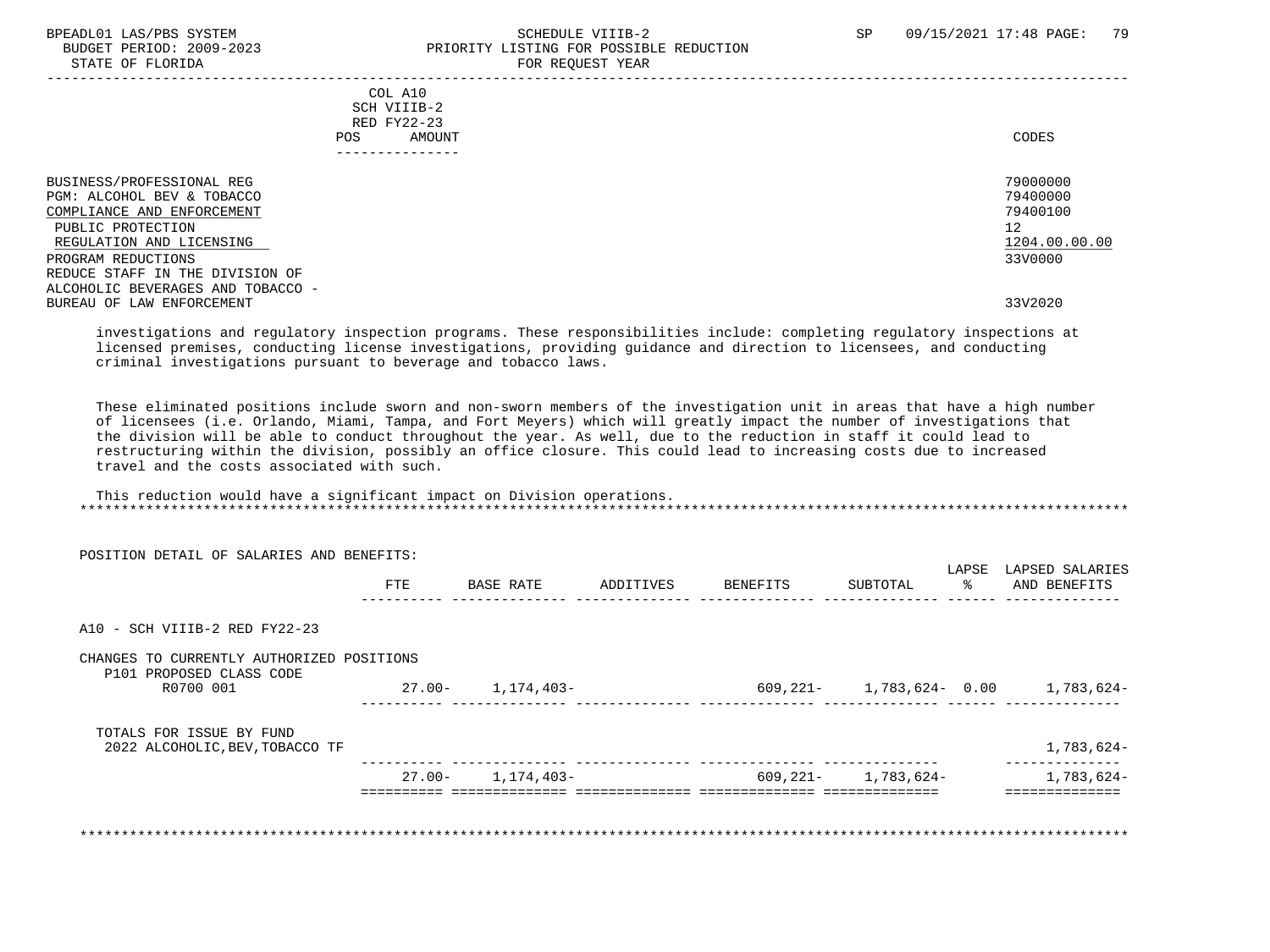#### BPEADL01 LAS/PBS SYSTEM SOHEDULE VIIIB-2 SCHEDULE VIIIB-2 SP 09/15/2021 17:48 PAGE: 80 BUDGET PERIOD: 2009-2023 PRIORITY LISTING FOR POSSIBLE REDUCTION FOR REQUEST YEAR

|                                                                                                                                        |                                            | row wagoaci taur                                        |
|----------------------------------------------------------------------------------------------------------------------------------------|--------------------------------------------|---------------------------------------------------------|
|                                                                                                                                        | COL A10<br>SCH VIIIB-2<br>RED FY22-23      |                                                         |
|                                                                                                                                        | <b>POS</b><br>AMOUNT<br>_______________    | CODES                                                   |
| BUSINESS/PROFESSIONAL REG<br>PGM: ALCOHOL BEV & TOBACCO<br>COMPLIANCE AND ENFORCEMENT<br>PUBLIC PROTECTION<br>REGULATION AND LICENSING |                                            | 79000000<br>79400000<br>79400100<br>12<br>1204.00.00.00 |
| TOTAL: REGULATION AND LICENSING                                                                                                        |                                            | 1204.00.00.00                                           |
| BY FUND TYPE                                                                                                                           |                                            |                                                         |
| TRUST FUNDS<br>SALARY RATE 1,174,403-                                                                                                  | $27.00 -$<br>1,783,624-<br>=============== | 2000                                                    |
| STANDARDS AND LICENSURE<br>PUBLIC PROTECTION<br>REGULATION AND LICENSING<br>PROGRAM REDUCTIONS<br>REDUCE STAFF IN THE DIVISION OF      |                                            | 79400200<br>12<br>1204.00.00.00<br>33V0000              |
| ALCOHOLIC BEVERAGES AND TOBACCO -<br>LICENSING<br>SALARY RATE                                                                          |                                            | 33V2040<br>000000                                       |
| SALARY RATE 276,063-                                                                                                                   | ===============                            |                                                         |
| SALARIES AND BENEFITS                                                                                                                  | $7.50 -$                                   | 010000                                                  |
| ALCOHOLIC, BEV, TOBACCO TF -STATE                                                                                                      | $443, 177 -$<br>===============            | 2022 1                                                  |
| TOTAL: REDUCE STAFF IN THE DIVISION OF<br>ALCOHOLIC BEVERAGES AND TOBACCO -<br>LICENSING                                               |                                            | 33V2040                                                 |
| TOTAL POSITIONS 7.50-<br>TOTAL ISSUE                                                                                                   | $443, 177 -$                               |                                                         |
| TOTAL SALARY RATE 276,063-                                                                                                             | ===============                            |                                                         |
|                                                                                                                                        |                                            |                                                         |
| AGENCY ISSUE NARRATIVE:<br>SCH VIIIB-2 NARR 22-23 NARRATIVE:                                                                           |                                            | IT COMPONENT? NO                                        |

PRIORITY #55

 The Department of Business and Professional Regulation, Division of Alcoholic Beverages and Tobacco (Division) proposes a reduction of seven and a half (7.5) FTE and \$443,177 of corresponding budget authority.

 These positions are one (1) Regulatory Specialist I, two and a half (2.5) Regulatory Specialist II's, two (2) Operation Review Specialists, one (1) Senior Management Analyst II - SES, and one (1) Regulatory Supervisor/Consultant - SES, in the Bureau of Licensing. A reduction to licensing staff will impact the processing times of applications for the issuance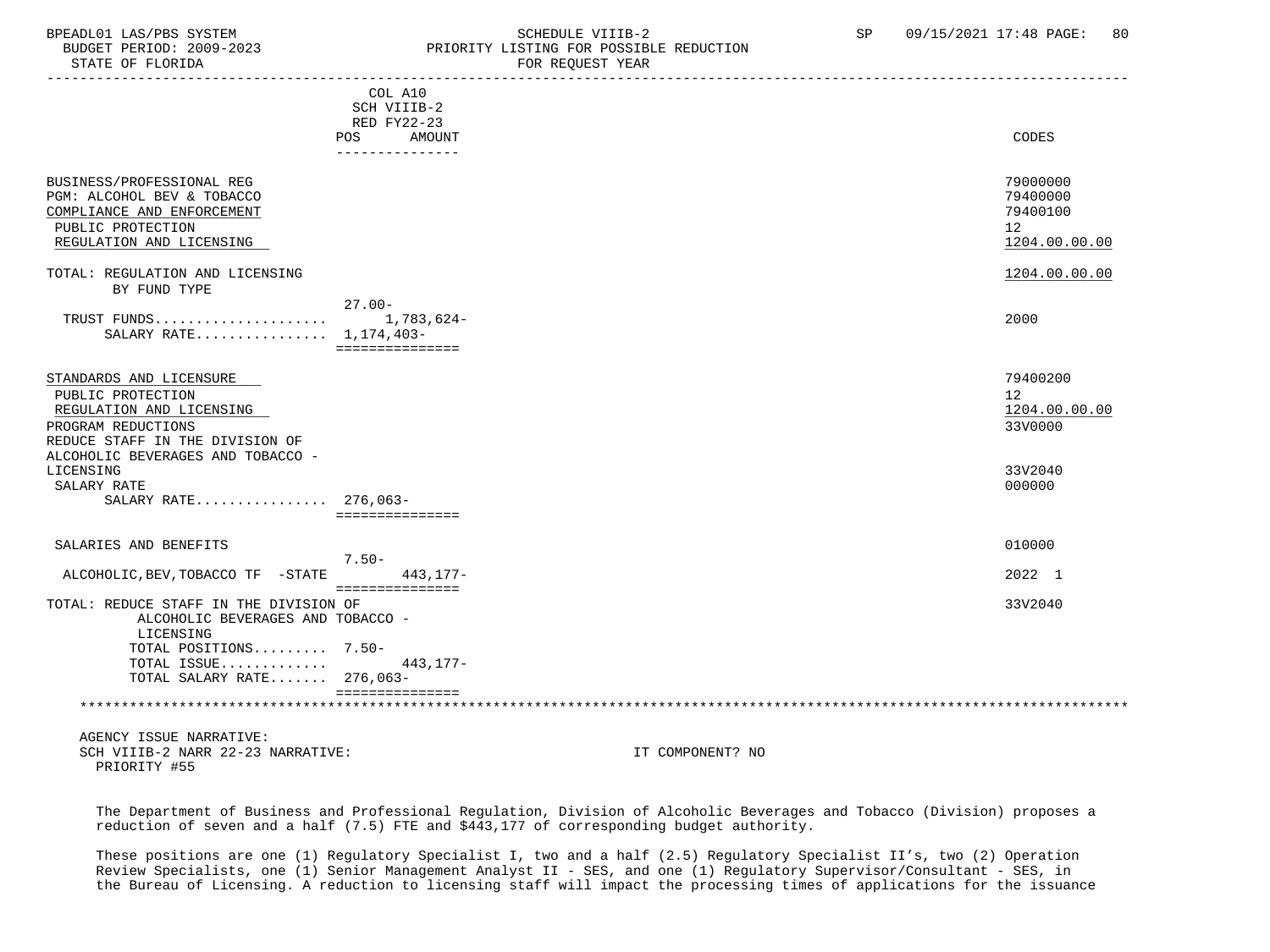## BPEADL01 LAS/PBS SYSTEM STRING THE SCHEDULE VIIIB-2 SCHEDULE VIIIB-2 SP 09/15/2021 17:48 PAGE: 81 PRIORITY LISTING FOR POSSIBLE REDUCTION -----------------------------------------------------------------------------------------------------------------------------------

 COL A10 SCH VIIIB-2 RED FY22-23 POS AMOUNT NOTES AND AND A RESERVE AND A RESERVE AND LODGED AND LODGED AND LODGED AND LODGED AND LODGED AND LODGED AT A LODGED AND LODGED AT A LODGED AND LODGED AT A LODGED AND LODGED AT A LODGED AND LODGED AT A LODGED AND ---------------

| BUSINESS/PROFESSIONAL REG         | 79000000      |
|-----------------------------------|---------------|
| PGM: ALCOHOL BEV & TOBACCO        | 79400000      |
| STANDARDS AND LICENSURE           | 79400200      |
| PUBLIC PROTECTION                 | 12            |
| REGULATION AND LICENSING          | 1204.00.00.00 |
| PROGRAM REDUCTIONS                | 33V0000       |
| REDUCE STAFF IN THE DIVISION OF   |               |
| ALCOHOLIC BEVERAGES AND TOBACCO - |               |
| LICENSING                         | 33V2040       |
|                                   |               |

 of licenses, permits, and registrations for the sale of alcoholic beverages and tobacco product, putting that workload then onto the remaining staff.

 The reductions in FTE would lead to a reduction of \$445,653 in Salaries and Benefits and \$15,810 off corresponding Expense authority.

 This reduction would have a significant impact on Division operations. \*\*\*\*\*\*\*\*\*\*\*\*\*\*\*\*\*\*\*\*\*\*\*\*\*\*\*\*\*\*\*\*\*\*\*\*\*\*\*\*\*\*\*\*\*\*\*\*\*\*\*\*\*\*\*\*\*\*\*\*\*\*\*\*\*\*\*\*\*\*\*\*\*\*\*\*\*\*\*\*\*\*\*\*\*\*\*\*\*\*\*\*\*\*\*\*\*\*\*\*\*\*\*\*\*\*\*\*\*\*\*\*\*\*\*\*\*\*\*\*\*\*\*\*\*\*\*

POSITION DETAIL OF SALARIES AND BENEFITS:

|                                           | <b>FTE</b> | BASE RATE | ADDITIVES | BENEFITS | SUBTOTAL        | LAPSE<br>ႜ | LAPSED SALARIES<br>AND BENEFITS |
|-------------------------------------------|------------|-----------|-----------|----------|-----------------|------------|---------------------------------|
| A10 - SCH VIIIB-2 RED FY22-23             |            |           |           |          |                 |            |                                 |
| CHANGES TO CURRENTLY AUTHORIZED POSITIONS |            |           |           |          |                 |            |                                 |
| 0440 REGULATORY SPECIALIST I              |            |           |           |          |                 |            |                                 |
| R0710 001                                 | $1.00 -$   | 24,913-   |           | 19,132-  | $44,045 - 0.00$ |            | 44,045-                         |
| 0441 REGULATORY SPECIALIST II             |            |           |           |          |                 |            |                                 |
| R0711 001                                 | $0.50 -$   | 12,324-   |           | 9,542-   | 21,866- 0.00    |            | 21,866-                         |
| R0712 001                                 | $1.00-$    | 28,148-   |           | 19,729-  | 47.877-0.00     |            | 47,877-                         |
| R0713 001                                 | $1.00 -$   | 24,974-   |           | 24,469-  | $49.443 - 0.00$ |            | 49,443-                         |
| 0442 REGULATORY CONSULTANT                |            |           |           |          |                 |            |                                 |
| R0714 001                                 | $1.00-$    | 34,453-   |           | 20,894-  | 55,347- 0.00    |            | $55,347-$                       |
| 2239 OPERATIONS REVIEW SPECIALIST         |            |           |           |          |                 |            |                                 |
| R0708 001                                 | $1.00 -$   | 45,361-   |           | 22,908-  | 68,269-0.00     |            | 68,269-                         |
| R0709 001                                 | $1.00 -$   | $51.479-$ |           | 18,713-  | 70,192- 0.00    |            | 70,192-                         |
| 2225 SENIOR MANAGEMENT ANALYST II - SES   |            |           |           |          |                 |            |                                 |
| R0715 001                                 | $1.00-$    | 54,411-   |           | 31,727-  | 86,138- 0.00    |            | 86,138-                         |
|                                           |            |           |           |          |                 |            |                                 |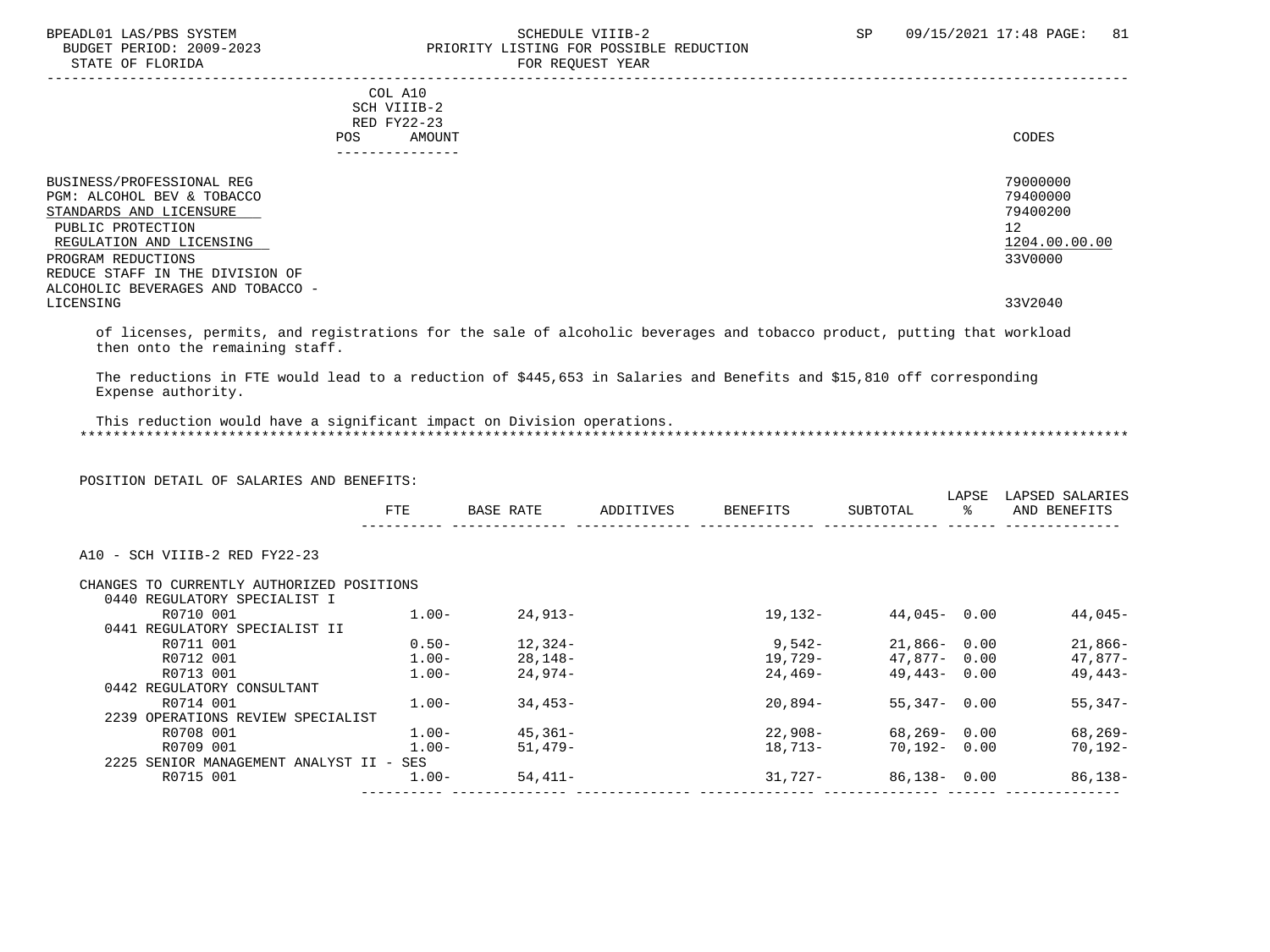### BPEADL01 LAS/PBS SYSTEM STRING THE SCHEDULE VIIIB-2 SP 09/15/2021 17:48 PAGE: 82<br>BUDGET PERIOD: 2009-2023 PRIORITY LISTING FOR POSSIBLE REDUCTION BUDGET PERIOD: 2009-2023 PRIORITY LISTING FOR POSSIBLE REDUCTION<br>STATE OF FLORIDA POR REQUEST YEAR FOR REQUEST YEAR

|                                           |                                                                                                                   |                                                                                                                  |           |                         |                 |          | CODES                                                                         |
|-------------------------------------------|-------------------------------------------------------------------------------------------------------------------|------------------------------------------------------------------------------------------------------------------|-----------|-------------------------|-----------------|----------|-------------------------------------------------------------------------------|
|                                           |                                                                                                                   |                                                                                                                  |           |                         |                 |          |                                                                               |
|                                           |                                                                                                                   |                                                                                                                  |           |                         |                 |          | 79000000<br>79400000<br>79400200<br>12<br>1204.00.00.00<br>33V0000<br>33V2040 |
|                                           |                                                                                                                   |                                                                                                                  |           |                         |                 |          |                                                                               |
|                                           |                                                                                                                   |                                                                                                                  |           |                         |                 |          |                                                                               |
|                                           |                                                                                                                   |                                                                                                                  |           |                         |                 |          | LAPSE LAPSED SALARIES<br>AND BENEFITS                                         |
|                                           |                                                                                                                   |                                                                                                                  |           |                         |                 |          |                                                                               |
|                                           |                                                                                                                   |                                                                                                                  |           |                         |                 |          |                                                                               |
| CHANGES TO CURRENTLY AUTHORIZED POSITIONS |                                                                                                                   |                                                                                                                  |           |                         |                 |          |                                                                               |
|                                           |                                                                                                                   |                                                                                                                  |           |                         |                 |          |                                                                               |
| 2022 ALCOHOLIC, BEV, TOBACCO TF           |                                                                                                                   |                                                                                                                  |           |                         |                 |          | 443,177-                                                                      |
|                                           |                                                                                                                   |                                                                                                                  |           | 167,114-                |                 |          | 443,177-                                                                      |
|                                           |                                                                                                                   |                                                                                                                  |           |                         |                 |          | ==============                                                                |
|                                           |                                                                                                                   |                                                                                                                  |           |                         |                 |          |                                                                               |
|                                           |                                                                                                                   |                                                                                                                  |           |                         |                 |          |                                                                               |
|                                           |                                                                                                                   |                                                                                                                  |           |                         |                 |          | 1204.00.00.00                                                                 |
|                                           |                                                                                                                   |                                                                                                                  |           |                         |                 |          |                                                                               |
|                                           |                                                                                                                   |                                                                                                                  |           |                         |                 |          | 2000                                                                          |
|                                           |                                                                                                                   |                                                                                                                  |           |                         |                 |          |                                                                               |
|                                           |                                                                                                                   |                                                                                                                  |           |                         |                 |          |                                                                               |
|                                           | POS<br>POSITION DETAIL OF SALARIES AND BENEFITS:<br><b>FTE</b><br>$7.50 -$<br>TRUST FUNDS<br>SALARY RATE 276,063- | COL A10<br>SCH VIIIB-2<br>RED FY22-23<br>AMOUNT<br>________________<br>$7.50 -$<br>$443.177-$<br>=============== | BASE RATE | ADDITIVES<br>$276.063-$ | <b>BENEFITS</b> | SUBTOTAL | ႜႂ<br>443.177-                                                                |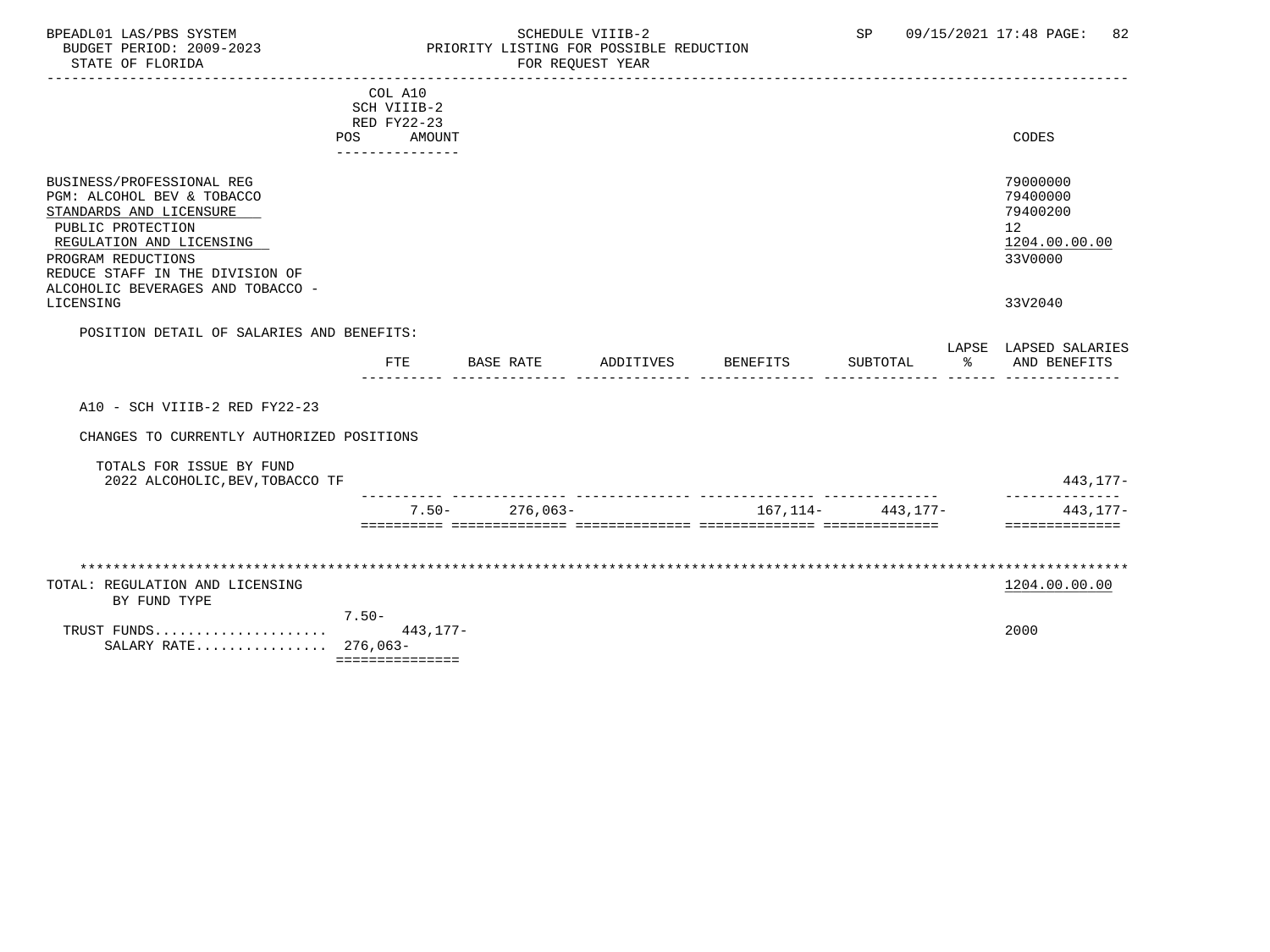## BPEADL01 LAS/PBS SYSTEM SALL SALL SOMEDULE VIIIB-2 SP 09/15/2021 17:48 PAGE: 83 BUDGET PERIOD: 2009-2023 PRIORITY LISTING FOR POSSIBLE REDUCTION

-----------------------------------------------------------------------------------------------------------------------------------

|                                          | COL A10<br>SCH VIIIB-2 |               |
|------------------------------------------|------------------------|---------------|
|                                          | RED FY22-23            |               |
|                                          | AMOUNT<br>POS          | CODES         |
|                                          | --------------         |               |
| BUSINESS/PROFESSIONAL REG                |                        | 79000000      |
| PGM: ALCOHOL BEV & TOBACCO               |                        | 79400000      |
| TAX COLLECTION                           |                        | 79400300      |
| PUBLIC PROTECTION                        |                        | 12            |
| REGULATION AND LICENSING                 |                        | 1204.00.00.00 |
| PROGRAM REDUCTIONS                       |                        | 33V0000       |
| REDUCE STAFF IN THE DIVISION OF          |                        |               |
| ALCOHOLIC BEVERAGES AND TOBACCO -        |                        |               |
| TAX COLLECTION                           |                        | 33V2050       |
| SALARY RATE                              |                        | 000000        |
| SALARY RATE 397,209-                     |                        |               |
|                                          | ===============        |               |
| SALARIES AND BENEFITS                    |                        | 010000        |
|                                          | $10.00 -$              |               |
| ALCOHOLIC, BEV, TOBACCO TF<br>-STATE     | $629.933 -$            | 2022 1        |
|                                          | ===============        |               |
| TOTAL: REDUCE STAFF IN THE DIVISION OF   |                        | 33V2050       |
| ALCOHOLIC BEVERAGES AND TOBACCO -        |                        |               |
| TAX COLLECTION<br>TOTAL POSITIONS 10.00- |                        |               |
| TOTAL ISSUE                              | $629,933-$             |               |
| TOTAL SALARY RATE 397,209-               |                        |               |
|                                          |                        |               |
|                                          |                        |               |
|                                          |                        |               |

 AGENCY ISSUE NARRATIVE: SCH VIIIB-2 NARR 22-23 NARRATIVE: IT COMPONENT? NO PRIORITY #56

 The Department of Business and Professional Regulation, Division of Alcoholic Beverages and Tobacco (Division) proposes a reduction of ten (10) FTE and \$629,933 of Salaries and benefits budget authority in the Office of Tax Collection.

 The division's Office of Tax Collection is responsible for auditing the taxes paid and collected from both in state and out of state licensees. This is a statutory requirement that leads to over 13,000 audits a year. With current resources the office still struggles to keep up with this work load and any reduction would severely hamper the division.

 The positions included in this reduction are one (1) Tax Auditor IV that performs audits of out-of-state businesses; and nine (9) Tax Auditor III positions that currently performs audits in the Pensacola, Daytona Beach, Port St. Lucie, Destin, Gainesville, Ocala, Brooksville, Bradenton, and Sarasota areas - leaving 35 counties without an auditing presence. Due to the heightened workload already, the remaining work from this reduction could not be absorbed by the other staff and would lead to approximately 1,260 less audits annually.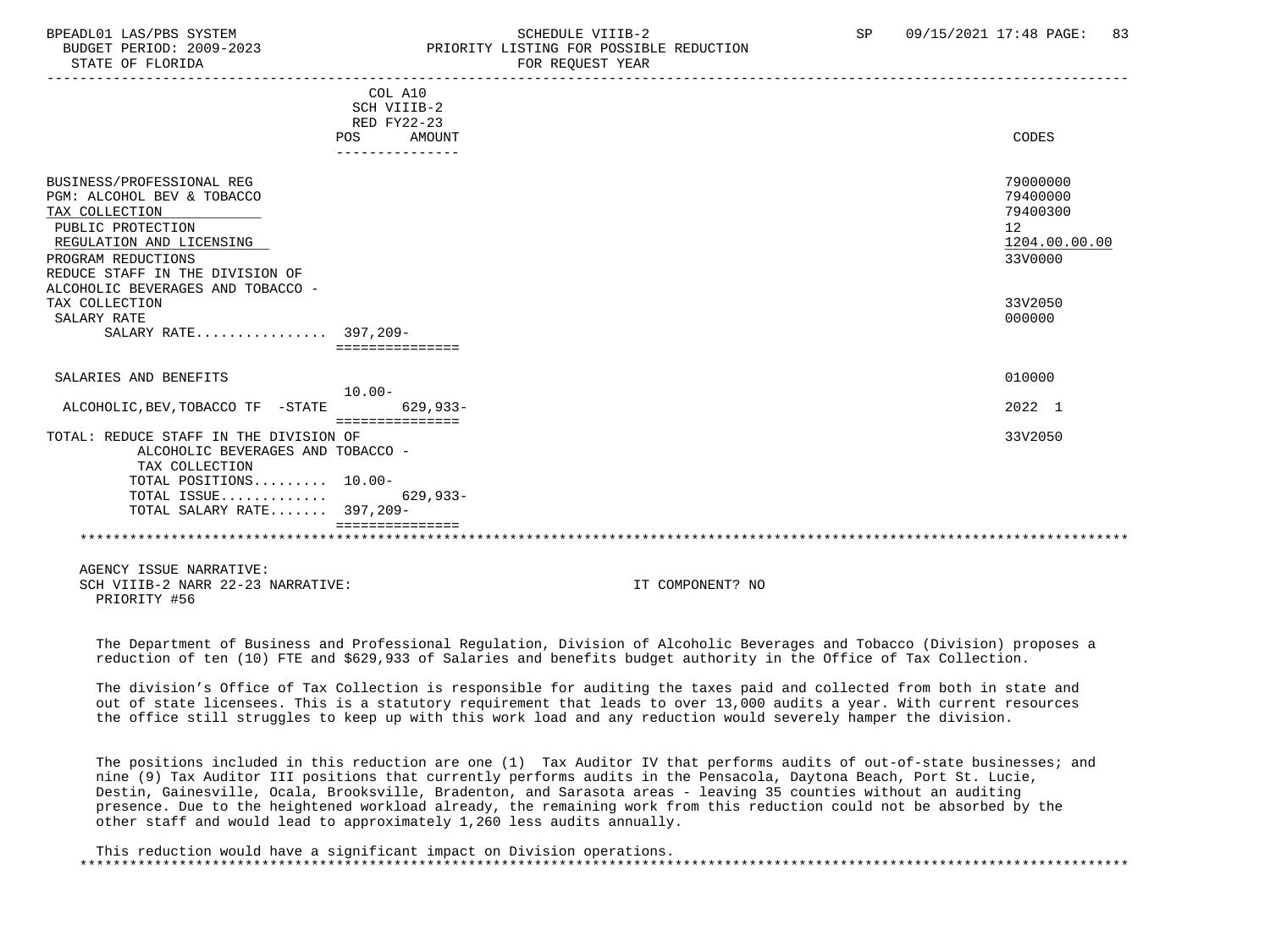### BPEADL01 LAS/PBS SYSTEM SCHEDULE VIIIB-2 SCHEDULE VIIIB-2 SP 09/15/2021 17:48 PAGE: 84 BUDGET PERIOD: 2009-2023 PRIORITY LISTING FOR POSSIBLE REDUCTION FOR REQUEST YEAR

|                                                                                                                                                                                                                          | COL A10<br>SCH VIIIB-2<br>RED FY22-23<br>POS.<br>AMOUNT |                    |                                      |                             |                      |    | CODES                                                              |
|--------------------------------------------------------------------------------------------------------------------------------------------------------------------------------------------------------------------------|---------------------------------------------------------|--------------------|--------------------------------------|-----------------------------|----------------------|----|--------------------------------------------------------------------|
| BUSINESS/PROFESSIONAL REG<br>PGM: ALCOHOL BEV & TOBACCO<br>TAX COLLECTION<br>PUBLIC PROTECTION<br>REGULATION AND LICENSING<br>PROGRAM REDUCTIONS<br>REDUCE STAFF IN THE DIVISION OF<br>ALCOHOLIC BEVERAGES AND TOBACCO - | _______________                                         |                    |                                      |                             |                      |    | 79000000<br>79400000<br>79400300<br>12<br>1204.00.00.00<br>33V0000 |
| TAX COLLECTION                                                                                                                                                                                                           |                                                         |                    |                                      |                             |                      |    | 33V2050                                                            |
| POSITION DETAIL OF SALARIES AND BENEFITS:                                                                                                                                                                                |                                                         |                    |                                      |                             |                      |    |                                                                    |
|                                                                                                                                                                                                                          | FTE                                                     | BASE RATE          | ADDITIVES                            | BENEFITS                    | SUBTOTAL             | ႜႂ | LAPSE LAPSED SALARIES<br>AND BENEFITS                              |
| A10 - SCH VIIIB-2 RED FY22-23                                                                                                                                                                                            |                                                         |                    |                                      |                             |                      |    |                                                                    |
| CHANGES TO CURRENTLY AUTHORIZED POSITIONS                                                                                                                                                                                |                                                         |                    |                                      |                             |                      |    |                                                                    |
| 1509 TAX AUDITOR III                                                                                                                                                                                                     |                                                         |                    |                                      |                             |                      |    |                                                                    |
| R0717 001                                                                                                                                                                                                                | $1.00 -$                                                | $45, 292 -$        |                                      |                             | $31,628-76,920-0.00$ |    | 76,920-                                                            |
| R0718 001                                                                                                                                                                                                                | $1.00 -$                                                | 35,749-<br>46,914- |                                      | 26,459-                     | $62,208 - 0.00$      |    | 62,208-                                                            |
| R0719 001                                                                                                                                                                                                                | $1.00 -$                                                |                    |                                      | $1,274 18,105 66,293-$ 0.00 |                      |    | 66,293-                                                            |
| R0720 001                                                                                                                                                                                                                | $6.00 -$                                                | 226,701-           |                                      | 129,052-                    | $355,753 - 0.00$     |    | 355,753-                                                           |
| 1510 TAX AUDITOR IV                                                                                                                                                                                                      |                                                         |                    |                                      |                             |                      |    |                                                                    |
| R0716 001                                                                                                                                                                                                                | $1.00-$                                                 | 41,279-            |                                      | 27,480-                     | 68,759-0.00          |    | $68,759-$                                                          |
| TOTALS FOR ISSUE BY FUND<br>2022 ALCOHOLIC, BEV, TOBACCO TF                                                                                                                                                              |                                                         |                    |                                      |                             |                      |    | $629, 933 -$                                                       |
|                                                                                                                                                                                                                          | $10.00 -$                                               |                    | $395,935$ - 1,274- 232,724- 629,933- |                             |                      |    | --------------<br>$629, 933 -$                                     |
|                                                                                                                                                                                                                          |                                                         |                    | ************************             |                             |                      |    | ==============                                                     |
| TOTAL: REGULATION AND LICENSING<br>BY FUND TYPE                                                                                                                                                                          | $10.00 -$                                               |                    |                                      |                             |                      |    | 1204.00.00.00                                                      |
| TRUST FUNDS                                                                                                                                                                                                              | 629,933-                                                |                    |                                      |                             |                      |    | 2000                                                               |
| SALARY RATE 397,209-                                                                                                                                                                                                     | ===============                                         |                    |                                      |                             |                      |    |                                                                    |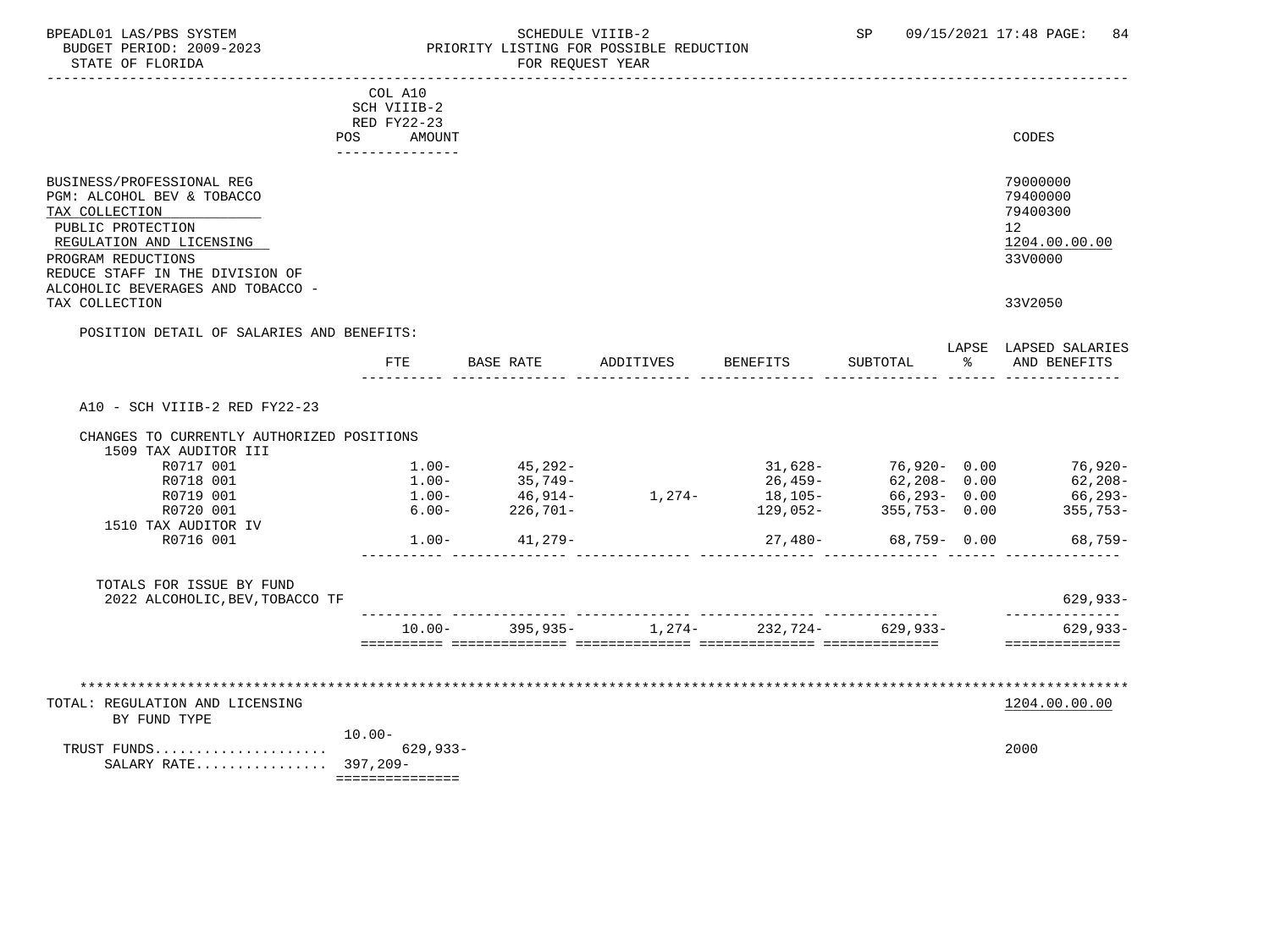## BPEADL01 LAS/PBS SYSTEM STREADLE SCHEDULE VIIIB-2 SP 09/15/2021 17:48 PAGE: 85 BUDGET PERIOD: 2009-2023 PRIORITY LISTING FOR POSSIBLE REDUCTION

|                                                                                                                                                                                                                                                                         | <b>POS</b> | COL A10<br>SCH VIIIB-2<br>RED FY22-23<br>AMOUNT<br>--------------- |                  | CODES                                                                           |
|-------------------------------------------------------------------------------------------------------------------------------------------------------------------------------------------------------------------------------------------------------------------------|------------|--------------------------------------------------------------------|------------------|---------------------------------------------------------------------------------|
| BUSINESS/PROFESSIONAL REG<br>PGM: CONDOS, TIMESHR, MOB HM<br>COMPLIANCE AND ENFORCEMENT<br>PUBLIC PROTECTION<br>REGULATION AND LICENSING<br>PROGRAM REDUCTIONS<br>DEREGULATION OF THE MOBILE HOME<br>REGULATION PROGRAM WITHIN THE<br>DIVISION OF FLORIDA CONDOMINIUMS, |            |                                                                    |                  | 79000000<br>79800000<br>79800100<br>12 <sup>°</sup><br>1204.00.00.00<br>33V0000 |
| TIMESHARES AND MOBILE HOMES                                                                                                                                                                                                                                             |            |                                                                    |                  | 33V1580                                                                         |
| SALARY RATE                                                                                                                                                                                                                                                             |            |                                                                    |                  | 000000                                                                          |
| SALARY RATE 283,896-                                                                                                                                                                                                                                                    |            |                                                                    |                  |                                                                                 |
|                                                                                                                                                                                                                                                                         |            | ===============                                                    |                  |                                                                                 |
| SALARIES AND BENEFITS                                                                                                                                                                                                                                                   | $8.00 -$   |                                                                    |                  | 010000                                                                          |
| FL CONDO/TIMESHARE/MH TF -STATE                                                                                                                                                                                                                                         |            | 459,717-                                                           |                  | 2289 1                                                                          |
|                                                                                                                                                                                                                                                                         |            | ===============                                                    |                  |                                                                                 |
| TOTAL: DEREGULATION OF THE MOBILE HOME<br>REGULATION PROGRAM WITHIN THE<br>DIVISION OF FLORIDA CONDOMINIUMS,<br>TIMESHARES AND MOBILE HOMES<br>TOTAL POSITIONS 8.00-<br>TOTAL ISSUE<br>TOTAL SALARY RATE 283,896-                                                       |            | $459,717-$                                                         |                  | 33V1580                                                                         |
|                                                                                                                                                                                                                                                                         |            |                                                                    |                  |                                                                                 |
|                                                                                                                                                                                                                                                                         |            |                                                                    |                  |                                                                                 |
| AGENCY ISSUE NARRATIVE:                                                                                                                                                                                                                                                 |            |                                                                    |                  |                                                                                 |
| SCH VIIIB-2 NARR 22-23 NARRATIVE:<br>PRIORITY #63                                                                                                                                                                                                                       |            |                                                                    | IT COMPONENT? NO |                                                                                 |

 The Department of Business and Professional Regulation, Division of Condominiums, Timeshares, and Mobile Homes (Division) proposes a reduction of eight (8) FTE and \$459,717 of Salaries and Benefits budget authority.

 This issue would correspond with the Deregulation of the Mobile Home program which would in turn eliminate two (2) Investigation Specialist II positions, five (5) Real Estate Development Specialist positions, and one (1) Real Estate Development Supervisor. This reduction is likely to impact Mobile Home owners in the state as they will no longer have an agency to support them with Mobile Home violations or complaints. This program collected approximately \$1.2 million in revenue during the 2020-21 Fiscal Year, mostly from annual fees. The Division anticipates an increase to complaints and calls if the program is suspended.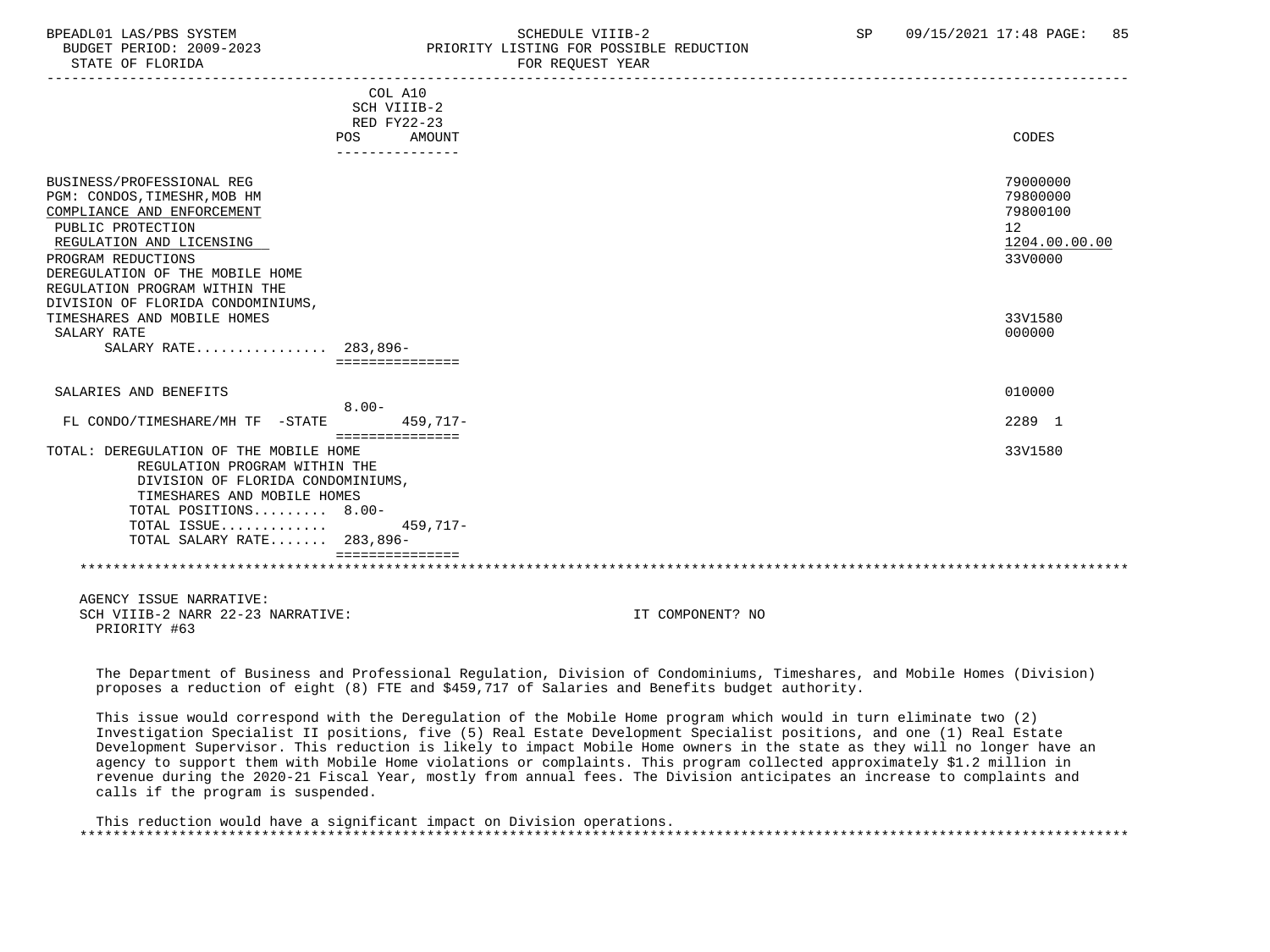### BPEADL01 LAS/PBS SYSTEM STRING THE SCHEDULE VIIIB-2 SP 09/15/2021 17:48 PAGE: 86<br>BUDGET PERIOD: 2009-2023 PRIORITY LISTING FOR POSSIBLE REDUCTION BUDGET PERIOD: 2009-2023 PRIORITY LISTING FOR POSSIBLE REDUCTION<br>FOR REQUEST YEAR FOR REQUEST YEAR

|                                              | COL A10                  |                                               |                    |                                                                                                                                                                                        |                              |
|----------------------------------------------|--------------------------|-----------------------------------------------|--------------------|----------------------------------------------------------------------------------------------------------------------------------------------------------------------------------------|------------------------------|
|                                              | SCH VIIIB-2              |                                               |                    |                                                                                                                                                                                        |                              |
|                                              | RED FY22-23              |                                               |                    |                                                                                                                                                                                        |                              |
|                                              | POS<br>AMOUNT            |                                               |                    |                                                                                                                                                                                        | CODES                        |
|                                              |                          |                                               |                    |                                                                                                                                                                                        |                              |
| BUSINESS/PROFESSIONAL REG                    |                          |                                               |                    |                                                                                                                                                                                        | 79000000                     |
| PGM: CONDOS, TIMESHR, MOB HM                 |                          |                                               |                    |                                                                                                                                                                                        | 79800000                     |
| COMPLIANCE AND ENFORCEMENT                   |                          |                                               |                    |                                                                                                                                                                                        | 79800100                     |
| PUBLIC PROTECTION                            |                          |                                               |                    |                                                                                                                                                                                        | 12 <sup>°</sup>              |
| REGULATION AND LICENSING                     |                          |                                               |                    |                                                                                                                                                                                        | 1204.00.00.00                |
| PROGRAM REDUCTIONS                           |                          |                                               |                    |                                                                                                                                                                                        | 33V0000                      |
| DEREGULATION OF THE MOBILE HOME              |                          |                                               |                    |                                                                                                                                                                                        |                              |
| REGULATION PROGRAM WITHIN THE                |                          |                                               |                    |                                                                                                                                                                                        |                              |
| DIVISION OF FLORIDA CONDOMINIUMS,            |                          |                                               |                    |                                                                                                                                                                                        |                              |
| TIMESHARES AND MOBILE HOMES                  |                          |                                               |                    |                                                                                                                                                                                        | 33V1580                      |
| POSITION DETAIL OF SALARIES AND BENEFITS:    |                          |                                               |                    |                                                                                                                                                                                        |                              |
|                                              |                          |                                               |                    |                                                                                                                                                                                        | LAPSE LAPSED SALARIES        |
|                                              | FTE                      | BASE RATE                                     | ADDITIVES BENEFITS | SUBTOTAL                                                                                                                                                                               | AND BENEFITS                 |
|                                              |                          |                                               |                    |                                                                                                                                                                                        |                              |
| A10 - SCH VIIIB-2 RED FY22-23                |                          |                                               |                    |                                                                                                                                                                                        |                              |
| CHANGES TO CURRENTLY AUTHORIZED POSITIONS    |                          |                                               |                    |                                                                                                                                                                                        |                              |
| 4482 REAL ESTATE DEVELOPMENT SPECIALIST      |                          |                                               |                    |                                                                                                                                                                                        |                              |
| R0723 001                                    | $1.00-$                  |                                               |                    | 26,104-<br>26,368-<br>26,368-<br>15,717-<br>50,972-<br>50,972-<br>53,714-<br>53,714-<br>53,714-<br>53,714-<br>53,714-<br>53,714-<br>53,714-<br>53,714-<br>53,714-<br>53,714-<br>54,000 | 59,931-                      |
| R0724 001                                    | $1.00 -$                 | 33,827–<br>35,255–                            |                    |                                                                                                                                                                                        | $61,623-$                    |
| R0725 001                                    | $1.00-$                  | $35,255-$                                     |                    |                                                                                                                                                                                        | $50,972-$                    |
| R0726 001                                    |                          | $\frac{1}{37}, \frac{570}{32}, \frac{1}{823}$ |                    |                                                                                                                                                                                        | $53,714-$                    |
| R0727 001                                    | $1.00 - 1.00 -$          |                                               | 20,592-            | 53,415- 0.00                                                                                                                                                                           | $53,415-$                    |
| 8318 INVESTIGATION SPECIALIST II             |                          |                                               |                    |                                                                                                                                                                                        |                              |
| R0721 001                                    |                          | $1.00 - 33,826 -$                             | $20,778-$          | 54,604-0.00                                                                                                                                                                            | $54,604-$                    |
| R0722 001                                    | $1.00 -$                 | 32,823-                                       | 20,592-            | 53,415- 0.00                                                                                                                                                                           | $53,415-$                    |
| 4484 REAL ESTATE DEVELOPMENT SPEC SUPV - SES |                          |                                               |                    |                                                                                                                                                                                        |                              |
| R0728 001                                    | $1.00-$                  | $42,517-$                                     | 29,526-            | 72,043-0.00                                                                                                                                                                            | 72,043-                      |
|                                              |                          |                                               |                    |                                                                                                                                                                                        |                              |
| TOTALS FOR ISSUE BY FUND                     |                          |                                               |                    |                                                                                                                                                                                        |                              |
| 2289 FL CONDO/TIMESHARE/MH TF                |                          |                                               |                    |                                                                                                                                                                                        | $459,717-$<br>-------------- |
|                                              |                          | $8.00 - 283,896 -$                            |                    | $175,821 - 459,717 -$                                                                                                                                                                  | 459,717-                     |
|                                              |                          |                                               |                    |                                                                                                                                                                                        | ===============              |
|                                              |                          |                                               |                    |                                                                                                                                                                                        |                              |
|                                              |                          |                                               |                    |                                                                                                                                                                                        |                              |
| TOTAL: REGULATION AND LICENSING              |                          |                                               |                    |                                                                                                                                                                                        | 1204.00.00.00                |
| BY FUND TYPE                                 |                          |                                               |                    |                                                                                                                                                                                        |                              |
|                                              | $8.00 -$                 |                                               |                    |                                                                                                                                                                                        |                              |
| TRUST FUNDS                                  | $459,717-$               |                                               |                    |                                                                                                                                                                                        | 2000                         |
| SALARY RATE 283,896-                         |                          |                                               |                    |                                                                                                                                                                                        |                              |
|                                              | ________________________ |                                               |                    |                                                                                                                                                                                        |                              |